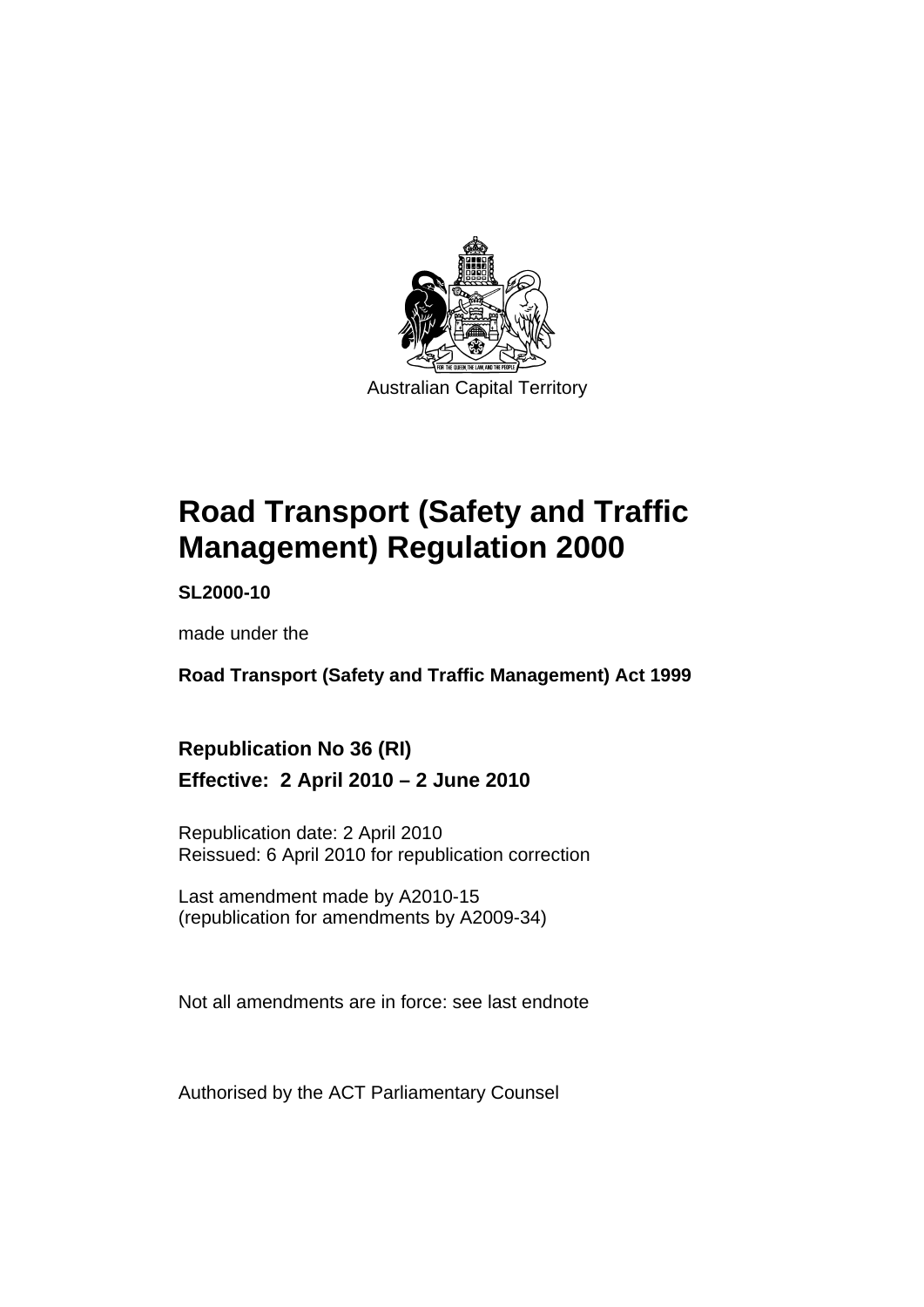#### **About this republication**

#### **The republished law**

This is a republication of the *Road Transport (Safety and Traffic Management) Regulation 2000*, made under the *[Road Transport \(Safety and Traffic Management\) Act 1999](#page-10-0)* (including any amendment made under the *Legislation Act 2001*, part 11.3 (Editorial changes)) as in force on 2 April 2010*.* It also includes any amendment, repeal or expiry affecting the republished law to 2 April 2010.

The legislation history and amendment history of the republished law are set out in endnotes 3 and 4.

#### **Kinds of republications**

The Parliamentary Counsel's Office prepares 2 kinds of republications of ACT laws (see the ACT legislation register at www.legislation.act.gov.au):

- authorised republications to which the *Legislation Act 2001* applies
- unauthorised republications.

The status of this republication appears on the bottom of each page.

#### **Editorial changes**

The *Legislation Act 2001*, part 11.3 authorises the Parliamentary Counsel to make editorial amendments and other changes of a formal nature when preparing a law for republication. Editorial changes do not change the effect of the law, but have effect as if they had been made by an Act commencing on the republication date (see *Legislation Act 2001*, s 115 and s 117). The changes are made if the Parliamentary Counsel considers they are desirable to bring the law into line, or more closely into line, with current legislative drafting practice.

This republication does not include amendments made under part 11.3 (see endnote 1).

#### **Uncommenced provisions and amendments**

If a provision of the republished law has not commenced or is affected by an uncommenced amendment, the symbol  $\mathbf{U}$  appears immediately before the provision heading. The text of the uncommenced provision or amendment appears only in the last endnote.

#### **Modifications**

If a provision of the republished law is affected by a current modification, the symbol  $\vert \mathbf{M} \vert$ appears immediately before the provision heading. The text of the modifying provision appears in the endnotes. For the legal status of modifications, see *Legislation Act 2001*, section 95.

#### **Penalties**

At the republication date, the value of a penalty unit for an offence against this law is \$110 for an individual and \$550 for a corporation (see *Legislation Act 2001*, s 133).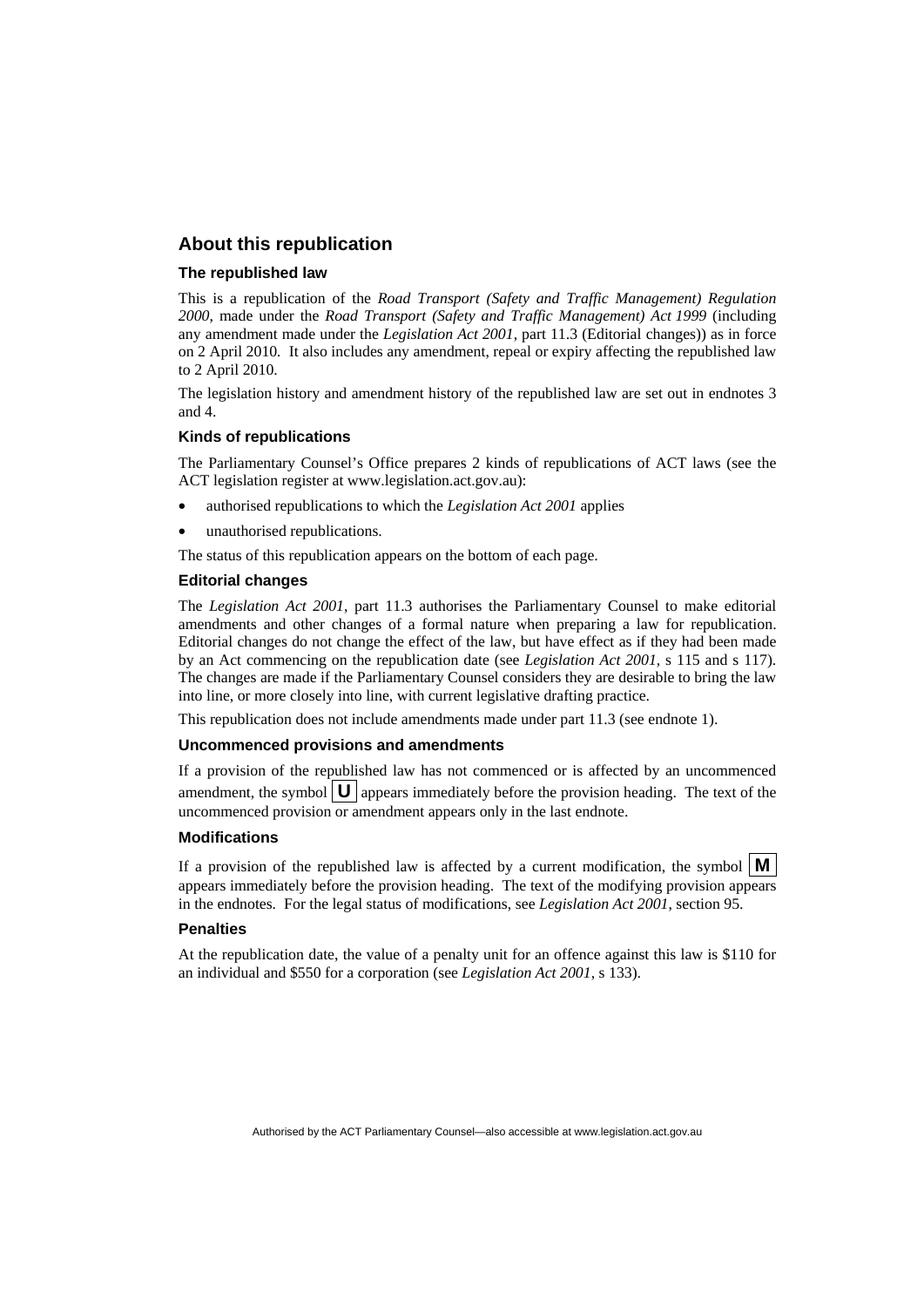

# **[Road Transport \(Safety and Traffic](#page-10-0)  [Management\) Regulation 2000](#page-10-0)**

made under the

**[Road Transport \(Safety and Traffic Management\) Act 1999](#page-10-0)** 

## **Contents**

Page

| <b>Chapter 1</b> | <b>Preliminary</b>                                           |            |
|------------------|--------------------------------------------------------------|------------|
|                  | Name of regulation                                           | 2          |
| 2                | Dictionary                                                   | 2          |
| 3                | Dictionary—application to Australian Road Rules              | 2          |
| 3A               | Road includes road related area                              | 2          |
| 3B               | Meaning of <i>park</i> and <i>stop</i>                       | 3          |
| 4                | <b>Notes</b>                                                 | 3          |
| 4A               | Offences against regulation-application of Criminal Code etc | 3          |
| 4B               | Offences against regulation are strict liability offences    | 4          |
| R36 (RI)         | Road Transport (Safety and Traffic Management)               | contents 1 |
| 06/04/10         | Regulation 2000                                              |            |
|                  | Effective: 02/04/10-02/06/10                                 |            |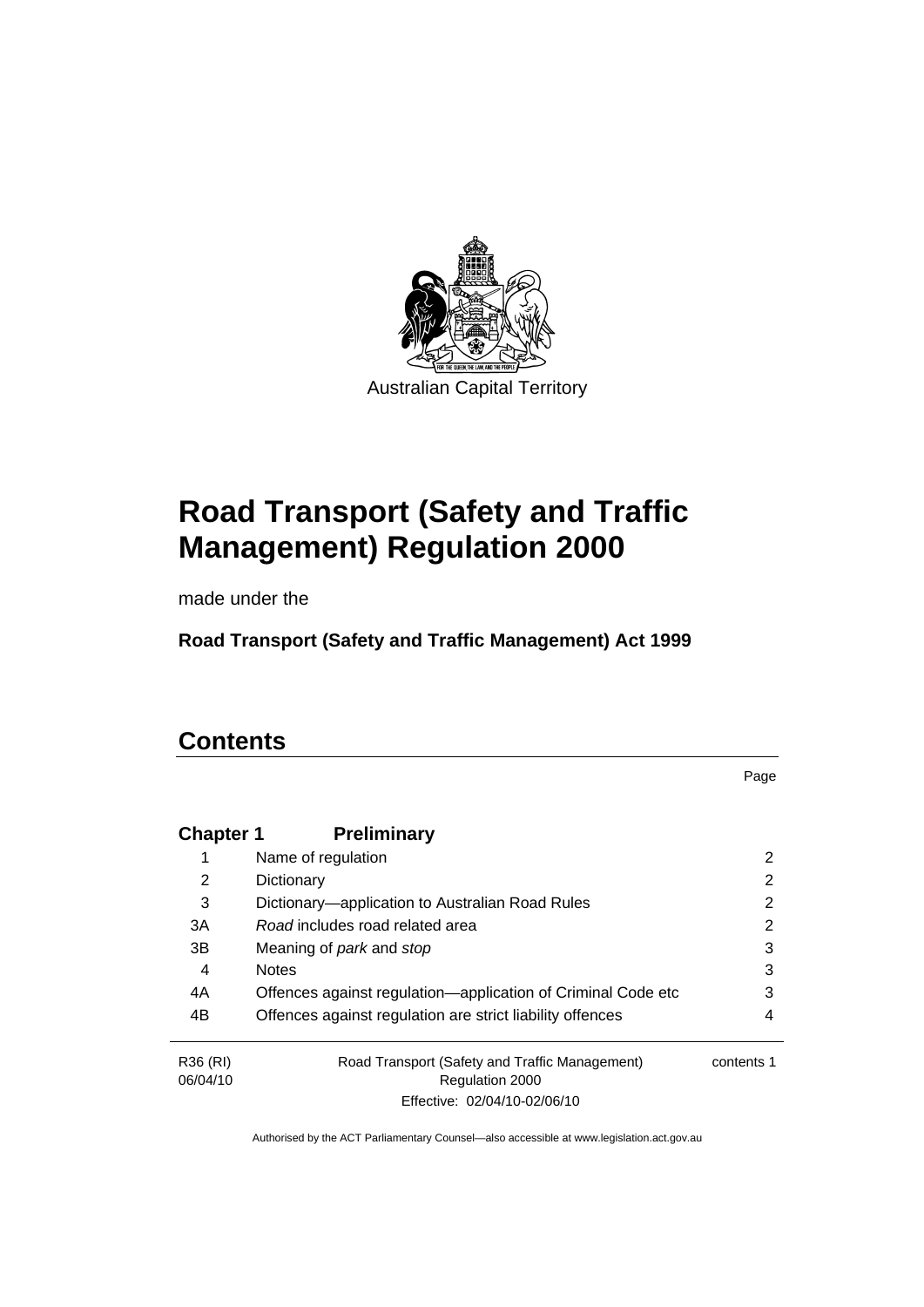| 4C               | General defence of accident or reasonable effort                                     | Page<br>4         |
|------------------|--------------------------------------------------------------------------------------|-------------------|
| <b>Chapter 2</b> | <b>Australian Road Rules</b>                                                         |                   |
| <b>Part 2.1</b>  | <b>Incorporation into ACT law</b>                                                    |                   |
| 5                | Meaning of Australian Road Rules                                                     | 5                 |
| 6                | Incorporation of Australian Road Rules into ACT law                                  | 5                 |
| 6A               | Transitional-ARR r 266 and r 267                                                     | 5                 |
| <b>Part 2.2</b>  | <b>How the Australian Road Rules are</b><br>incorporated                             |                   |
| Division 2.2.1   | General                                                                              |                   |
| 7                | References to another law of this jurisdiction etc                                   | 10                |
| Division 2.2.2   | Other provisions for the Australian Road Rules                                       |                   |
| 8                | ARR r 10 (2)-penalties for offences                                                  | 10 <sup>1</sup>   |
| 9                | ARR r 95—emergency stopping lane only signs                                          | 11                |
| 10               | ARR r 104-no truck signs                                                             | 11                |
| 11               | ARR r 151 (3) (b)-riding a motorbike or bicycle alongside more than 1<br>other rider | 11                |
| 12               | ARR r 158 (2) (c)-other vehicles permitted to travel in bus lanes                    | 11                |
| 13               | ARR r 179 (1) (c)—stopping in a loading zone—goods and permit<br>vehicles            | 12                |
| 13A              | ARR r 179 (1) (c) and (2) (c)—stopping in loading zone—taxis                         | $12 \overline{ }$ |
| 13B              | ARR r 183-stopping in a bus zone                                                     | 13                |
| 13C              | ARR r 195—stopping at or near a bus stop                                             | 13                |
| 14               | ARR r 199 (2)-stopping near postbox                                                  | 14                |
| 15               | ARR r 206 (2) (b), (c)—time extension for people with disabilities<br>permit         | 14                |
| 16               | ARR r 207 (2) (a)—fees for parking in pay parking spaces                             | 15                |
| 16A              | ARR r 213 (5)-making a motor vehicle secure-exception                                | 15                |
| 17               | ARR r 215 (4)-lights required to be fitted to a vehicle                              | 15                |
| 18               | ARR r 216 (3)—towing a vehicle at night or in hazardous weather<br>conditions        | 15                |

| contents 2 | Road Transport (Safety and Traffic Management) | R36 (RI) |
|------------|------------------------------------------------|----------|
|            | Regulation 2000                                | 06/04/10 |
|            | Effective: 02/04/10-02/06/10                   |          |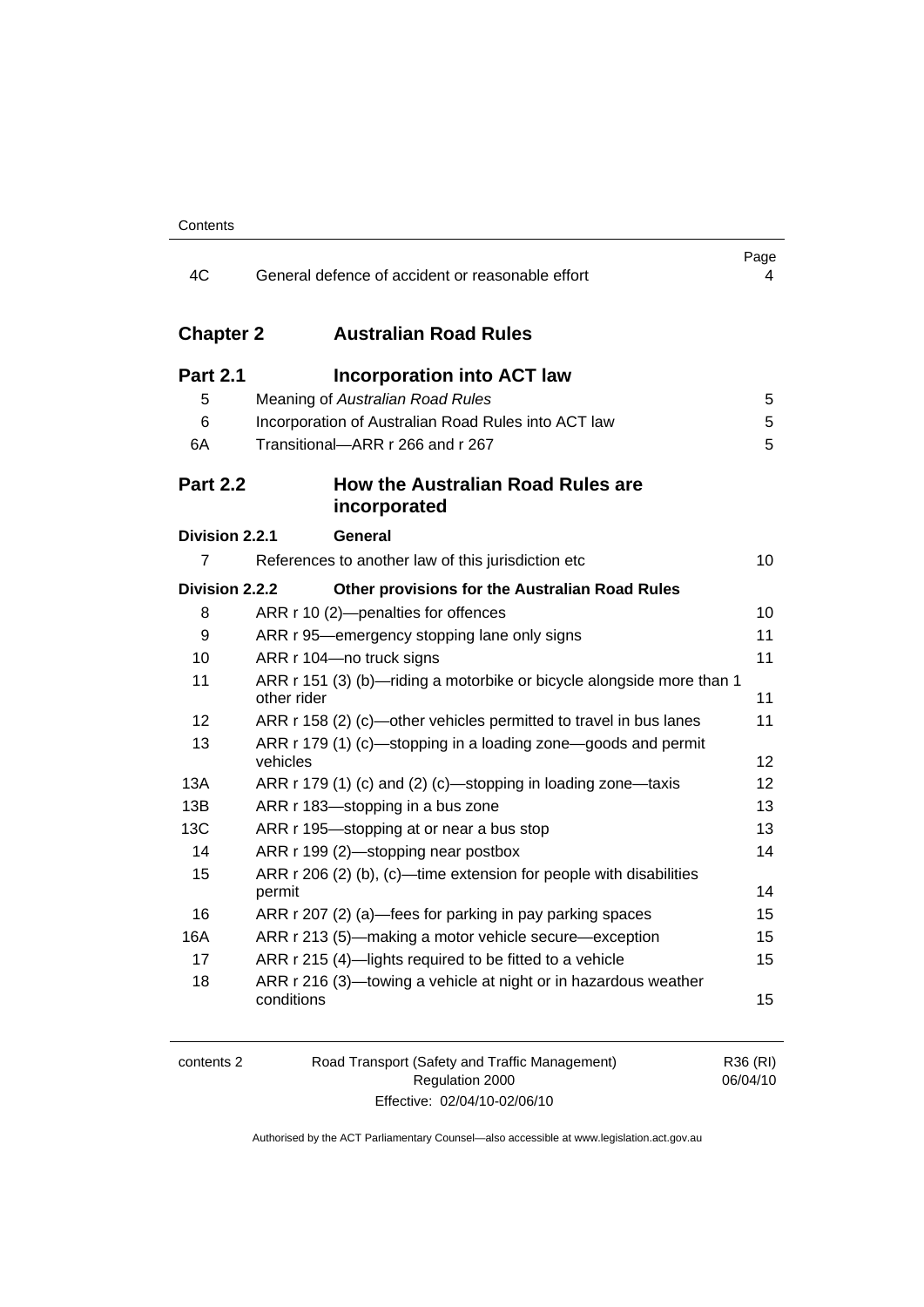| Contents |
|----------|
|----------|

|                 |                                                                            | Page |
|-----------------|----------------------------------------------------------------------------|------|
| 19              | ARR r 220 (3)—using lights on vehicles that are stopped                    | 16   |
| 20              | ARR r 221 (f)—using hazard warning lights on buses carrying children       | 16   |
| 21              | ARR r 222—using warning lights on buses carrying children                  | 16   |
| 22              | ARR r 225-use of radar detectors                                           | 16   |
| 22A             | ARR r 236 (6)-hitchhiking, roadside commerce etc permitted                 | 17   |
| 23              | ARR r 244C-motorised scooters not to be used                               | 17   |
| 23A             | ARR r 266—children travelling in interstate registered vehicles            | 18   |
| 23B             | ARR r 266 (3) (b)—wearing of seatbelts by passengers under 16 years<br>old | 18   |
| 24              | ARR r 266 (7)—wearing of seatbelts by passengers under 16 years<br>old     | 19   |
| 25              | ARR r 267 (3)—certificates of exemption from wearing seatbelts             | 19   |
| 26              | ARR r 270 (3)-wearing motorbike helmets                                    | 19   |
| 27              | ARR r 271 (6)-riding on motorbikes                                         | 20   |
| 27A             | ARR r 280 (2) (a)—other vehicles to which B light rules apply              | 20   |
| 28              | ARR r 287 (3), (4)-duties of participants in crashes                       | 20   |
| 29              | ARR r 289 (1) (g)-driving on nature strip                                  | 21   |
| 30              | ARR r 298-driving with a person in or on trailer                           | 22   |
| 31              | ARR r 310 (3), (4)—exemption for road workers etc                          | 23   |
| 32              | ARR r 313-postal workers                                                   | 23   |
| 33              | ARR dict-definitions for dictionary                                        | 24   |
| <b>Part 2.3</b> | <b>Additional ACT road rules</b>                                           |      |
| Division 2.3.1  | Noise and other nuisances                                                  |      |
| 37              | Making unnecessary engine noise                                            | 27   |
| 38              | Emission of waste oil or grease                                            | 27   |
| Division 2.3.2  | Driver and passenger safety                                                |      |
| 39              | Safety of persons on trailers                                              | 28   |
| 40              | Passengers in sidecars to be seated                                        | 29   |
| Division 2.3.3  | <b>Trailers and towing</b>                                                 |      |
| 41              | Number of vehicles that may be drawn                                       | 29   |
| 42              | Towing by vehicles under 4.5t                                              | 31   |

| R36 (RI) | Road Transport (Safety and Traffic Management) | contents 3 |
|----------|------------------------------------------------|------------|
| 06/04/10 | Regulation 2000                                |            |
|          | Effective: 02/04/10-02/06/10                   |            |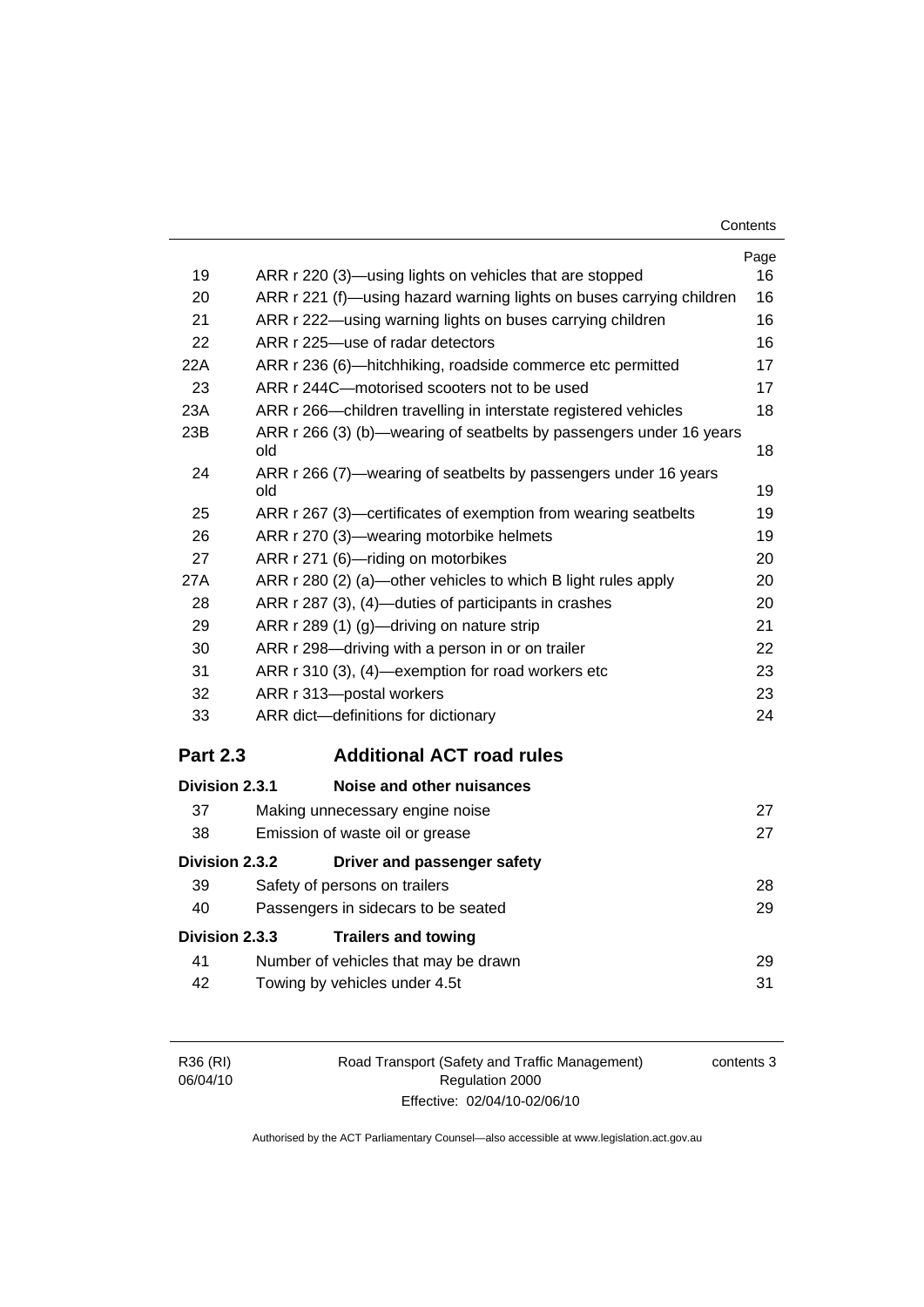#### **Contents**

|                |             |                                                                 | Page |
|----------------|-------------|-----------------------------------------------------------------|------|
| Division 2.3.4 |             | <b>Lights on vehicles</b>                                       |      |
| 43             |             | Lights on motor vehicles generally                              | 32   |
| Division 2.3.5 |             | <b>Metered parking</b>                                          |      |
| 44             |             | Metered parking-parking in spaces                               | 34   |
| 44A            |             | Metered parking-parking fees                                    | 34   |
| 44B            |             | Metered parking-maximum length of stay                          | 35   |
| 45             |             | Metered parking-exceptions to s 44A and s 44B                   | 35   |
| 46             |             | Temporary closure of metered parking spaces                     | 36   |
| 47             |             | Misuse of parking meters                                        | 37   |
| 48             |             | Interfering with parking meters etc                             | 37   |
| Division 2.3.6 |             | <b>Ticket parking</b>                                           |      |
| 49             |             | Ticket parking-parking in spaces                                | 37   |
| 49A            |             | Ticket parking-display of tickets                               | 38   |
| 49B            |             | Ticket parking-maximum length of stay                           | 40   |
| 50             |             | Ticket parking—exceptions to s 49A and s 49B                    | 41   |
| 51             |             | Temporary closure of ticket parking spaces and areas            | 42   |
| 52             |             | Use of false or damaged parking tickets etc                     | 43   |
| 53             |             | Misuse of parking ticket machines                               | 43   |
| 54             |             | Interfering with parking ticket machines etc                    | 44   |
| 55             |             | Interfering with parking tickets                                | 44   |
| Division 2.3.7 |             | Other ACT road rules about stopping and parking                 |      |
| 56             |             | Unauthorised use of parking permits and mobility parking scheme |      |
|                | authorities |                                                                 | 45   |
| 56A            | authorities | Interfering with parking permits and mobility parking scheme    | 45   |
| 57A            |             | Stopping public buses in bus zones and at bus stops             | 46   |
| 58             |             | Stopping in an emergency etc or to comply with another law      | 47   |
| Division 2.3.8 |             | <b>Other ACT road rules</b>                                     |      |
| 60             |             | Interrupting funeral processions etc                            | 48   |
| 61             |             | Driving on roads closed to traffic                              | 48   |
| 62             |             | Use of wheeled recreational devices and wheeled toys on roads   | 48   |
|                |             |                                                                 |      |

| contents 4 |  |
|------------|--|
|------------|--|

4 Road Transport (Safety and Traffic Management) Regulation 2000 Effective: 02/04/10-02/06/10

R36 (RI) 06/04/10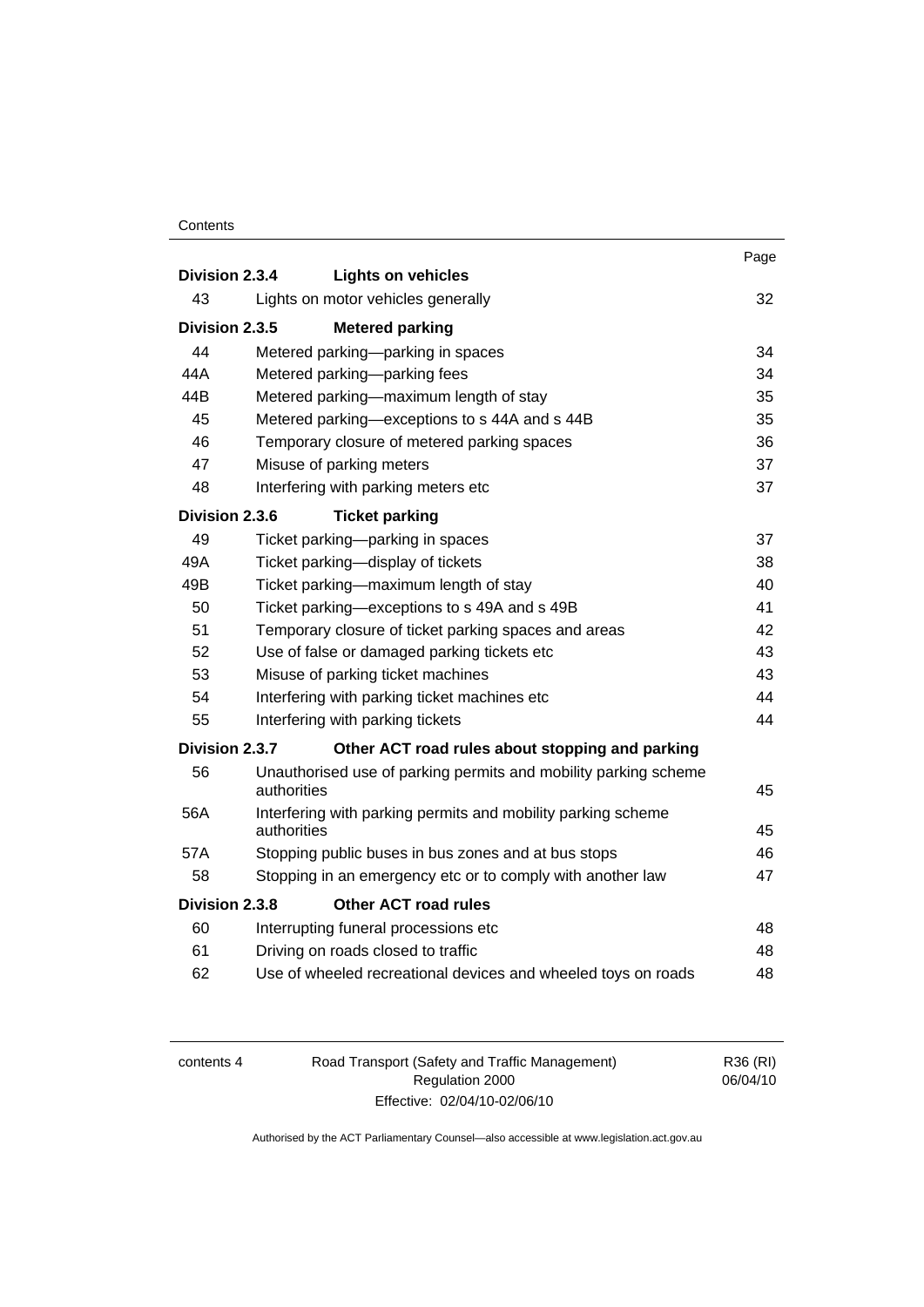| Contents |
|----------|
|----------|

|                 |                                                                                                         | Page |
|-----------------|---------------------------------------------------------------------------------------------------------|------|
| <b>Part 2.4</b> | <b>Other provisions</b>                                                                                 |      |
| 63              | Devices that are prescribed traffic control devices—Act, dict, def<br>prescribed traffic control device | 50   |
| 64              | Preventing prescribed traffic control devices being clearly visible                                     | 50   |
| 65              | Use of do not overtake turning vehicle sign                                                             | 51   |
| 66              | Approvals etc by road transport authority                                                               | 51   |
| 67              | Exemption from requirement about riding on motorbikes                                                   | 52   |
| 68              | Defence of complying with direction of police officer or authorised                                     |      |
|                 | person                                                                                                  | 52   |
| 69              | Exemption for driver of police vehicles                                                                 | 52   |
| 70              | Exemption for driver of emergency vehicles                                                              | 53   |
| 71              | Stopping and parking exemption for police and emergency vehicles<br>and authorised people               | 53   |

## **Chapter 3 Parking**

| <b>Part 3.1</b> | <b>Parking schemes</b>                          |    |
|-----------------|-------------------------------------------------|----|
| Division 3.1.1  | <b>Metered parking schemes</b>                  |    |
| 72              | Metered parking schemes                         | 55 |
| 73              | Metered parking areas                           | 55 |
| 74              | Parking meters                                  | 55 |
| 75              | Metered parking spaces                          | 56 |
| Division 3.1.2  | <b>Ticket parking schemes</b>                   |    |
| 75A             | Parking authorities                             | 56 |
| 75B             | Parking authority guidelines                    | 56 |
| 76              | Ticket parking schemes—road transport authority | 57 |
| 76A             | Ticket parking schemes—parking authorities      | 57 |
| 77              | Ticket parking areas                            | 58 |
| 78              | Ticket parking spaces                           | 58 |
| 79              | Ticket machines                                 | 58 |
| 80              | Parking tickets                                 | 58 |
| 81              | Duration of parking tickets                     | 59 |

| R36 (RI) |  |
|----------|--|
| 06/04/10 |  |

Road Transport (Safety and Traffic Management) Regulation 2000 Effective: 02/04/10-02/06/10

contents 5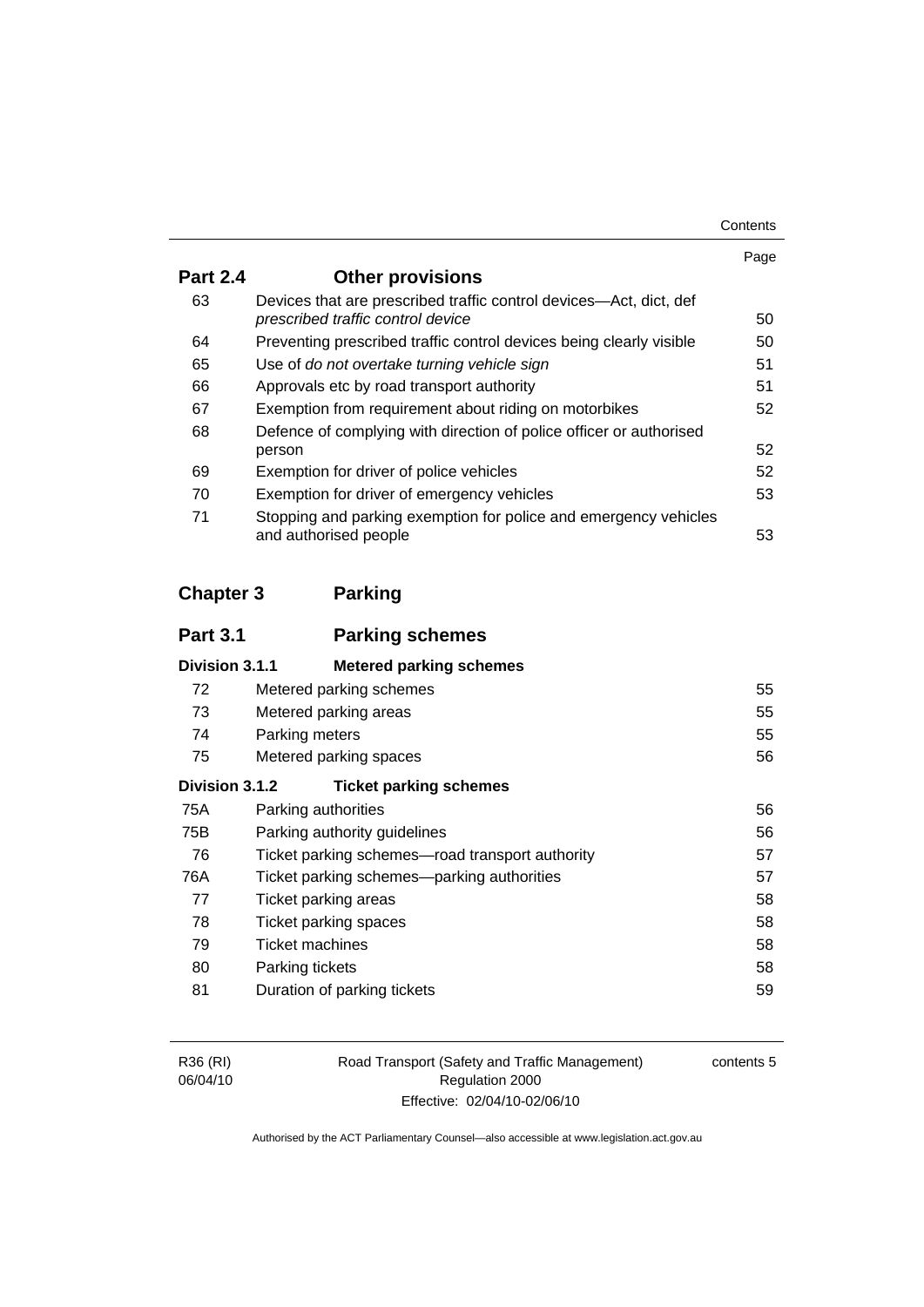#### **Contents**

|                 |                                                                           | Page     |
|-----------------|---------------------------------------------------------------------------|----------|
| Division 3.1.3  | <b>Heavy vehicle parking</b>                                              |          |
| 82              | Definitions-div 3.1.3                                                     | 59       |
| 83              | References in div 3.1.3 to land adjoining residential land                | 60       |
| 84              | Vehicle parked partly on residential land                                 | 60       |
| 85              | Parking of certain vehicles on residential land prohibited                | 60       |
| 85A             | No more than 1 heavy vehicle on residential land                          | 60       |
| 85B             | Heavy vehicles to be parked away from residential land boundaries         | 61       |
| 86              | Parking of certain vehicles on land adjoining residential land prohibited | 62       |
| 87              | Parking of certain commercial vehicles on land with multi-unit housing    | 62       |
| 87A             | No offence if reasonable necessity etc                                    | 63       |
| 87B             | Heavy vehicle refrigeration units not to be operated on residential land  | 63       |
| 87C             | Prohibition on night operation of heavy vehicle                           | 64       |
| 88              | Daily infringement                                                        | 64       |
| Division 3.1.3A | Heavy vehicle parking-enforcement                                         |          |
| 89              | Meaning of occupier-div 3.1.3A                                            | 65       |
| 90              | Power to enter premises                                                   | 65       |
| 91              | Production of identity card                                               | 66       |
| 92              | Consent to entry                                                          | 66       |
| 93              | General powers on entry to premises                                       | 67       |
| 94              | Damage etc to be minimised                                                | 68       |
| 95              | Compensation for exercise of enforcement powers                           | 68       |
| Division 3.1.4  | <b>Miscellaneous</b>                                                      |          |
| 97A             | Other powers to provide pay parking                                       | 69       |
| 98              | Overlapping schemes                                                       | 69       |
| 98A             | Income from ticket parking scheme                                         | 69       |
| 98B             | Costs of ticket parking scheme                                            | 70       |
| 99              | Trailers not separately chargeable                                        | 70       |
| <b>Part 3.2</b> | Parking permits and mobility parking scheme<br>authorities                |          |
| 100             | Parking permits                                                           | 71       |
| 101             | Mobility parking scheme authorities                                       | 72       |
| 101A            | Parking permits and mobility parking scheme authorities-cancellation      | 73       |
| contents 6      | Road Transport (Safety and Traffic Management)                            | R36 (RI) |
|                 | Regulation 2000                                                           | 06/04/10 |

Effective: 02/04/10-02/06/10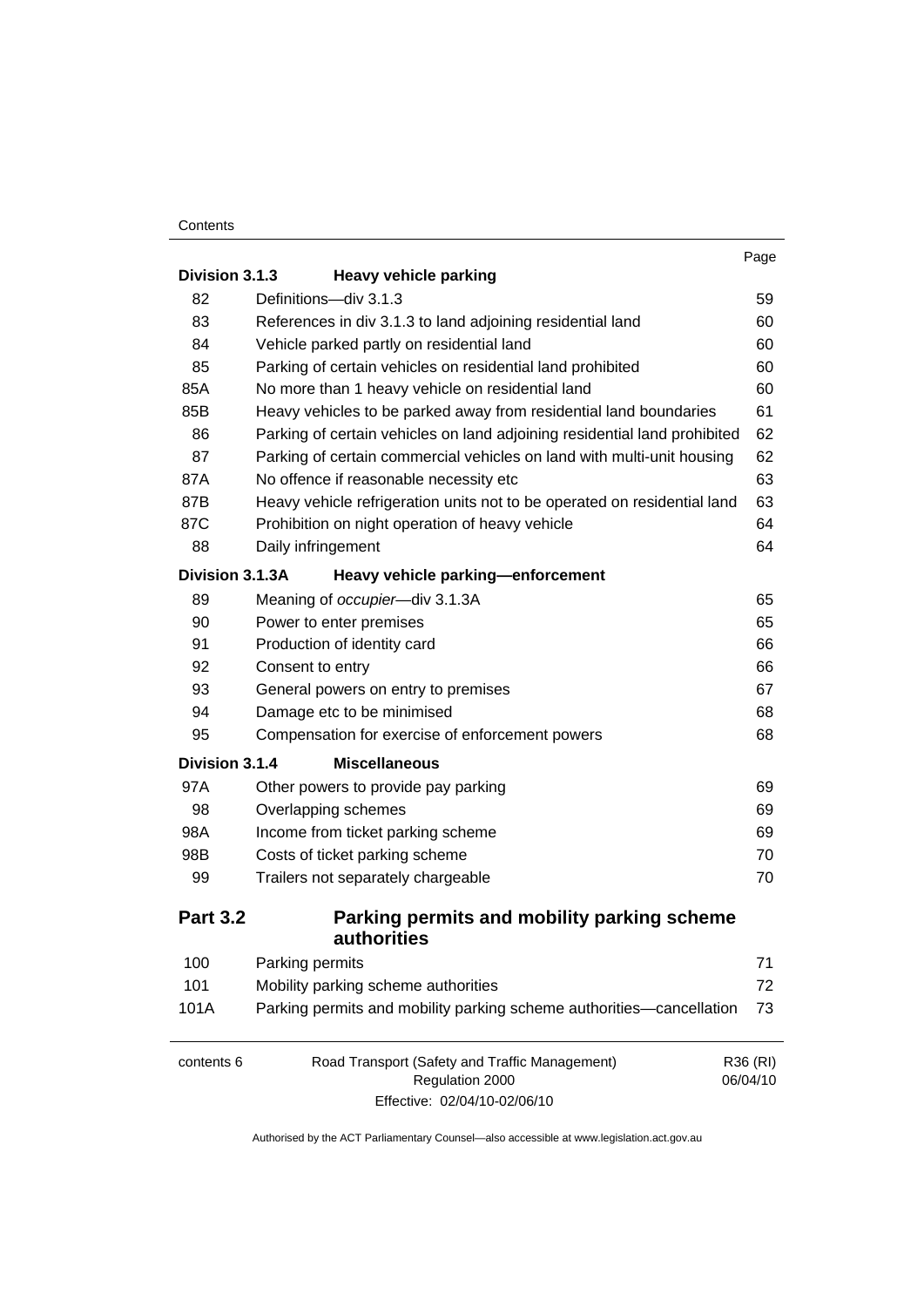|                  |                                                                                  | Contents |
|------------------|----------------------------------------------------------------------------------|----------|
|                  |                                                                                  | Page     |
| 101B             | Parking permits and mobility parking scheme authorities-return when<br>cancelled | 74       |
| <b>Part 3.3</b>  | <b>Parking-other provisions</b>                                                  |          |
| 101C             | Marking tyres by parking inspectors                                              | 75       |
|                  |                                                                                  |          |
| <b>Chapter 4</b> | <b>Traffic offence detection devices</b>                                         |          |
| 102              | Definitions-ch 4                                                                 | 76       |
| 103              | Approved traffic offence detection devices                                       | 78       |
| 103A             | Approval of police vehicle speedometers                                          | 78       |
| 104              | Major testing of laser speed measuring devices                                   | 79       |
| 104A             | Major testing of other traffic offence detection devices                         | 80       |
| 104B             | Certification and sealing of traffic offence detection devices                   | 82       |
| 105              | Use of certain digital camera detection devices                                  | 82       |
| 105A             | Use of certain laser speed measuring devices                                     | 83       |
| 105B             | Use of certain radar speed measuring devices                                     | 84       |
| 106              | Approved people-testing and sealing                                              | 85       |
| 107              | Approved people-use                                                              | 86       |
| 107A             | Recording of camera detection device image files—Act, s 23 (2) (c) (ii)          | 86       |
| 107B             | Verification of camera detection device image files-Act,<br>s 23 (2) (c) (iii)   | 87       |
| 108              | Meaning of vehicle image codes                                                   | 87       |
|                  |                                                                                  |          |
| <b>Chapter 5</b> | <b>Miscellaneous</b>                                                             |          |
| 109              | Additional powers of police                                                      | 92       |
| 110              | Prohibition on car minding                                                       | 92       |
| 111              | Removal of unattended vehicles—Act, s 32 (1) (c)                                 | 93       |
| 112              | Disposal of impounded vehicles-Act, s 10K                                        | 93       |
| 112A             | Disposal of forfeited vehicles-Act, s 10K                                        | 95       |
| 113              | Responsible person to inspect driver licence                                     | 95       |
| 114              | Responsible person's consent                                                     | 95       |
| 115              | Standards for safe carriage of loads-Act, s 14 (2)                               | 95       |
|                  |                                                                                  |          |
|                  |                                                                                  |          |

| R36 (RI) | Road Transport (Safety and Traffic Management) | contents 7 |
|----------|------------------------------------------------|------------|
| 06/04/10 | Regulation 2000                                |            |
|          | Effective: 02/04/10-02/06/10                   |            |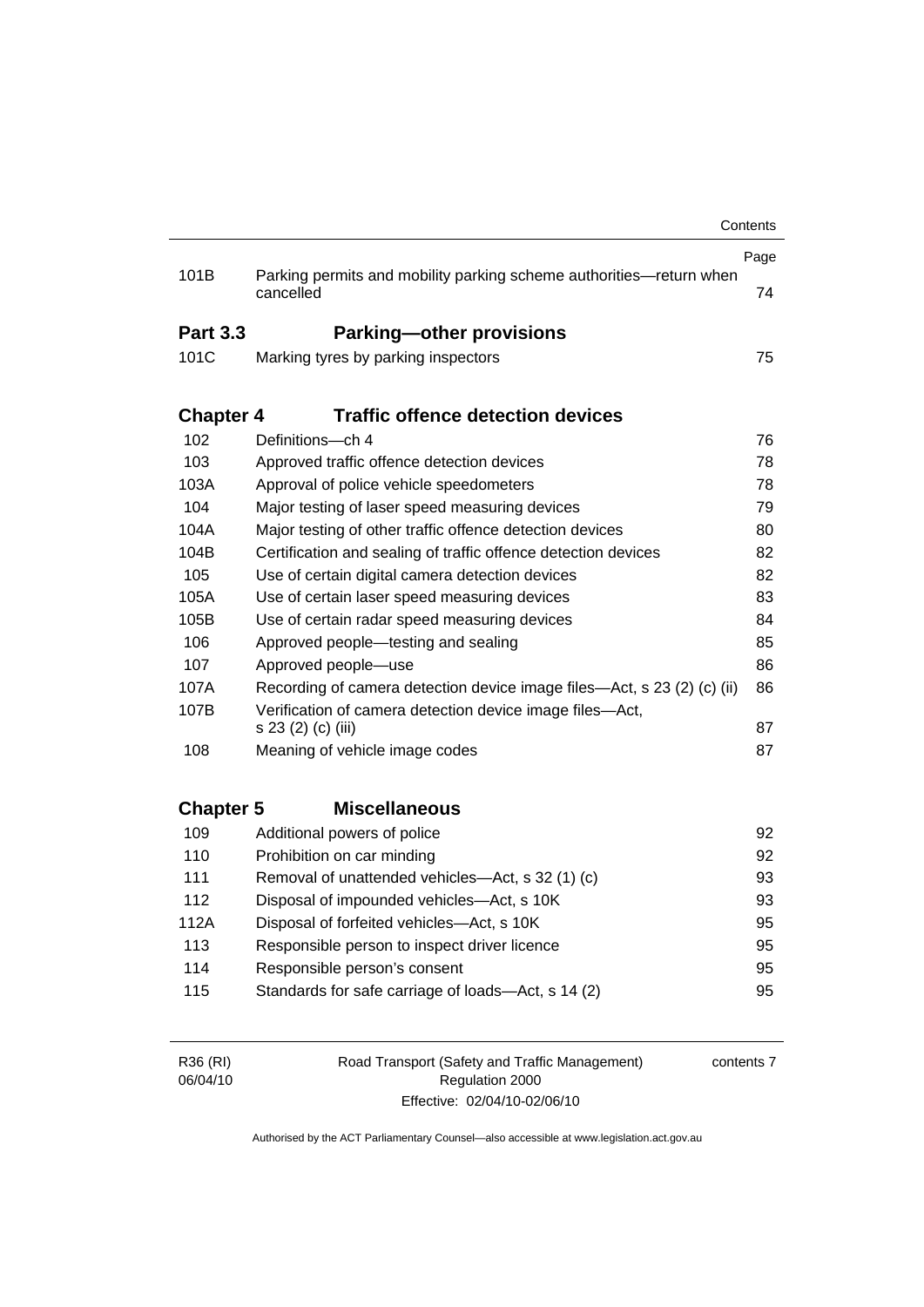#### **Contents**

|                   |                                            | Page |
|-------------------|--------------------------------------------|------|
| <b>Schedule 1</b> | <b>Meaning of location codes on images</b> | 96   |
| <b>Part 1.1</b>   | <b>Digital camera detection devices</b>    | 96   |
| <b>Part 1.2</b>   | <b>Fixed camera detection devices</b>      | 102  |
|                   |                                            |      |
| <b>Dictionary</b> |                                            | 104  |
| <b>Endnotes</b>   |                                            |      |
| 1                 | About the endnotes                         | 114  |
| 2                 | Abbreviation key                           | 114  |
| 3                 | Legislation history                        | 115  |
| 4                 | Amendment history                          | 121  |
| 5                 | Earlier republications                     | 138  |
| 6                 | Uncommenced amendments                     | 139  |

contents 8 Road Transport (Safety and Traffic Management) Regulation 2000 Effective: 02/04/10-02/06/10

R36 (RI) 06/04/10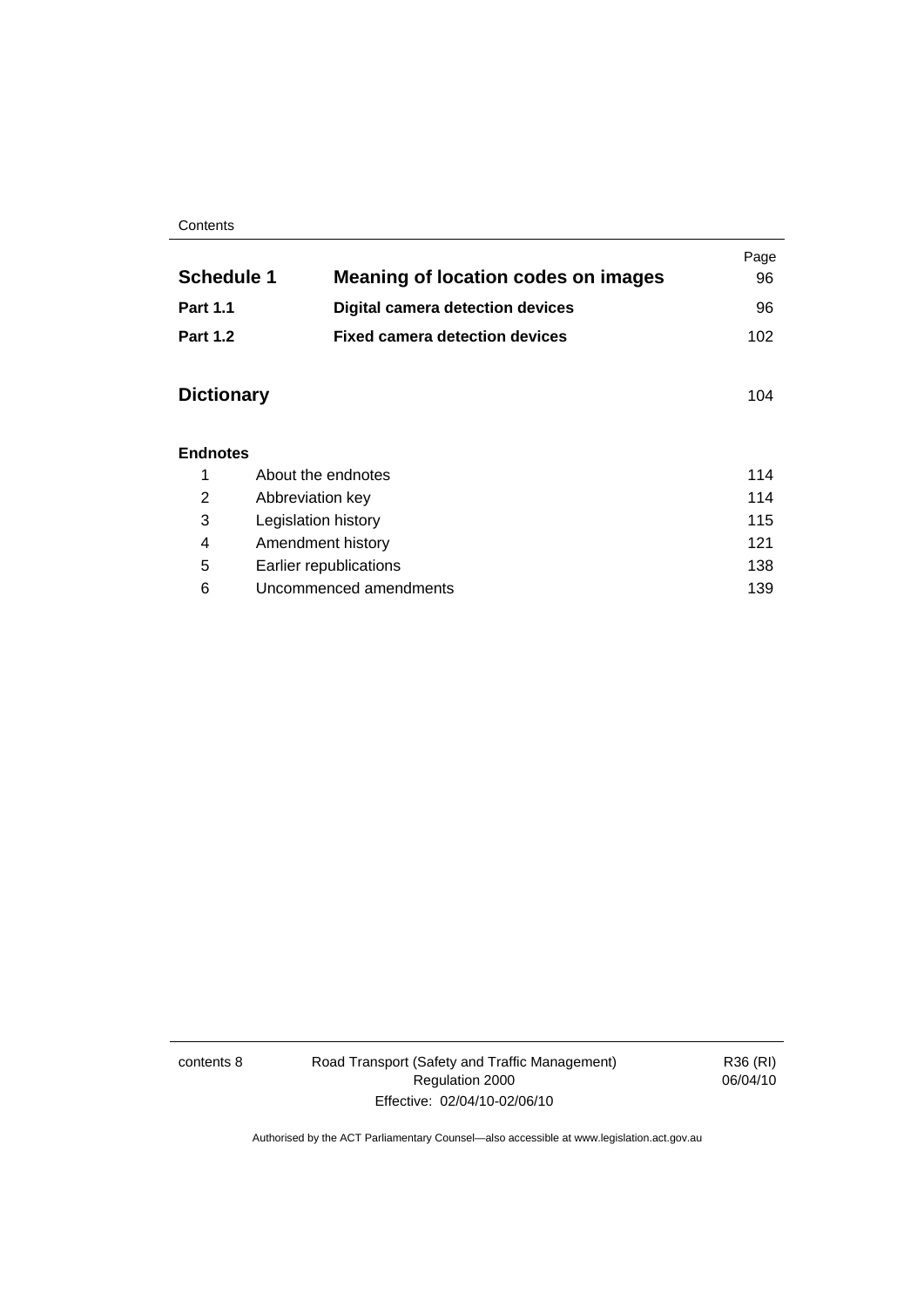<span id="page-10-0"></span>

# **Road Transport (Safety and Traffic Management) Regulation 2000**

made under the

**Road Transport (Safety and Traffic Management) Act 1999** 

R36 (RI) 06/04/10

l

Road Transport (Safety and Traffic Management) Regulation 2000 Effective: 02/04/10-02/06/10

page 1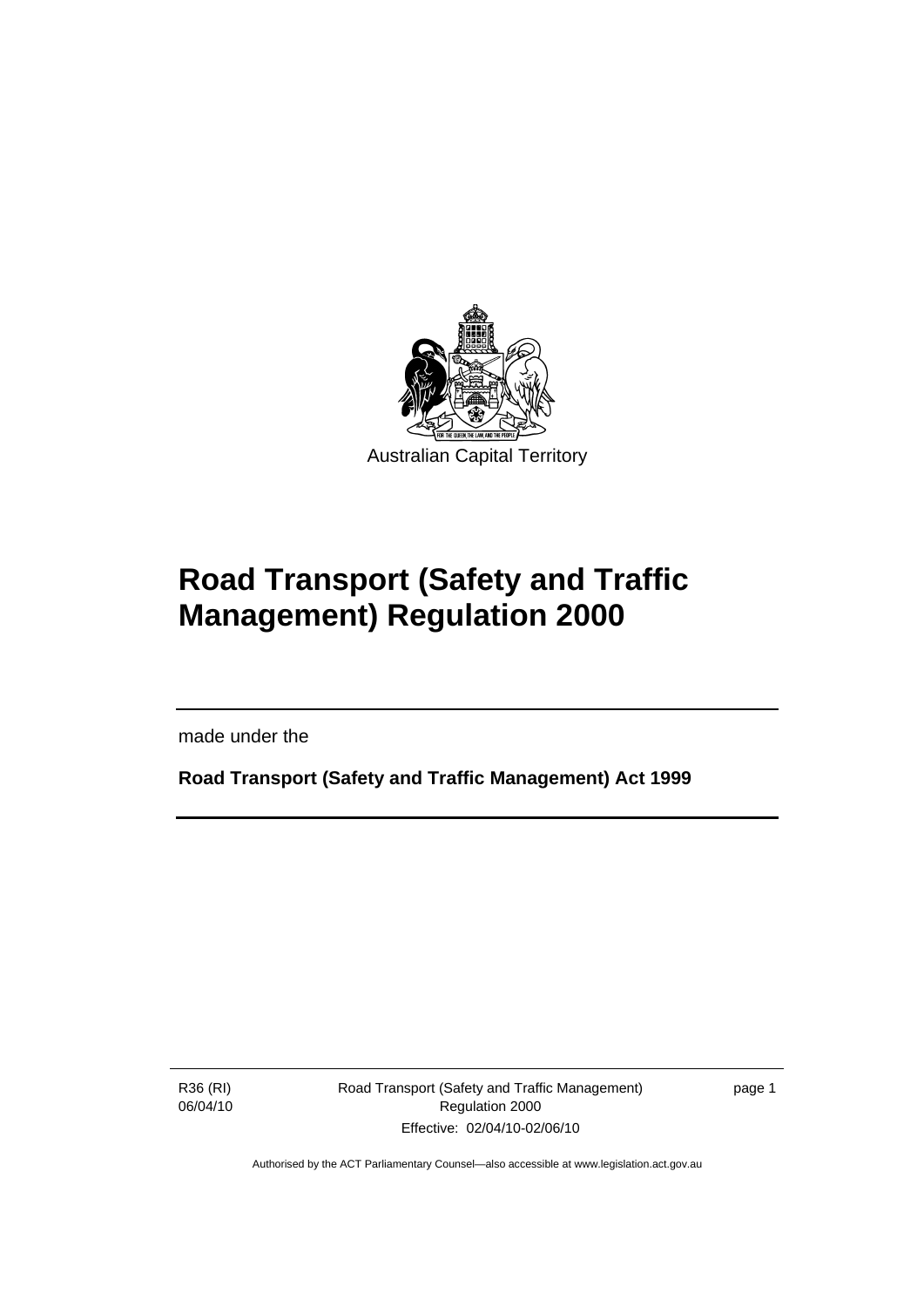<span id="page-11-0"></span>Section 1

## **Chapter 1** Preliminary

#### **1 Name of regulation**

This regulation is the *Road Transport (Safety and Traffic Management) Regulation 2000*.

#### **2 Dictionary**

The dictionary at the end of this regulation is part of the regulation.

*Note 1* The dictionary at the end of this regulation defines certain terms used in this regulation, and includes references (*signpost definitions*) to other terms defined elsewhere.

> For example, the signpost definition '*semitrailer*—see the *Road Transport (Vehicle Registration) Regulation 2000*, dictionary.' means that the term 'semitrailer' is defined in that dictionary and the definition applies to this regulation.

*Note 2* A definition in the dictionary (including a signpost definition) applies to the entire regulation unless the definition, or another provision of the regulation, provides otherwise or the contrary intention otherwise appears (see Legislation Act, s 155 and s 156 (1)).

#### **3 Dictionary—application to Australian Road Rules**

The definitions in the dictionary do not apply to the Australian Road Rules unless this regulation provides otherwise.

*Note* See div 2.2.1, note 2 for the relevant provisions of this regulation.

#### **3A** *Road* **includes road related area**

In this regulation:

*road* includes a road related area.

R36 (RI) 06/04/10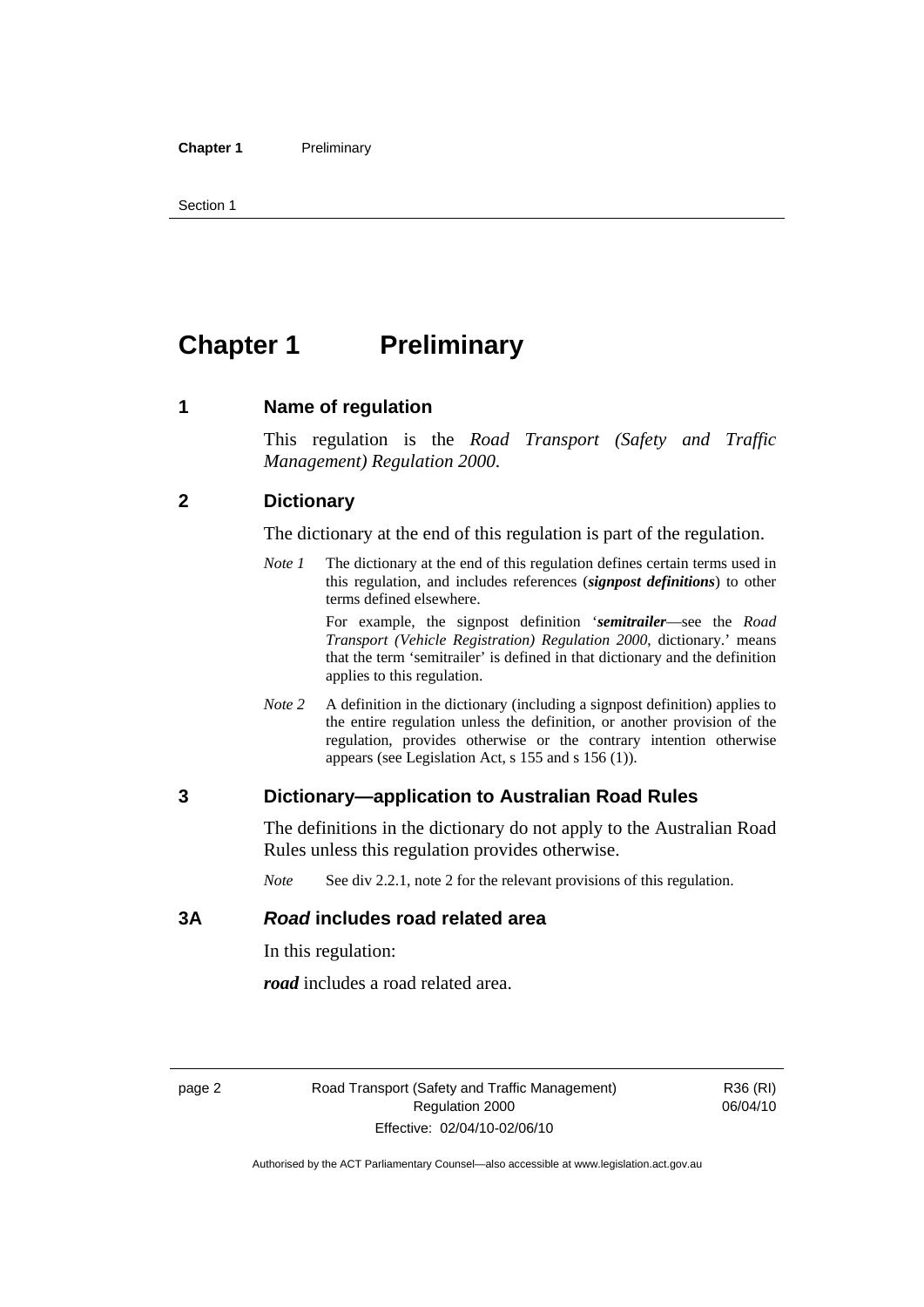#### <span id="page-12-0"></span>**3B Meaning of** *park* **and** *stop*

In this regulation:

*park*, in relation to a driver, includes stop and allow the driver's vehicle to stay (whether or not the driver leaves the vehicle).

*stop*, for a driver, includes park, but does not include stop to reverse the driver's vehicle into a parking bay or other parking space.

#### **4 Notes**

A note in this regulation is explanatory and is not part of this regulation.

*Note* See the Legislation Act, s 127 (1), (4) and (5) for the legal status of notes.

#### **4A Offences against regulation—application of Criminal Code etc**

Other legislation applies in relation to offences against this regulation (including the Australian Road Rules).

*Note 1 Criminal Code*

The Criminal Code, ch 2 applies to an offence against this regulation (see Code, pt 2.1).

The chapter sets out the general principles of criminal responsibility (including burdens of proof and general defences), and defines terms used for offences to which the Code applies (eg *conduct*, *intention*, *recklessness* and *strict liability*).

*Note 2 Penalty units* 

The Legislation Act, s 133 deals with the meaning of offence penalties that are expressed in penalty units.

*Note 3* The Australian Road Rules are to be read with, and as if they formed part of, this regulation (see s 6).

R36 (RI) 06/04/10 page 3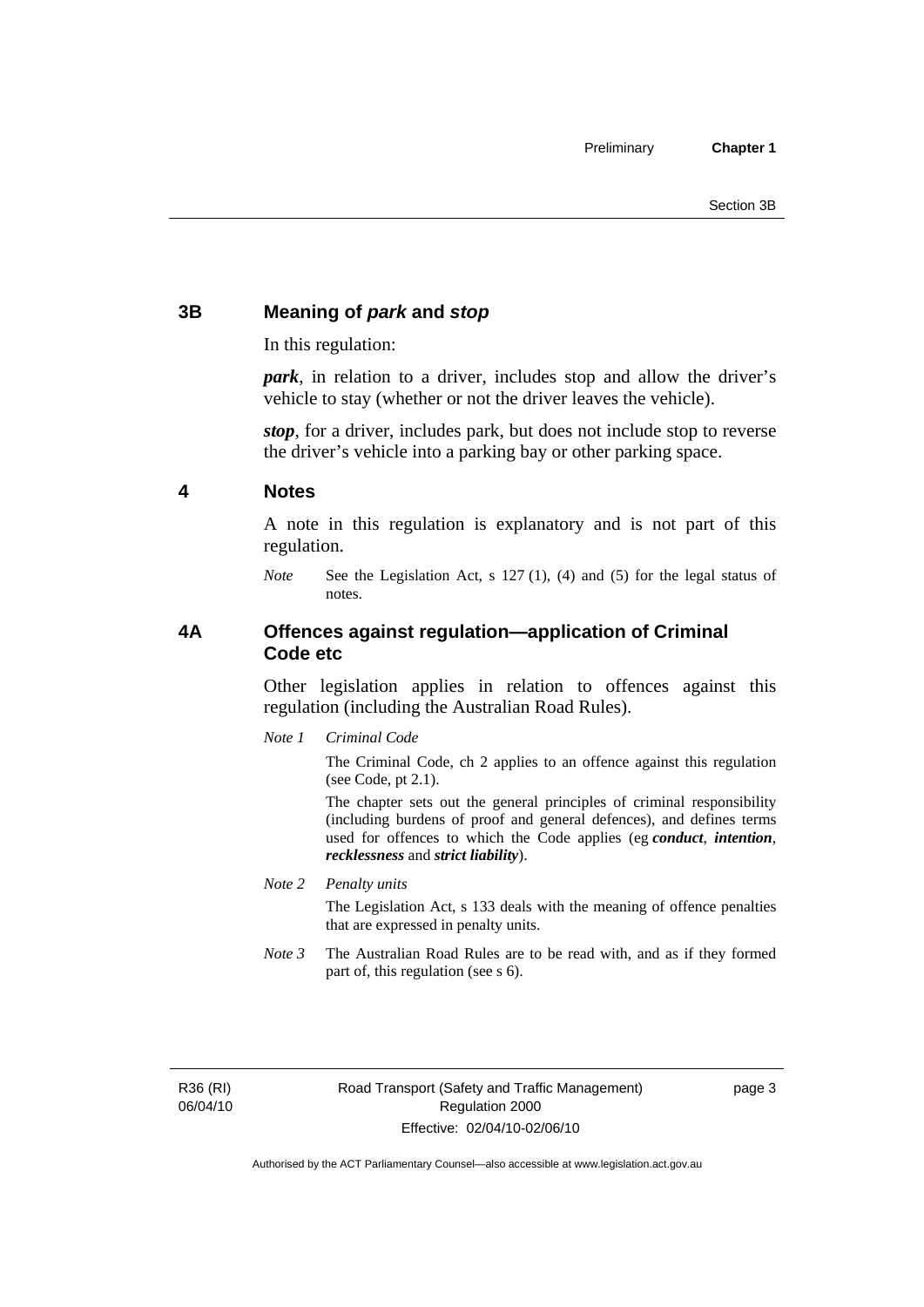#### <span id="page-13-0"></span>**Chapter 1** Preliminary

Section 4B

#### **4B Offences against regulation are strict liability offences**

An offence against this regulation (including the Australian Road Rules) is a strict liability offence.

#### **4C General defence of accident or reasonable effort**

Without limiting any other defence, it is a defence to an offence against this regulation (including the Australian Road Rules) if the defendant proves that the offence—

- (a) was the result of an accident; or
- (b) could not have been avoided by any reasonable efforts by the defendant.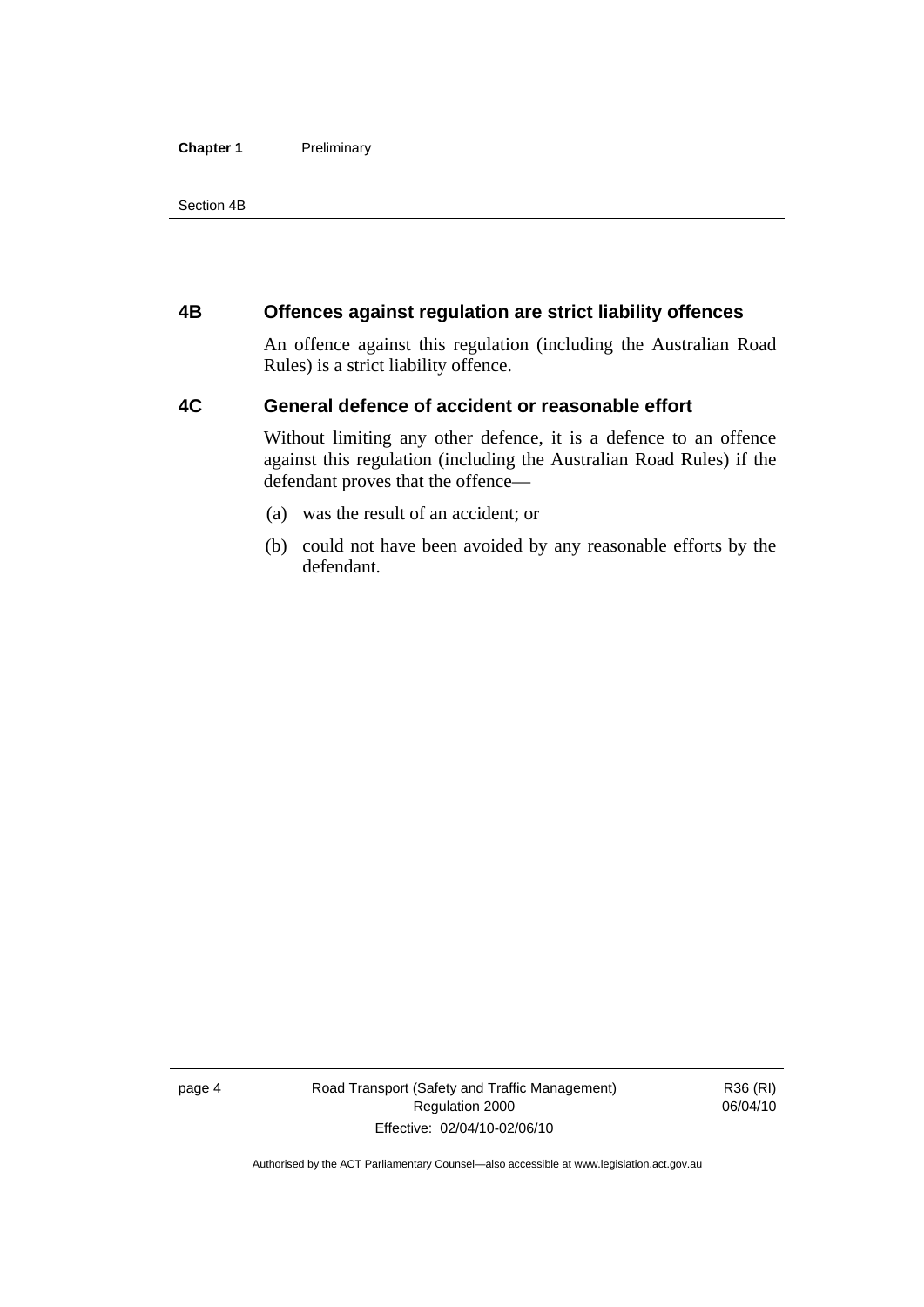## <span id="page-14-0"></span>**Chapter 2 Australian Road Rules**

## **Part 2.1 Incorporation into ACT law**

#### **5 Meaning of** *Australian Road Rules*

In this regulation:

*Australian Road Rules* means that part of the publication known as the Australian Road Rules, ISBN 0 7240 8874 1 published by the National Transport Commission in February 2008 that consists of the rules approved by the Australian Transport Council under the *National Transport Commission Act 2003* (Cwlth).

*Note* The Australian Road Rules are accessible at www.legislation.act.gov.au.

#### **6 Incorporation of Australian Road Rules into ACT law**

- (1) The Australian Road Rules (other than rule 2) are to be read with, and as if they formed part of, this regulation.
- (2) Subsection (1) has effect subject to this regulation.

#### **6A Transitional—ARR r 266 and r 267**

- (1) The Australian Road Rules are to be read as if—
	- (a) rule 266 and rule 267 are not part of the rules; and
	- (b) the repealed Australian Road Rules, rule 266 and rule 267 are part of the rules.
- (2) This section expires on 14 March 2011.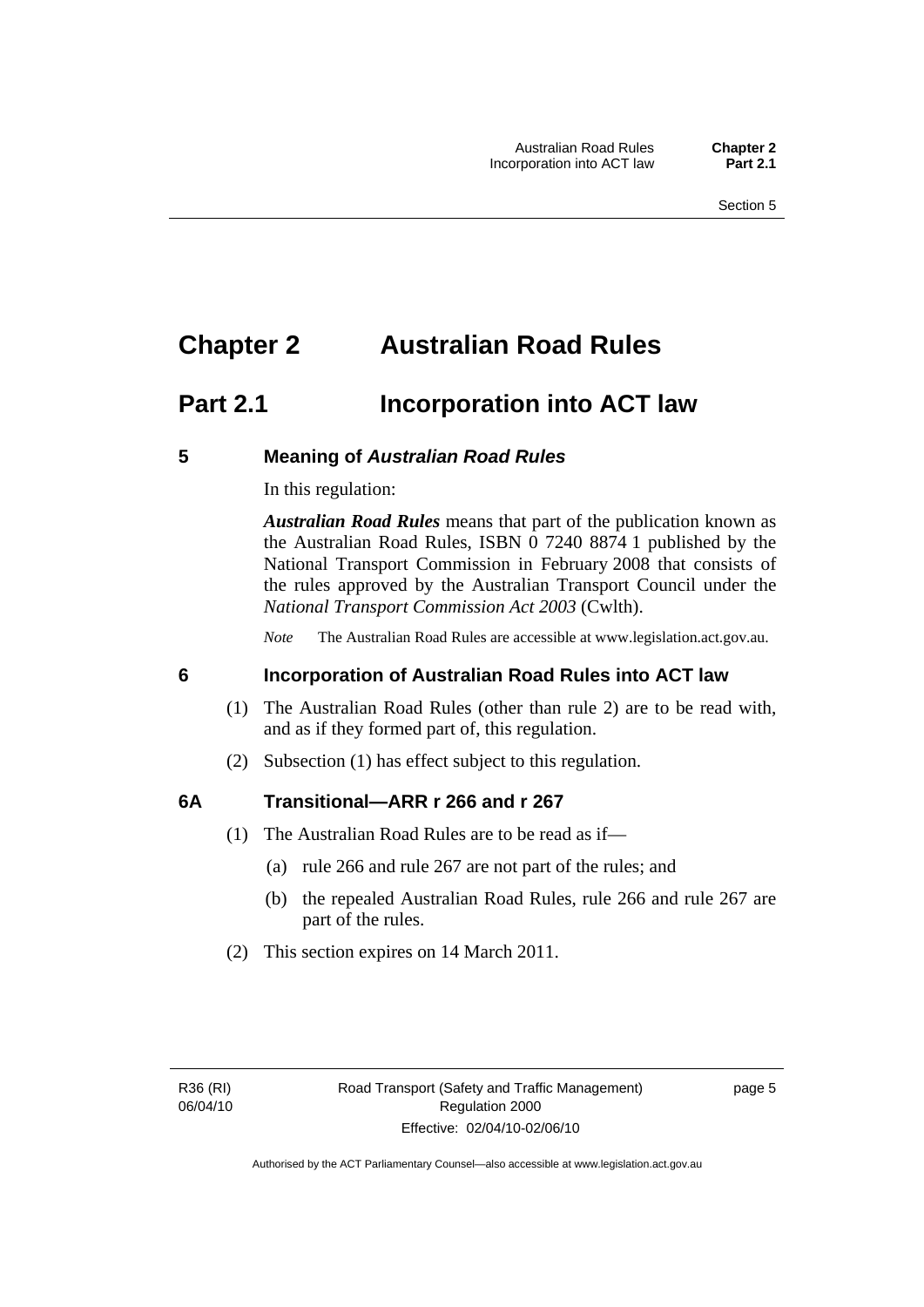| <b>Chapter 2</b> | <b>Australian Road Rules</b> |
|------------------|------------------------------|
| <b>Part 2.1</b>  | Incorporation into ACT law   |

Section 6A

(3) In this section:

*repealed Australian Road Rules* means that part of the publication known as the Australian Road Rules, ISBN 0 7240 8874 1 published by the National Road Transport Commission on 22 October 2003 that consists of the rules approved by the Australian Transport Council under the *National Road Transport Commission Act 1991* (Cwlth).

page 6 Road Transport (Safety and Traffic Management) Regulation 2000 Effective: 02/04/10-02/06/10

R36 (RI) 06/04/10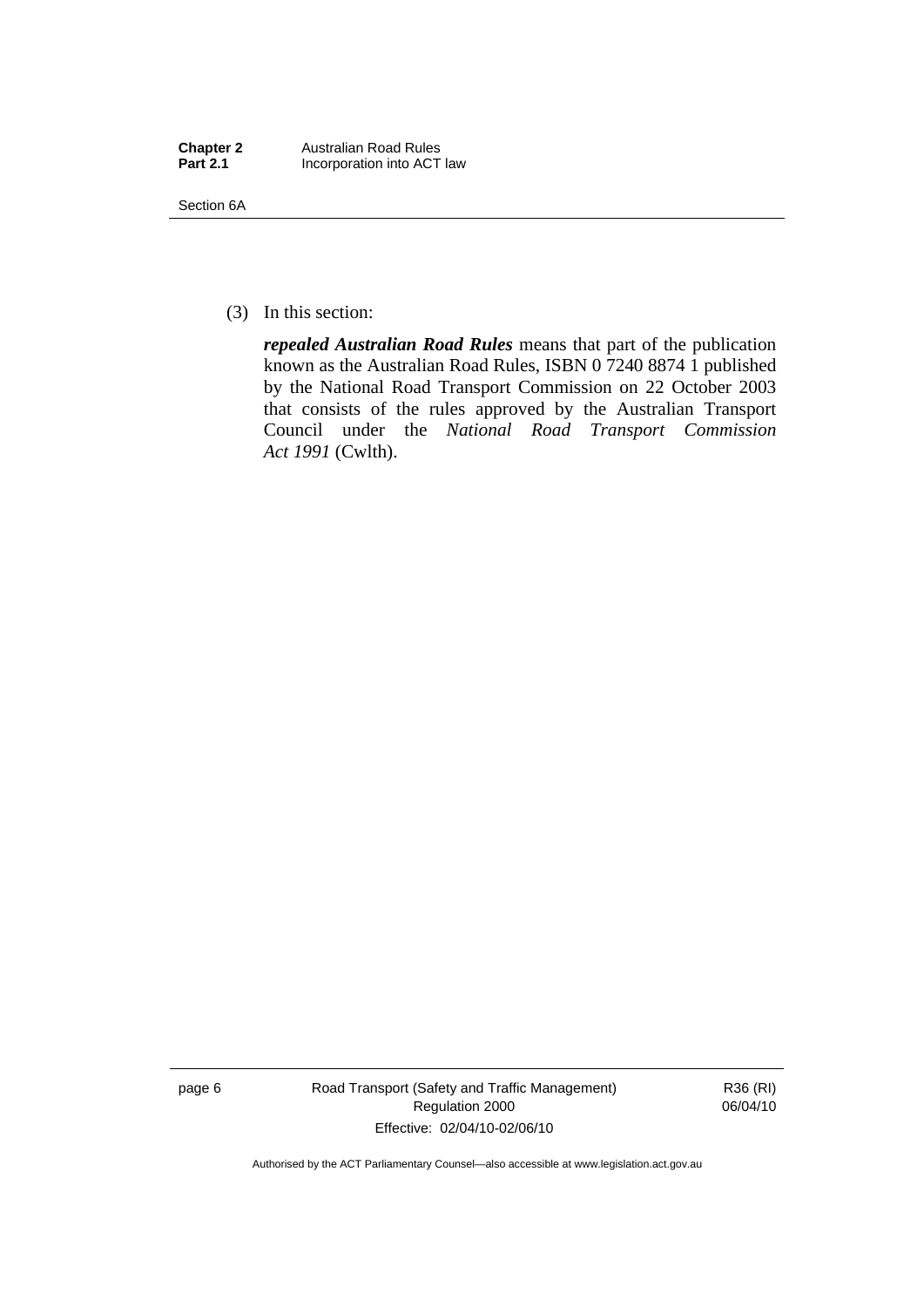## **Part 2.2 How the Australian Road Rules are incorporated**

### **U Division 2.2.1 General**

*Note 1* The Australian Road Rules are not completely self-contained and need to be read with associated laws of each jurisdiction. Many of the rules provide for 'another law of this jurisdiction' to define terms used in the Australian Road Rules for application of the Australian Road Rules in the ACT, to permit things to be done in the ACT otherwise prohibited by the Australian Road Rules or to exempt persons in the ACT from complying with the Australian Road Rules.

| column 1<br>item | column 2<br><b>ARR</b> provision | column 3<br>provision of this regulation |
|------------------|----------------------------------|------------------------------------------|
| 1                | 10(2)                            | 8                                        |
| $\overline{2}$   | 95                               | 9                                        |
| 3                | 104                              | 10                                       |
| 4                | 151(3)(b)                        | 11                                       |
| 5                | 158(2)(c)                        | 12                                       |
| 6                | 179(1)(c)                        | 13                                       |
| 7                | 179 $(1)$ $(c)$ and $(2)$ $(c)$  | 13A                                      |
| 8                | 183(1)                           | 13B                                      |
| 9                | 195(1)                           | 13C                                      |
| 10               | 199(2)                           | 14                                       |
| 11               | $206(2)$ (b) and (c)             | 15                                       |
| 12               | 207(2)(a)                        | 16                                       |
| 13               | 213(5)                           | 16A                                      |
|                  |                                  |                                          |

*Note 2* The following table sets out the provisions of the Australian Road Rules for which provision is made by this part:

R36 (RI) 06/04/10

#### Road Transport (Safety and Traffic Management) Regulation 2000 Effective: 02/04/10-02/06/10

page 7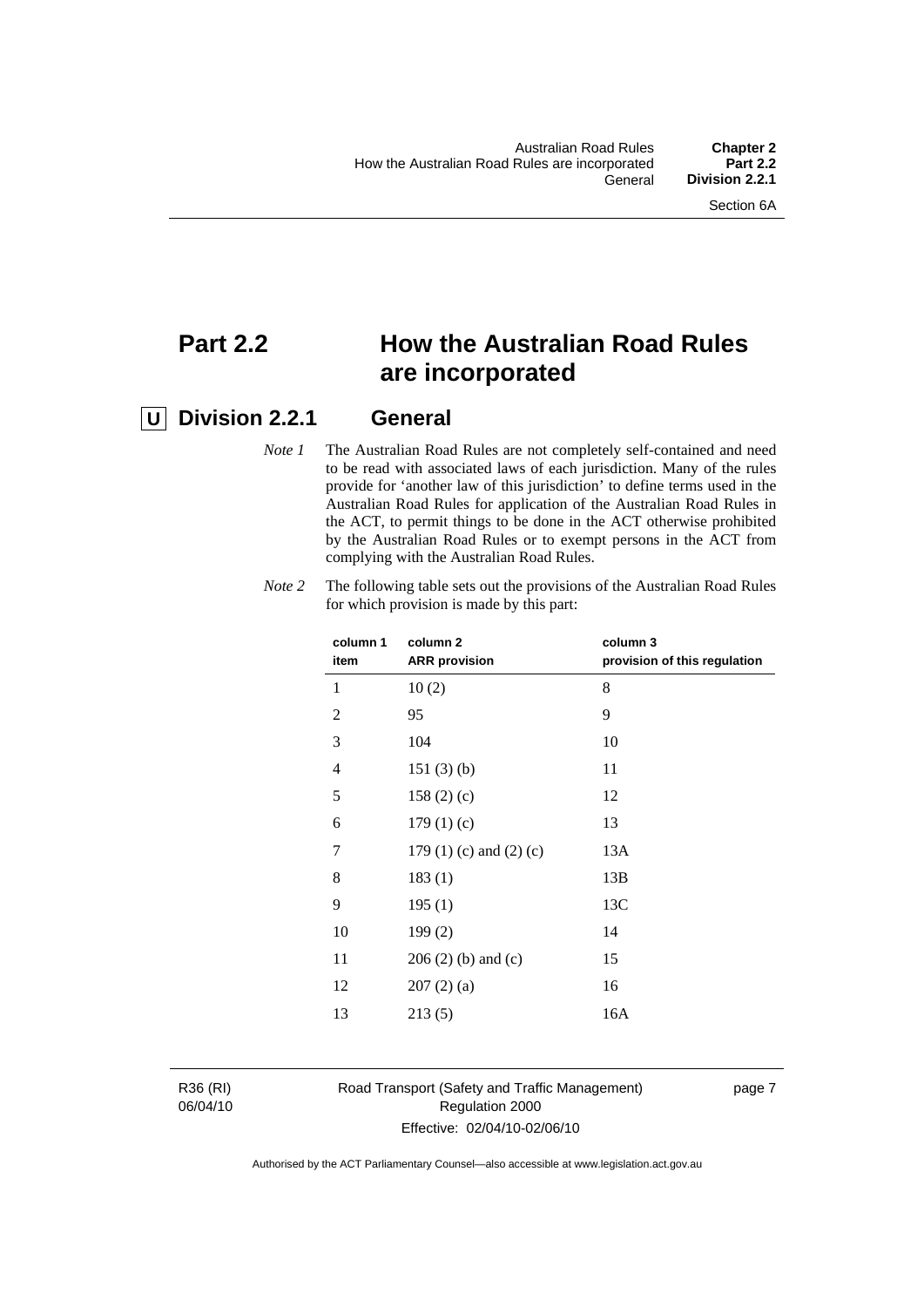#### **Chapter 2** Australian Road Rules<br>**Part 2.2** How the Australian Road How the Australian Road Rules are incorporated General **Division 2.2.1**

Section 6A

| column 1<br>item | column 2<br><b>ARR</b> provision          | column 3<br>provision of this regulation |
|------------------|-------------------------------------------|------------------------------------------|
| 14               | 215(4)                                    | 17                                       |
| 15               | 216(3)                                    | 18                                       |
| 16               | 220(3)                                    | 19                                       |
| 17               | 221(f)                                    | 20                                       |
| 18               | 222                                       | 21                                       |
| 19               | 225                                       | 22                                       |
| 20               | 236(6)                                    | 22A                                      |
| 21               | 244C                                      | 23                                       |
| 22               | 266(3)(b)                                 | 23B                                      |
| 23               | 266(7)                                    | 24                                       |
| 24               | 267(3)                                    | 25                                       |
| 25               | 270(3)                                    | 26                                       |
| 26               | 271 (6)                                   | 27                                       |
| 27               | 280(2)(a)                                 | 27A                                      |
| 28               | $287(3)$ (e) and (4)                      | 28                                       |
| 29               | 289(1)(g)                                 | 29                                       |
| 30               | 298                                       | 30                                       |
| 31               | $310(3)$ and $(4)$                        | 31                                       |
| 32               | 313                                       | 32                                       |
| 33               | dict, def approved bicycle<br>helmet      | 33(1)                                    |
| 34               | dict, def <i>authorised</i> person        | 33(1)                                    |
| 35               | dict, def emergency worker                | 33(1)                                    |
| 36               | dict, def GVM                             | 33(2)                                    |
| 37               | dict, def <i>hazard warning</i><br>lights | 33(3)                                    |

page 8 Road Transport (Safety and Traffic Management) Regulation 2000 Effective: 02/04/10-02/06/10

R36 (RI) 06/04/10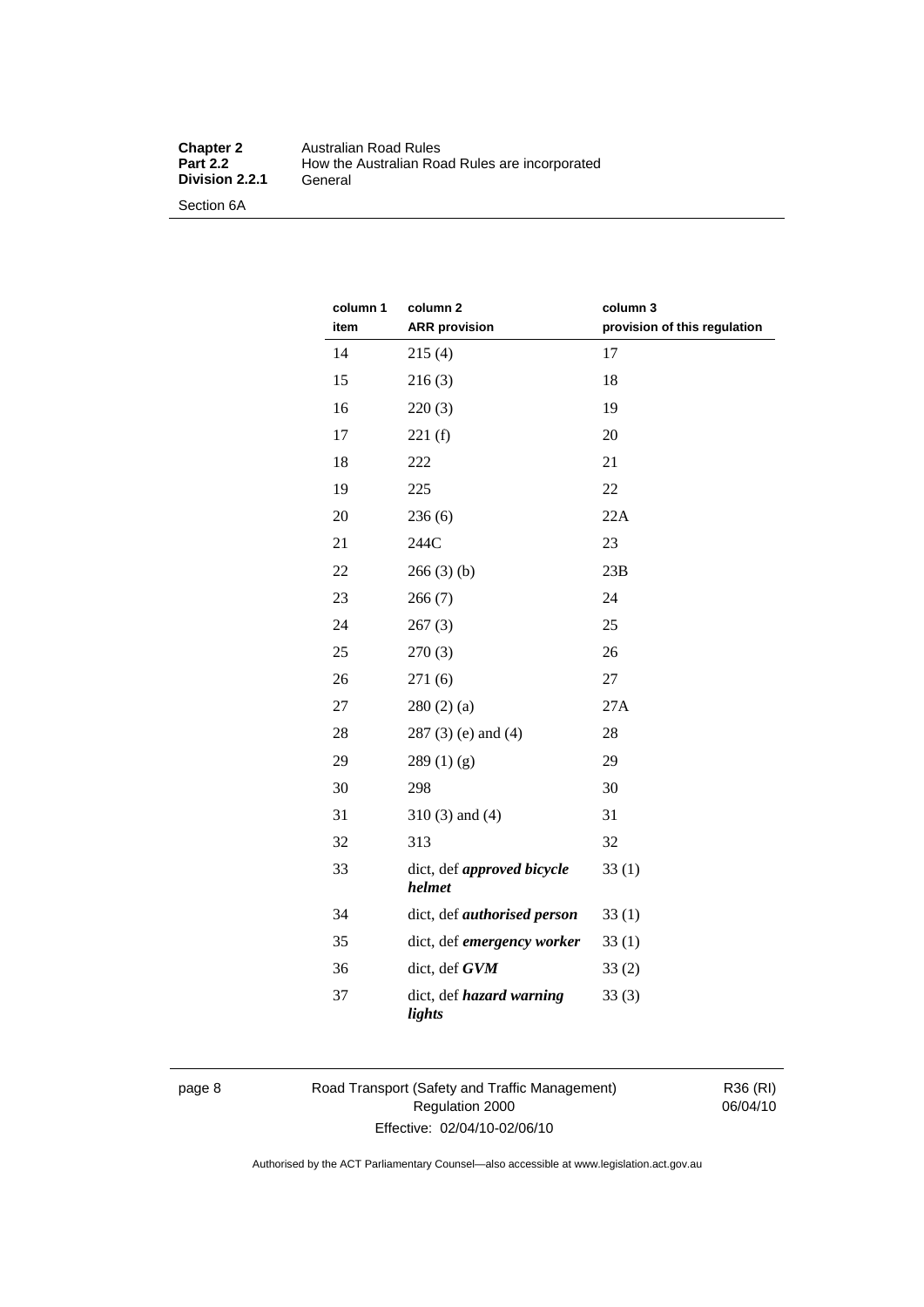| column 1<br>item | column 2<br><b>ARR</b> provision                 | column 3<br>provision of this regulation |
|------------------|--------------------------------------------------|------------------------------------------|
| 38               | dict, def <i>mechanical</i><br>signalling device | 33(1)                                    |
| 39               | dict, def <i>oversize</i> vehicle                | 33(1)                                    |
| 40               | dict, def <i>police officer</i>                  | 33(1)                                    |
| 41               | dict, def <i>portable</i> warning<br>triangle    | 33(4)                                    |
| 42               | dict, def postal worker                          | 33(1)                                    |
| 43               | dict, def <i>public bus</i>                      | 33 (1)                                   |
| 44               | dict, def <i>taxi</i>                            | 33(1)                                    |

*Note 3* The following table sets out other provisions of the Australian Road Rules for which provision is made by other territory laws (including provisions in other parts of this regulation):

| column 1<br>item | column <sub>2</sub><br><b>ARR</b> provision | column 3<br>other law                                            |
|------------------|---------------------------------------------|------------------------------------------------------------------|
|                  | 12(2)                                       | Road Transport (General) Act 1999,<br>s 12                       |
| 2                | 13(2)                                       | Road Transport (General) Act 1999,<br>s 12                       |
| 3                | $28(2)$ , n 3                               | this regulation, s 65                                            |
| 4                | $32(2)$ , n 3                               | this regulation, s 65                                            |
| 5                | 185(1)                                      | this regulation, s 100                                           |
| 6                | $287(1)$ , n 2                              | Road Transport (Safety and Traffic<br>Management) Act 1999, s 16 |

R36 (RI) 06/04/10 page 9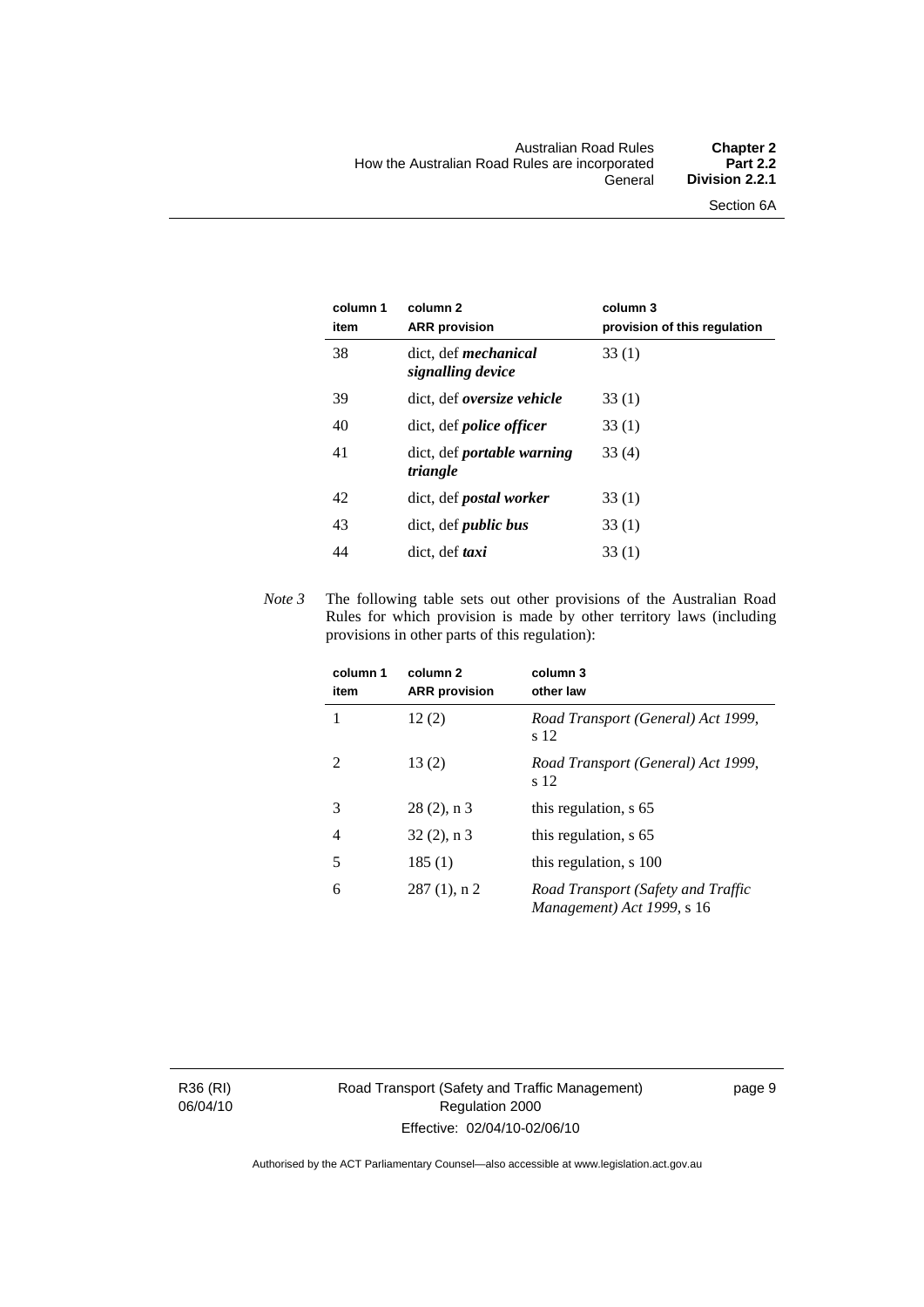<span id="page-19-0"></span>

| <b>Chapter 2</b><br><b>Part 2.2</b><br><b>Division 2.2.2</b> | Australian Road Rules<br>How the Australian Road Rules are incorporated |
|--------------------------------------------------------------|-------------------------------------------------------------------------|
| Section 7                                                    | Other provisions for the Australian Road Rules                          |

**column 1 item column 2 ARR provision column 3 other law**  7 311 (1) (c) *Road Transport (Mass, Dimensions and Loading) Act 2009*  8 312 (3) (c) *Road Transport (Safety and Traffic Management) Act 1999*, s 31 and s 32 9 dict, def *parking permit for people with disabilities* this regulation, s 101

#### **7 References to another law of this jurisdiction etc**

- (1) In the Australian Road Rules, a reference to *another law of this jurisdiction* includes a reference to the Act.
	- *Note* A reference to an Act includes a reference to the statutory instruments made or in force under the Act, including any regulation (see Legislation Act, s 104).
- (2) In the Australian Road Rules:

*law of this jurisdiction* means a territory law or a law applying as a territory law.

*this jurisdiction* means the Australian Capital Territory.

### **Division 2.2.2 Other provisions for the Australian Road Rules**

#### **8 ARR r 10 (2)—penalties for offences**

For the Australian Road Rules, rule 10 (2), the penalty for an offence against the Australian Road Rules is a maximum penalty of 20 penalty units.

R36 (RI) 06/04/10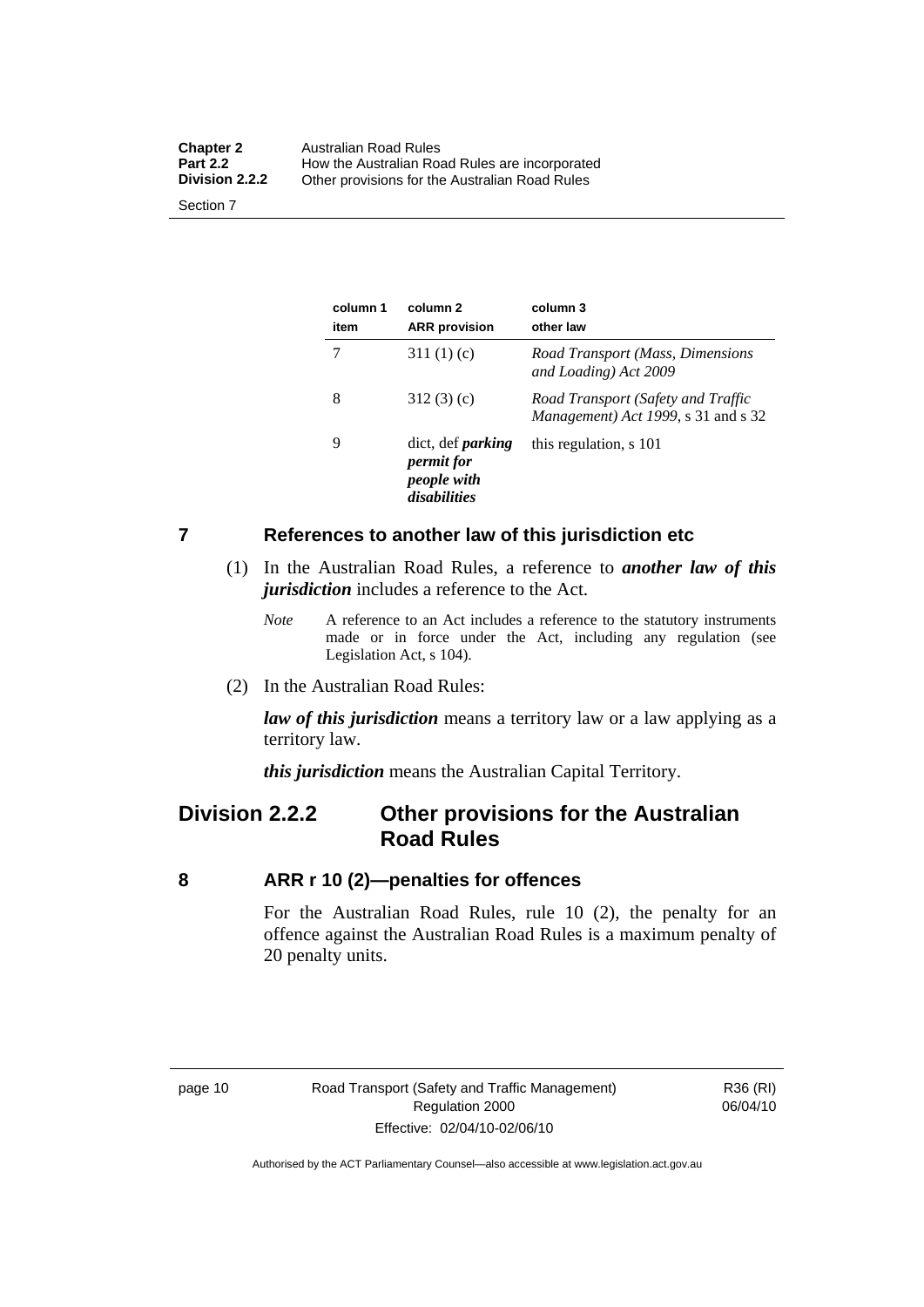#### <span id="page-20-0"></span>**9 ARR r 95—emergency stopping lane only signs**

For the Australian Road Rules, rule 95, the driver of a police vehicle or emergency vehicle is permitted to drive in an emergency stopping lane.

#### **10 ARR r 104—no truck signs**

For the Australian Road Rules, rule 104, a driver is permitted to drive the vehicle on a road (or a bridge, causeway, ramp or similar structure forming part of a road) past a *no trucks sign* mentioned in rule 104 (1), (2) or (3) if the destination of the driver's vehicle is a place on or reached from the road (or structure) and there is no alternative route by which to reach the destination.

#### **11 ARR r 151 (3) (b)—riding a motorbike or bicycle alongside more than 1 other rider**

For the Australian Road Rules, rule 151 (3) (b), the rider of a motorbike or bicycle is permitted to ride alongside more than 1 rider if each of the riders is taking part in an event approved by the road transport authority for this section.

#### **12 ARR r 158 (2) (c)—other vehicles permitted to travel in bus lanes**

The drivers of the following vehicles are permitted to drive in a bus lane:

- (a) taxis;
- (b) hire cars;
- (c) demand responsive service vehicles;
- (d) motorbikes.
- *Note* Section 27A applies the B light rules to drivers of taxis, hire cars, demand responsive service vehicles and motorbikes.

R36 (RI) 06/04/10 page 11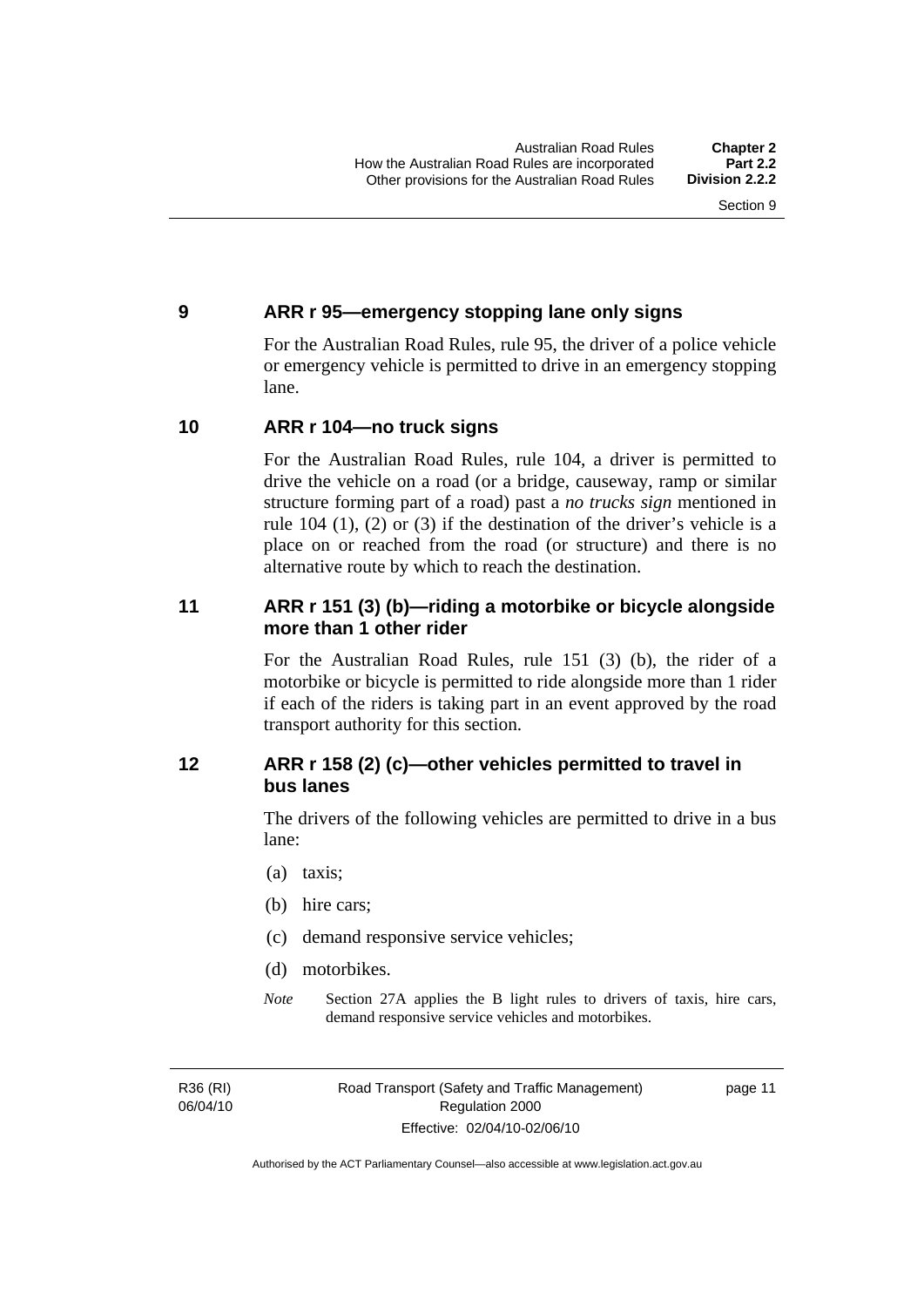#### <span id="page-21-0"></span>**13 ARR r 179 (1) (c)—stopping in a loading zone—goods and permit vehicles**

- (1) For the Australian Road Rules, rule 179 (1) (c), the following vehicles are permitted to stop in a loading zone:
	- (a) a motor vehicle that is built mainly for the transport of goods if the vehicle is dropping off, or picking up, goods;
	- (b) a vehicle displaying a current loading zone permit if the vehicle is complying with the conditions of the permit.
- (2) In this section:

*loading zone permit* means a loading zone permit issued under section 100.

#### **13A ARR r 179 (1) (c) and (2) (c)—stopping in loading zone taxis**

- (1) For the Australian Road Rules, rule 179 (1) (c), a taxi that is dropping off, or picking up, a passenger is permitted to stop in a loading zone if—
	- (a) the driver of the taxi does not leave the taxi unattended, otherwise than to comply with a passenger assistance requirement; and
	- (b) the driver complies with subsection (2).
- (2) For the Australian Road Rules, rule 179 (2) (c), the driver must complete the dropping off, or picking up, of the passenger, and drive  $on$ —
	- (a) within 2 minutes; or
	- (b) if the driver is required to comply with a passenger assistance requirement—as soon as possible after the driver complies with the requirement.

R36 (RI) 06/04/10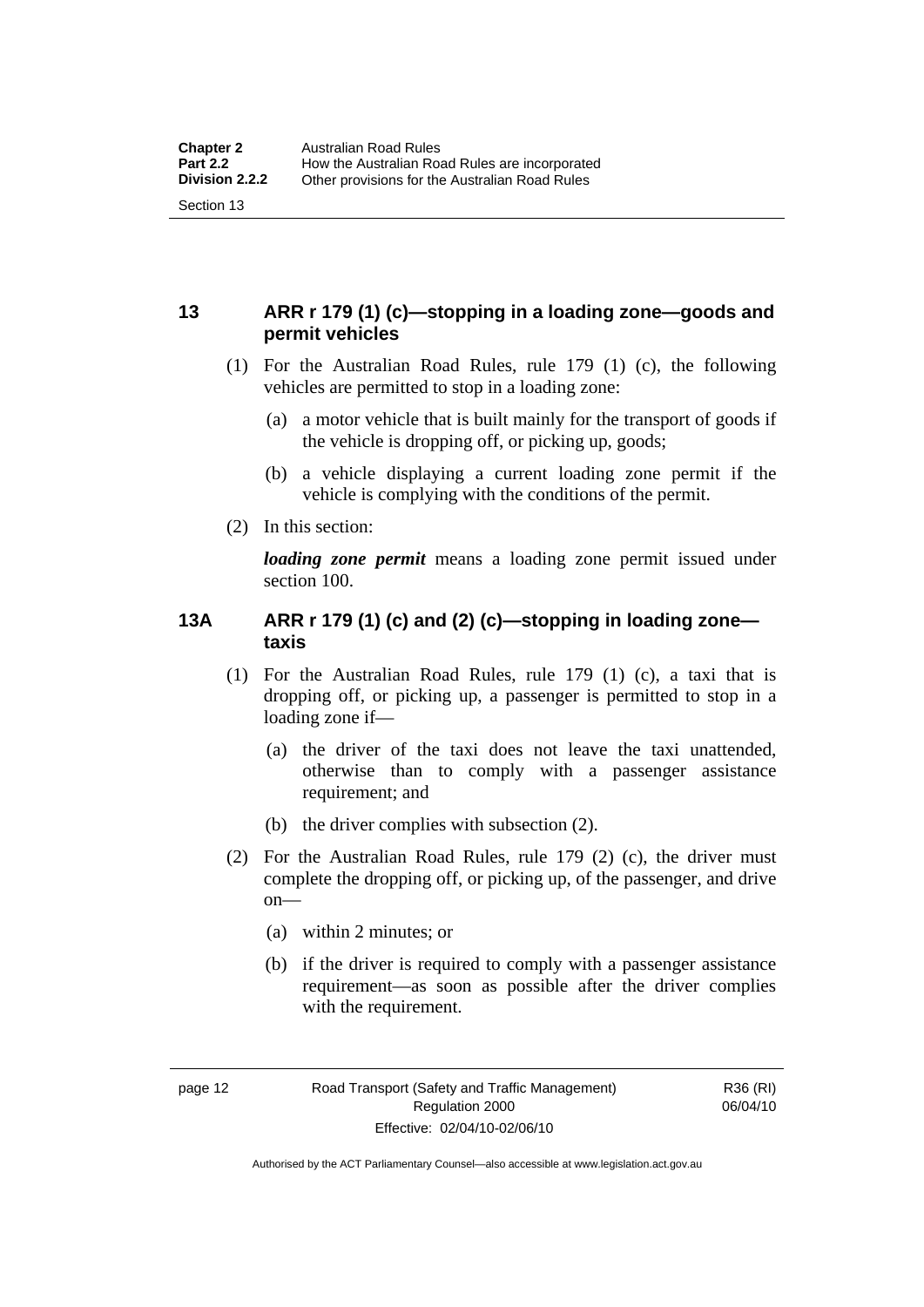<span id="page-22-0"></span>(3) In this section:

*passenger assistance requirement* means a requirement under the *Road Transport (Public Passenger Services) Regulation 2002*—

- (a) section 132 (5) (which requires the driver of a wheelchair-accessible taxi to provide reasonable assistance in loading and unloading a wheelchair, or a person in a wheelchair, into or from the taxi); or
- (b) section 135 (5) (which requires a taxi driver to provide reasonable assistance with a passenger's goods).
	- *Note Goods* includes luggage (see *Road Transport (Public Passenger Services) Regulation 2002*, dict).

*unattended*—a driver leaves a taxi *unattended* if the driver leaves the taxi so the driver is over 3m from the closest point of the taxi.

#### **13B ARR r 183—stopping in a bus zone**

- (1) Despite the Australian Road Rules, rule 183 (1), the driver of a demand responsive service vehicle may stop in a bus zone if—
	- (a) the driver is dropping off, or picking up, a passenger; and
	- (b) the vehicle is authorised to stop in the bus zone.
- (2) In this section:

*authorised to stop*, in a bus zone, for a DRS vehicle, means a bus zone that the demand responsive service vehicle is authorised to stop in under an authority under the *Road Transport (Public Passenger Services) Regulation 2002*, section 305 (1) (DRS vehicles—bus stop and bus zone authorities).

#### **13C ARR r 195—stopping at or near a bus stop**

 (1) Despite the Australian Road Rules, rule 195 (1), the driver of a demand responsive service vehicle may stop at a bus stop, or on the

R36 (RI) 06/04/10 page 13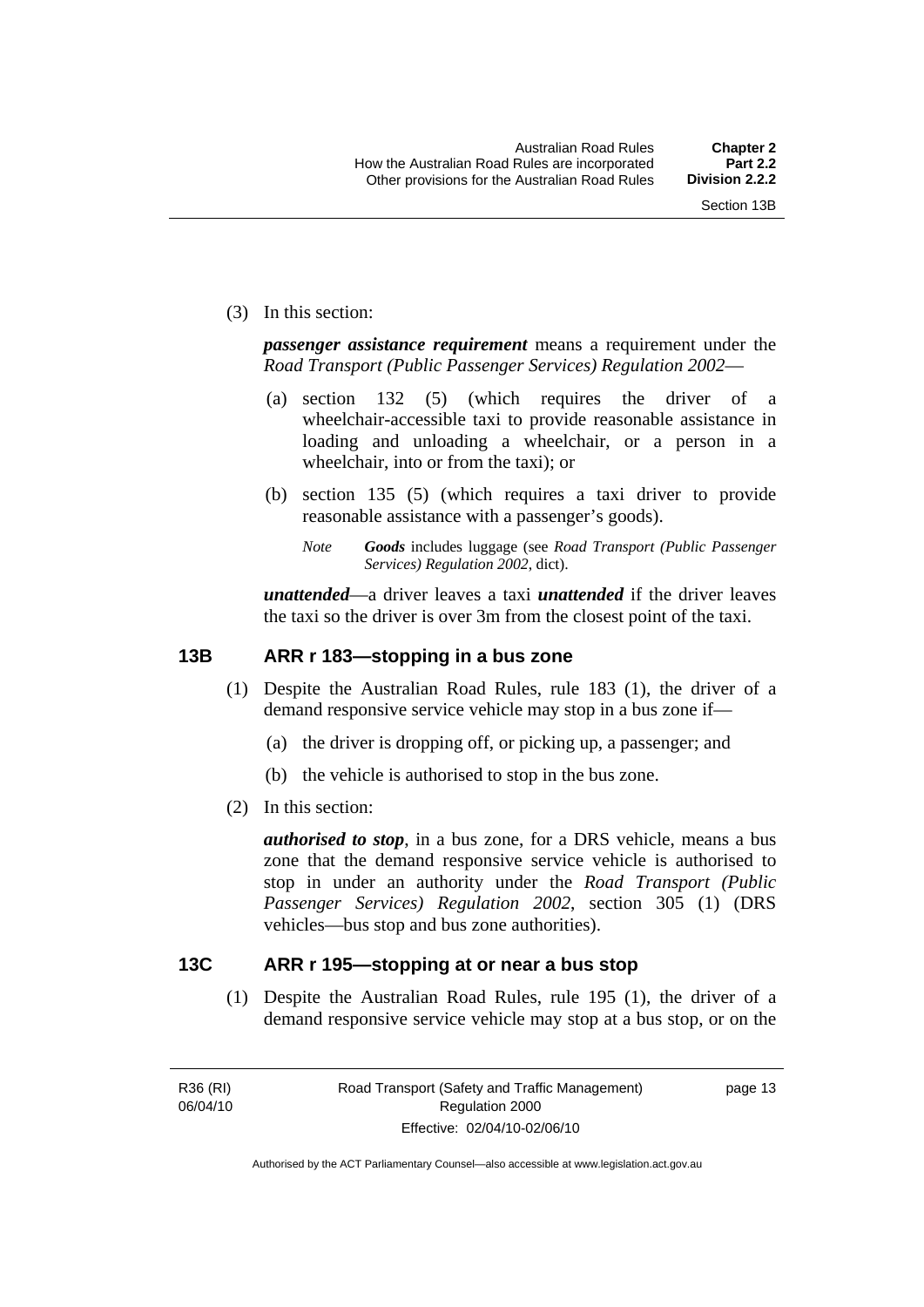<span id="page-23-0"></span>road, within 20m before a sign on the road that indicates the bus stop, and 10m after the sign, if—

- (a) the driver stops at a place on a length of road, or in an area, to which a parking control sign applies and the driver is permitted to stop at that place under the Australian Road Rules; or
- (b) the driver is dropping off, or picking up, passengers and the vehicle is authorised to stop at the bus stop.
- (2) In this section:

*authorised to stop*, at a bus stop, for a DRS vehicle, means a bus stop that the demand responsive service vehicle is authorised to stop at under an authority under the *Road Transport (Public Passenger Services) Regulation 2002*, section 305 (1) (DRS vehicles—bus stop and bus zone authorities).

#### **14 ARR r 199 (2)—stopping near postbox**

For the Australian Road Rules, rule 199 (2):

*public postbox* means a postbox erected, maintained or used by Australia Post.

#### **15 ARR r 206 (2) (b), (c)—time extension for people with disabilities permit**

- (1) For the Australian Road Rules, rule 206 (2) (b), a driver to whom the Australian Road Rules, rule 206 applies may park for not longer than 2 hours on a length of road, or in an area, to which a *permissive parking sign* applies if the maximum period of parking allowed by the sign is not longer than 30 minutes.
- (2) For the Australian Road Rules, rule 206 (2) (c), a driver to whom the Australian Road Rules, rule 206 applies may park for an unlimited period on a length of road, or in an area, to which a *permissive parking sign* applies if the maximum period of parking allowed by the sign is longer than 30 minutes.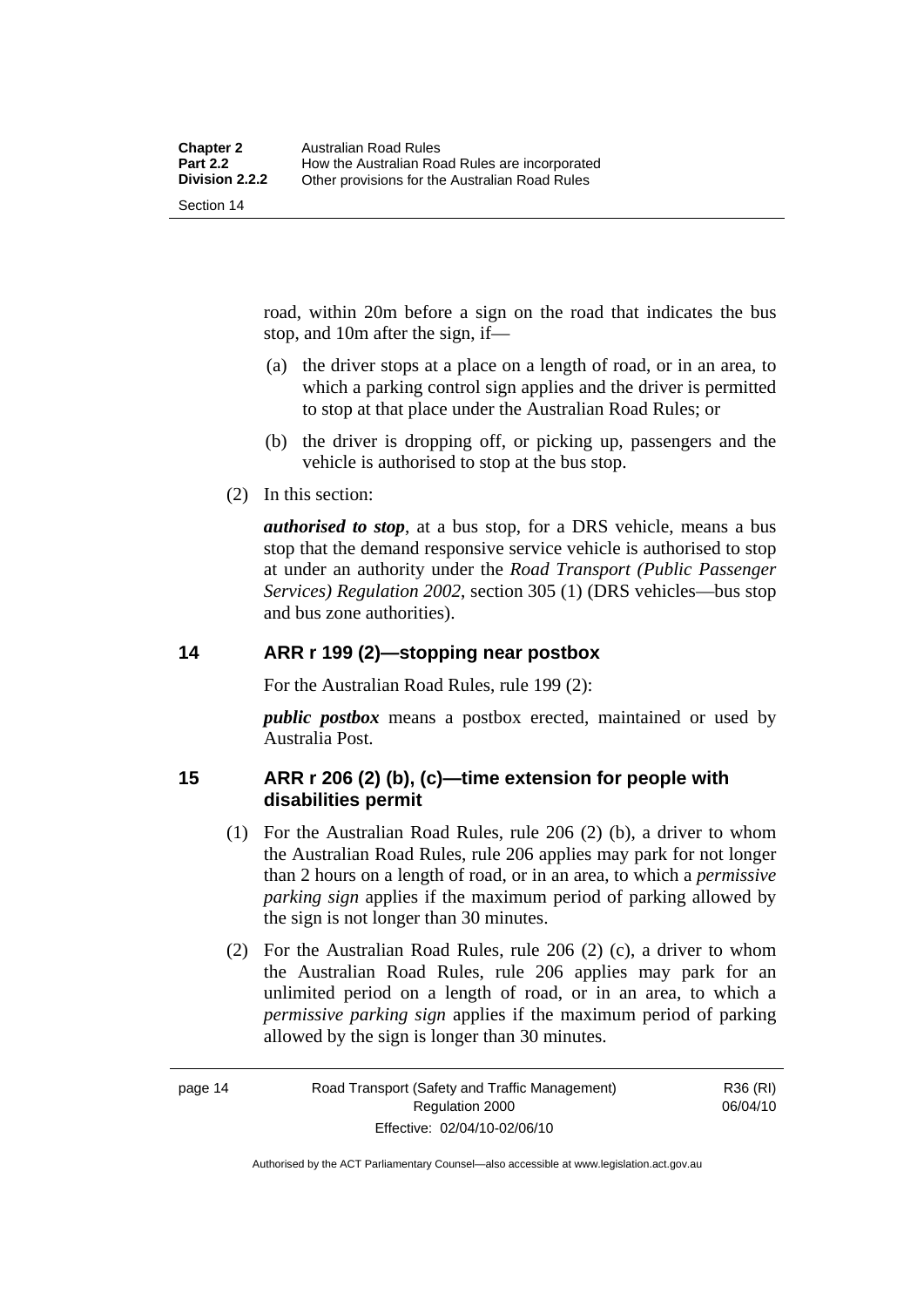#### <span id="page-24-0"></span>**16 ARR r 207 (2) (a)—fees for parking in pay parking spaces**

- (1) For the Australian Road Rules, rule 207 (2) (a), if a *permissive parking sign* applies to a length of road or area that is (or is part of) a pay parking area, the relevant parking fee is payable for parking in a pay parking space on the road or in the area.
- (2) For this section, the relevant parking fee does not become payable under subsection (1) until immediately after a vehicle is parked in the pay parking space concerned.
	- *Note* Pt 3.1 of this regulation makes provision for the administration of pay parking schemes (including the designation of pay parking areas by the erection of permissive parking signs and the fixing of fees).

#### **16A ARR r 213 (5)—making a motor vehicle secure exception**

Every driver is exempt from the Australian Road Rules, rule 213 (5).

#### **17 ARR r 215 (4)—lights required to be fitted to a vehicle**

For the Australian Road Rules, rule 215 (4), the lights required to be fitted to a vehicle are the lights required to be fitted to the vehicle under the *Road Transport (Vehicle Registration) Regulation 2000,*  schedule 1.

#### **18 ARR r 216 (3)—towing a vehicle at night or in hazardous weather conditions**

For the Australian Road Rules, rule 216 (3):

*dangerous goods*—see the *Dangerous Goods (Road Transport) Act 2009*, dictionary.

*placard load*—see the *Dangerous Goods (Road Transport) Act 2009*, dictionary.

R36 (RI) 06/04/10 page 15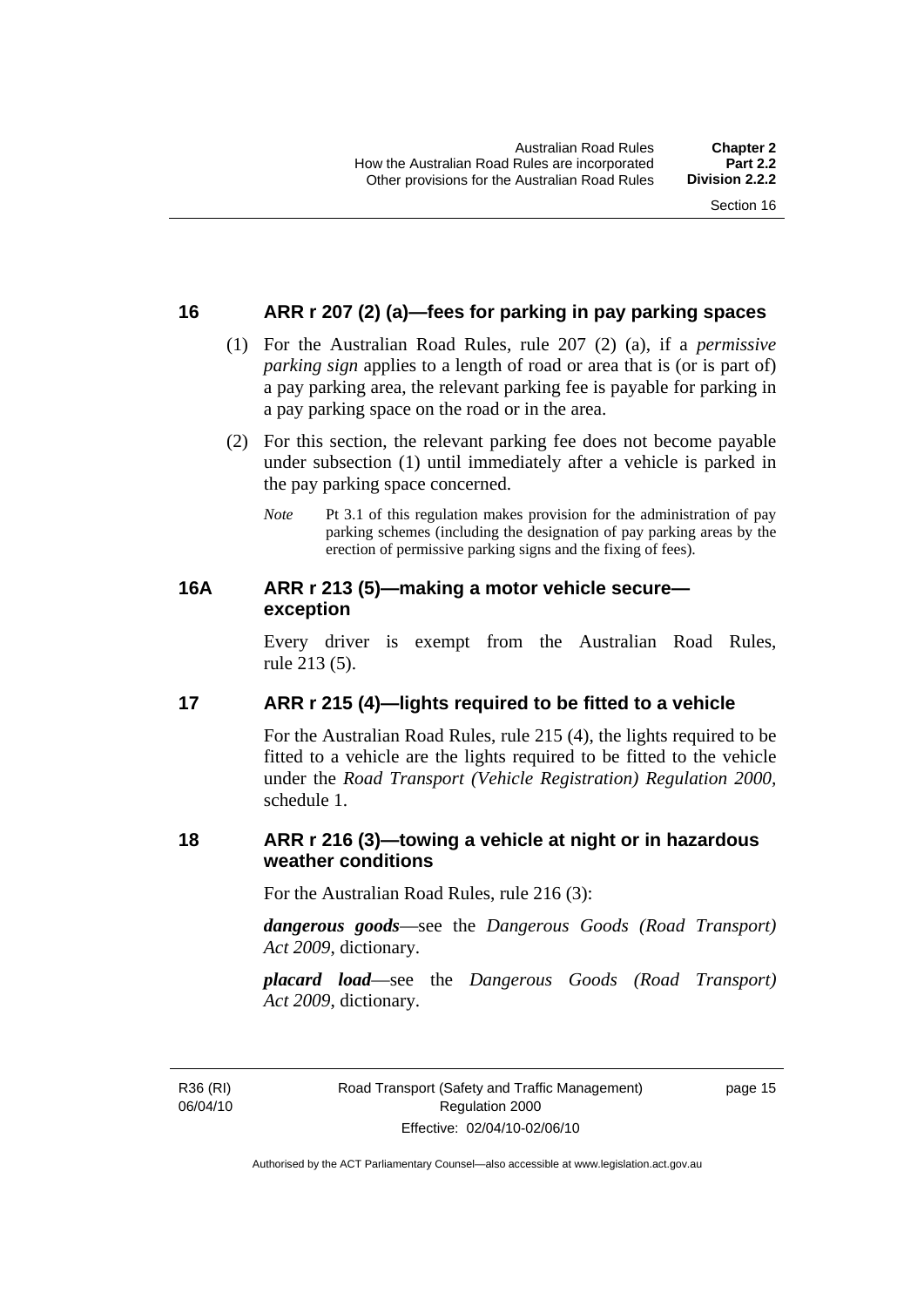#### <span id="page-25-0"></span>**19 ARR r 220 (3)—using lights on vehicles that are stopped**

For of the Australian Road Rules, rule 220 (3), a light of a kind required to be fitted to a vehicle is a light of that kind required to be fitted to the vehicle under the *Road Transport (Vehicle Registration) Regulation 2000*, schedule 1.

#### **20 ARR r 221 (f)—using hazard warning lights on buses carrying children**

- (1) This section applies to a bus that is carrying children and is fitted with hazard warning lights in accordance with the *Road Transport (Vehicle Registration) Regulation 2000*, schedule 1, but is not fitted with any other warning lights in accordance with that schedule.
- (2) For the Australian Road Rules, rule 221 (f), if the driver of the bus stops the bus to drop off or pick up a child, the driver is permitted to operate the hazard warning lights.

#### **21 ARR r 222—using warning lights on buses carrying children**

- (1) This section applies to a bus that is carrying children and is fitted with warning lights (other than hazard warning lights) in accordance with the *Road Transport (Vehicle Registration) Regulation 2000*, schedule 1.
- (2) For the Australian Road Rules, rule 222, the driver of the bus must operate the warning lights by activating them.

#### **22 ARR r 225—use of radar detectors**

Every driver is exempt from rule 225 of the Australian Road Rules.

*Note* The Australian Road Rules, r 225 is superfluous in the ACT because the Act, s 9 (2) makes it an offence for a person to drive or park a motor vehicle on a road or road related area if a traffic offence evasion device is fitted to, applied to, or carried in the vehicle.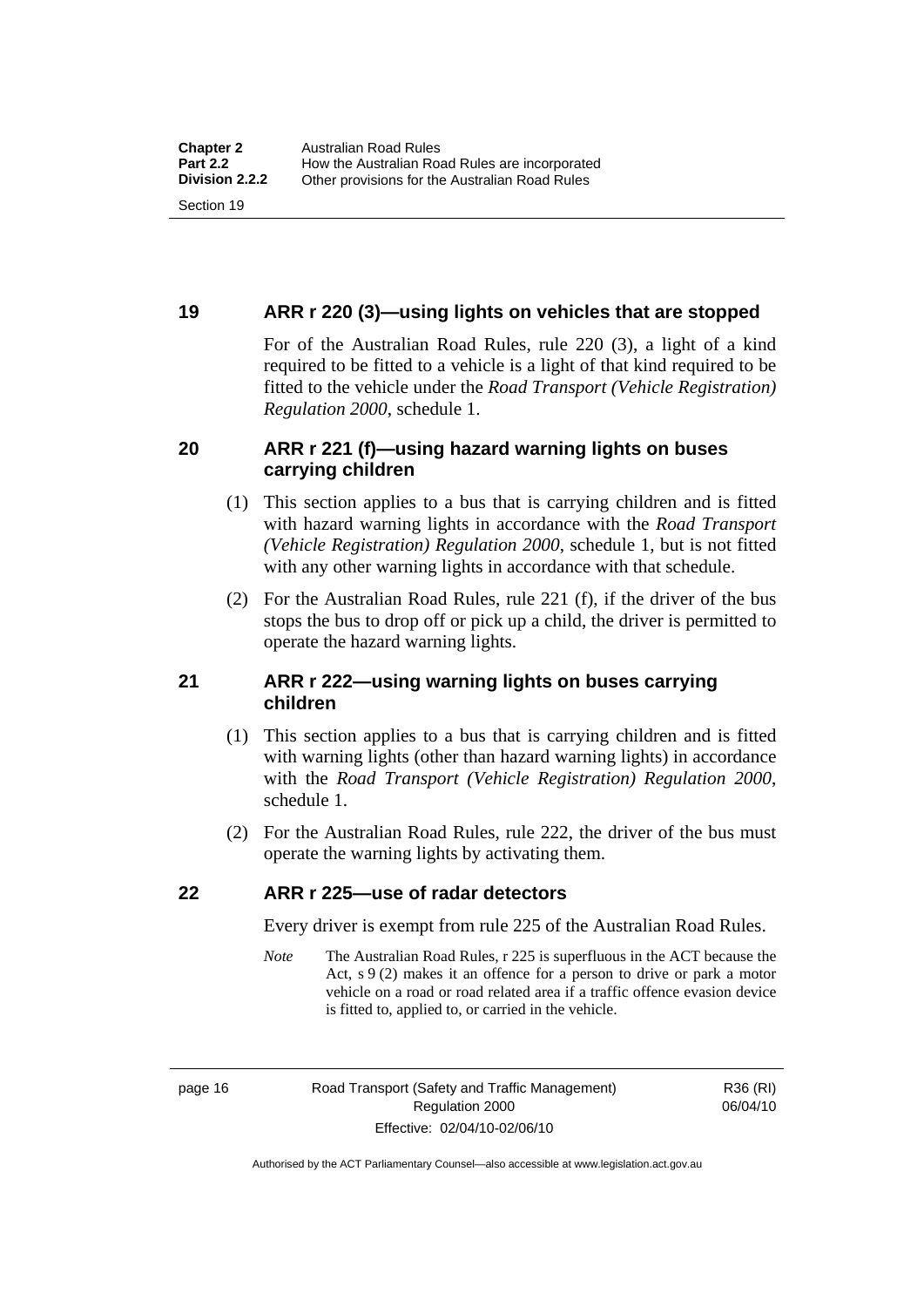#### <span id="page-26-0"></span>**22A ARR r 236 (6)—hitchhiking, roadside commerce etc permitted**

- (1) For the Australian Road Rules, rule 236 (6)—
	- (a) a pedestrian may stand on, or move onto, a road to—
		- (i) solicit contributions, employment or business from an occupant of a vehicle; or
		- (ii) hitchhike; or
		- (iii) display an advertisement; or
		- (iv) sell or offer articles for sale; or
		- (v) wash or clean, or offer to clean, the windscreen of a vehicle; and
	- (b) a person in a vehicle may buy, or offer to buy, an article or service from a person standing on a road.
- (2) In this section:

*road* includes any shoulder of the road, and any median strip, painted island or traffic island, but does not include any other roadrelated area.

*Note Median strip*, *painted island* and *traffic island* are defined in the Australian Road Rules, dictionary, *shoulder* is defined in ARR, r 12, and *road-related area* is defined in the ARR, r 13.

#### **23 ARR r 244C—motorised scooters not to be used**

For the Australian Road Rules, rule 244C, a person must not use a motorised scooter on a road or road related area.

R36 (RI) 06/04/10 page 17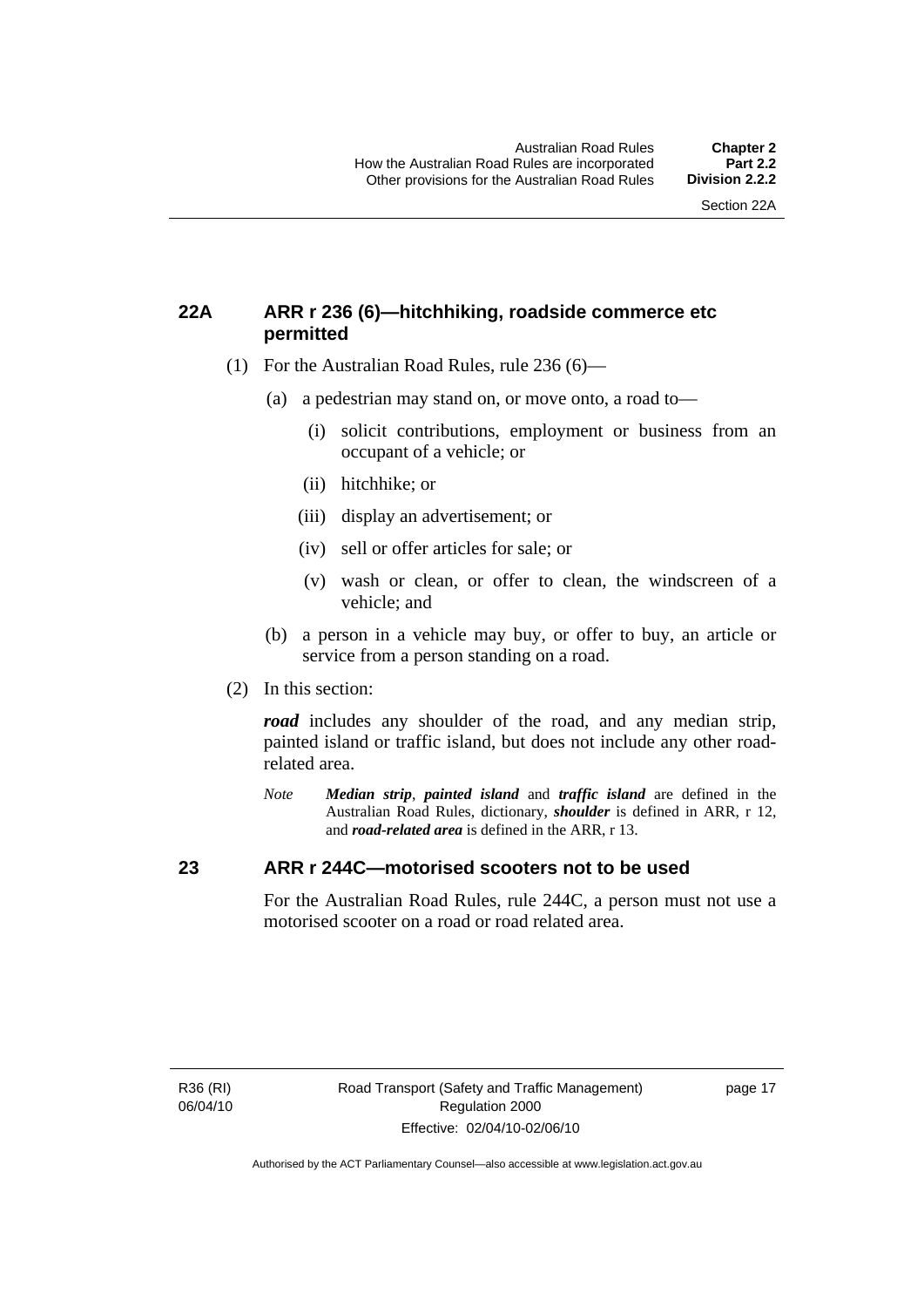### <span id="page-27-0"></span> **U 23A ARR r 266—children travelling in interstate registered vehicles**

#### 23B ARR r 266 (3) (b)—wearing of seatbelts by passengers **under 16 years old**

- (1) For the Australian Road Rules, rule 266 (3) (b), all passengers in or on a motor vehicle (other than a bus or motor bike) who are at least 1 year old, but under 16 years old, must be restrained in an approved child restraint or wear a seatbelt unless they are exempt from wearing a seatbelt under a territory law.
	- *Note* For the circumstances in which a person is exempt from wearing a seatbelt, see the Australian Road Roads, r 267 and this section, s (2).
- (2) A passenger mentioned in subsection (1) is exempt from wearing a seatbelt if—
	- (a) the motor vehicle is not required to be fitted with child restraint anchorages or seatbelts under the 2nd or 3rd edition ADR and the vehicle has not been fitted with a child restraint anchorage point or a seatbelt for a seating position that is available for the passenger; or
	- (b) the motor vehicle is registered in a State that does not have a law that substantially corresponds to subsection (1); or
	- (c) the motor vehicle is a taxi or hire car, or a demand responsive service vehicle that is not a bus, and a seating position (other than a front passenger seat) fitted with a suitable approved child restraint or seatbelt is not available for the passenger.
	- *Note 1* The exemption applies to a passenger in a vehicle that has 2 or more rows of seats only if the passenger sits in the rear seats, see the ARR, r 267 (1).
	- *Note* 2 The defence of sudden or extraordinary emergency is also available, see the Criminal Code, s 41.

R36 (RI) 06/04/10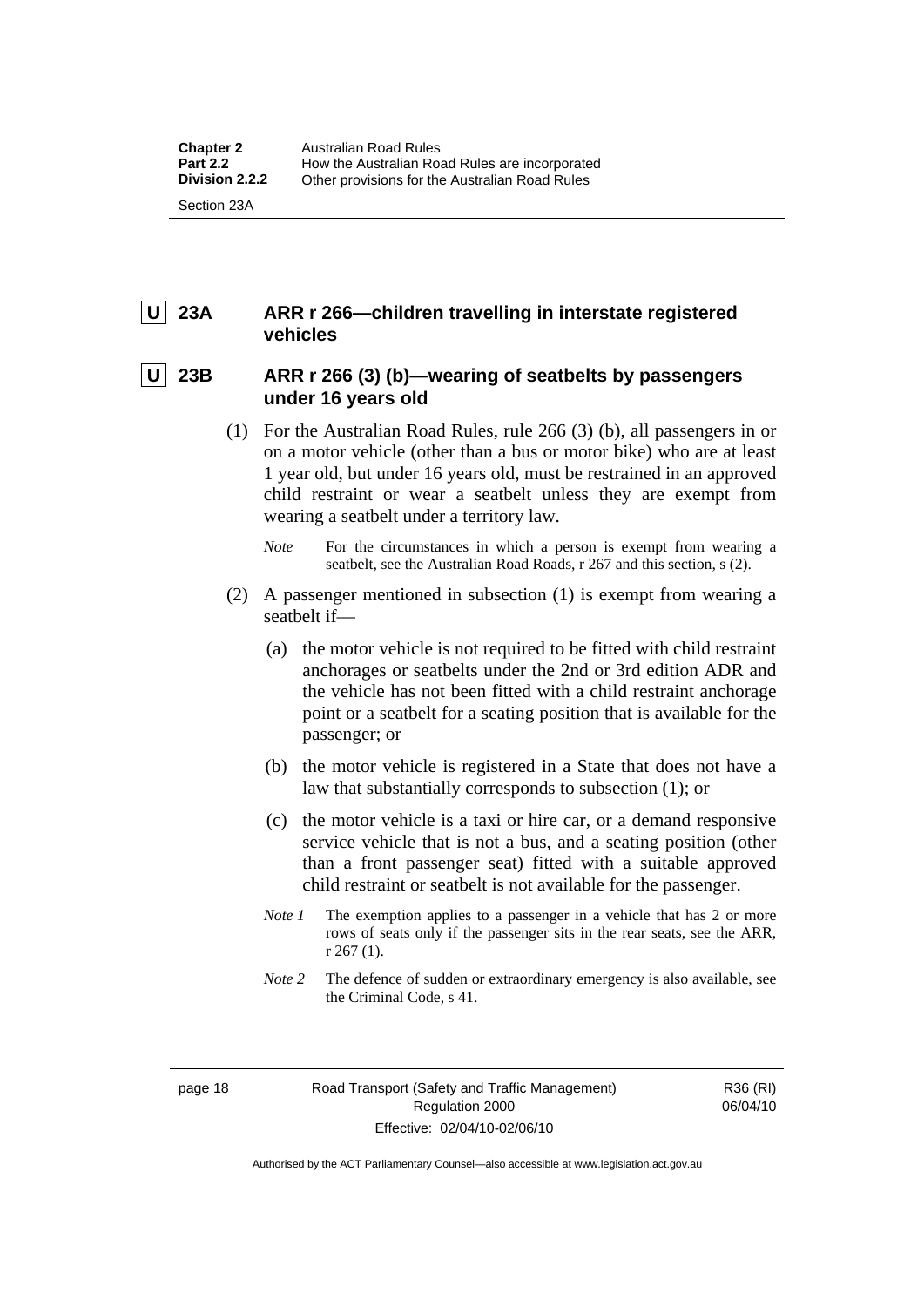<span id="page-28-0"></span>(3) In this section:

*2nd edition ADR*—see the *Road Transport (Vehicle Registration) Regulation 2000*, schedule 1, section 1.14.

*3rd edition ADR*—see the *Road Transport (Vehicle Registration) Regulation 2000*, schedule 1, section 1.15.

#### **U 24 ARR r 266 (7)—wearing of seatbelts by passengers under 16 years old**

For the Australian Road Rules, rule 266 (7):

*approved child restraint* means a child restraint that is approved by the road transport authority under section 66 (1) (b) (Approvals etc by road transport authority).

#### **U** 25 ARR r 267 (3)—certificates of exemption from wearing **seatbelts**

For the Australian Road Rules, rule 267 (3) a certificate is issued under a law of this jurisdiction for a person if—

- (a) the certificate is signed by a doctor; and
- (b) it certifies that—
	- (i) the person cannot wear a seatbelt for medical reasons; or
	- (ii) the person cannot, because of that person's size, build or any other physical characteristic, safely drive a vehicle while wearing a seatbelt.

#### **26 ARR r 270 (3)—wearing motorbike helmets**

For the Australian Road Rules, rule 270 (3):

*approved motor bike helmet* means a protective helmet for motor bike riders that is approved by the road transport authority under section 66 (1) (c) (Approvals etc by road transport authority).

R36 (RI) 06/04/10 page 19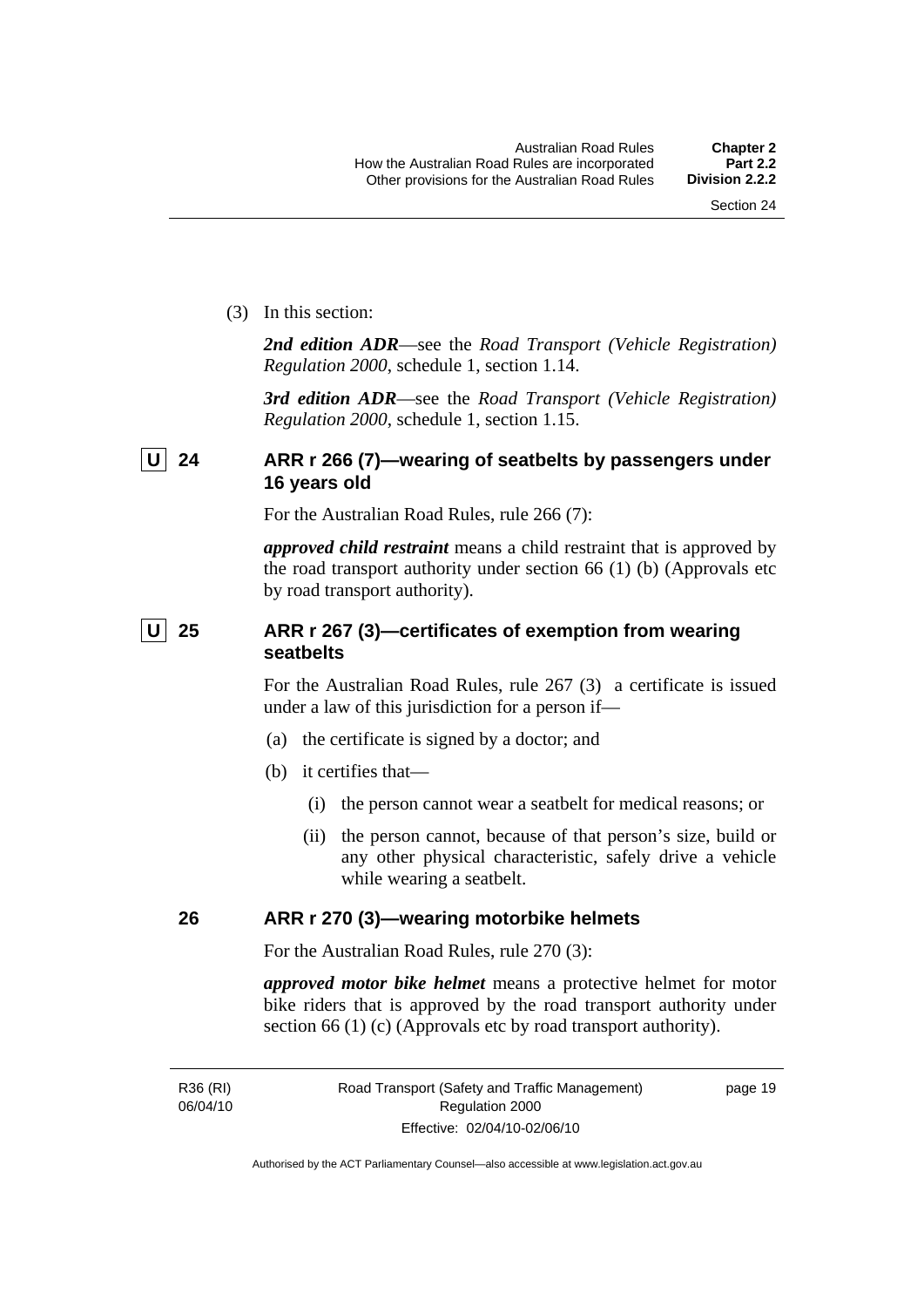#### <span id="page-29-0"></span>**27 ARR r 271 (6)—riding on motorbikes**

For the Australian Road Rules, rule 271 (6):

- (a) the Australian Road Rules, rule 271 (2) does not apply to a passenger on a motorbike to the extent that the passenger is exempt from the subrule under section 67 (Exemption from requirement about riding on motorbikes); and
- (b) the Australian Road Rules, rule 271 (3) does not apply to the rider of a motorbike in relation to a passenger to the extent that, under paragraph (a), rule 271 (2) does not apply to the passenger.

#### **27A ARR r 280 (2) (a)—other vehicles to which B light rules apply**

The following classes of vehicles are specified:

- (a) taxis;
- (b) hire cars;
- (c) demand responsive service vehicles;
- (d) motorbikes.
- *Note* This section applies the B light rules to drivers of taxis, hire cars, demand responsive service vehicles and riders of motorbikes who, under s 12, are allowed to drive in bus lanes.

#### **28 ARR r 287 (3), (4)—duties of participants in crashes**

 (1) For the Australian Road Rules, rule 287 (3), a driver of a motor vehicle involved in a crash is taken to have given the driver's required particulars to a police officer if the driver supplies the particulars in accordance with the requirements of the crash reporting website.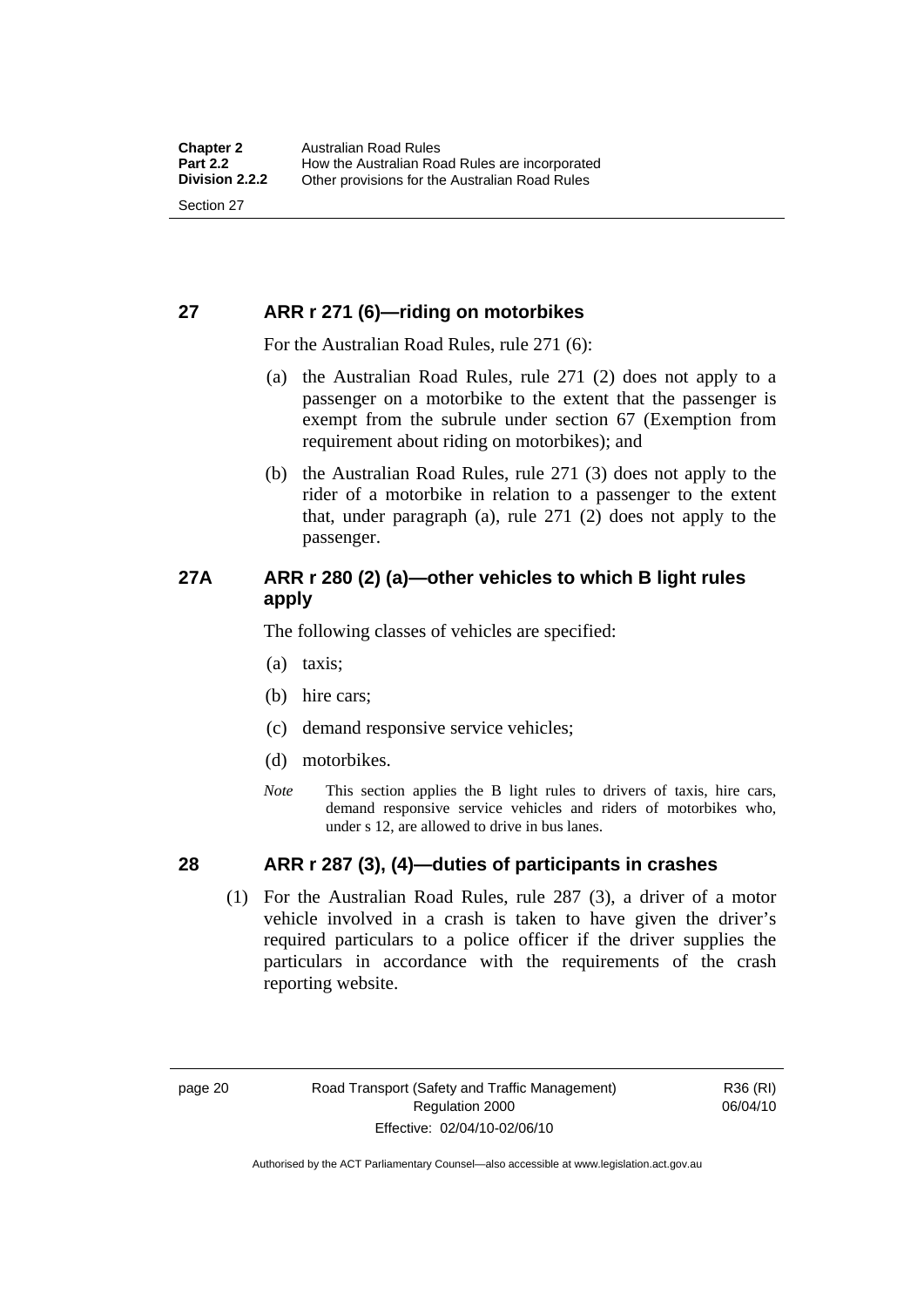- <span id="page-30-0"></span> (2) For the Australian Road Rules, rule 287 (3) (e), every crash not mentioned in the Australian Road Rules, rule 287 (3) (a) to (d) must be reported to a police officer.
	- *Note* The Australian Road Rules, r 287 (3) (e) requires the driver (or the driver's representative) to give the driver's required particulars, within the required time, about a crash to a police officer if the crash is required to be reported to a police officer under another law of this jurisdiction.
- (3) For the Australian Road Rules, rule 287 (4), definition of *required particulars*, information required to be given to a police officer about a crash includes an explanation of the circumstances of the crash.
- (4) In this section:

*crash reporting website* means the website operated by the Territory for the purpose of receiving information about crashes.

*Note* The crash reporting website can be accessed through the Canberra Connect website (www.canberraconnect.act.gov.au). The website can also be accessed through the website for police services in the ACT (www.afp.gov.au/act.html).

#### **29 ARR r 289 (1) (g)—driving on nature strip**

For the Australian Road Rules, rule 289 (1) (g), a driver may drive the driver's vehicle on a nature strip adjacent to a length of road in a built-up area if the vehicle—

- (a) is a motor vehicle (other than a ride-on lawnmower) that is built and used solely for cutting grass, or for purposes incidental to cutting grass; or
- (b) is a motor vehicle that is designed for cleaning footpaths and is being driven on the nature strip for the purpose of cleaning a footpath and is displaying an amber flashing light; or

page 21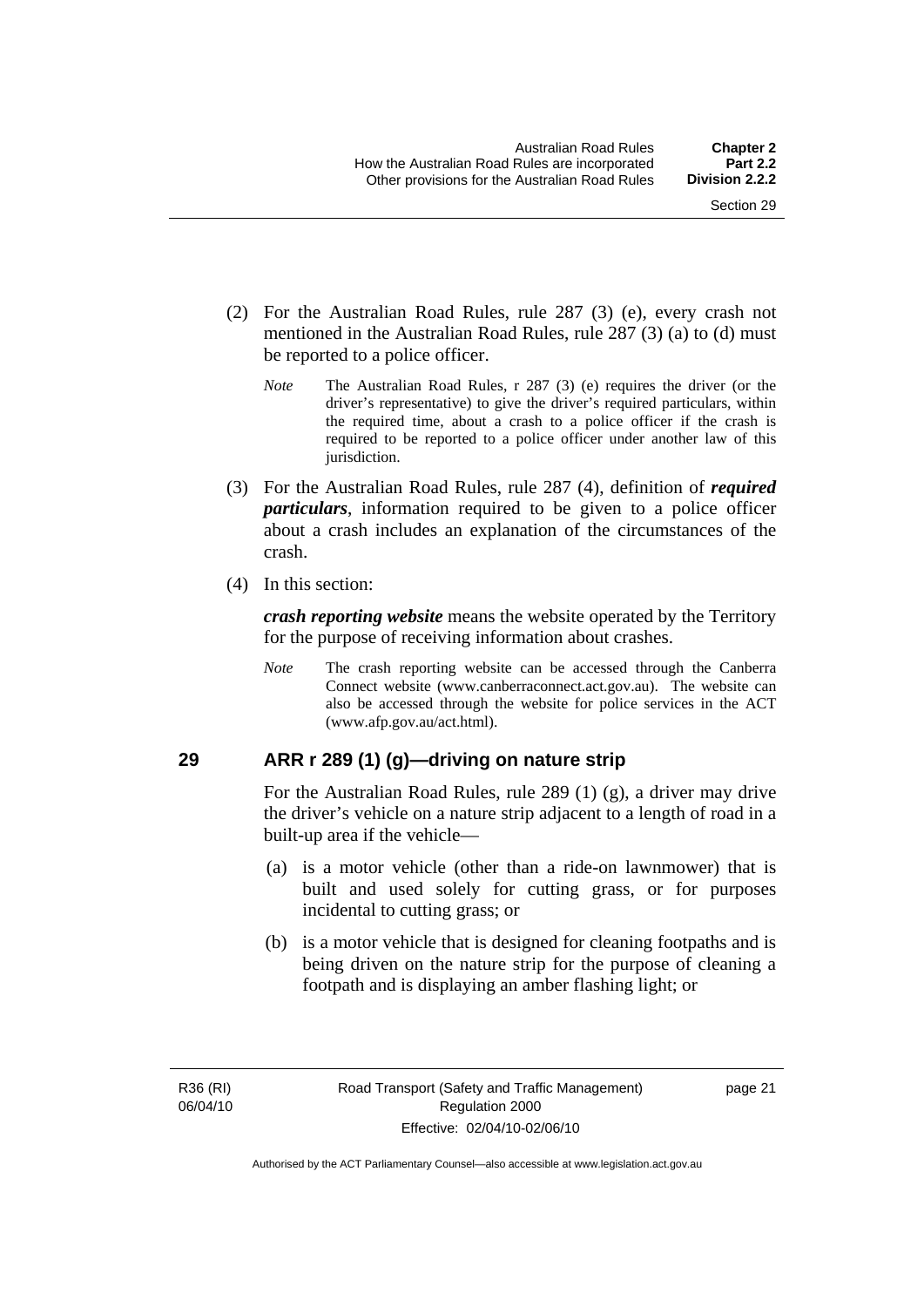- <span id="page-31-0"></span> (c) is being used to transport goods or materials for use in (or for the purposes of) the construction or maintenance of roads by or on behalf of the Territory; or
- (d) is a postal vehicle that is  $-$ 
	- (i) a motorbike with an engine capacity of not more than 110mL; and
	- (ii) being driven at a speed of not more than 10km/h.
- (e) is being used by a person in the course of his or her duties as a person authorised under this regulation to use a traffic offence detection device.

#### **30 ARR r 298—driving with a person in or on trailer**

- (1) For the Australian Road Rules, rule 298, a trailer is exempt if—
	- (a) the trailer is being towed by a police vehicle or emergency vehicle; or
	- (b) the carriage of passengers is permitted in a part of the trailer and anyone in the trailer is in that part; or
	- (c) anyone who is in the trailer is engaged in the door-to-door delivery or collection of goods, or in the collection of waste or garbage, and the trailer is not travelling faster than 25 km/h; or
	- (d) in all the circumstances, there is no reasonable danger of anyone in the trailer falling from the trailer or being injured.
- (2) For this section, the carriage of passengers is permitted in a part of a trailer if the part is designed primarily for—
	- (a) the carriage of passengers; or
	- (b) the carriage of goods, but is enclosed.
- (3) In this section:

R36 (RI) 06/04/10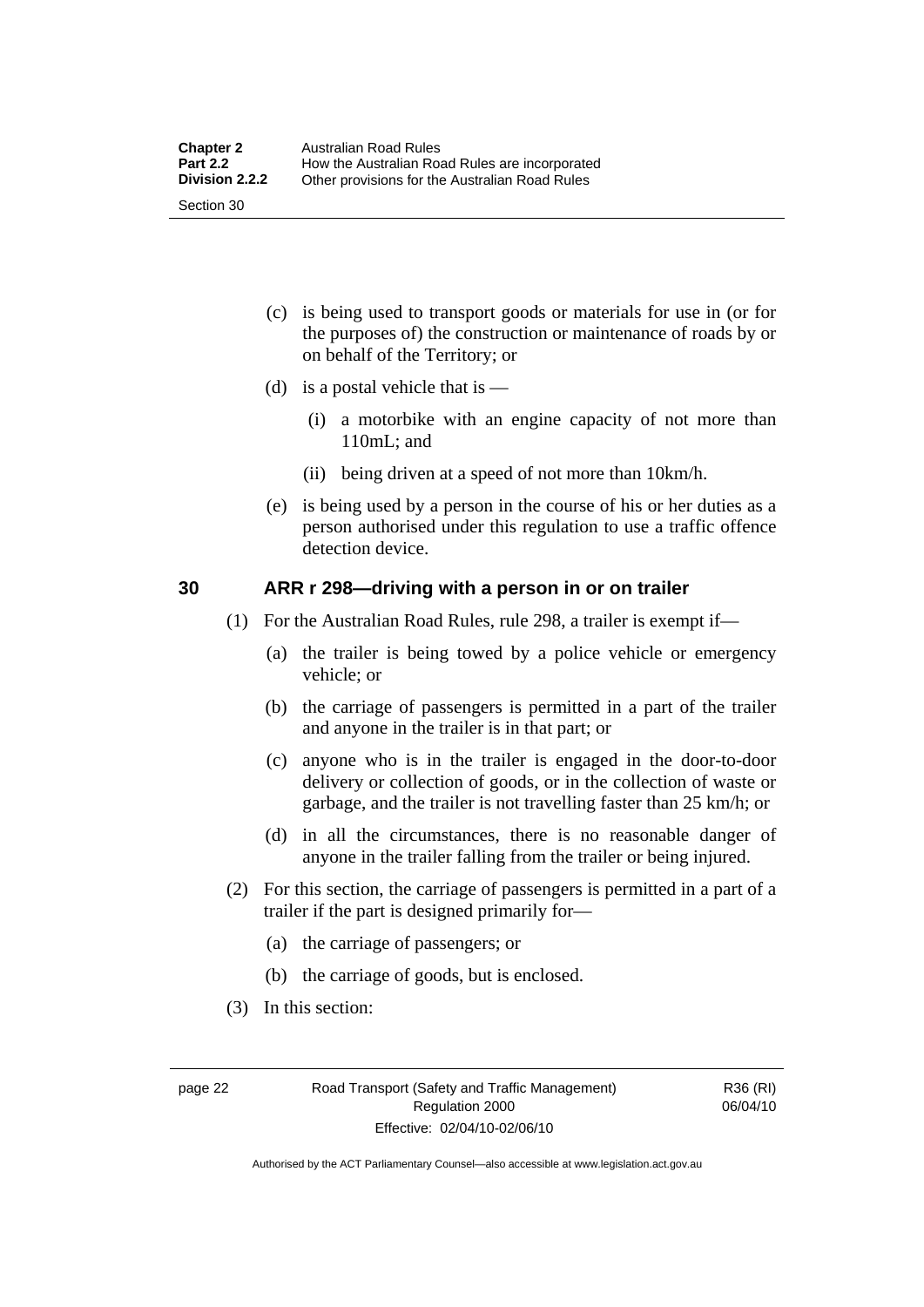<span id="page-32-0"></span>*enclosed*, for a part of a trailer, means enclosed by—

- (a) the structure of the trailer; or
- (b) a canopy, cage or other device fitted to the trailer that is of a kind approved by the road transport authority under section 66 (1) (d) (Approvals etc by road transport authority).

*in* includes on.

#### **31 ARR r 310 (3), (4)—exemption for road workers etc**

- (1) For the Australian Road Rules, rule 310 (3) (b), the road transport authority may authorise a person to engage in speed zoning tests.
- (2) For the Australian Road Rules, rule 310 (4), definition of *roadworks*, the road transport authority may authorise—
	- (a) installation or maintenance work on, above or below a road; or
	- (b) installation or maintenance of a traffic control device; or
	- (c) a traffic survey.
- (3) This section is additional to, and does not limit, any other power of the road transport authority or anyone else under a territory law to authorise something mentioned in this section.
	- *Note* Under the Act, the road transport authority can authorise a person to install or display (or to interfere with, change or remove) a prescribed traffic control device.

#### **32 ARR r 313—postal workers**

For the Australian Road Rules, rule 313—

- (a) the Australian Road Rules, rule 186 (Stopping in a mail zone) does not apply to the driver of a postal vehicle; and
- (b) the Australian Road Rules, rule 288 (Driving on a path) does not apply to the driver of a postal vehicle if—

R36 (RI) 06/04/10 page 23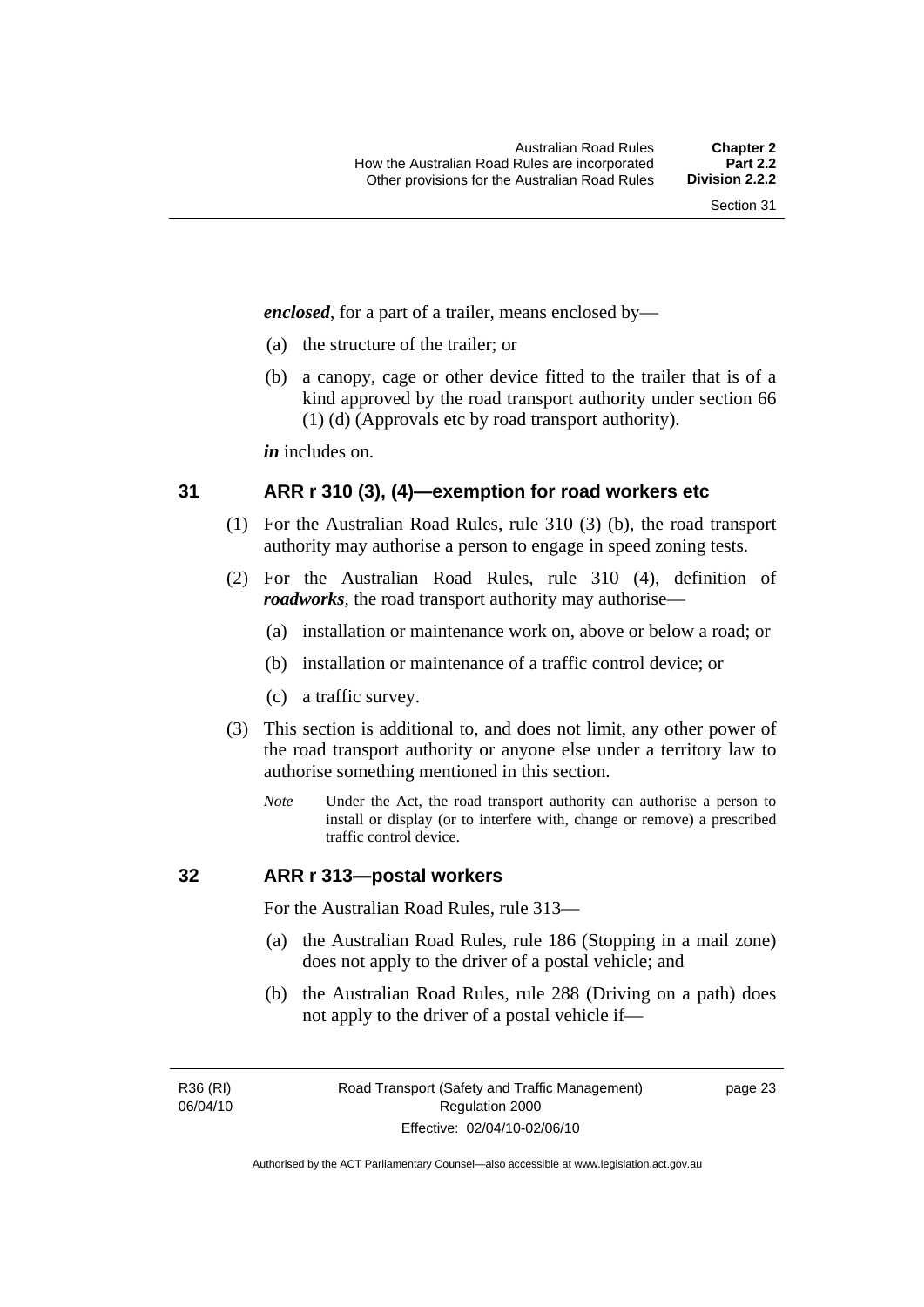- <span id="page-33-0"></span> (i) the vehicle is a motorbike with an engine capacity of not more that 110mL; and
- (ii) the vehicle is being driven at a speed of not more than 10km/h.

#### **33 ARR dict—definitions for dictionary**

(1) For the Australian Road Rules, dictionary:

*approved bicycle helmet* means a protective helmet for bicycle riders that is approved by the road transport authority under section 66 (1) (a) (Approvals etc by road transport authority).

*authorised person,* for a provision of the Australian Road Rules, means a person who is appointed as an authorised officer under the *Road Transport (General) Act 1999* for the Australian Road Rules or the provision.

*emergency worker* means—

- (a) a member of the ambulance service rendering or providing transport for sick or injured people; or
- (b) a member of the ambulance service, the fire brigade, the rural fire service or the SES providing transport in an emergency; or
- (c) a person who is declared by the road transport authority under section 66 (1) (e) (Approvals etc by road transport authority) to be an emergency worker.

*mechanical signalling device*, in relation to a vehicle, means a device that—

- (a) is fitted to the vehicle; and
- (b) is a mechanical signalling device or turn signal that complies with the *Road Transport (Vehicle Registration) Regulation 2000*, schedule 1.

Authorised by the ACT Parliamentary Counsel—also accessible at www.legislation.act.gov.au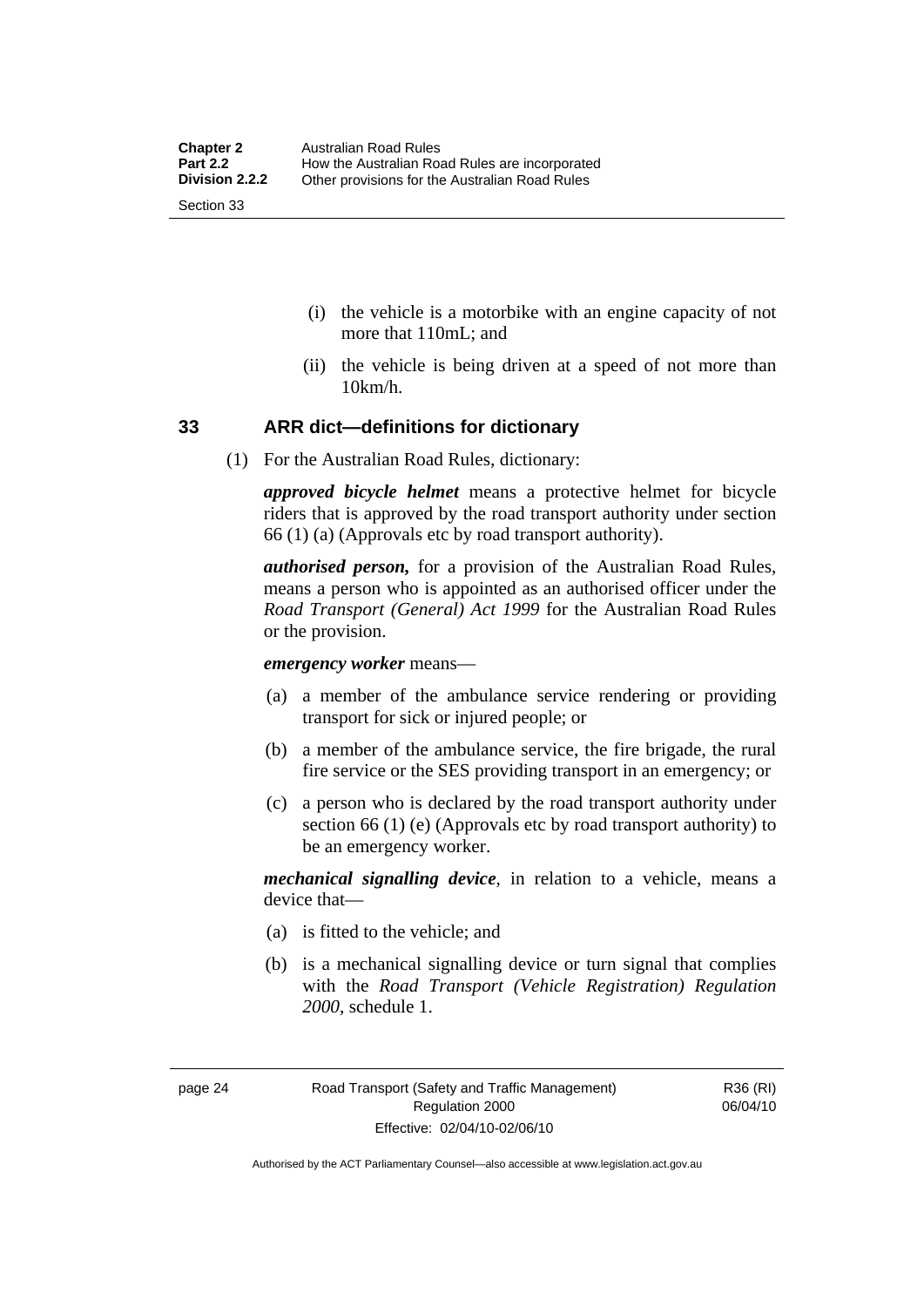*oversize vehicle* means a vehicle with a dimension that, including the dimension of any load, exceeds a relevant dimension limit under—

- (a) the *Road Transport (Mass, Dimensions and Loading) Act 2009*; or
- (b) the *Road Transport (Vehicle Registration) Regulation 2000*.
- *Note* A reference to an Act includes a reference to the statutory instruments made or in force under the Act, including any regulation (see Legislation Act, s 104).

*police officer*—see the Legislation Act, dictionary, part 1.

*postal worker* means an employee of Australia Post or anyone else engaged by Australia Post to deliver post.

*public bus*—see the *Road Transport (Public Passenger Services) Act 2001*, dictionary.

*taxi*—

- (a) see the *Road Transport (Public Passenger Services) Act 2001*, section 45 (Meaning of *taxi*); and
- (b) except in the Australian Road Rules, rule 182 (which is about stopping in taxi zones), includes a hire car.
- (2) For the Australian Road Rules, dictionary, definition of *GVM*, paragraph (b):

*vehicle registration authority* means:

- (a) the road transport authority; or
- (b) the corresponding authority of another jurisdiction.
- (3) For the Australian Road Rules, dictionary, definition of *hazard warning lights*:

*another law of this jurisdiction* means the *Road Transport (Vehicle Registration) Regulation 2000*, schedule 1.

R36 (RI) 06/04/10 page 25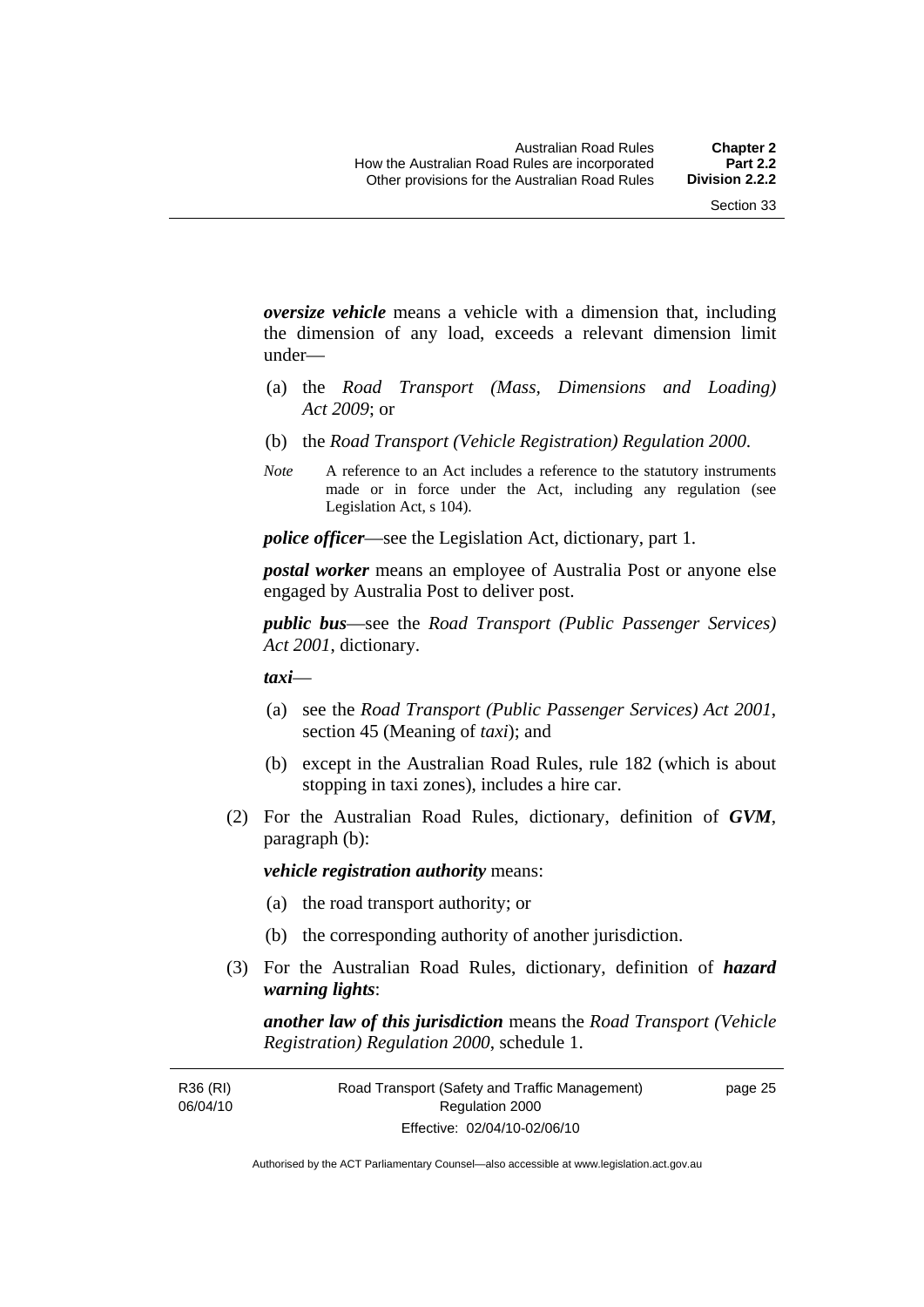- (4) For the Australian Road Rules, dictionary, definition of *portable warning triangle*, a portable warning triangle is approved if it—
	- (a) is in the form of an equilateral triangle; and
	- (b) has a minimum height of 300mm; and
	- (c) has, on the front and back, red reflecting sheeting or material, or 9 red reflectors arranged in a triangular shape, causing a red reflection that would be clearly visible to a driver at night when the upper beam of light from any headlight on the vehicle (complying with the relevant provisions to the *Road Transport (Vehicle Registration) Regulation 2000*), schedule 1 is projected directly onto the sign from a distance of 200m; and
	- (d) is of a robust and durable construction, capable of being readily erected to stand in an upright position and capable of remaining unaffected (to any material degree) by any reasonable force of wind or variation in weather conditions.

page 26 Road Transport (Safety and Traffic Management) Regulation 2000 Effective: 02/04/10-02/06/10

R36 (RI) 06/04/10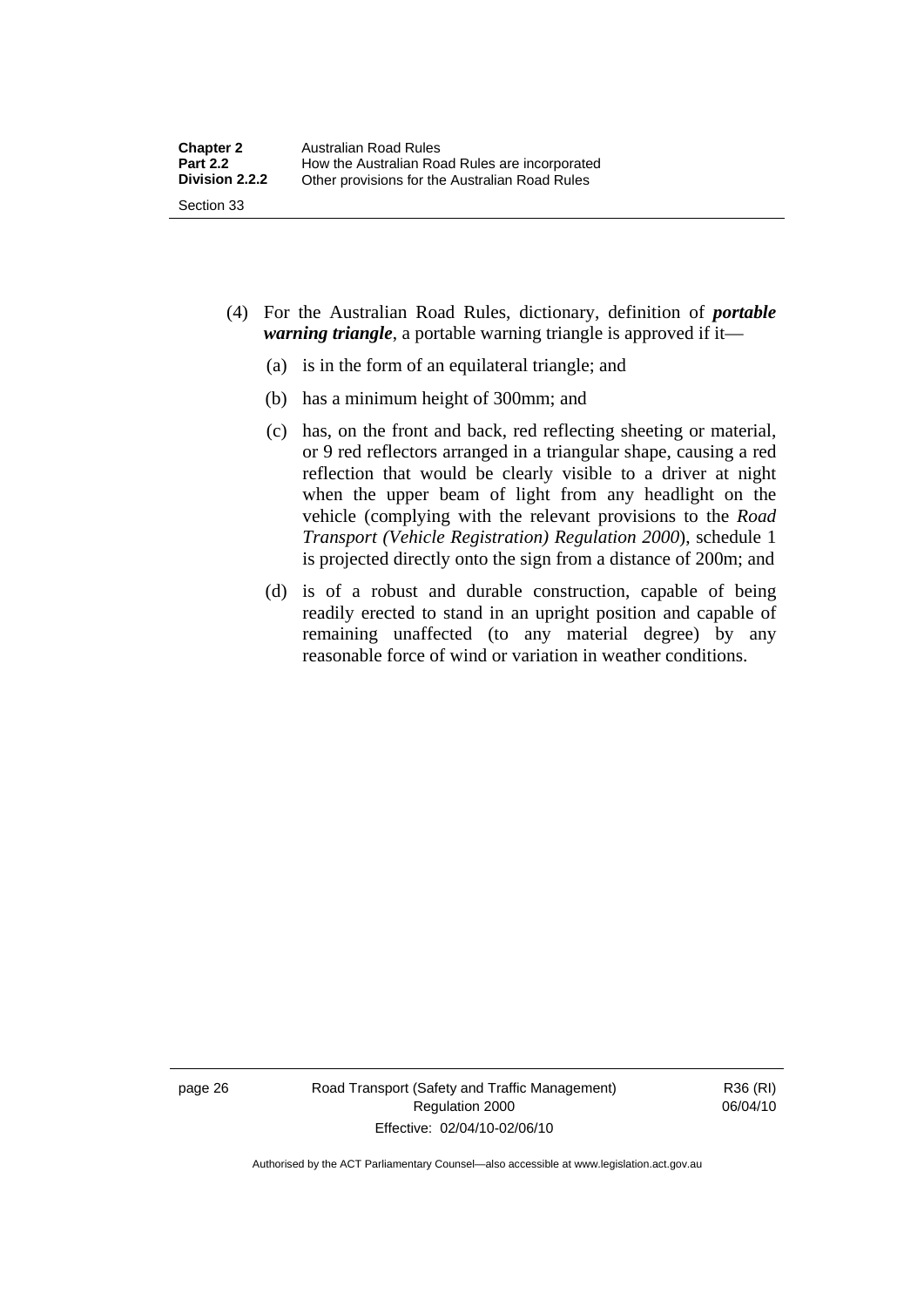# **Part 2.3 Additional ACT road rules**

*Note* The Australian Road Rules are not completely self-contained and need to be read with associated laws of each jurisdiction. This part sets out some of the associated laws that are particular to the ACT. Provisions of Acts and other regulations included in the road transport legislation contain other provisions that are particular to the ACT.

# **Division 2.3.1 Noise and other nuisances**

# **37 Making unnecessary engine noise**

The driver of a motor vehicle on a road must not make unnecessary noise by turning on, running or failing to turn off the vehicle's engine.

Maximum penalty: 20 penalty units.

*Note* Under the Australian Road Rules, r 291 it is an offence to start or drive a vehicle in a way that makes unnecessary noise or smoke.

### **38 Emission of waste oil or grease**

 (1) A person must not use a motor vehicle or trailer on a road unless adequate precautions have been taken to prevent waste oil or grease from the machinery or from any other part of the vehicle from dropping onto the roadway.

Maximum penalty: 20 penalty units.

- *Note* The Australian Road Rules, r 293 requires the driver of a vehicle to remove oil or grease that falls from the vehicle in certain circumstances.
- (2) Without limiting the liability of anyone else, the responsible person for a motor vehicle or trailer must take reasonable steps to prevent a contravention of subsection (1) in relation to the vehicle.

Maximum penalty: 20 penalty units.

R36 (RI) 06/04/10 page 27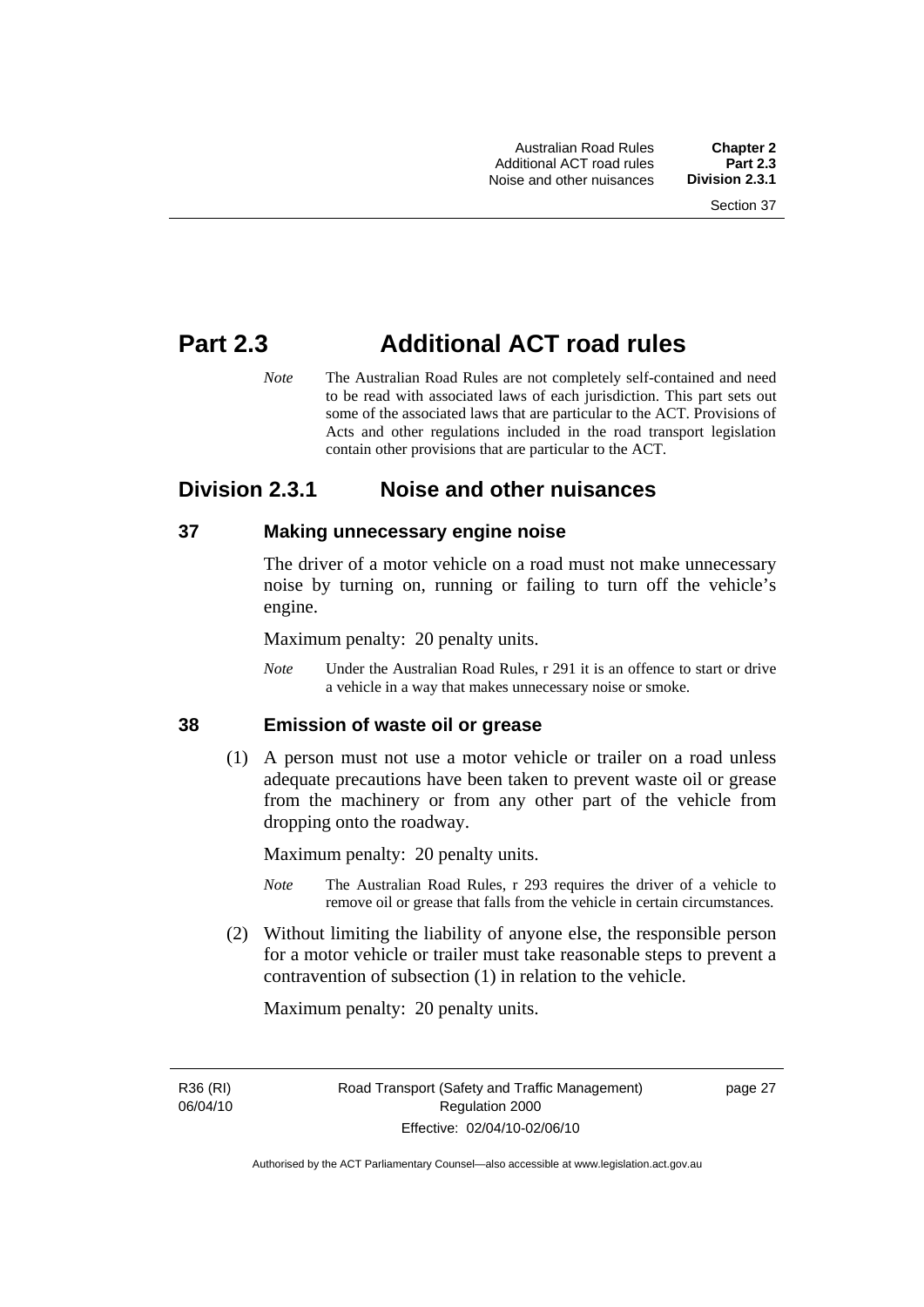# **Division 2.3.2 Driver and passenger safety**

#### **39 Safety of persons on trailers**

 (1) A person must not travel on a road in or on any part of a trailer that is not a part designed primarily for the carriage of passengers or goods.

Maximum penalty: 20 penalty units.

 (2) A person must not travel on a road in or on any part of a trailer that is a part designed primarily for the carriage of goods if the part is not enclosed.

Maximum penalty: 20 penalty units.

- (3) This section does not apply to a person—
	- (a) who is in or on a police vehicle or emergency vehicle; or
	- (b) engaged in the door-to-door delivery or collection of goods, or in the collection of waste or garbage, in or on a trailer that is not travelling faster than 25km/h; or
	- (c) if, in all the circumstances, there is a no reasonable danger of the person falling or being thrown from the trailer, or being injured, because the person is travelling in a way prohibited by this section.
- (4) In this section:

*enclosed*, for a part of a trailer, means enclosed by—

- (a) the structure of the trailer; or
- (b) a canopy, cage or other device fitted to the trailer that is of a kind approved by the road transport authority under section 66 (1) (d) (Approvals etc by road transport authority).
- *Note* The Australian Road Rules, r 298 prohibits a driver from driving a motor vehicle towing a trailer with a person in or on the trailer, unless

page 28 Road Transport (Safety and Traffic Management) Regulation 2000 Effective: 02/04/10-02/06/10

R36 (RI) 06/04/10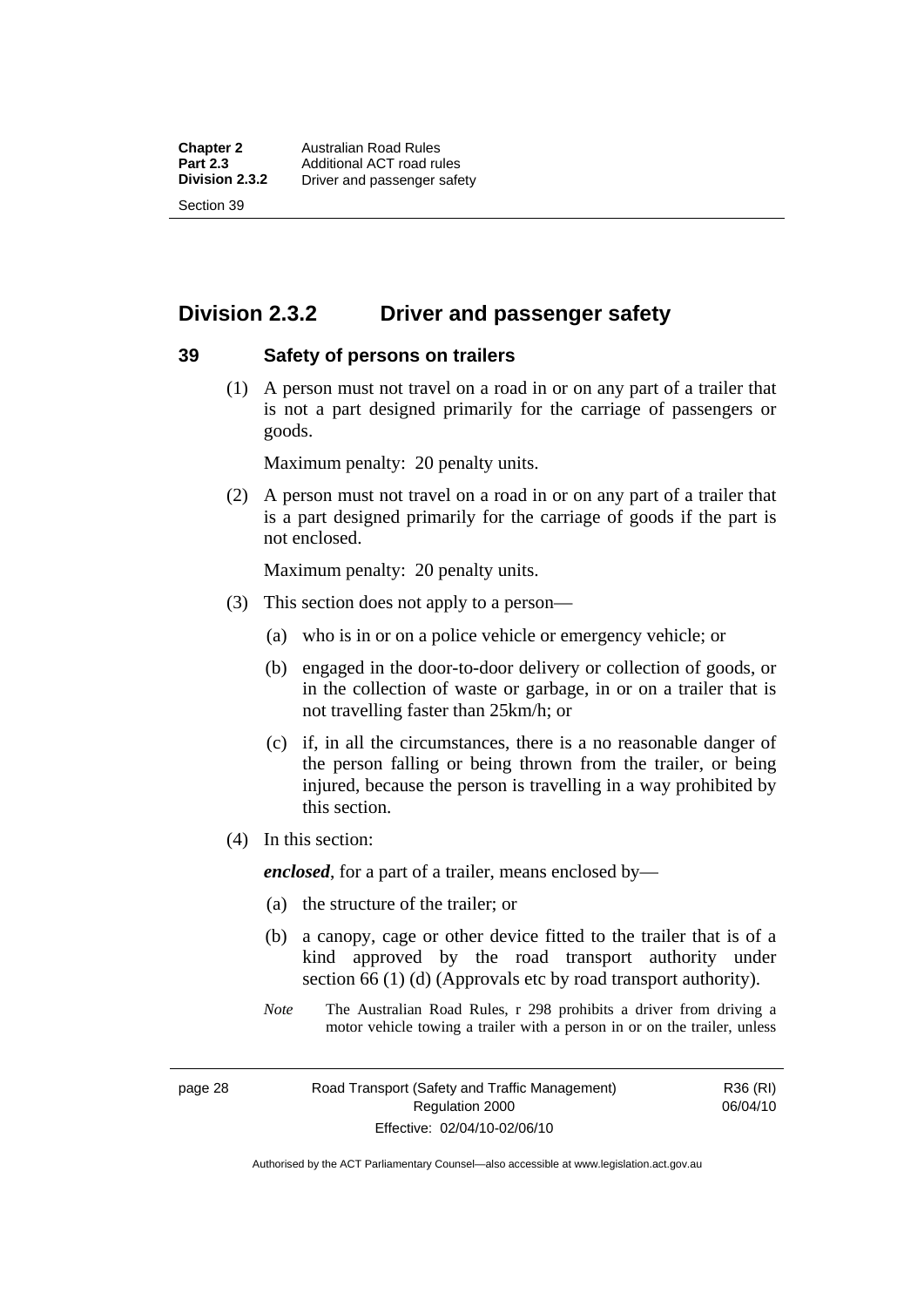the trailer is exempt from the rule under another law of this jurisdiction. Section 30 provides the exemption from the rule.

#### **40 Passengers in sidecars to be seated**

 (1) A passenger in a sidecar attached to a motorbike that is moving, or is stationary but not parked, on a road must sit in a place in the sidecar designed for use by a passenger.

Maximum penalty: 20 penalty units.

 (2) The rider of a motorbike must not ride with a passenger in a sidecar unless the passenger complies with subsection (1).

Maximum penalty: 20 penalty units.

# **Division 2.3.3 Trailers and towing**

*Note* The following rules of the Australian Road Rules apply to the towing of vehicles:

- r 216 (which is about the lights that must be used when towing a vehicle at night or in hazardous weather conditions)
- r 254 (which is about the towing of bicycles)
- r 257 (which is about riding with a person on a bicycle trailer)
- r 292 (which is about towing a vehicle with an insecure or overhanging load)
- r 294 (which is about keeping control of a motor vehicle or trailer being towed)
- r 295 (which is about towing another vehicle with a towline)
- r 298 (which is about driving with a person in a trailer)
- r 312 (which provides certain exemptions for tow truck drivers).

## **41 Number of vehicles that may be drawn**

 (1) The driver of an articulated vehicle must not tow any other vehicle on a road.

Maximum penalty: 20 penalty units.

R36 (RI) 06/04/10 page 29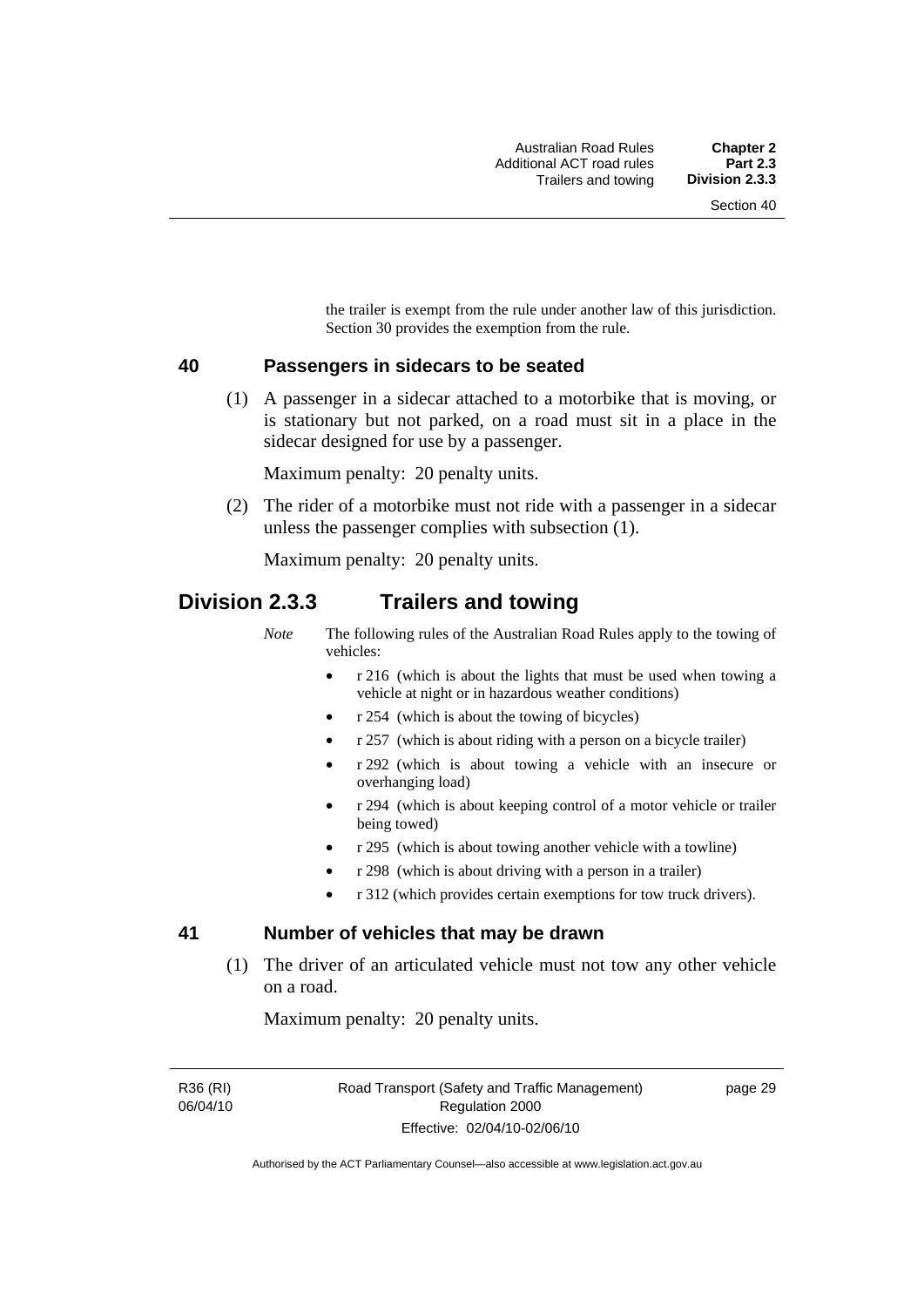(2) The driver of a motor vehicle must not tow more than 1 other vehicle on a road.

Maximum penalty: 20 penalty units.

- (3) The road transport authority may exempt a vehicle or person from subsection  $(1)$  or  $(2)$ .
- (4) Subsection (2) does not apply in relation to a tow truck that is towing an articulated vehicle (other than a B-double or road train) if—
	- (a) the articulated vehicle has broken down on a road and it is necessary for it to be towed away; or
	- (b) the articulated vehicle has been involved in a crash on a road and it is necessary for it to be towed away.
- (5) Subsection (2) does not apply to a motor vehicle that is towing another vehicle using a lift and tow trailer if—
	- (a) the other vehicle is partly supported by the lift and tow trailer; and
	- (b) the vehicle is not towed at faster than 60 km/h; and
	- (c) the combined weight of the towed vehicle and the lift and tow trailer is not more than the unladen weight of the towing vehicle.
- (6) Subsection (2) does not apply to—
	- (a) a tractor-harvester-cutting head trailer combination; or
	- (b) a tractor with multiple implements attached, if the implements are normally used as a single unit when performing agricultural operations; or
	- (c) a tractor and implement combination towing a fuel trailer or laser tower; or

R36 (RI) 06/04/10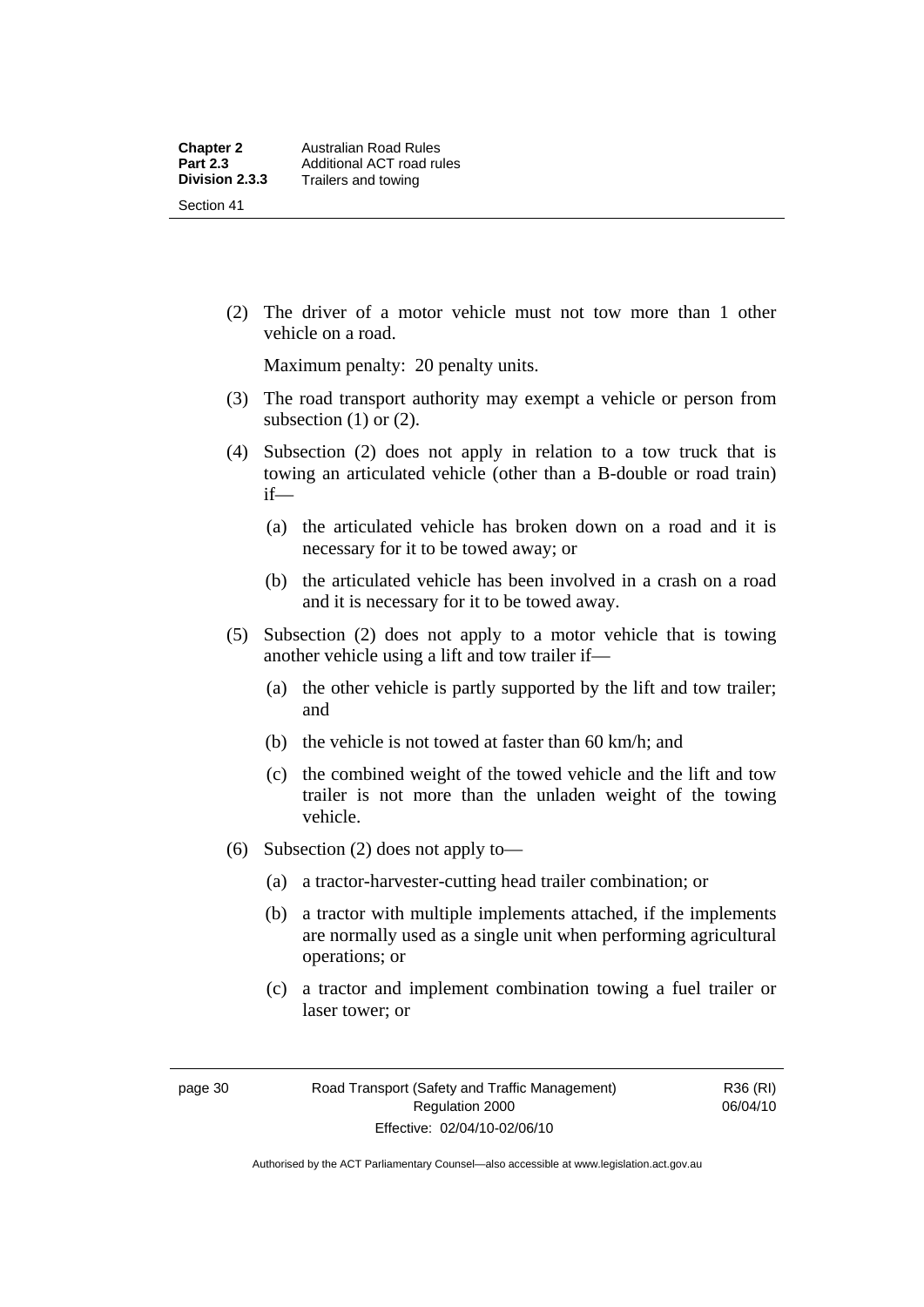- (d) an articulated low-loader consisting of a prime mover towing a converter dolly and a semitrailer; or
- (e) a B-double, dog trailer or road train.

### **42 Towing by vehicles under 4.5t**

- (1) The driver of a motor vehicle (the *towing vehicle*) must not tow another vehicle (the *towed vehicle*) on a road if the laden weight of the towed vehicle is more than—
	- (a) the capacity of the towing attachment fitted to the towing vehicle; or
	- (b) the maximum laden weight for the towed vehicle.

Maximum penalty: 20 penalty units.

- (2) Subsection (1) does not apply to the driver if the towing vehicle has a GVM over 4.5t.
- (3) The road transport authority may exempt a vehicle or person from subsection  $(1)$ .
- (4) In this section:

*maximum laden weight*, for the towed vehicle, means—

- (a) the maximum laden weight for a towed vehicle specified by the manufacturer of the towing vehicle in relation to the towing vehicle; or
- (b) if there is no such specification by the manufacturer, the manufacturer of the vehicle cannot be identified or the specification is not appropriate because the towing vehicle has been modified—
	- (i) 1.5 times the unladen weight of the towing vehicle if the towed vehicle is fitted with a braking system that is working properly; or

R36 (RI) 06/04/10 page 31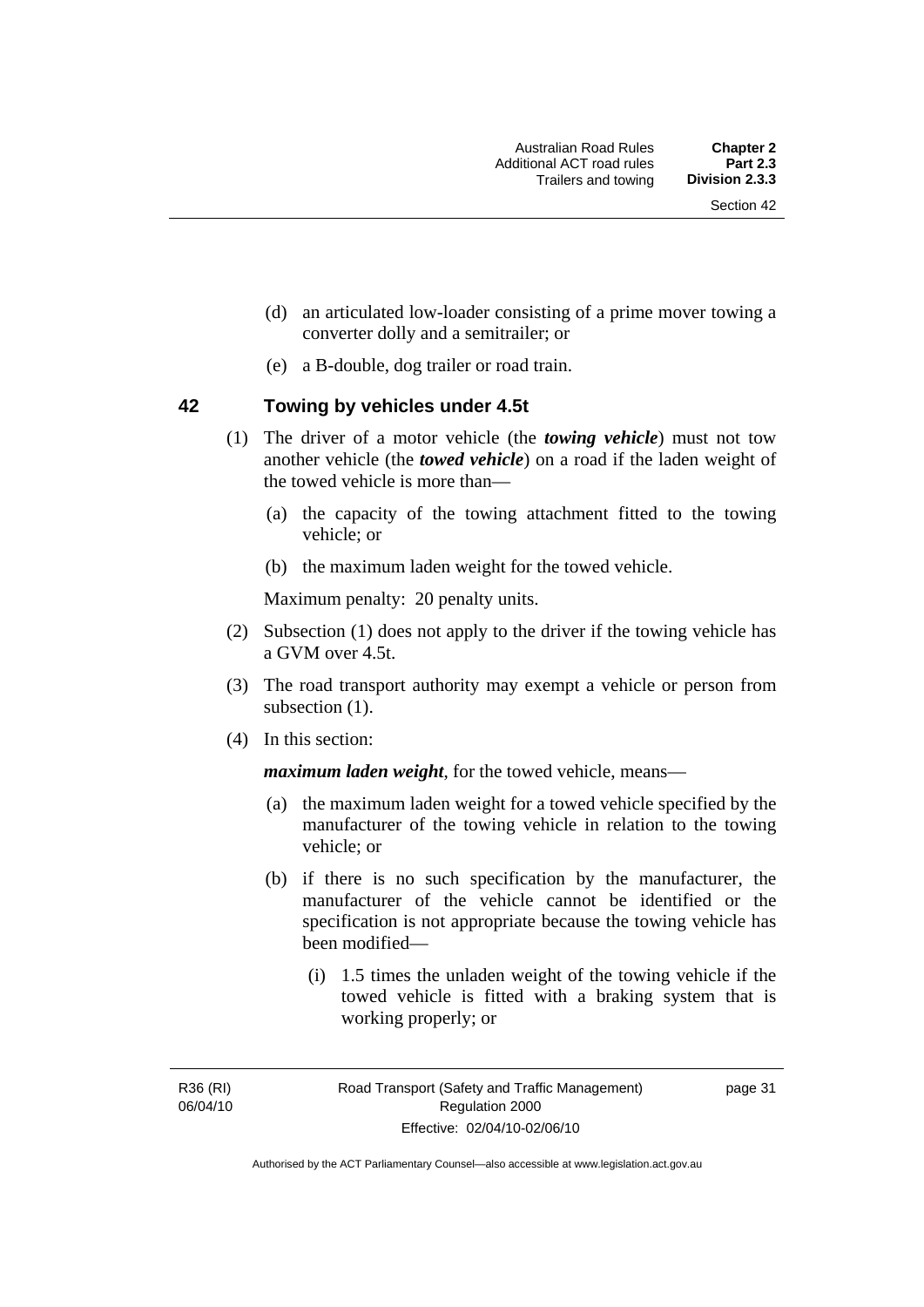**Chapter 2 Australian Road Rules**<br>**Part 2.3 Additional ACT road rules Part 2.3** Additional ACT road rules<br>**Division 2.3.4** Lights on vehicles Lights on vehicles Section 43

> (ii) the unladen weight of the towing vehicle in any other case.

# **Division 2.3.4 Lights on vehicles**

*Note* The following rules of the Australian Road Rules apply to lights on vehicles:

- r 215 (which is about using lights when driving at night or in hazardous weather conditions)
- r 216 (which is about the lights that must be used when towing a vehicle at night or in hazardous weather conditions)
- r 217 (which is about using rear fog lights)
- r 218 (which is about using headlights on high-beam)
- r 219 (which is about not using lights to dazzle other road users)
- r 220 (which is about the use of lights on a vehicle that is stopped)
- r 221 (which is about using hazard warning lights)
- r 222 (which is about the use of warning lights on buses carrying children)
- r 223 (which is about using lights when riding an animal-drawn vehicle at night or in hazardous weather conditions)
- r 259 (which is about using lights when riding a bicycle at night).

#### **43 Lights on motor vehicles generally**

- (1) The driver of a motor vehicle fitted with a spotlight or searchlight must not operate the light, or allow it to be operated, on a road unless—
	- (a) the vehicle is stationary, the light is operated only for examining or making adjustments or repairs to a vehicle, and light from it is not projected further than 6m; or
	- (b) the light is operated for the temporary purpose of reading or looking for a notice, sign, house number or something similar; or
	- (c) the vehicle is a police vehicle; or

R36 (RI) 06/04/10

Authorised by the ACT Parliamentary Counsel—also accessible at www.legislation.act.gov.au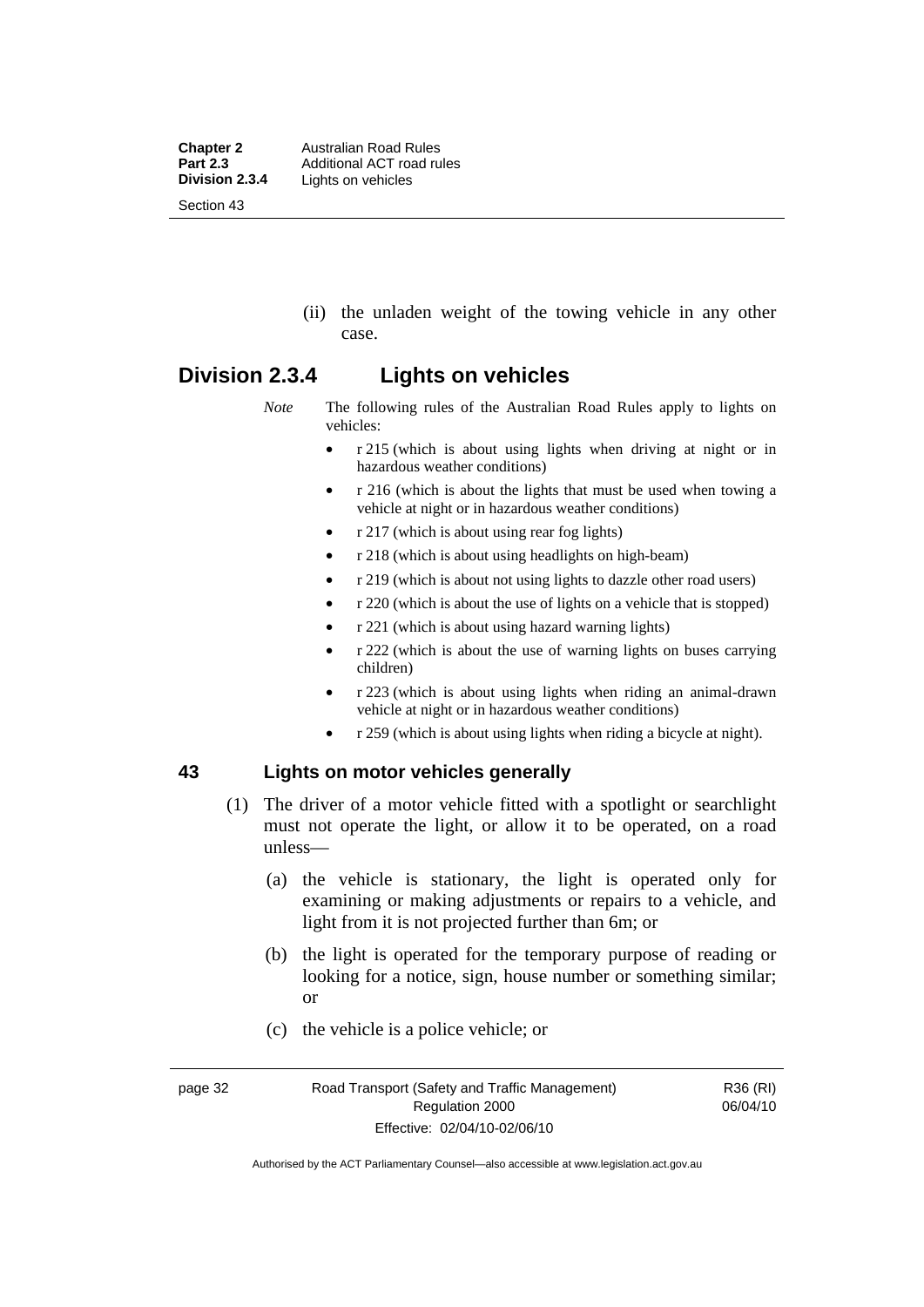(d) the vehicle is being used by the Territory, the Commonwealth or any public authority.

Maximum penalty: 20 penalty units.

- (2) The driver of a motor vehicle fitted with an additional headlight permitted to be fitted under the *Road Transport (Vehicle Registration) Regulation 2000*, schedule 1 must not operate the headlight, or allow it to be operated, if—
	- (a) the vehicle is being driven on a length of road in a built-up area; or
	- (b) the driver is driving less than—
		- (i) 200m behind a vehicle travelling in the same direction as the driver; or
		- (ii) 200m from an oncoming vehicle.

Maximum penalty: 20 penalty units.

# **Division 2.3.5 Metered parking**

- *Note* The rules of the Australian Road Rules that apply to the parking of vehicles include the following:
	- r 189 (which is about double parking)
	- r 203 (which is about stopping in a parking area for people with disabilities)
	- r 205 (which is about parking for longer than indicated)
	- r 207 (which is about parking where fees are payable)
	- r 208 (which is about parallel parking on a road, except in a median strip parking area)
	- r 209 (which is about parallel parking in a median strip parking area)
	- r 210 (which is about angle parking)
	- r 211 (which is about parking in parking bays).

R36 (RI) 06/04/10 page 33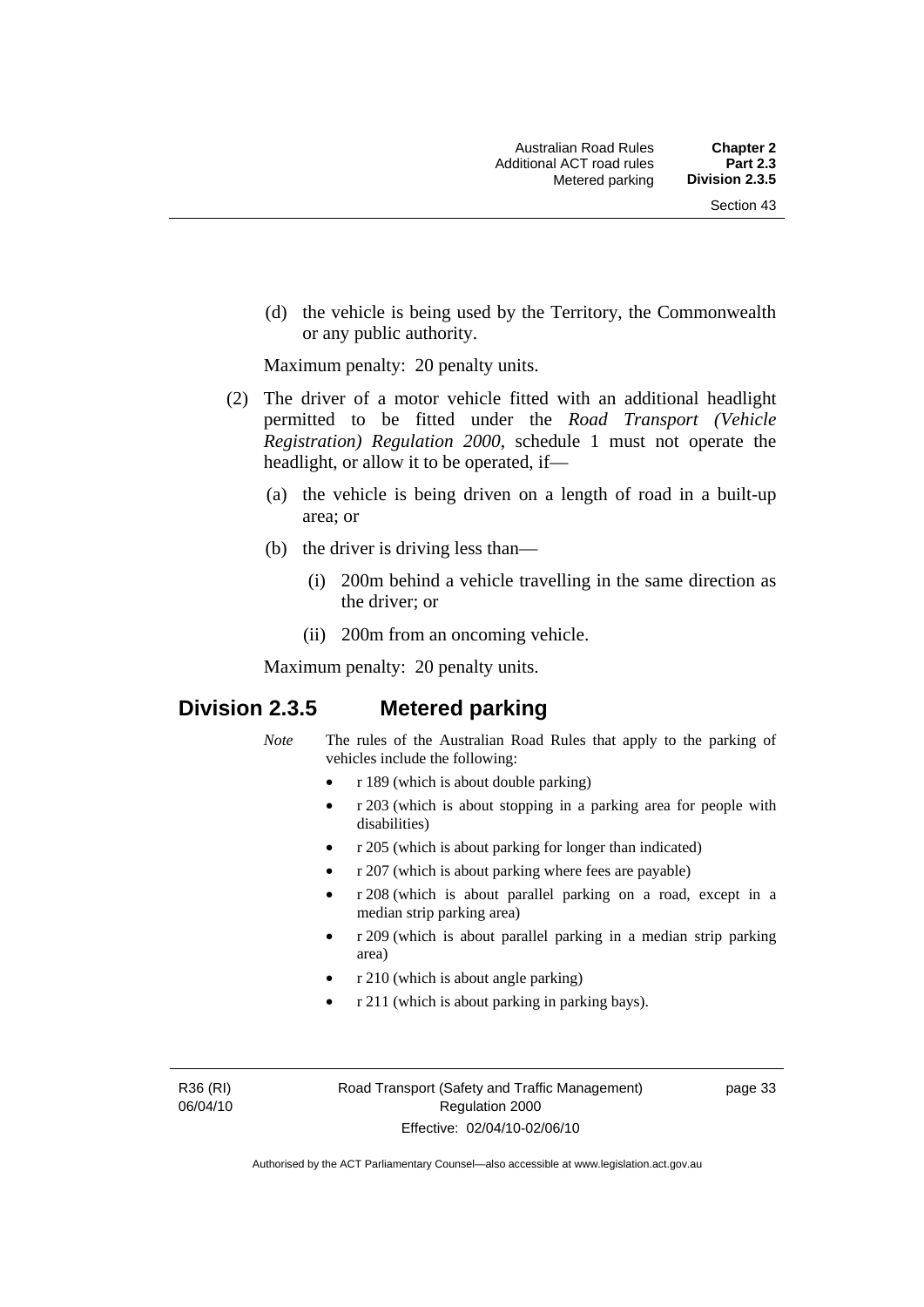# **44 Metered parking—parking in spaces**

- (1) A driver commits an offence if—
	- (a) the driver parks in a metered parking area; and
	- (b) the driver's vehicle is not parked in a metered parking space.

Maximum penalty: 20 penalty units.

 (2) A driver must not park the driver's vehicle in a metered parking space if another vehicle is parked in the space.

Maximum penalty: 20 penalty units.

 (3) A driver who parks in a metered parking space must position the driver's vehicle completely within the space.

Maximum penalty: 20 penalty units.

## **44A Metered parking—parking fees**

 (1) A driver must not park in a metered parking space without paying the relevant parking fee for the space.

Maximum penalty: 20 penalty units.

- (2) A driver does not commit an offence against subsection (1) if—
	- (a) the relevant parking fee for the metered parking space is paid immediately after the driver parks the driver's vehicle in the metered parking space; or
	- (b) the parking meter for the metered parking space indicates that the period for which parking in the space has been paid for has not expired; or
	- (c) the parking meter for the metered parking space—
		- (i) is not working; or

R36 (RI) 06/04/10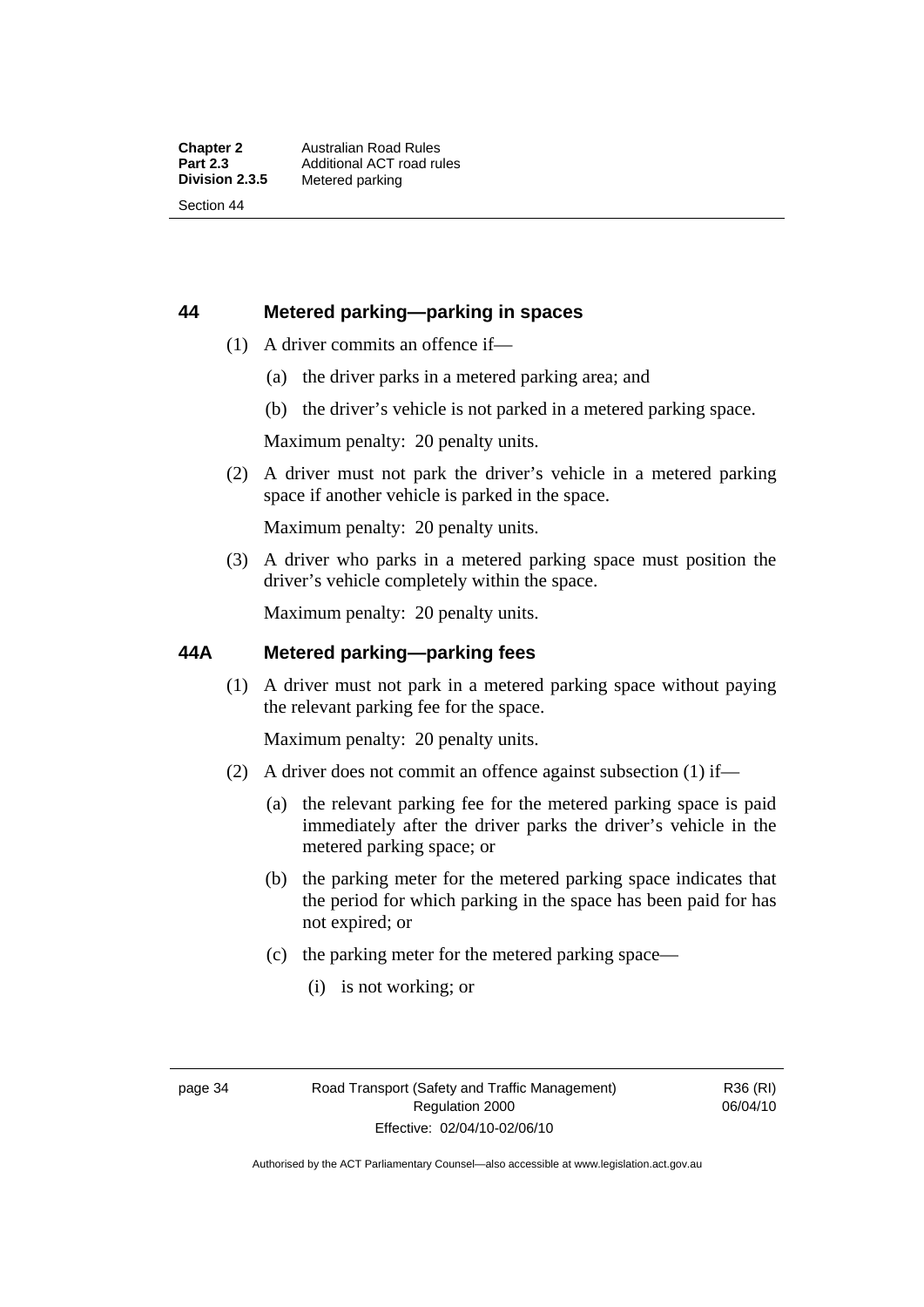- (ii) is covered with a parking meter hood bearing the words 'out of order time limit applies'.
- *Note* For other exceptions to s (1), see s 45.

#### **44B Metered parking—maximum length of stay**

 (1) A driver must not allow the driver's vehicle to remain parked in a metered parking space if the parking meter for the space indicates that the period for which parking in the space has been paid for has expired.

Maximum penalty: 20 penalty units.

*Note* For exceptions to s (1), see s 45.

 (2) A driver must not allow the driver's vehicle to remain parked in a metered parking space for longer than the period (if any) indicated on the metered parking signs applying to the space as the maximum period for which a vehicle may be parked in the space.

Maximum penalty: 20 penalty units.

*Note* For exceptions to s (2), see s 45.

### **45 Metered parking—exceptions to s 44A and s 44B**

Section 44A (Metered parking—parking fees) and section 44B (Metered parking—maximum length of stay) do not apply to—

- (a) a driver for any period the driver's vehicle is parked in a metered parking space outside the controlled parking hours for the space; or
- (b) a driver if—
	- (i) the driver's vehicle is parked in a metered parking space; and
	- (ii) the driver displays in or on the vehicle a current mobility parking scheme authority; and

R36 (RI) 06/04/10 page 35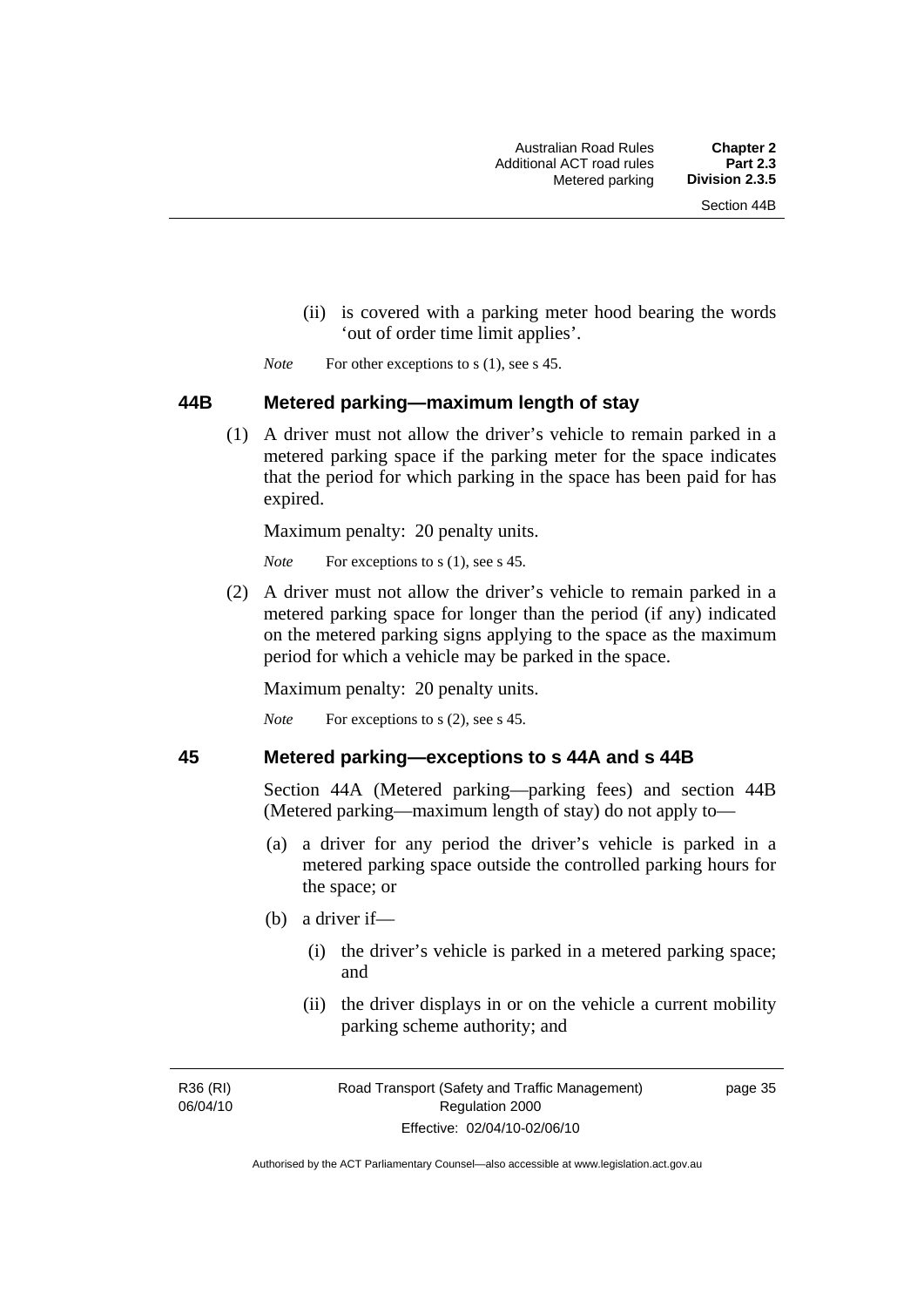- (iii) the driver complies with the conditions (if any) of the authority; or
- (c) a driver if—
	- (i) the driver's vehicle is parked in a metered parking space designated by a *permit zone sign* for use by the holder of a stated kind of parking permit; and
	- (ii) the driver displays in or on the vehicle a current parking permit of that kind; and
	- (iii) the driver complies with the conditions (if any) of the permit.

### **46 Temporary closure of metered parking spaces**

- (1) If the road transport authority decides that the use of a metered parking space should be temporarily discontinued, the authority may close the space by—
	- (a) installing a sign, at or near the space, that displays words to the effect that the space is closed; or
	- (b) covering the parking meter applying to the space with a parking meter hood bearing the words 'no parking'.
- (2) A driver must not park in a metered parking space that has been closed under subsection (1).

Maximum penalty: 20 penalty units.

(3) In this section:

*sign* includes a board, device, plate, screen, words or anything else, whether or not installed with or on a traffic sign.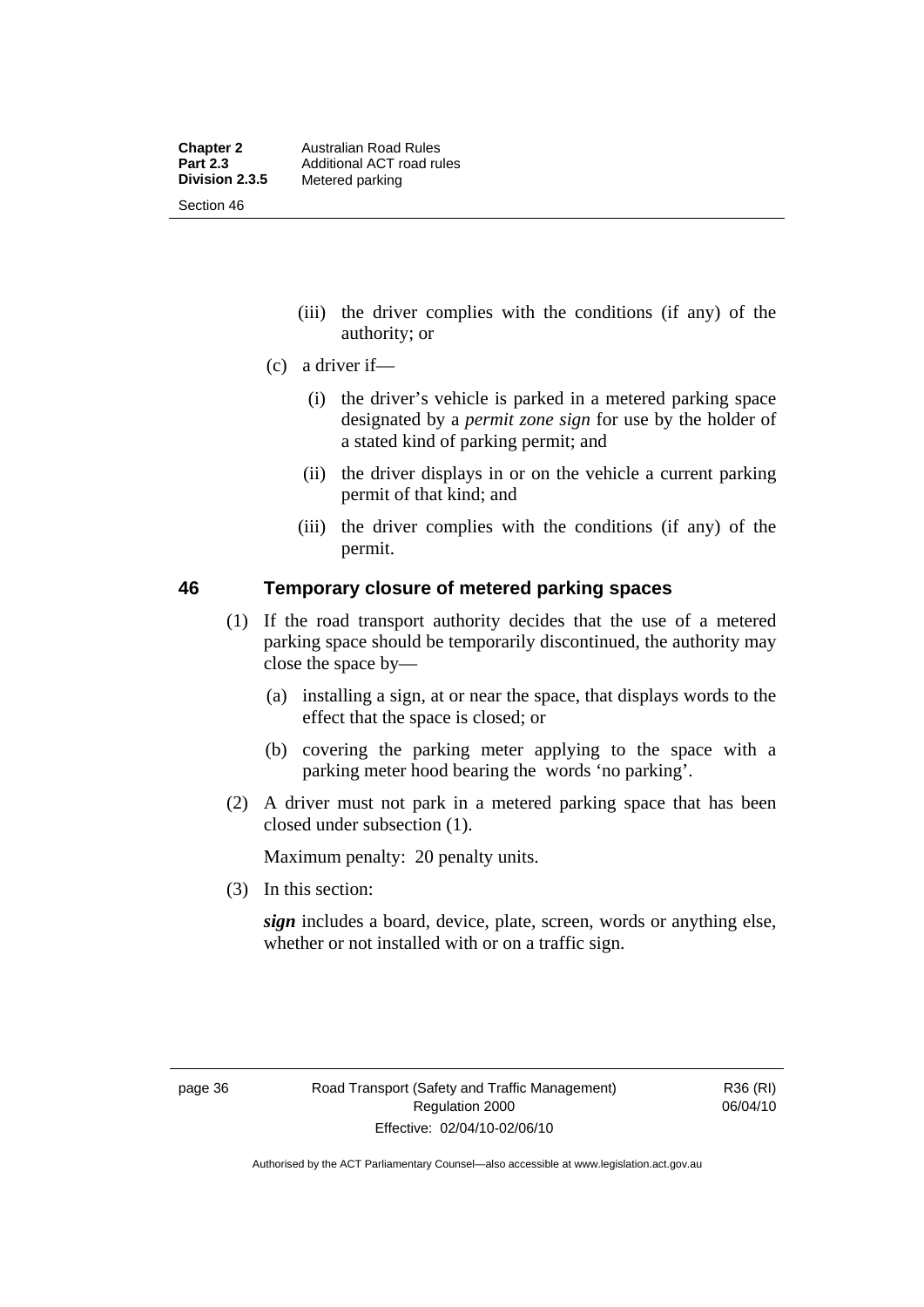# **47 Misuse of parking meters**

A person must not—

- (a) insert in a parking meter anything other than coins appropriate for the meter; or
- (b) attach anything (for example, advertising material) to a parking meter.

Maximum penalty: 20 penalty units.

*Note* An example is part of the regulation, is not exhaustive and may extend, but does not limit, the meaning of the provision in which it appears (see Legislation Act, s 126 and s 132).

### **48 Interfering with parking meters etc**

A person must not—

- (a) do anything that interferes with (or is likely to interfere with) the proper working of a parking meter; or
- (b) fraudulently operate a parking meter.

Maximum penalty: 20 penalty units.

# **Division 2.3.6 Ticket parking**

# **49 Ticket parking—parking in spaces**

- (1) A driver commits an offence if—
	- (a) the driver parks in a ticket parking area; and
	- (b) the driver's vehicle is not parked in a ticket parking space.

Maximum penalty: 20 penalty units.

 (2) However, the driver does not commit an offence against subsection (1) if the driver parks in a metered parking space within a

page 37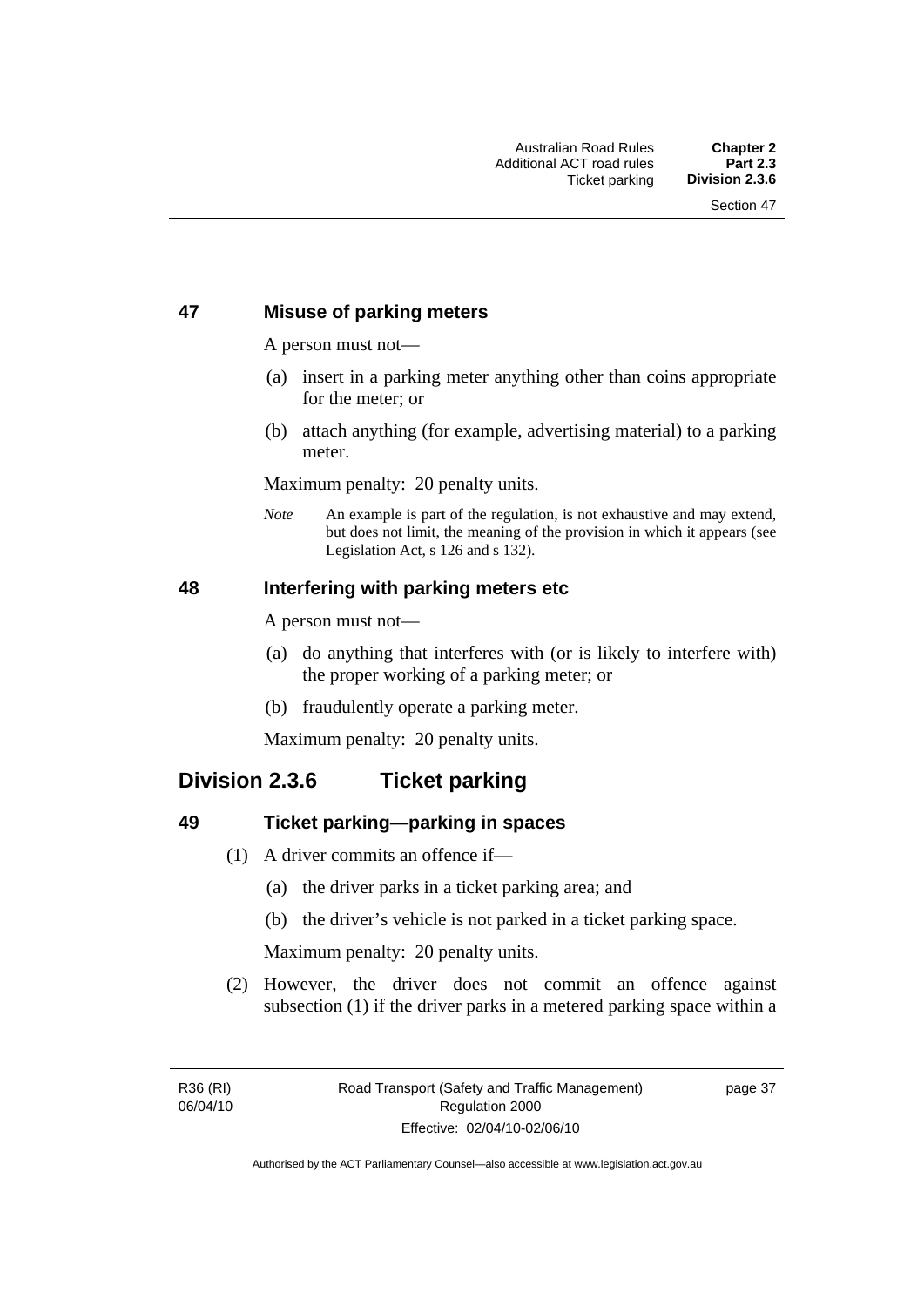| <b>Chapter 2</b> | Australian Road Rules     |
|------------------|---------------------------|
| <b>Part 2.3</b>  | Additional ACT road rules |
| Division 2.3.6   | Ticket parking            |
| Section 49A      |                           |

ticket parking area and the driver complies with the provisions of division 2.3.5 (Metered parking) in relation to parking in the space.

 (3) A driver must not park the driver's vehicle in a ticket parking space if another vehicle is parked in the space.

Maximum penalty: 20 penalty units.

 (4) A driver who parks in a ticket parking space must position the driver's vehicle completely within the space.

Maximum penalty: 20 penalty units.

#### **49A Ticket parking—display of tickets**

- (1) A driver may park the driver's vehicle in a ticket parking area only if—
	- (a) for an RTA multi-stay ticket parking area—
		- (i) a current parking ticket for the area is correctly displayed in or on the vehicle; or
		- (ii) a current part-day parking ticket for another RTA multi-stay ticket parking area is correctly displayed in or on the vehicle; or
		- (iii) a current equivalent all-day parking ticket for another RTA multi-stay ticket parking area is correctly displayed in or on the vehicle; or
	- (b) for any other ticket parking area—a current parking ticket for the area is correctly displayed in or on the vehicle.

Maximum penalty: 20 penalty units.

#### **Examples of ticket parking areas for par (b)**

1 a ticket parking area set up by the road transport authority in which parking up to a maximum of 4 hours is permitted by the ticket parking signs applying to the area

R36 (RI) 06/04/10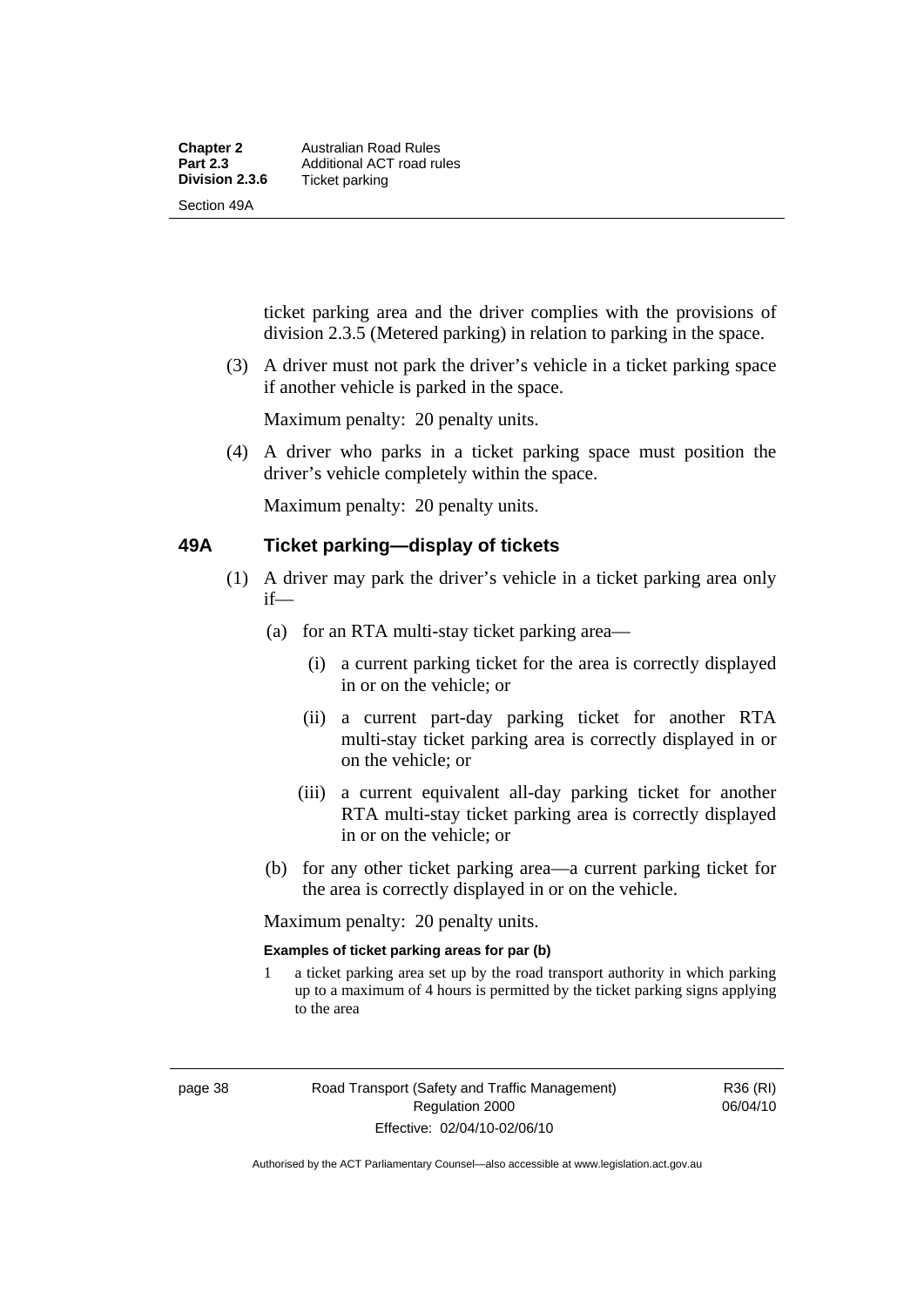- 2 a ticket parking area set up by a parking authority
- *Note 1* Ticket parking areas may be set up by the road transport authority or a parking authority (see s 75A-s 76A).
- *Note 2* An example is part of the regulation, is not exhaustive and may extend, but does not limit, the meaning of the provision in which it appears (see Legislation Act, s 126 and s 132).
- (2) Subsection (1) (a) does not apply to a driver if, immediately after parking in the ticket parking area, the driver—
	- (a) obtains a parking ticket for the ticket parking area and the ticket is correctly displayed in or on the driver's vehicle; or
	- (b) correctly displays in or on the driver's vehicle a parking ticket mentioned in subsection  $(1)$   $(a)$   $(ii)$  or  $(iii)$ .
- (3) Subsection (1) (b) does not apply to a driver if, immediately after parking in the ticket parking area, the driver obtains a parking ticket for the ticket parking area and the ticket is correctly displayed in or on the driver's vehicle.
- (4) It is a defence to the prosecution of a driver for an offence against subsection (1) if the driver proves that—
	- (a) a parking ticket was displayed in accordance with the subsection; and
	- (b) the driver took reasonable steps to ensure that the ticket remained correctly displayed while the driver's vehicle was parked in the ticket parking area.
	- *Note* For other exceptions to s (1), see s 50.
- (5) In this section:

*all-day parking ticket*, for a ticket parking area, means a parking ticket for which the relevant parking fee for parking all-day in the area has been paid.

R36 (RI) 06/04/10 page 39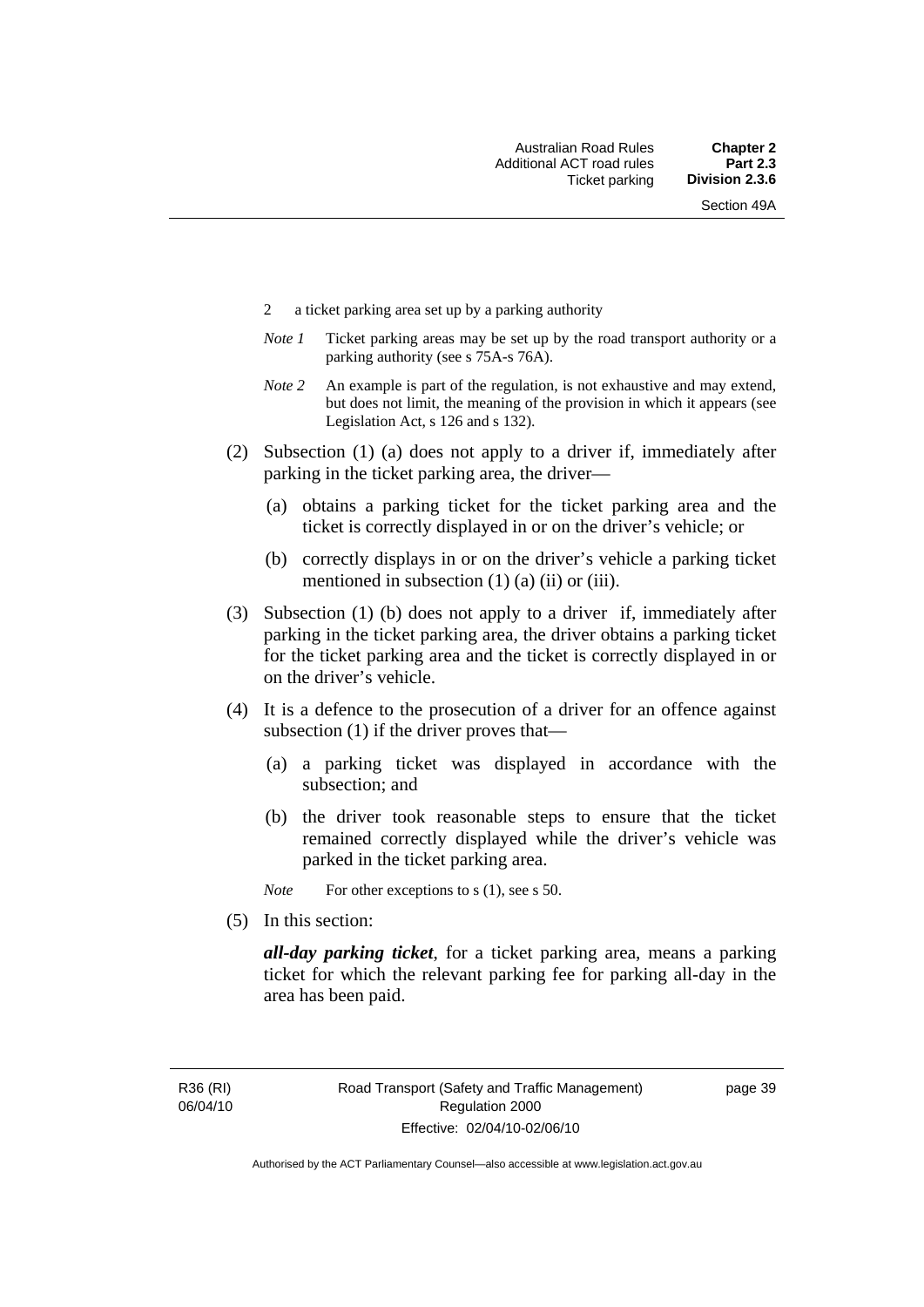*correctly displayed*—a parking ticket is *correctly displayed* in or on a vehicle if the ticket is displayed—

- (a) in or on the front left-hand side of the vehicle or, if the ticket requires the driver to display the ticket in or on a part of the vehicle, in or on that part of the vehicle; and
- (b) in a way that its expiry date (and, for a parking ticket other than an all-day parking ticket, its expiry time) and the ticket parking area for which it is issued, are clearly visible from outside the vehicle.

*equivalent*, for a multi-stay ticket parking area, means another ticket parking area for which the relevant parking fee for an all-day parking ticket for the area is the same or higher.

*part-day parking ticket* means a parking ticket that is not an all-day parking ticket.

*RTA multi-stay ticket parking area* means a ticket parking area set aside under section 76 (2) (a) (Ticket parking schemes—road transport authority) where all-day parking is permitted by the ticket parking signs applying to the area.

#### **49B Ticket parking—maximum length of stay**

 (1) A driver must not allow the driver's vehicle to remain parked in a ticket parking area after the expiry of a parking ticket displayed in or on the vehicle.

Maximum penalty: 20 penalty units.

- *Note 1* For when a parking ticket expires, see s 81.
- *Note* 2 For exceptions to s (1), see s 50.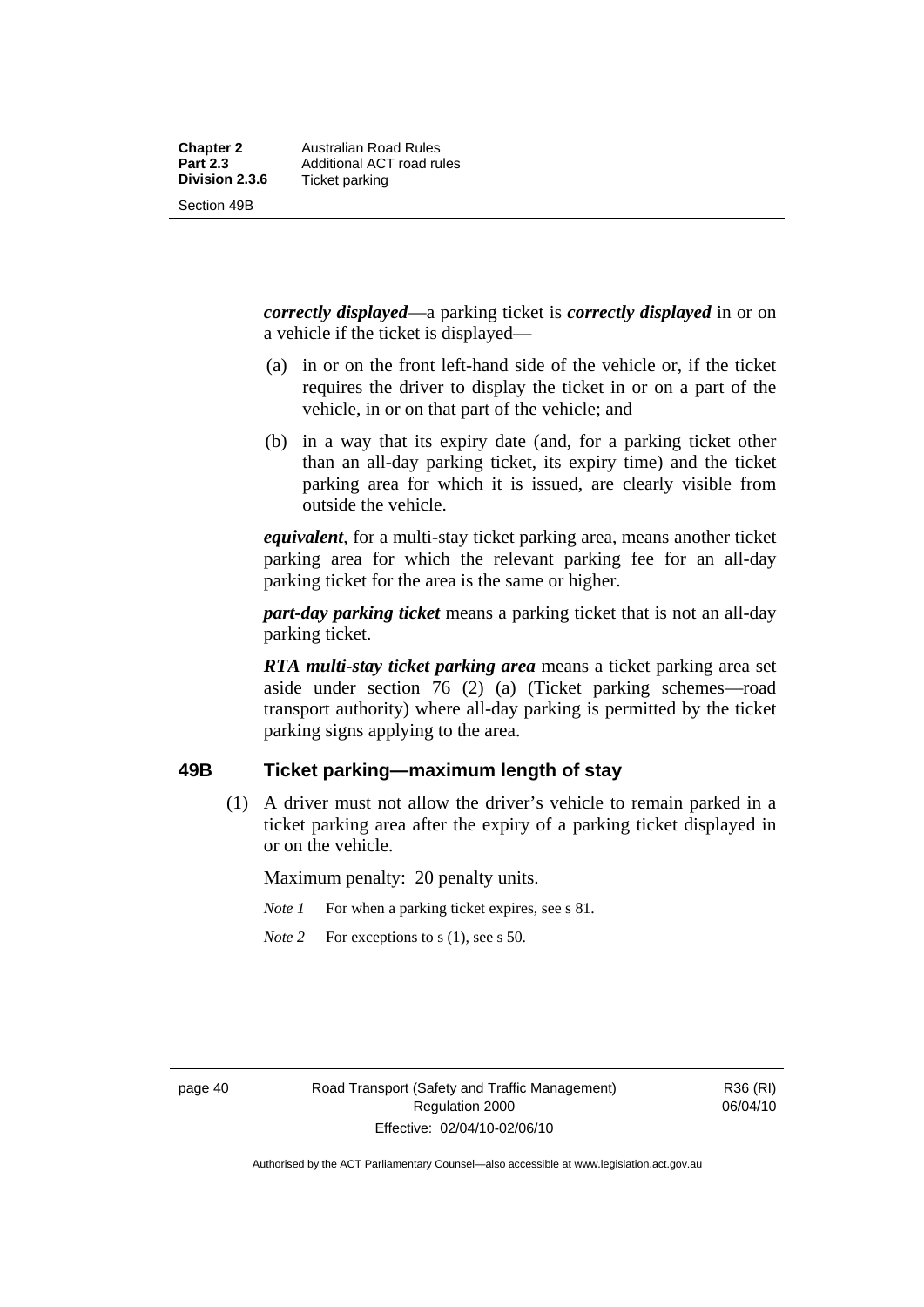(2) A driver must not allow the driver's vehicle to remain parked in a ticket parking area for longer than the period (if any) indicated on the ticket parking signs applying to the area as the maximum period for which a vehicle may be parked in the area.

Maximum penalty: 20 penalty units.

*Note* For exceptions to s (2), see s 50.

#### **50 Ticket parking—exceptions to s 49A and s 49B**

Section 49A (Ticket parking—display of tickets) and section 49B (Ticket parking—maximum length of stay) do not apply to—

- (a) a driver if the driver parks the driver's vehicle in a metered parking space within a ticket parking area and the driver complies with the provisions of division 2.3.5 (Metered parking) in relation to parking in the space; or
- (b) a driver for any period the driver's vehicle is parked in a ticket parking space outside the controlled parking hours for the space; or
- (c) a driver if—
	- (i) the driver's vehicle is parked in a ticket parking space; and
	- (ii) the driver displays in or on the vehicle a current mobility parking scheme authority; and
	- (iii) the driver complies with the conditions (if any) of the authority; or
- (d) a driver if—
	- (i) the driver's vehicle is parked in a ticket parking space, or on a length of road in a ticket parking area, designated by a *permit zone sign* for use by the holder of a stated kind of parking permit; and

R36 (RI) 06/04/10 page 41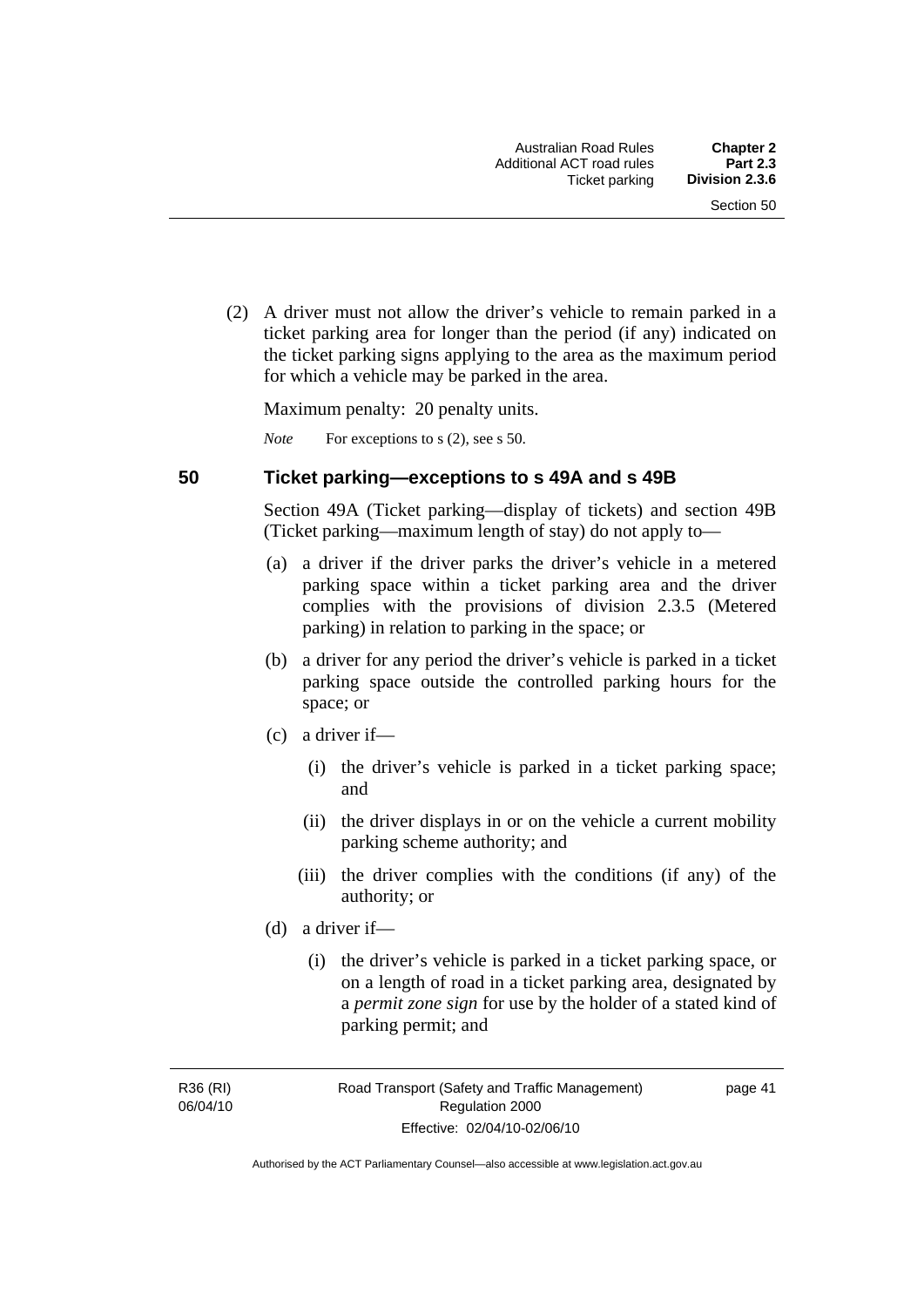- (ii) the driver displays in or on the vehicle a current parking permit of that kind; and
- (iii) the driver complies with the conditions (if any) of the permit.

### **51 Temporary closure of ticket parking spaces and areas**

- (1) If the road transport authority decides that the use of a ticket parking area, or ticket parking space, should be temporarily discontinued, the authority may close the area or space by—
	- (a) for the closure of a ticket parking area—installing a sign, at or near each traffic sign applying to the area, that displays words to the effect that the area is closed; or
	- (b) for the closure of a ticket parking space—installing a sign, at or near the space, that displays words to that effect.
- (2) If a parking authority decides that the use of a ticket parking area, or ticket parking space, within its area of operations should be temporarily discontinued, the authority may close the area or space by—
	- (a) for the closure of a ticket parking area—installing a sign, at or near each traffic sign applying to the area, that displays words to the effect that the area is closed; or
	- (b) for the closure of a ticket parking space—installing a sign, at or near the space, that displays words to that effect.
	- *Note* Section 75A provides for the road transport authority to declare parking authorities and s 76A provides for the operation of ticket parking schemes by parking authorities.
- (3) A driver must not park in a ticket parking area or ticket parking space that has been closed under subsection (1) or (2).

Maximum penalty: 20 penalty units.

(4) In this section:

Authorised by the ACT Parliamentary Counsel—also accessible at www.legislation.act.gov.au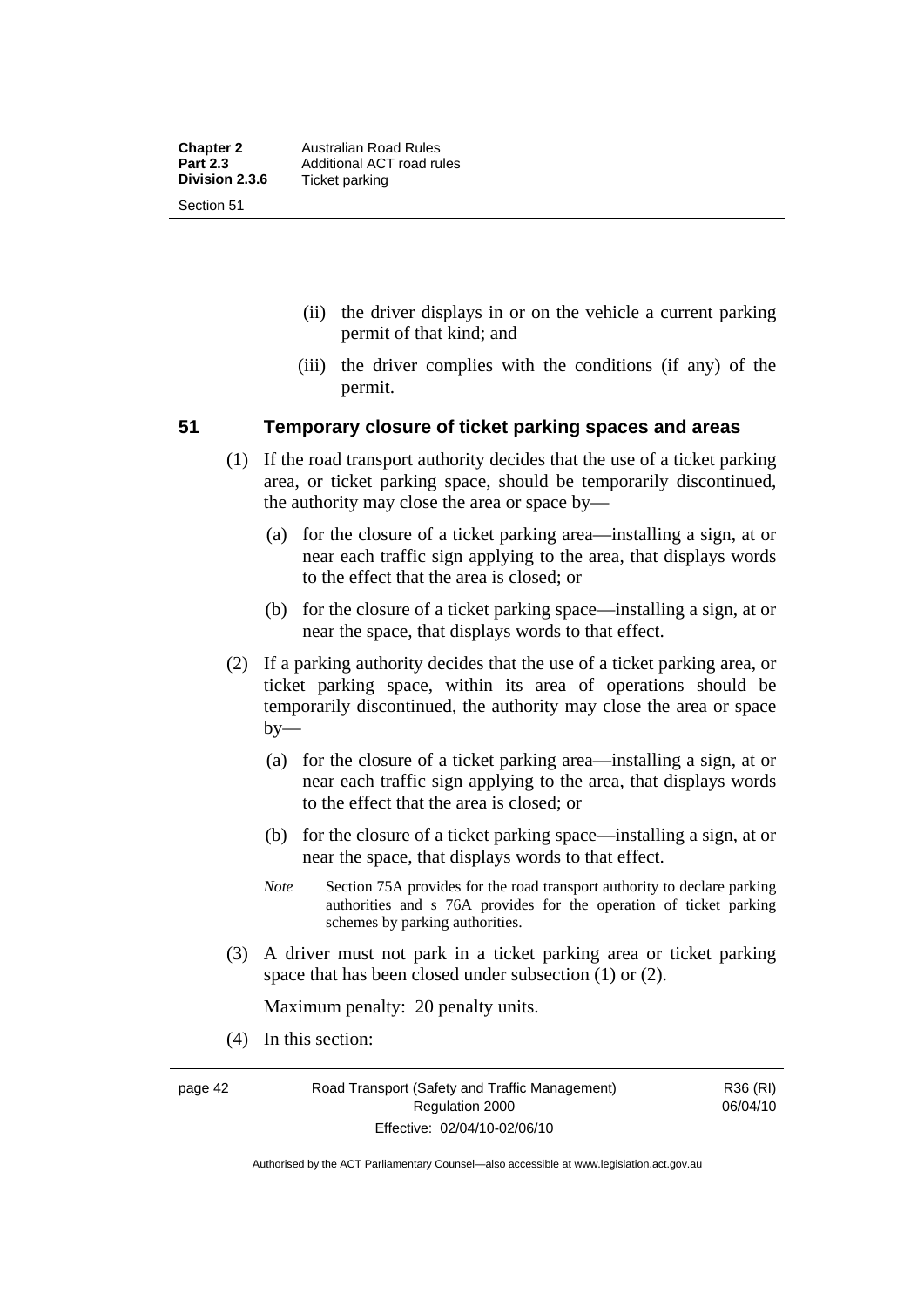*sign* includes a board, device, plate, screen, words or anything else, whether or not installed with or on a traffic sign.

### **52 Use of false or damaged parking tickets etc**

- (1) This section applies in relation to a vehicle that is parked in a ticket parking space within a ticket parking area.
- (2) A person must not display in or on the vehicle—
	- (a) anything resembling a parking ticket that falsely suggests that the relevant parking fee for parking in the space has been paid; or
	- (b) a parking ticket that has been changed, damaged or defaced.

Maximum penalty: 20 penalty units.

 (3) Subsection (2) does not apply if the parking ticket was not changed, damaged or defaced in a material particular.

### **53 Misuse of parking ticket machines**

A person must not—

- (a) insert in a parking ticket machine anything other than coins, or another means of payment, appropriate for the machine; or
- (b) attach anything (for example, advertising material) to a parking ticket machine.

Maximum penalty: 20 penalty units.

*Note* An example is part of the regulation, is not exhaustive and may extend, but does not limit, the meaning of the provision in which it appears (see Legislation Act, s 126 and s 132).

R36 (RI) 06/04/10 page 43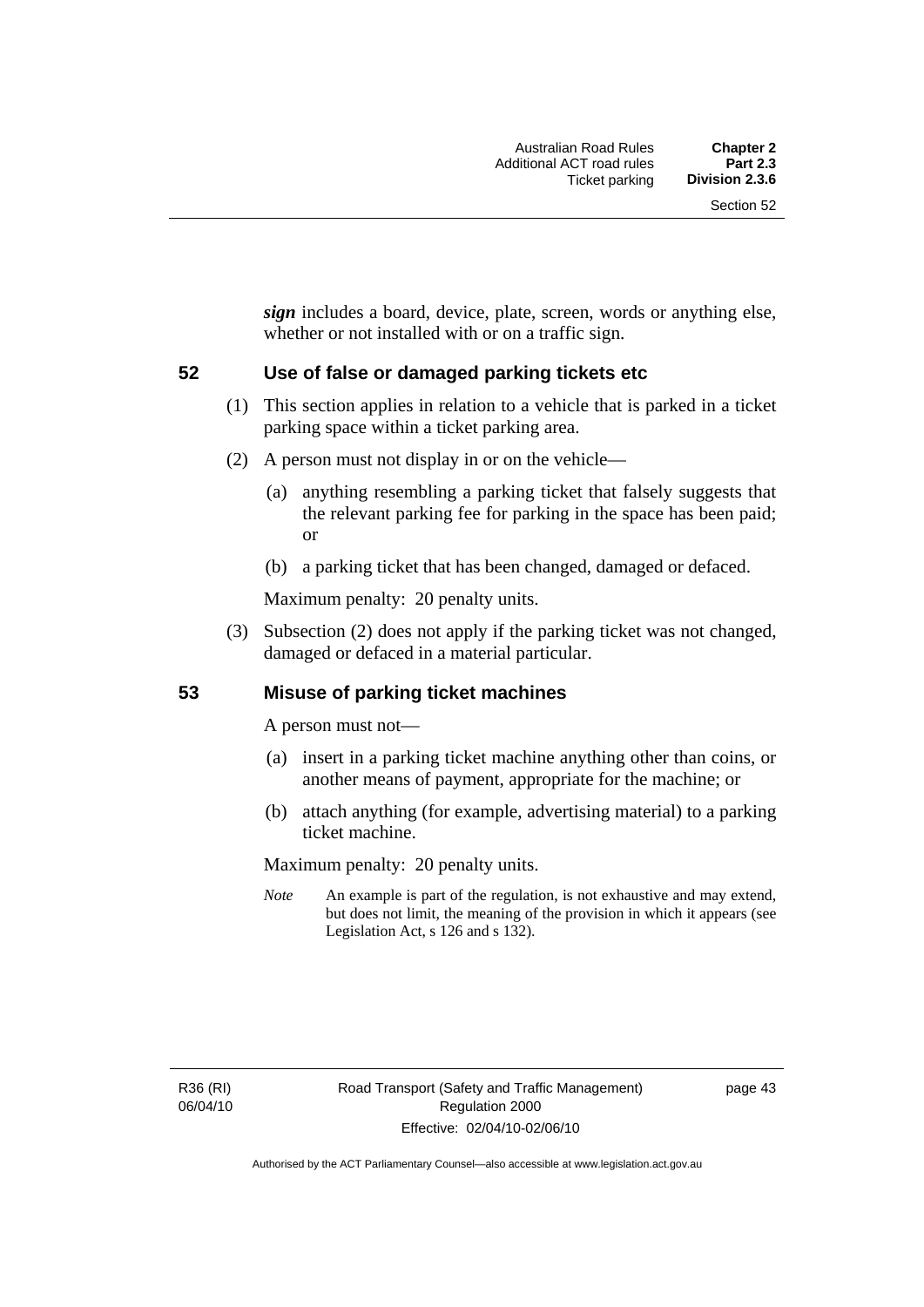Section 54

# **54 Interfering with parking ticket machines etc**

A person must not—

- (a) do anything that interferes with (or is likely to interfere with) the proper working of a parking ticket machine; or
- (b) fraudulently operate a parking ticket machine.

Maximum penalty: 20 penalty units.

## **55 Interfering with parking tickets**

A person commits an offence if—

- (a) the person removes, changes, damages, defaces or otherwise interferes with a parking ticket that is in or on a vehicle; and
- (b) the vehicle is parked in a ticket parking area; and
- (c) the person is not—
	- (i) the driver of the vehicle; or
	- (ii) the responsible person for the vehicle.

Maximum penalty: 20 penalty units.

# **Division 2.3.7 Other ACT road rules about stopping and parking**

*Note* The Australian Road Rules contains rules about the stopping and parking of vehicles, including the following:

- r 189 (which is about double parking)
- r 203 (which is about stopping in a parking area for people with disabilities)
- r 205 (which is about parking for longer than indicated)
- r 207 (which is about parking where fees are payable)
- r 208 (which is about parallel parking on a road, except in a median strip parking area)

page 44 Road Transport (Safety and Traffic Management) Regulation 2000 Effective: 02/04/10-02/06/10

R36 (RI) 06/04/10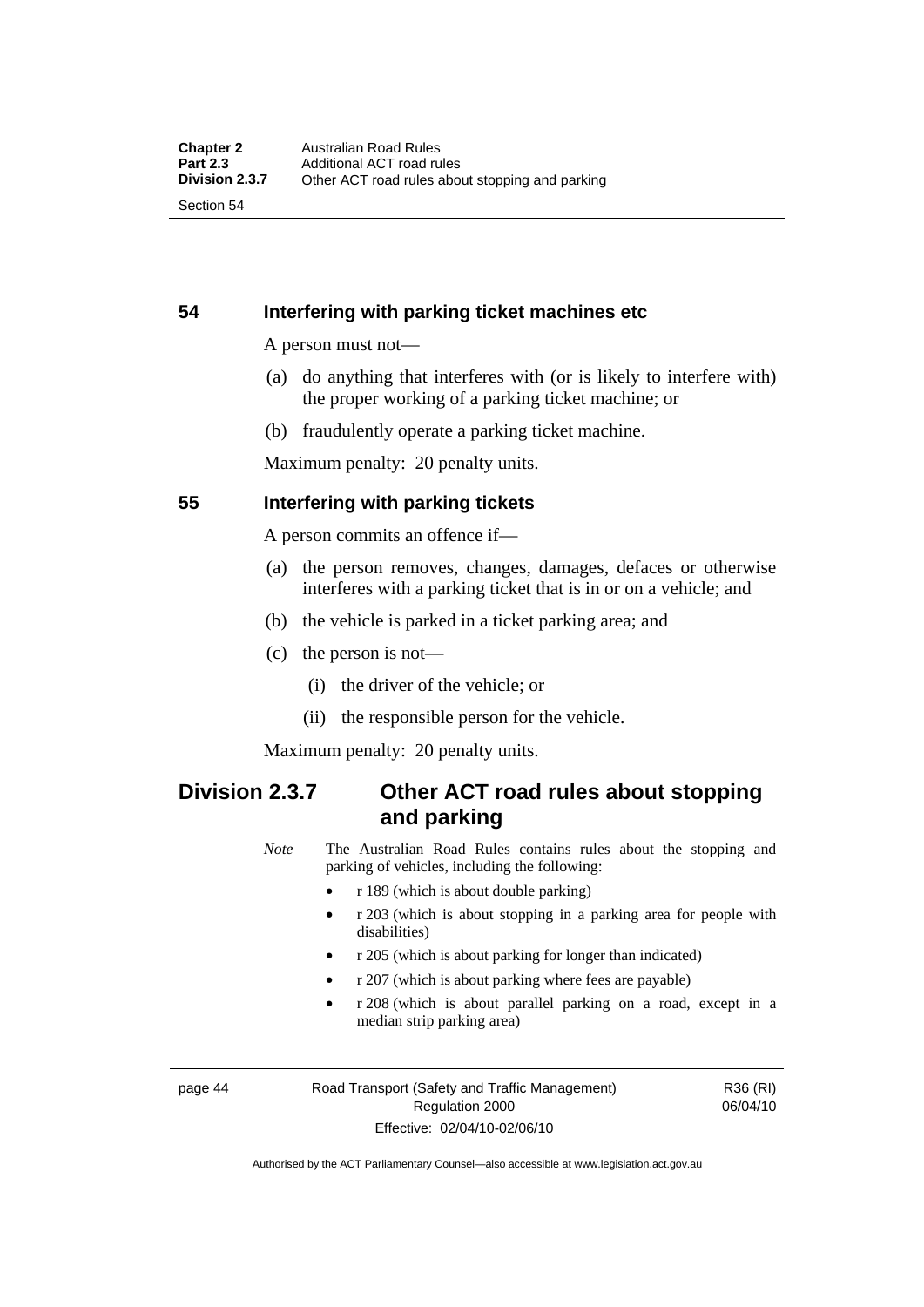- r 209 (which is about parallel parking in a median strip parking area)
- r 210 (which is about angle parking)
- r 211 (which is about parking in parking bays).

# **56 Unauthorised use of parking permits and mobility parking scheme authorities**

 (1) A driver must not display a parking permit in or on the driver's vehicle if the driver is not entitled to do so under the conditions of the permit.

Maximum penalty: 20 penalty units.

 (2) A driver must not display a mobility parking scheme authority in or on the driver's vehicle if the driver is not entitled to do so under the conditions of the authority.

Maximum penalty: 20 penalty units.

# **56A Interfering with parking permits and mobility parking scheme authorities**

A person commits an offence if—

- (a) the person removes, changes, damages, defaces or otherwise interferes with a parking permit or mobility parking scheme authority that is in or on a vehicle; and
- (b) the person is not—
	- (i) the driver of the vehicle; or
	- (ii) the responsible person for the vehicle; or
	- (iii) the person to whom the permit or authority was issued.

Maximum penalty: 20 penalty units.

R36 (RI) 06/04/10 page 45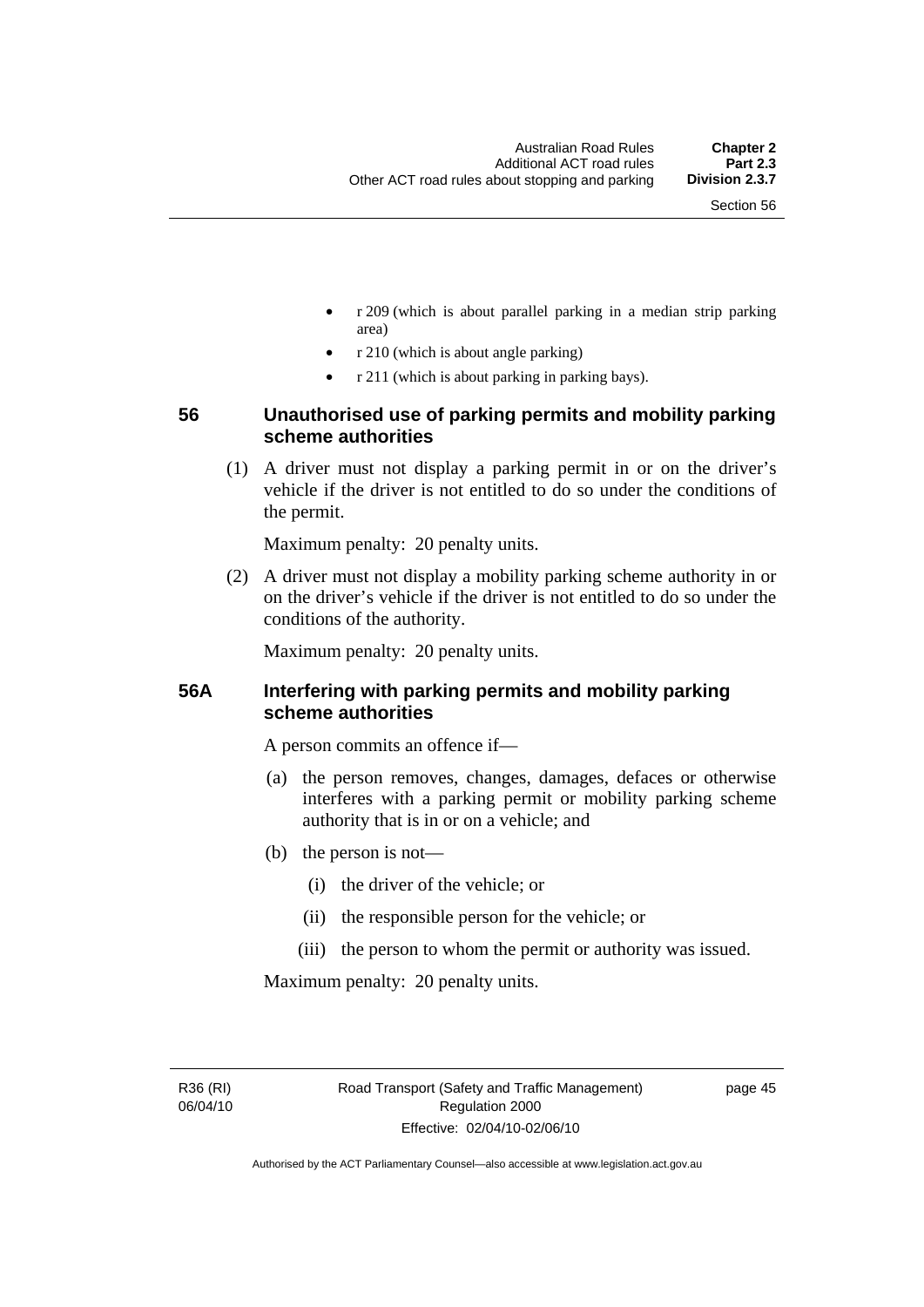#### **57A Stopping public buses in bus zones and at bus stops**

- (1) The driver of a public bus must not stop in a bus zone unless the driver—
	- (a) is dropping off, or picking up, passengers; or
	- (b) is stopping for a regular route service.

Maximum penalty: 20 penalty units.

 (2) Subsection (1) does not apply to the driver of a public bus that is not permitted to stop in the bus zone by information on or with the *bus zone sign* applying to the bus zone.

*Note* The driver would contravene the Australian Road Rules, r 183.

- (3) The driver of a public bus must not stop at a bus stop, or on the road, within 20m before a sign on the road that indicates the bus stop, and 10m after the sign, unless the driver—
	- (a) stops at a place on a length of road, or in an area, to which a parking control sign applies and the driver is permitted to stop at that place under the Australian Road Rules; or
	- (b) is dropping off, or picking up, passengers; or
	- (c) is stopping for a regular route service.

Maximum penalty: 20 penalty units.

(4) In this section:

*bus stop*—see the Australian Road Rules, rule 195.

*bus zone*—see the Australian Road Rules, rule 183.

*bus zone sign*—see the Australian Road Rules, schedule 2, schedule 3, rule 314, rule 315 and rule 316.

*regular route service*—see the *Road Transport (Public Passenger Services) Act 2001*, section 12 (What is a regular route service?).

page 46 Road Transport (Safety and Traffic Management) Regulation 2000 Effective: 02/04/10-02/06/10

R36 (RI) 06/04/10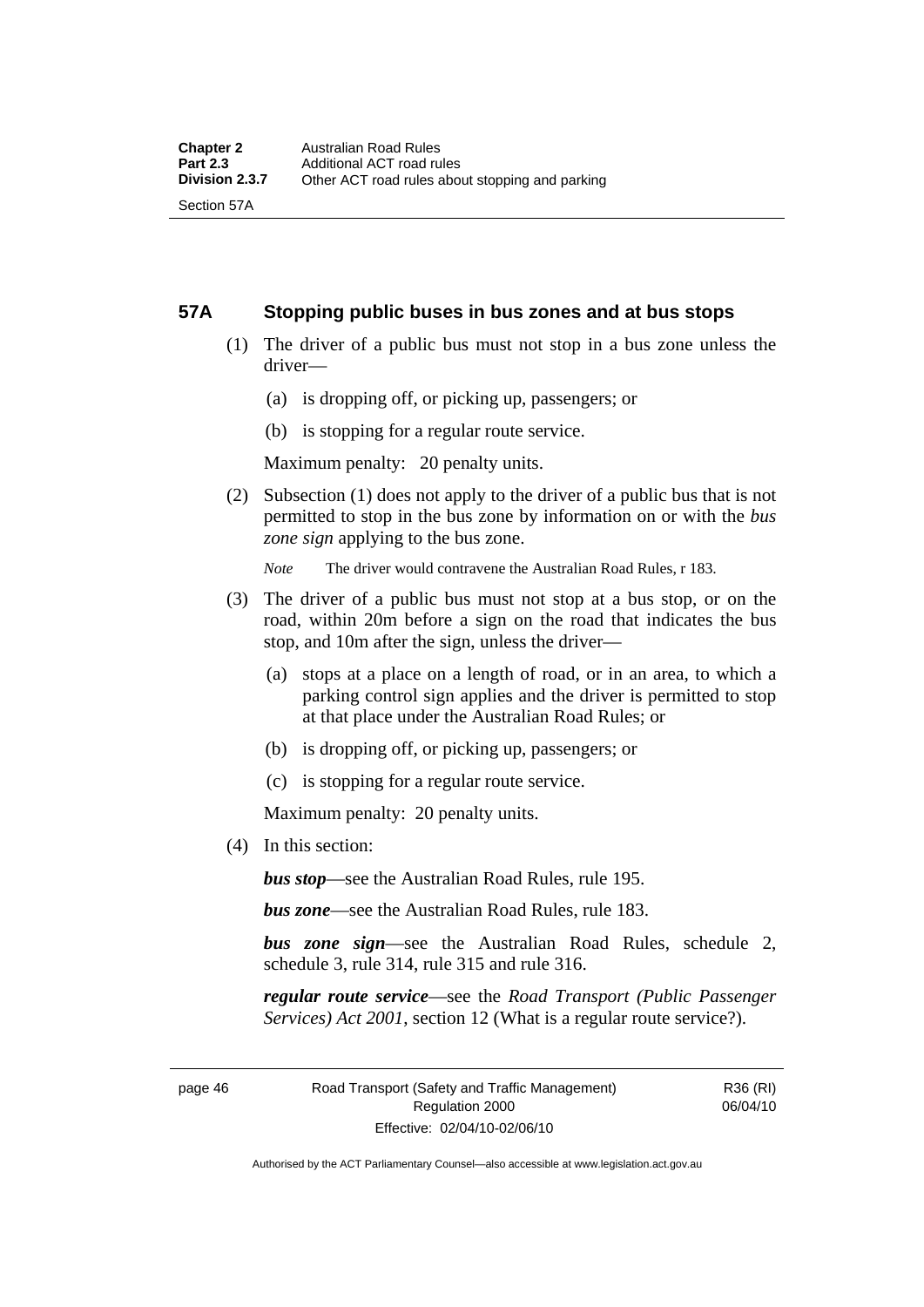## **58 Stopping in an emergency etc or to comply with another law**

(1) In this section:

*stopping or parking provision of this chapter* means a provision of the following divisions:

- (a) division 2.3.5 (Metered parking);
- (b) division 2.3.6 (Ticket parking);
- (c) division 2.3.7 (Other ACT road rules about stopping and parking).
- (2) A stopping or parking provision of this chapter does not apply to a driver if—
	- (a) the driver stops at a particular place, or in a particular way, to avoid a collision, and the driver stops for no longer than is necessary to avoid the collision; or
	- (b) the driver stops at a particular place, or in a particular way, because the driver's vehicle is disabled, and the driver stops for no longer than is necessary for the vehicle to be moved safely to a place where the driver is permitted to park the vehicle under the Australian Road Rules and a stopping or parking provision of this chapter; or
	- (c) the driver stops at a particular place, or in a particular way, to deal with a medical or other emergency, and the driver stops for no longer than is necessary in the circumstances; or
	- (d) the driver stops at a particular place, or in a particular way, because the condition of the driver, a passenger, or the driver's vehicle makes it necessary for the driver to stop in the interests of safety, and the driver stops for no longer than is necessary in the circumstances; or

page 47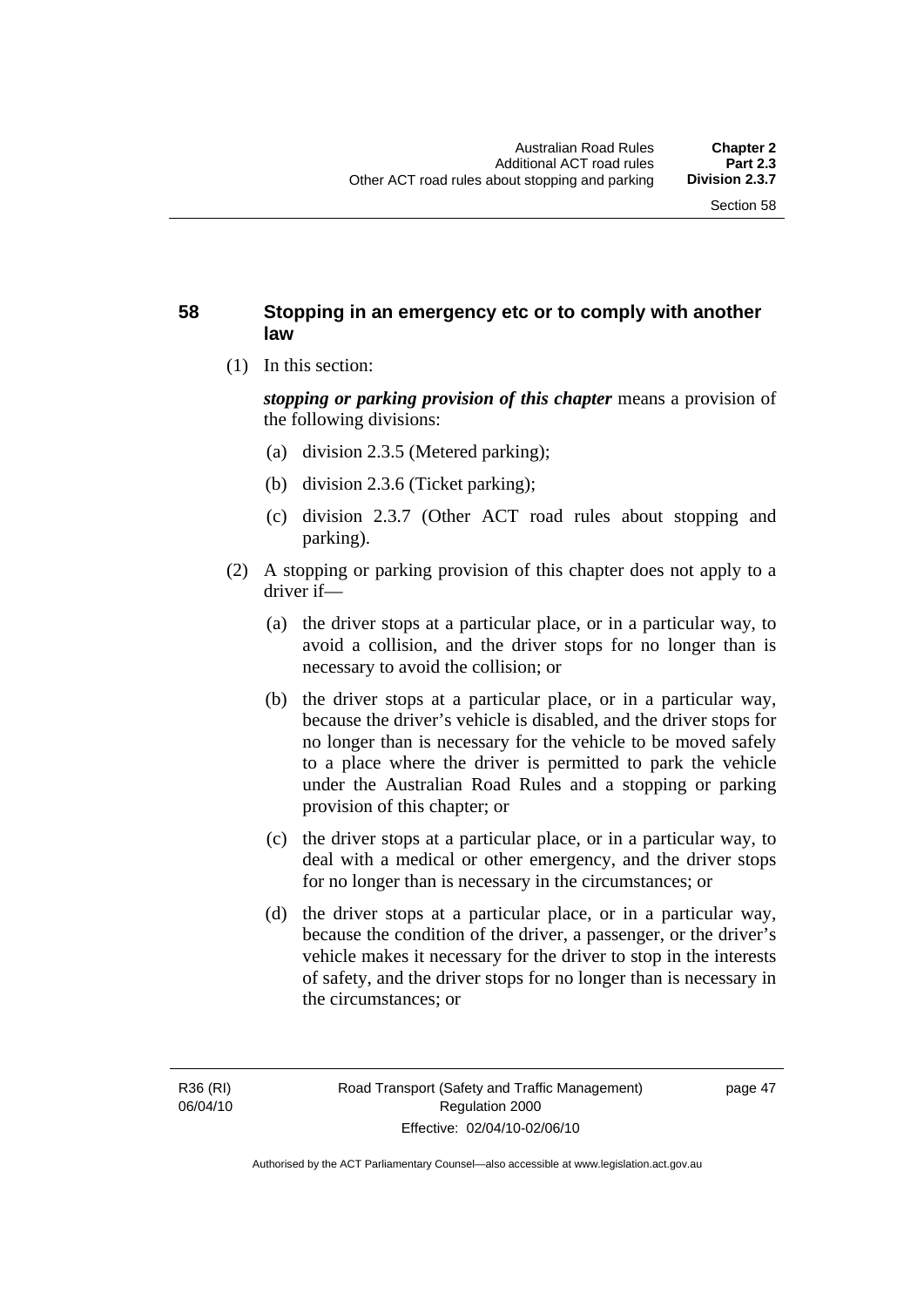Section 60

 (e) the driver stops at a particular place, or in a particular way, to comply with a provision of the Australian Road Rules or a provision of another law, and the driver stops for no longer than is necessary to comply with the provision.

# **Division 2.3.8 Other ACT road rules**

## **60 Interrupting funeral processions etc**

A driver must not interfere with, or interrupt, the free passage of—

- (a) a funeral procession or any other lawful procession; or
- (b) any vehicle or person forming part of a procession mentioned in paragraph (a).

Maximum penalty: 20 penalty units.

## **61 Driving on roads closed to traffic**

A person must not drive a vehicle on a road that is closed to traffic under the Act, section 30.

Maximum penalty: 20 penalty units.

# **62 Use of wheeled recreational devices and wheeled toys on roads**

 (1) A person must not travel in or on a wheeled recreational device or wheeled toy on a road while it is attached to another vehicle.

Maximum penalty: 20 penalty units.

 (2) A person travelling in or on a wheeled recreational device or wheeled toy on a road must not permit it to be drawn by another vehicle.

Maximum penalty: 20 penalty units.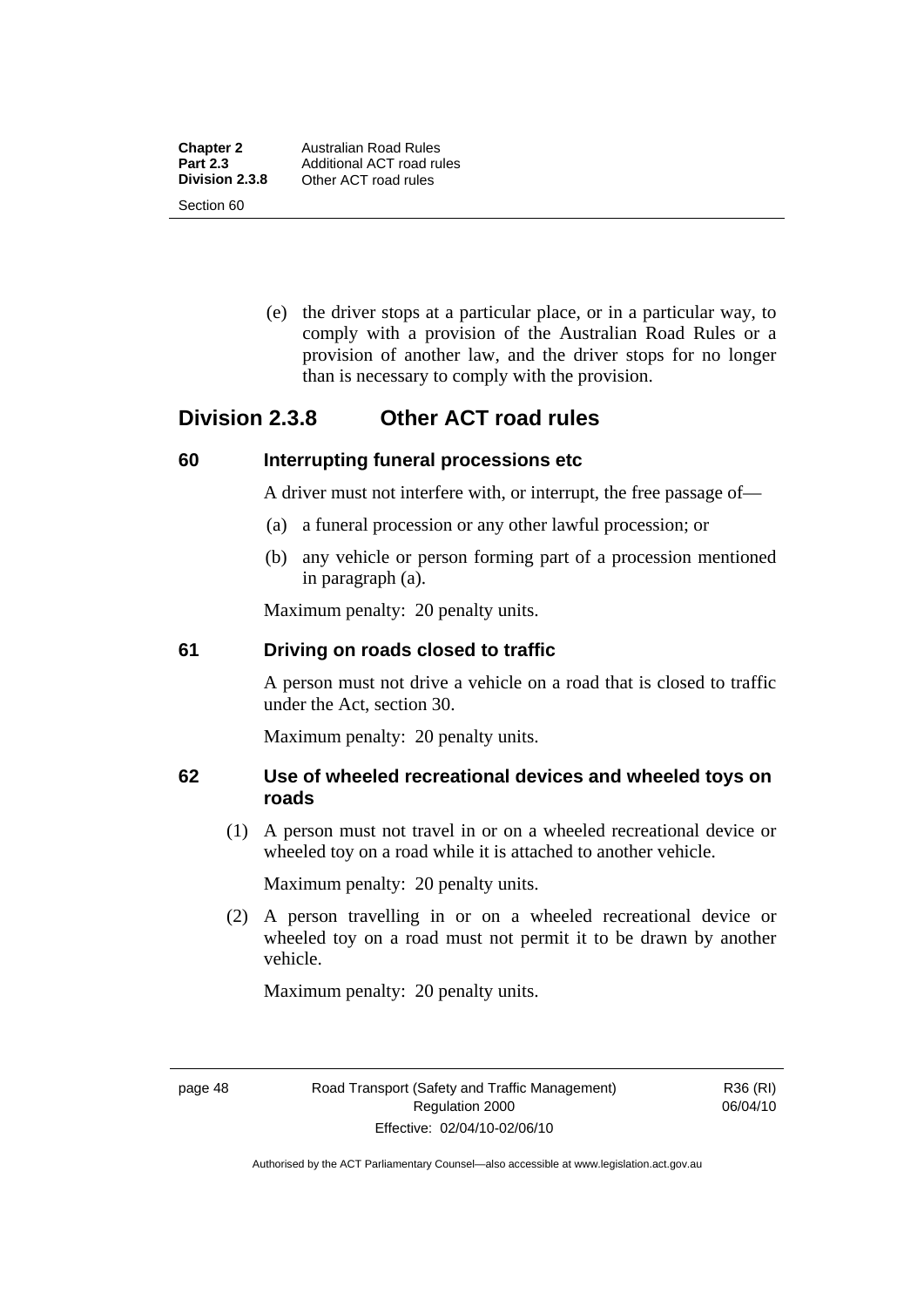(3) A person must not travel in or on a wheeled recreational device or wheeled toy on a road if anyone travelling in or on it is completely or partly assisted in propelling it by means other than human power or gravity.

Maximum penalty: 20 penalty units.

R36 (RI) 06/04/10 Road Transport (Safety and Traffic Management) Regulation 2000 Effective: 02/04/10-02/06/10

page 49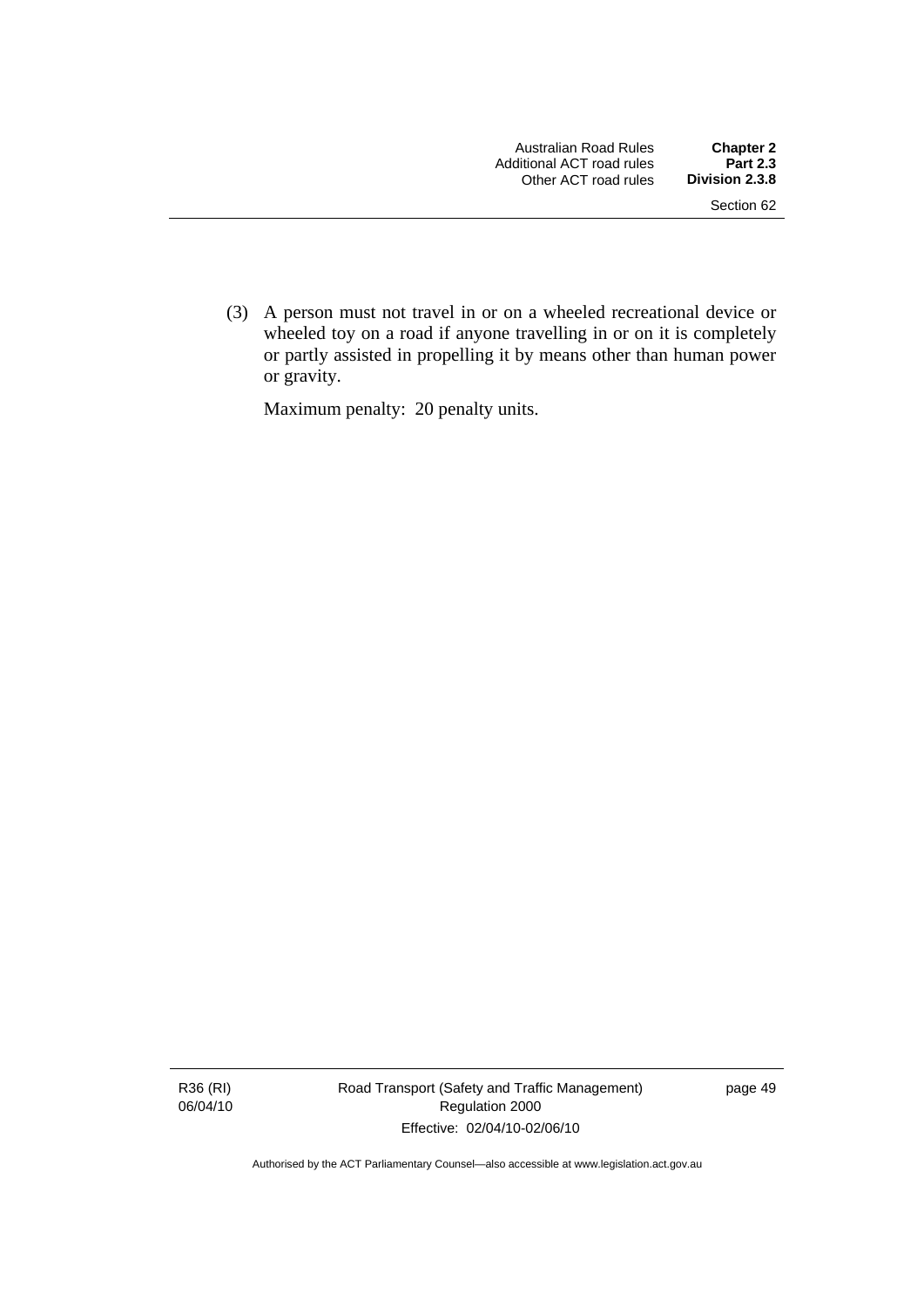**Chapter 2** Australian Road Rules<br>**Part 2.4** Other provisions **Other provisions** 

Section 63

# **Part 2.4 Other provisions**

# **63 Devices that are prescribed traffic control devices—Act, dict, def** *prescribed traffic control device*

The following things are prescribed traffic control devices:

- (a) any traffic control device that has effect for the Australian Road Rules under the Australian Road Rules, rule 315;
- (b) any traffic-related item that has effect for the Australian Road Rules under the Australian Road Rules, rule 319;
- (c) any pay parking device, pay parking sign and parking meter hood;
- (d) any device, plate, screen, words or anything else on or with anything mentioned in paragraph (a), (b) or (c).

### **64 Preventing prescribed traffic control devices being clearly visible**

 (1) A person must not (except with the approval of the road transport authority) place anything in a position that prevents, or is likely to prevent, a prescribed traffic control device from being clearly visible to the road users to whom it is intended to apply.

Maximum penalty: 20 penalty units.

*Note* The Act, s 19 (1) also makes it an offence for a person to install or display (or interfere, change or remove) a prescribed traffic control device without appropriate authority.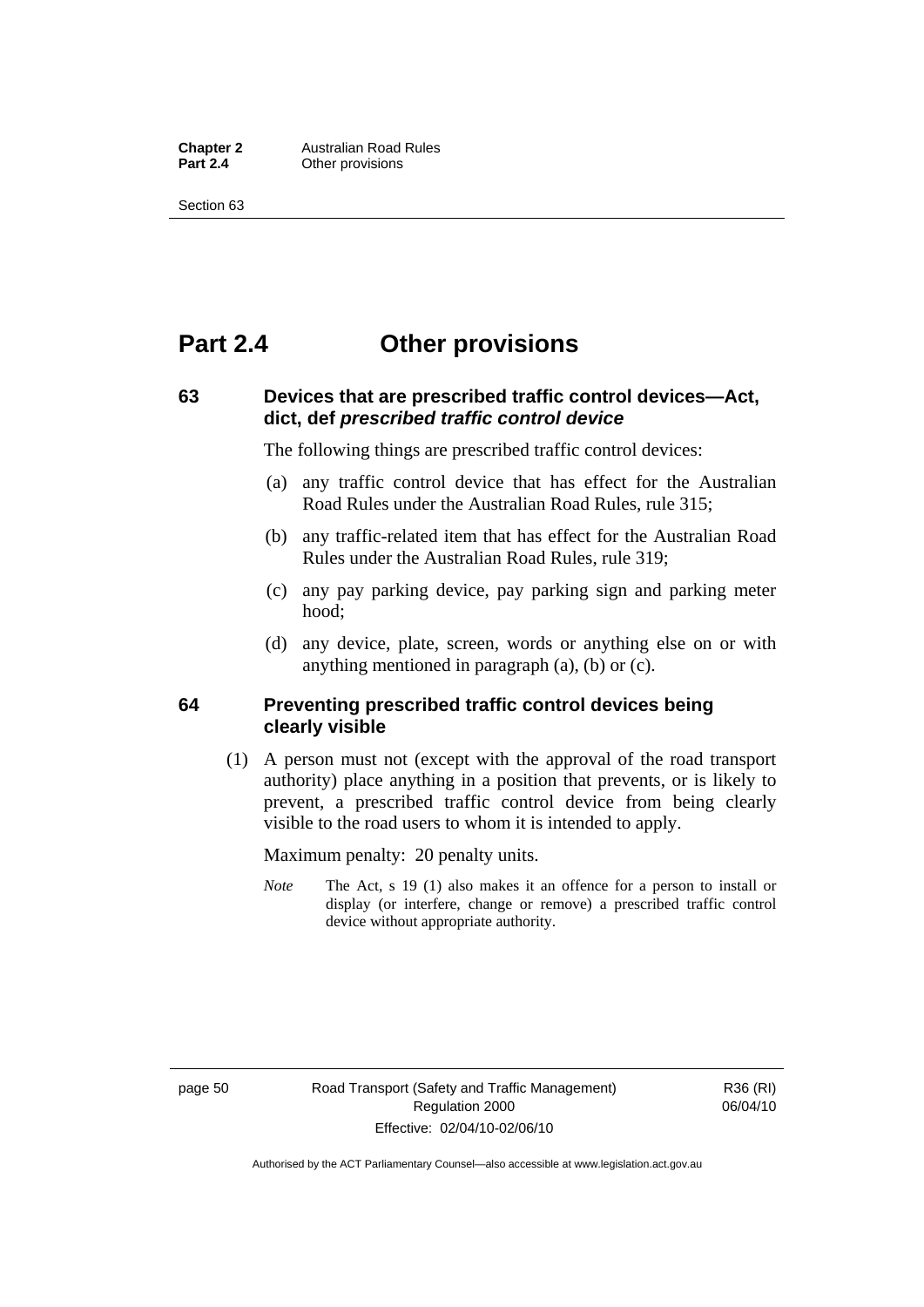- (2) The road transport authority, a police officer or an authorised person—
	- (a) may, orally or in writing, direct a person who has contravened subsection (1) by placing something to remove the thing within a stated reasonable time; or
	- (b) may remove the thing.
- (3) If a person is given a direction under subsection (2) (a), the person must comply with the direction.

Maximum penalty: 20 penalty units.

#### **65 Use of** *do not overtake turning vehicle sign*

A person must not drive a motor vehicle or combination displaying a *do not overtake turning vehicle sign* unless the motor vehicle or combination, together with any load or projection, is at least 7.5m long.

Maximum penalty: 20 penalty units.

#### U 66 Approvals etc by road transport authority

- (1) For the Australian Road Rules and this regulation, the road transport authority may, in writing—
	- (a) approve a protective helmet for bicycle riders as an approved bicycle helmet; or
	- (b) approve a child restraint as an approved child restraint; or
	- (c) approve a protective helmet for motorbike riders as an approved motorbike helmet; or
	- (d) approve a canopy, cage or other device fitted to a vehicle; or
	- (e) declare a person to be an emergency worker.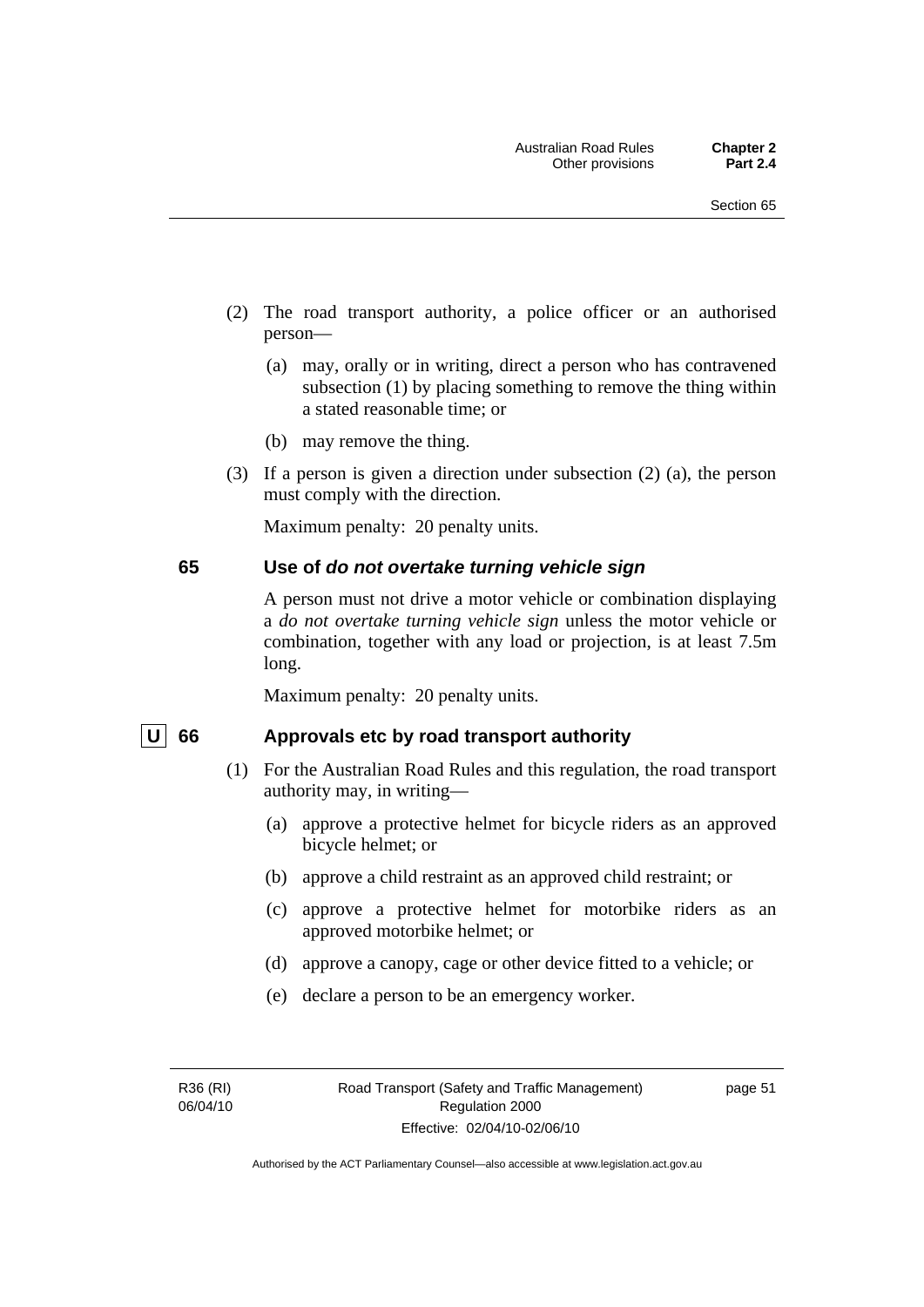Section 67

- (2) An approval or declaration is a disallowable instrument.
	- *Note* A disallowable instrument must be notified, and presented to the Legislative Assembly, under the Legislation Act.

### **67 Exemption from requirement about riding on motorbikes**

The road transport authority may, for the purpose of allowing a sporting or similar event to be filmed, exempt a person from the Australian Road Rules, rule 271 (2) to the extent that it requires the person to face forward while being carried as a passenger on a motorbike.

# **68 Defence of complying with direction of police officer or authorised person**

- (1) It is a defence to a prosecution of a person for an offence against a provision of this chapter if, at the time of the offence, the person was obeying a direction given to the person under the Australian Road Rules, rule 304 (1).
- (2) To remove any doubt, it is declared that a person must obey a direction given to the person under the Australian Road Rules, rule 304 (1), whether or not the person may contravene a provision of this chapter by obeying the direction.

# **69 Exemption for driver of police vehicles**

- (1) A provision of this chapter does not apply to the driver of a police vehicle if—
	- (a) in the circumstances—
		- (i) the driver is taking reasonable care; and
		- (ii) it is reasonable that the provision should not apply; and
	- (b) if the vehicle is a motor vehicle that is moving—the vehicle is displaying a blue or red flashing light or sounding an alarm.

page 52 Road Transport (Safety and Traffic Management) Regulation 2000 Effective: 02/04/10-02/06/10

R36 (RI) 06/04/10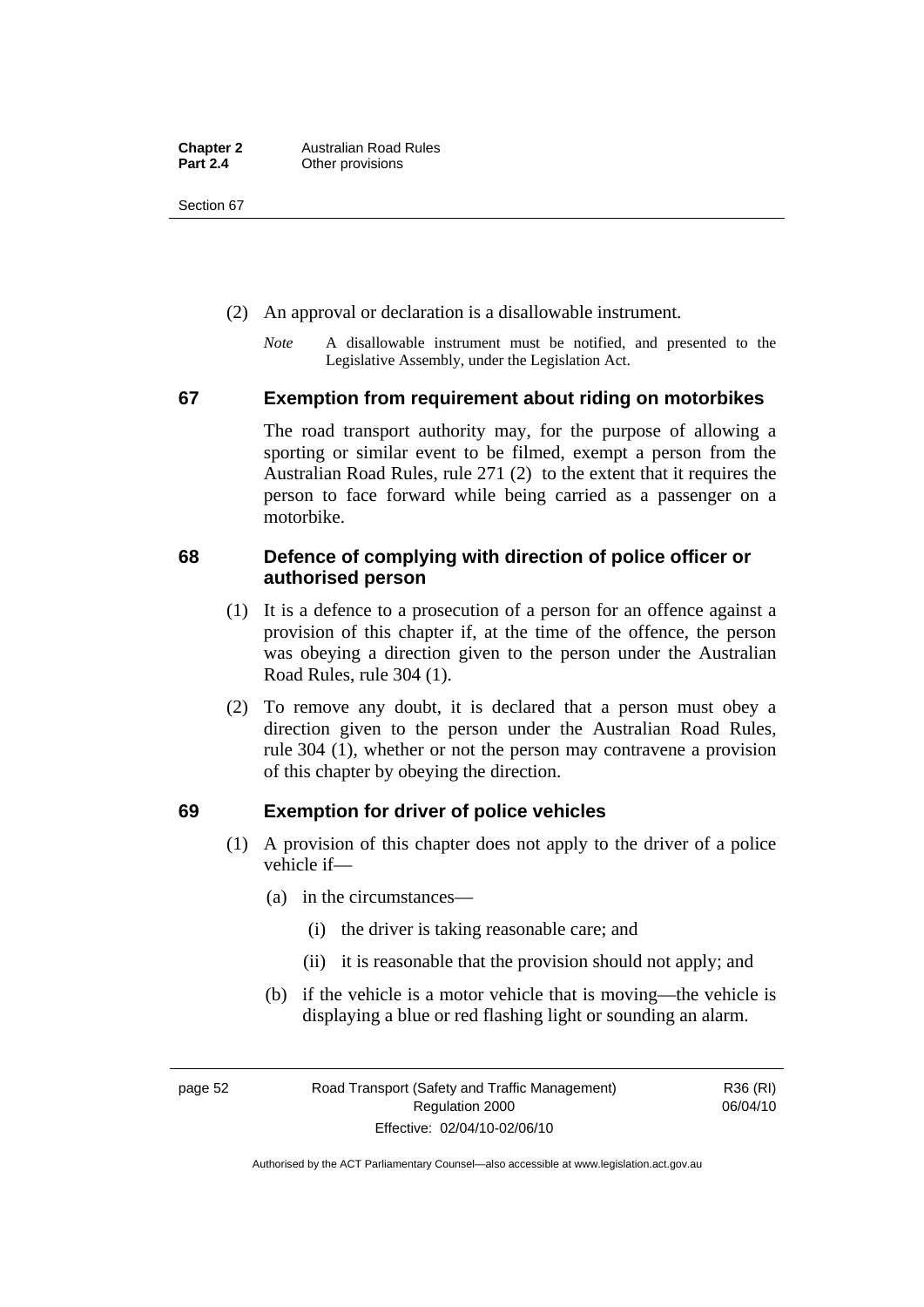- (2) Subsection (1) (b) does not apply to the driver if, in the circumstances, it is reasonable—
	- (a) not to display the light or sound the alarm; or
	- (b) for the vehicle not to be fitted or equipped with a blue or red flashing light or an alarm.

### **70 Exemption for driver of emergency vehicles**

A provision of this chapter does not apply to the driver of an emergency vehicle if—

- (a) in the circumstances—
	- (i) the driver is taking reasonable care; and
	- (ii) it is reasonable that the provision should not apply; and
- (b) if the vehicle is a motor vehicle that is moving—the vehicle is displaying a blue or red flashing light or sounding an alarm.

## **71 Stopping and parking exemption for police and emergency vehicles and authorised people**

(1) In this section:

# *stopping or parking provision of this chapter*—see section 58 (1).

- (2) A stopping or parking provision of this chapter does not apply to the driver of a police vehicle or emergency vehicle if, in the circumstances—
	- (a) the driver is taking reasonable care; and
	- (b) it is reasonable that the provision should not apply.

page 53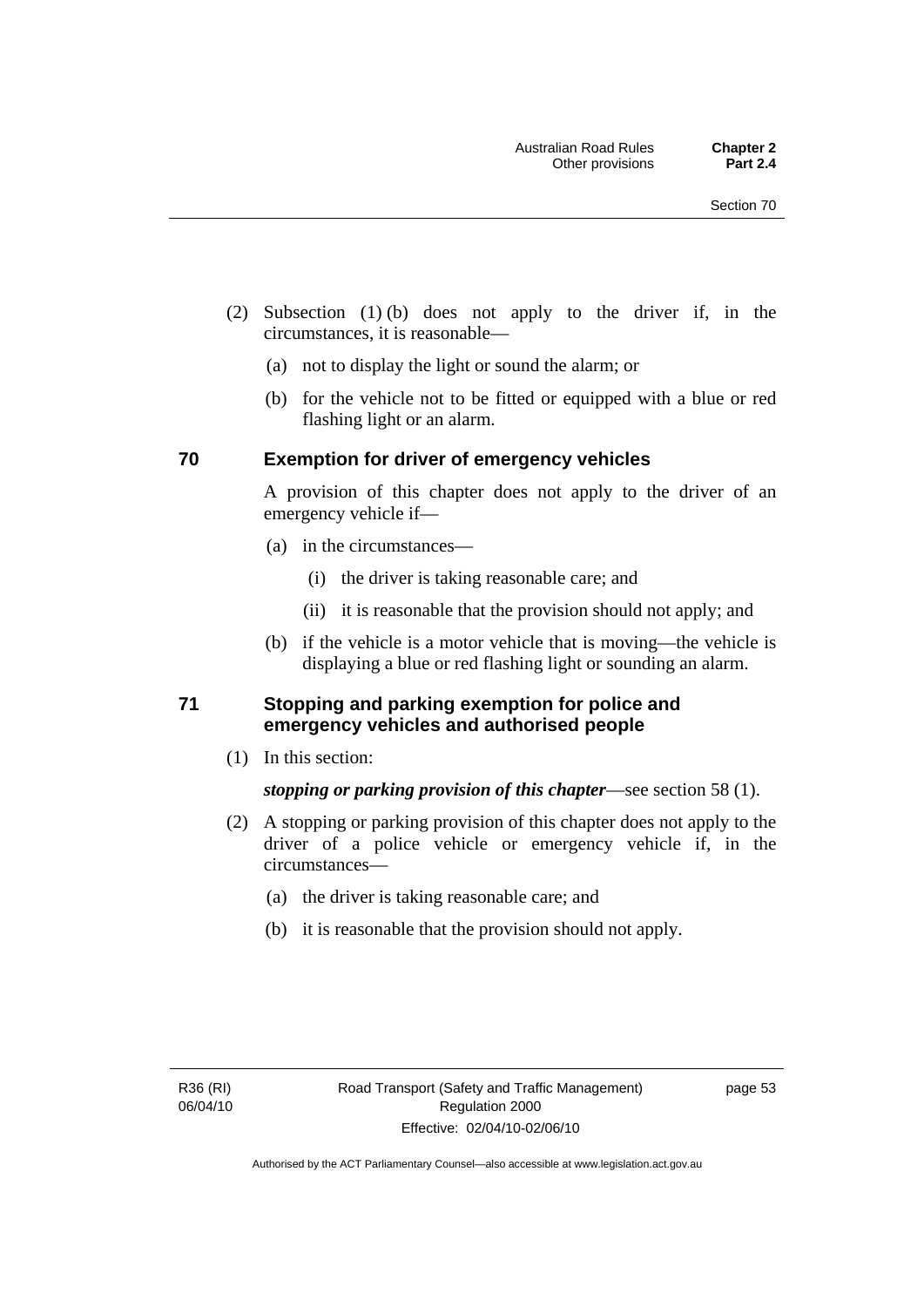| <b>Chapter 2</b> | <b>Australian Road Rules</b> |
|------------------|------------------------------|
| <b>Part 2.4</b>  | Other provisions             |

Section 71

- (3) A stopping or parking provision of this chapter does not apply to an authorised person who is driving a vehicle in the course of the person's duty as an authorised person if, in the circumstances—
	- (a) the person is taking reasonable care; and
	- (b) it is reasonable that the provision should not apply.

page 54 Road Transport (Safety and Traffic Management) Regulation 2000 Effective: 02/04/10-02/06/10

R36 (RI) 06/04/10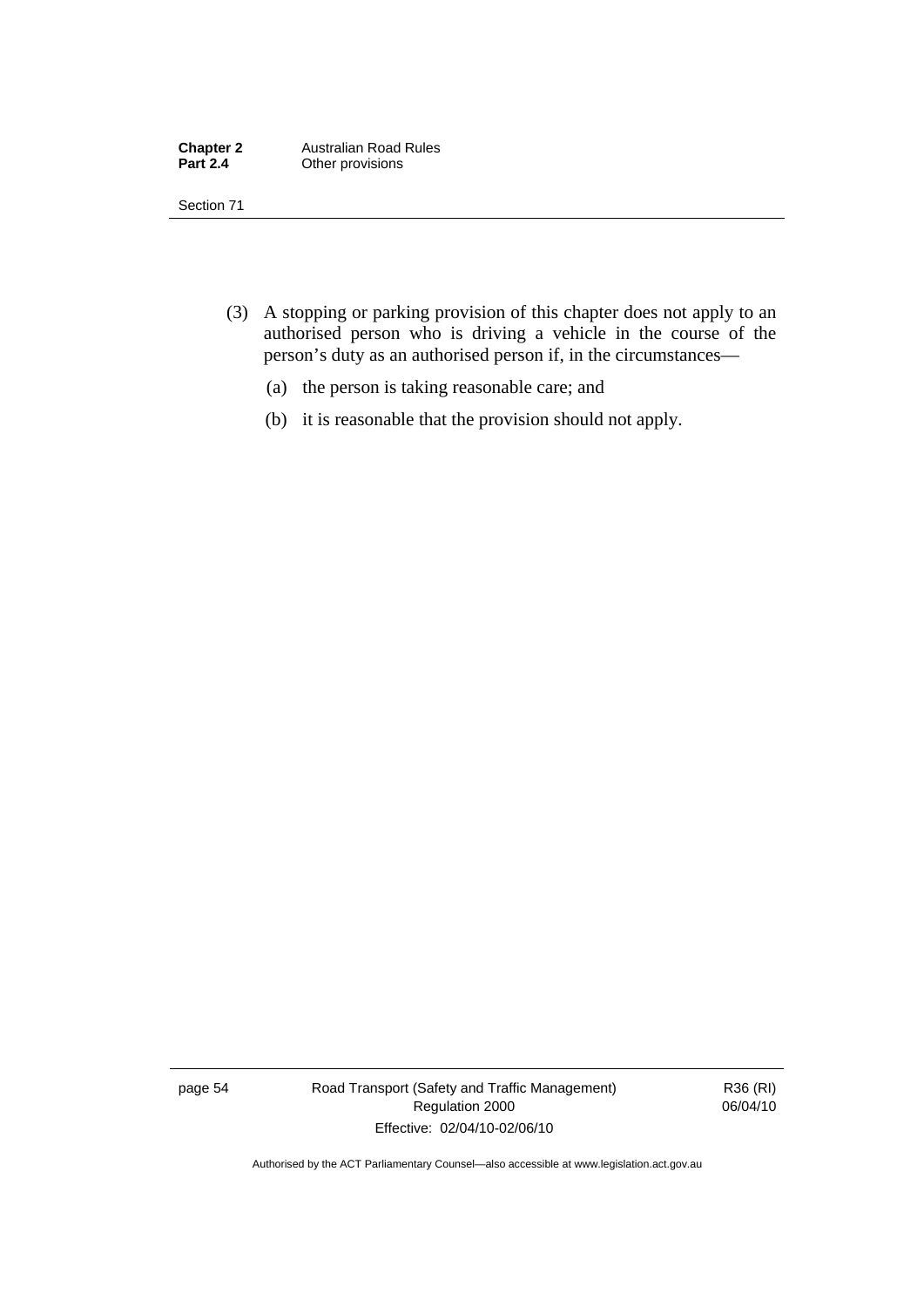# **Chapter 3 Parking**

# **Part 3.1 Parking schemes**

# **Division 3.1.1 Metered parking schemes**

# **72 Metered parking schemes**

- (1) The road transport authority may establish and operate metered parking schemes for any length of road or area.
- (2) For a metered parking scheme, the road transport authority—
	- (a) may set aside metered parking spaces; and
	- (b) may install parking meters for the payment of fees for metered parking spaces.

# **73 Metered parking areas**

- (1) The road transport authority may set aside a length of road or area as a metered parking area.
- (2) A metered parking area must be designated by metered parking signs.

# **74 Parking meters**

- (1) A parking meter must be installed at the space to which it applies or, if a parking meter applies to 2 or more spaces, close to the spaces.
- (2) The parking meter applying to a metered parking space must show or be capable of showing the fees fixed for the space under this division.
- (3) A parking meter must clearly show, or be capable of clearly showing, whether the relevant parking fee for the parking of a

R36 (RI) 06/04/10 page 55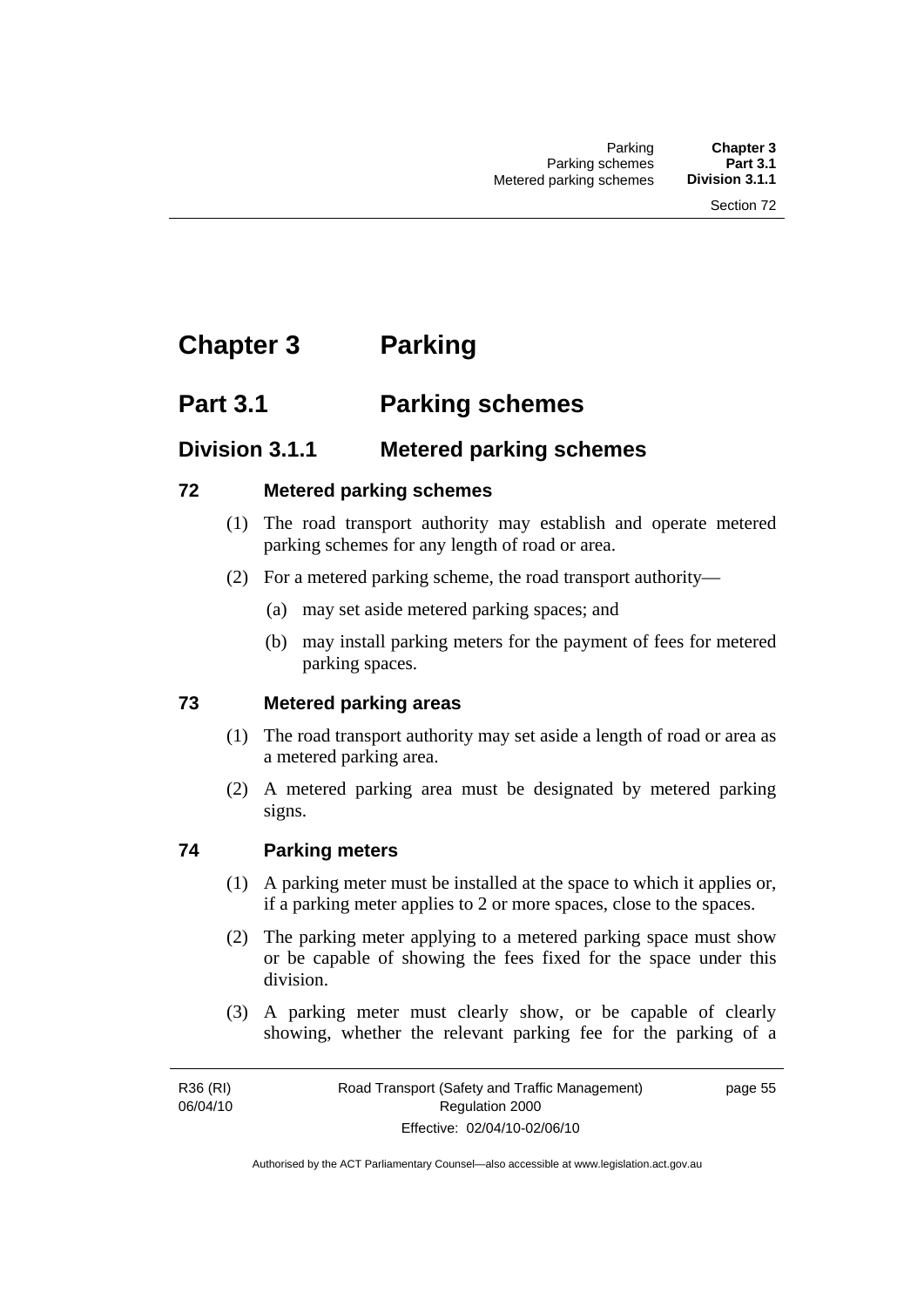vehicle in the metered parking space or spaces to which it applies has been paid.

 (4) A multi-space parking meter must also identify each metered parking space by its number.

### **75 Metered parking spaces**

- (1) A metered parking space must be designated by a road marking.
- (2) For a metered parking space to which a multi-space parking meter applies, the number for the space and an arrow indicating the direction of the meter must be marked in or adjacent to the space.

# **Division 3.1.2 Ticket parking schemes**

*Note* The Australian Road Rules, r 207 (2) provides that a driver who parks in a ticket parking area must pay the fee and obey the instructions on the ticket. See also s 16.

### **75A Parking authorities**

- (1) A person may apply to the road transport authority to be a parking authority for a stated area.
- (2) The road transport authority may, in writing, declare the person to be a parking authority for a stated area (the *area of operations*).
	- *Note* The power to make the declaration includes the power to amend or repeal it (see Legislation Act, s 46).
- (3) The declaration is a disallowable instrument.
	- *Note* A disallowable instrument must be notified, and presented to the Legislative Assembly, under the Legislation Act.

### **75B Parking authority guidelines**

 (1) The road transport authority must establish written guidelines for section 76A (the *parking authority guidelines*).

R36 (RI) 06/04/10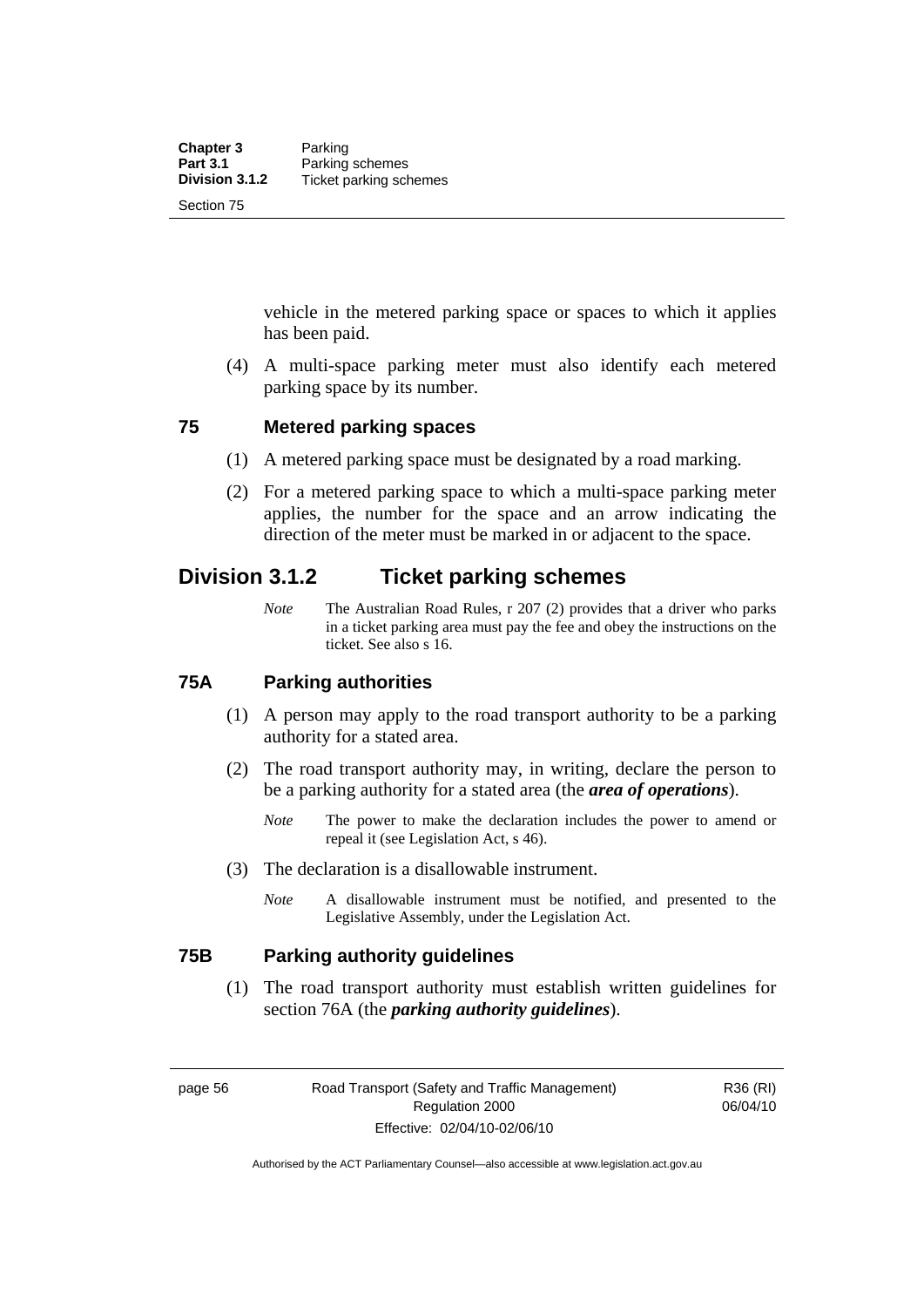- (2) The parking authority guidelines are a disallowable instrument.
	- *Note* A disallowable instrument must be notified, and presented to the Legislative Assembly, under the Legislation Act.
- (3) A parking authority is not entitled to provide, or charge for, parking in a ticket parking area if the parking authority does not comply with the parking authority guidelines.
- (4) A parking authority is taken to comply with the parking authority guidelines until the contrary is proved.

## **76 Ticket parking schemes—road transport authority**

- (1) The road transport authority may establish and operate a ticket parking scheme for any length of road or area.
- (2) For a ticket parking scheme, the road transport authority—
	- (a) may set aside a length of road or area as a ticket parking area; and
	- (b) may adopt the ways of, and schemes for, payment of the fees the authority considers appropriate; and
	- (c) may install pay parking devices.

# **76A Ticket parking schemes—parking authorities**

- (1) A parking authority may, in accordance with the parking authority guidelines, establish and operate a ticket parking scheme for any length of road or area within its area of operations.
- (2) For a ticket parking scheme, the parking authority may, in accordance with the parking authority guidelines—
	- (a) set aside a length of road or area within its area of operations as a ticket parking area; and
	- (b) fix fees for the parking of vehicles in the area; and

page 57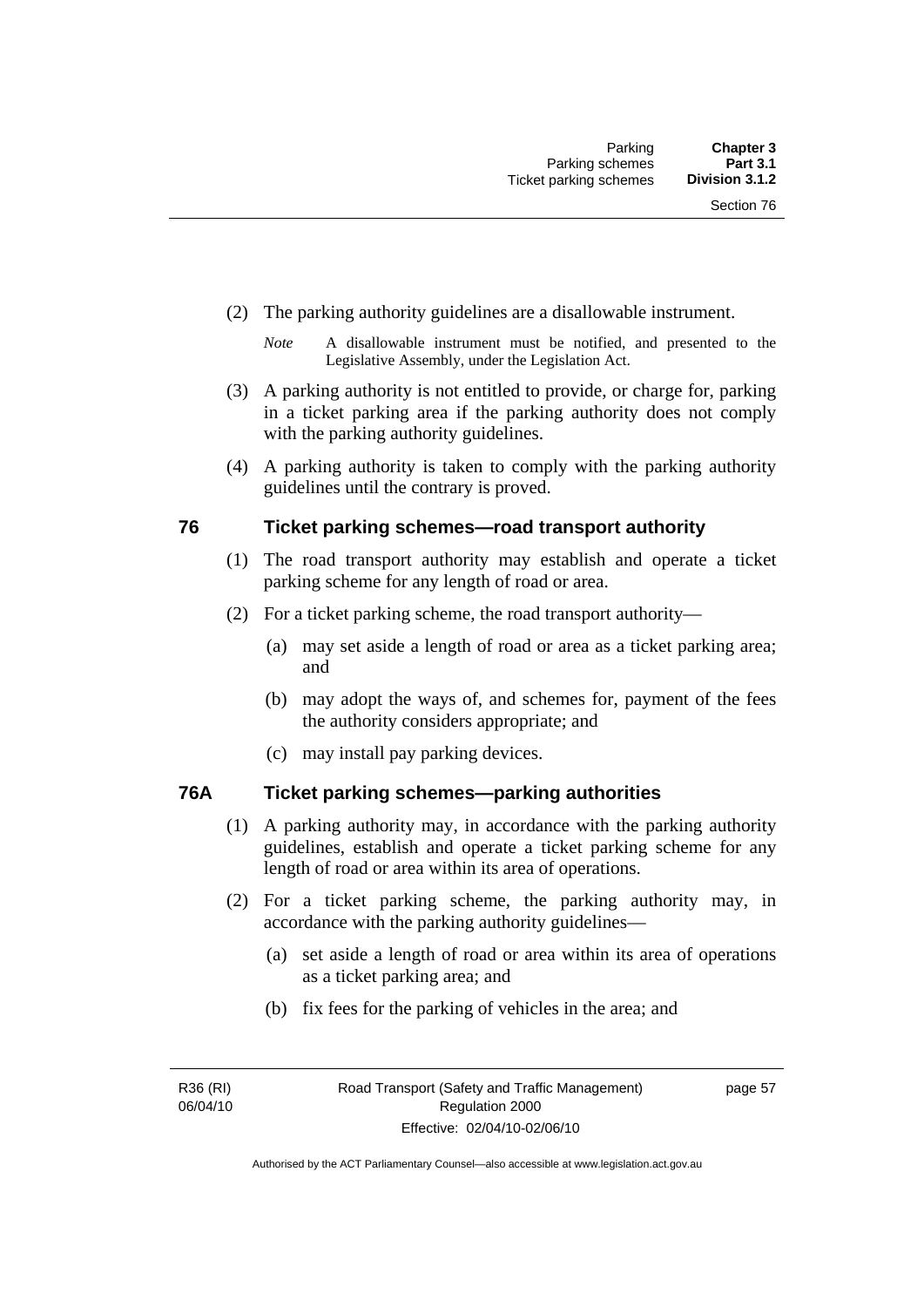- (c) adopt the ways of, and schemes for, payment of the fees the authority considers appropriate; and
- (d) install pay parking devices.
- *Note* Section 75A provides for the road transport authority to declare parking authorities and s 75B provides for parking authority guidelines.

### **77 Ticket parking areas**

- (1) A ticket parking area must be designated by ticket parking signs.
- (2) A ticket parking area is taken to include only such lengths of road and areas to which ticket parking signs apply as are lawfully available, apart from this division, for the parking of vehicles.

#### **78 Ticket parking spaces**

A ticket parking area may be divided into ticket parking spaces, of a size suitable for parking a single vehicle, by a road marking.

#### **79 Ticket machines**

The ticket machine for a ticket parking area must show or be capable of showing the fees fixed for the area under this division.

### **80 Parking tickets**

- (1) The following information must be printed on a parking ticket:
	- (a) the expiry date (expressed as the day of the month, the month and the year);
	- (b) for a parking ticket other than an RTA periodic ticket—the expiry time (expressed in hours and minutes);
	- (c) the name of the authority issuing the ticket;
	- (d) an indication of the ticket parking area where or for which the ticket is issued;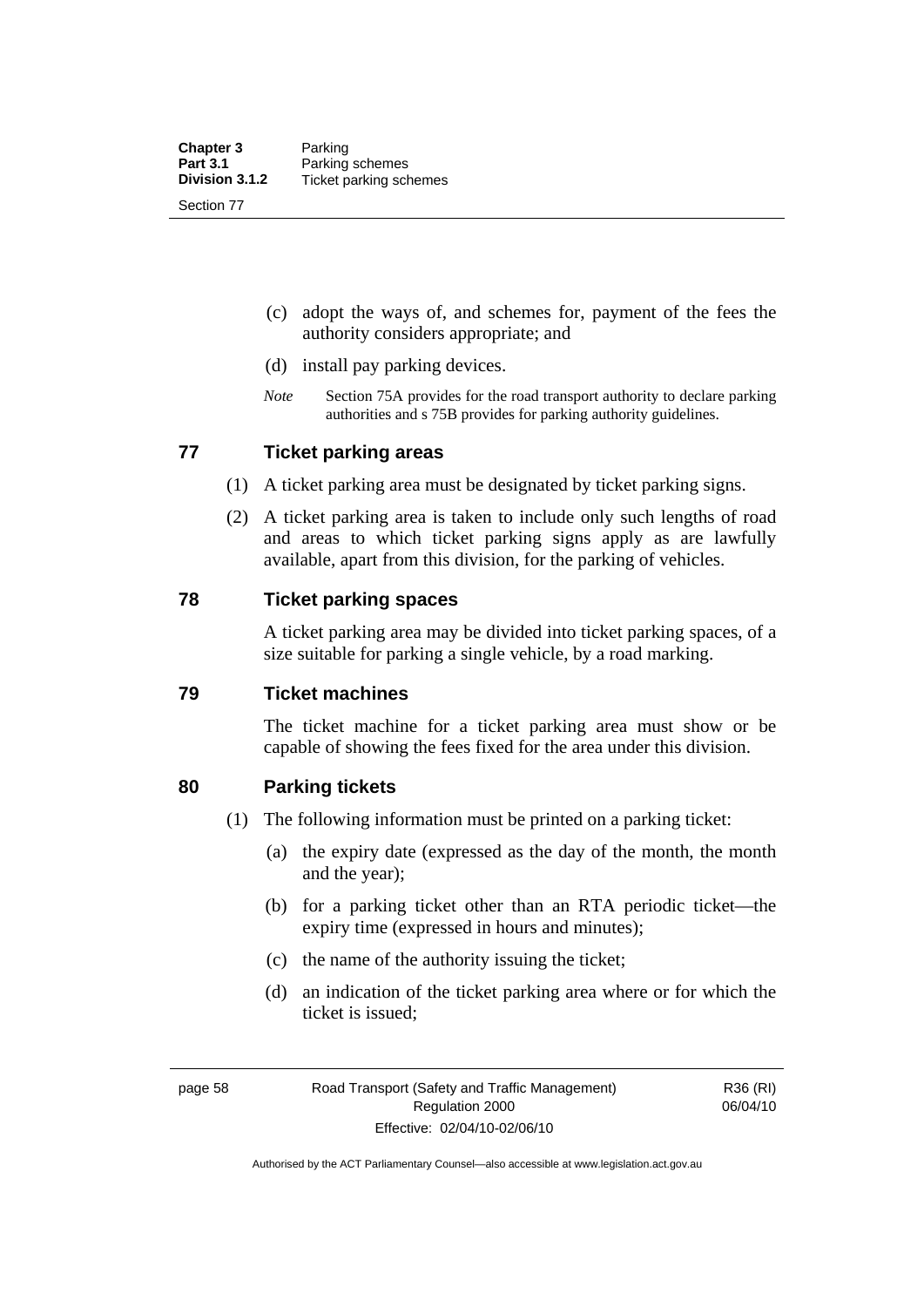- (e) the fee paid for the issue of the ticket or, for an RTA periodic ticket (except a ticket issued at a concessional price), the daily value of the ticket;
- (f) a serial number;
- (g) instructions for use of the ticket.

#### **Examples for par (d)**

- 1 a code for the ticket parking area where the ticket is issued
- 2 the number of the parking ticket machine which issued the ticket
- 3 for an RTA periodic ticket—the daily value of the ticket or the area where the ticket may be used
- *Note* An example is part of the regulation, is not exhaustive and may extend, but does not limit, the meaning of the provision in which it appears (see Legislation Act, s 126 and s 132).
- (2) A parking ticket must be legible and of a size and design that enables it to be easily displayed in or on a vehicle.
- (3) In this section:

*RTA periodic ticket*, for a ticket parking area, means a ticket issued by the road transport authority that is valid for parking in the area for a stated period of not less than 1 week.

#### **81 Duration of parking tickets**

A parking ticket takes effect when it is issued and expires at the expiry time stated on the ticket.

# **Division 3.1.3 Heavy vehicle parking**

#### **82 Definitions—div 3.1.3**

In this division:

*heavy vehicle* means a vehicle, whether loaded or unloaded, that is longer than 7.5m, has a GVM over 4.5t, and is used for commercial purposes.

R36 (RI) 06/04/10 page 59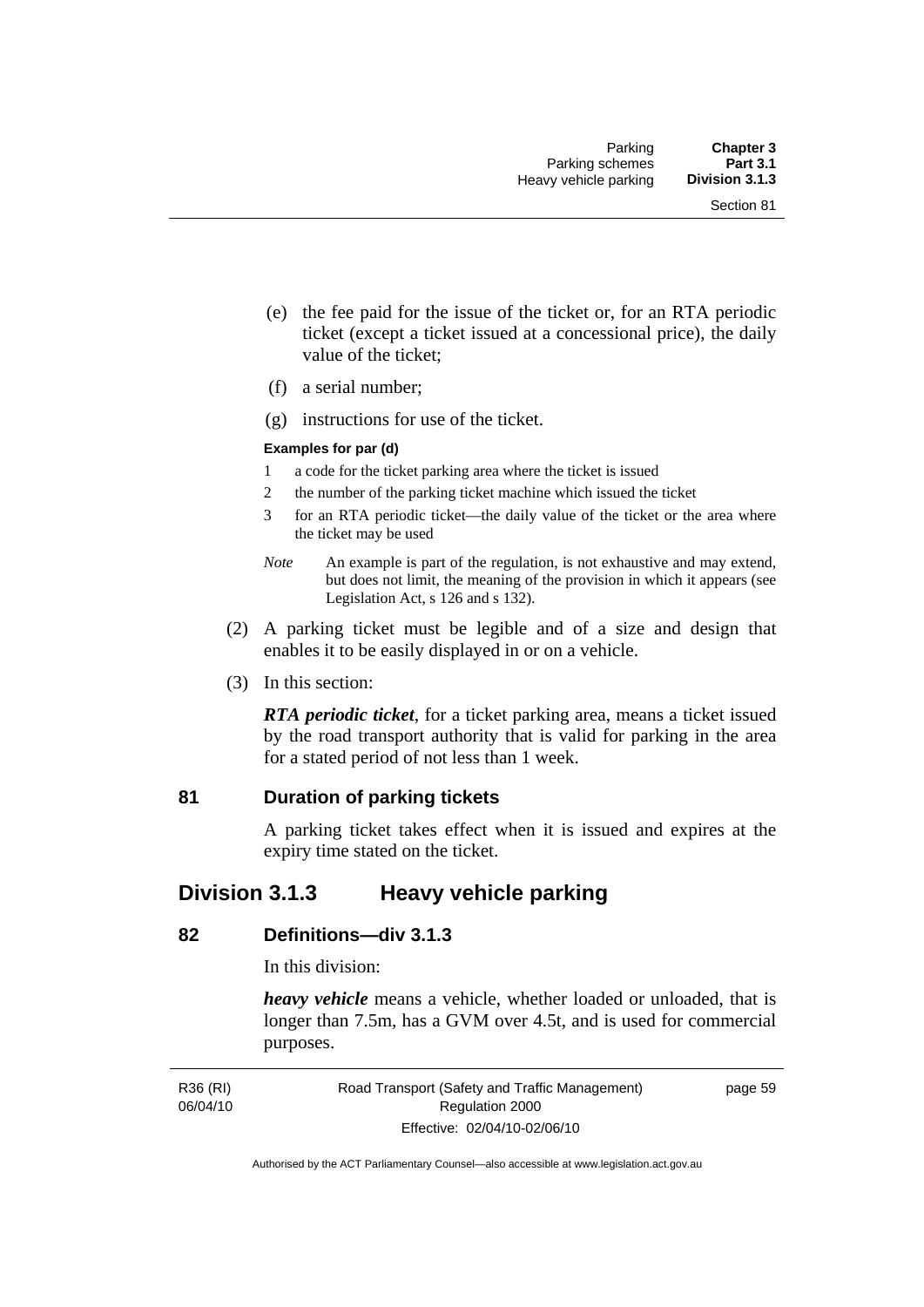**Chapter 3** Parking<br>**Part 3.1** Parking **Part 3.1 Parking schemes**<br>**Division 3.1.3 Heavy vehicle pa Division 3.1.3** Heavy vehicle parking

Section 83

#### *land adjoining residential land*—see section 83.

*residential land* means land leased for residential purposes.

*stock truck* means a vehicle that has a GVM over 4.5t and is built or used to transport livestock.

#### **83 References in div 3.1.3 to land adjoining residential land**

A reference in this division to *land adjoining residential land* includes a reference to land that would, apart from an intervening road, adjoin that land.

#### **84 Vehicle parked partly on residential land**

For this division, a vehicle that is parked partly on residential land, and partly on adjoining land that is not residential land, is taken not to be parked on residential land.

### **85 Parking of certain vehicles on residential land prohibited**

- (1) This section applies to a vehicle, whether loaded or unloaded, that is—
	- (a) a stock truck; or
	- (b) a semitrailer with the load space permanently enclosed by rigid construction or with sides enclosed by nonrigid material and a rigid roof; or
	- (c) higher than 3.6m and used for commercial purposes.
- (2) A person must not park a vehicle to which this section applies on residential land.

Maximum penalty: 20 penalty units.

#### **85A No more than 1 heavy vehicle on residential land**

(1) A person commits an offence if—

R36 (RI) 06/04/10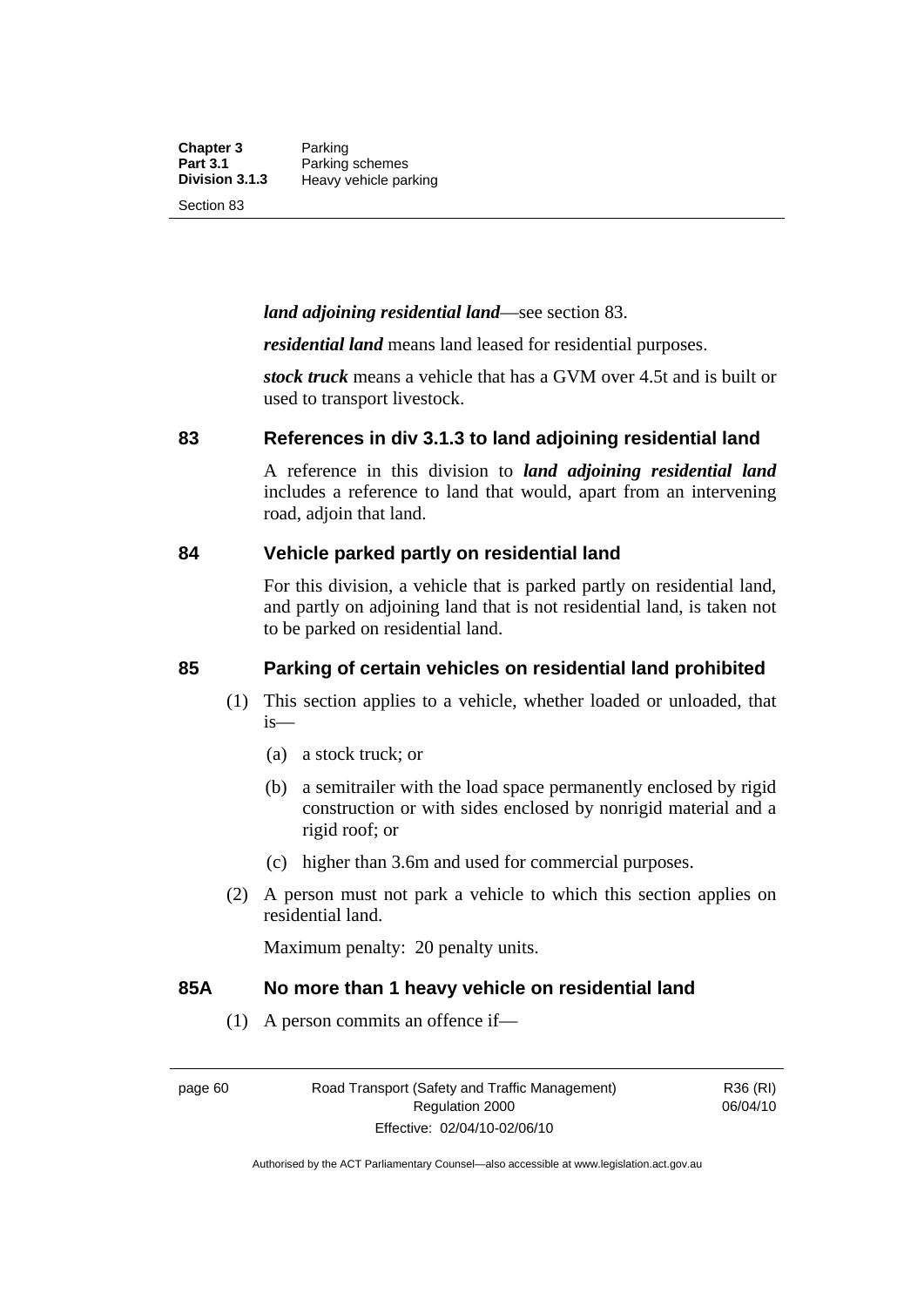- (a) the person parks 2 or more heavy vehicles on residential land; or
- (b) the person parks a heavy vehicle on residential land and there is already another heavy vehicle parked on the land.

Maximum penalty: 20 penalty units.

- (2) Subsection (1) does not apply if—
	- (a) only 2 heavy vehicles are parked on the residential land; and
	- (b) 1 vehicle is plant that is parked on the other vehicle; and
	- (c) no part of either vehicle is higher than 3.6m from the ground.
- (3) In this section:

*plant* means a motor vehicle that consists solely of—

- (a) a machine or implement that cannot carry a load, other than tools and accessories usually carried in or on the vehicle; or
- (b) a crane, forklift truck or bobcat; or
- (c) a bobcat and excavation equipment.

#### **85B Heavy vehicles to be parked away from residential land boundaries**

- (1) A person commits an offence if—
	- (a) the person parks a heavy vehicle on residential land; and
	- (b) any part of the vehicle when parked is—
		- (i) in front of the setback line of the front boundary of the land; or
		- (ii) less than 1.5m from any other boundary.

Maximum penalty: 20 penalty units.

(2) In this section:

R36 (RI) 06/04/10 page 61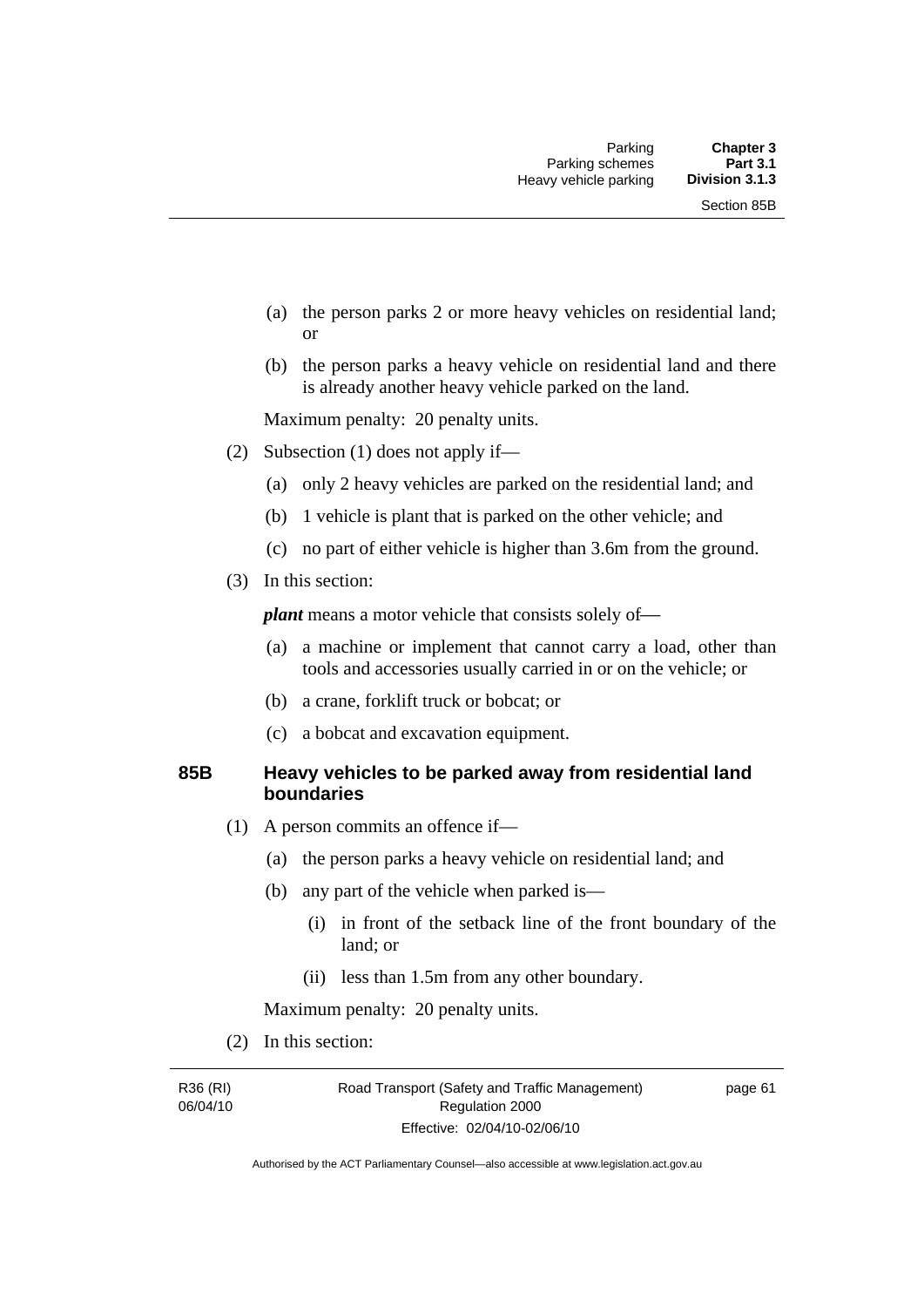*setback*, in relation to land—see the territory plan, part 13 (Definitions).

# **86 Parking of certain vehicles on land adjoining residential land prohibited**

- (1) This section applies to—
	- (a) a vehicle or combination, whether loaded or unloaded, that is longer than 7.5m; and
	- (b) a vehicle, whether loaded or unloaded, with a GVM over 4.5t.
- (2) A person must not park a vehicle or combination to which this section applies on land adjoining residential land for more than 1 hour.

Maximum penalty: 20 penalty units.

 (3) Subsection (2) does not apply to the vehicle or combination if the land where it is parked is residential land or land leased for commercial purposes.

## **87 Parking of certain commercial vehicles on land with multi-unit housing**

- (1) This section applies to a vehicle, whether loaded or unloaded, that is used for commercial purposes and is longer than 6m, higher than 2.6m or has a GVM over 3.75t.
- (2) A person must not park a vehicle to which this section applies on residential land with multi-unit housing.

Maximum penalty: 20 penalty units.

 (3) For this section, residential land has multi-unit housing if the land has more than 1 dwelling on it.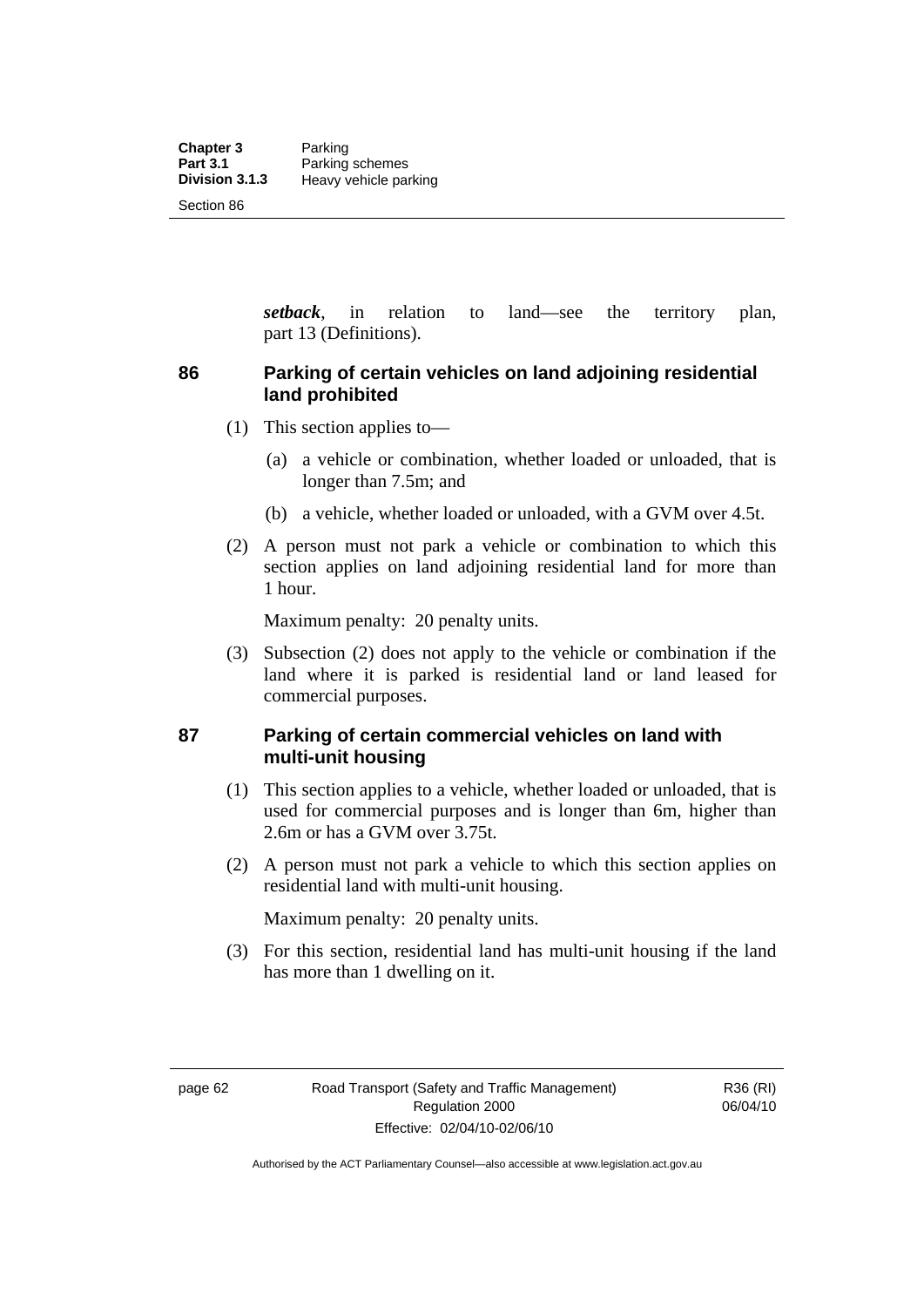(4) In this section:

*dwelling—*see the territory plan.

*Note* The territory plan defines *dwelling* as meaning 'a building or part of a building used as a self contained residence which must include food preparation facilities, a bath or shower, and a closet pan and wash basin'.

# **87A No offence if reasonable necessity etc**

A person does not commit an offence against section 85, section 85A, section 85B, section 86 or section 87 if—

- (a) either of the following applies:
	- (i) it was reasonably necessary to park the vehicle on the land to avoid contravening the Act or another territory law;
	- (ii) the vehicle was parked on the land to deliver or collect goods or passengers, or to provide services; and
- (b) the vehicle was on the land no longer than was reasonable.

# **87B Heavy vehicle refrigeration units not to be operated on residential land**

A person commits an offence if—

- (a) the person parks a heavy vehicle that has a refrigeration unit on residential land; and
- (b) the refrigeration unit is running at any time while the vehicle is parked on the land.

Maximum penalty: 20 penalty units.

R36 (RI) 06/04/10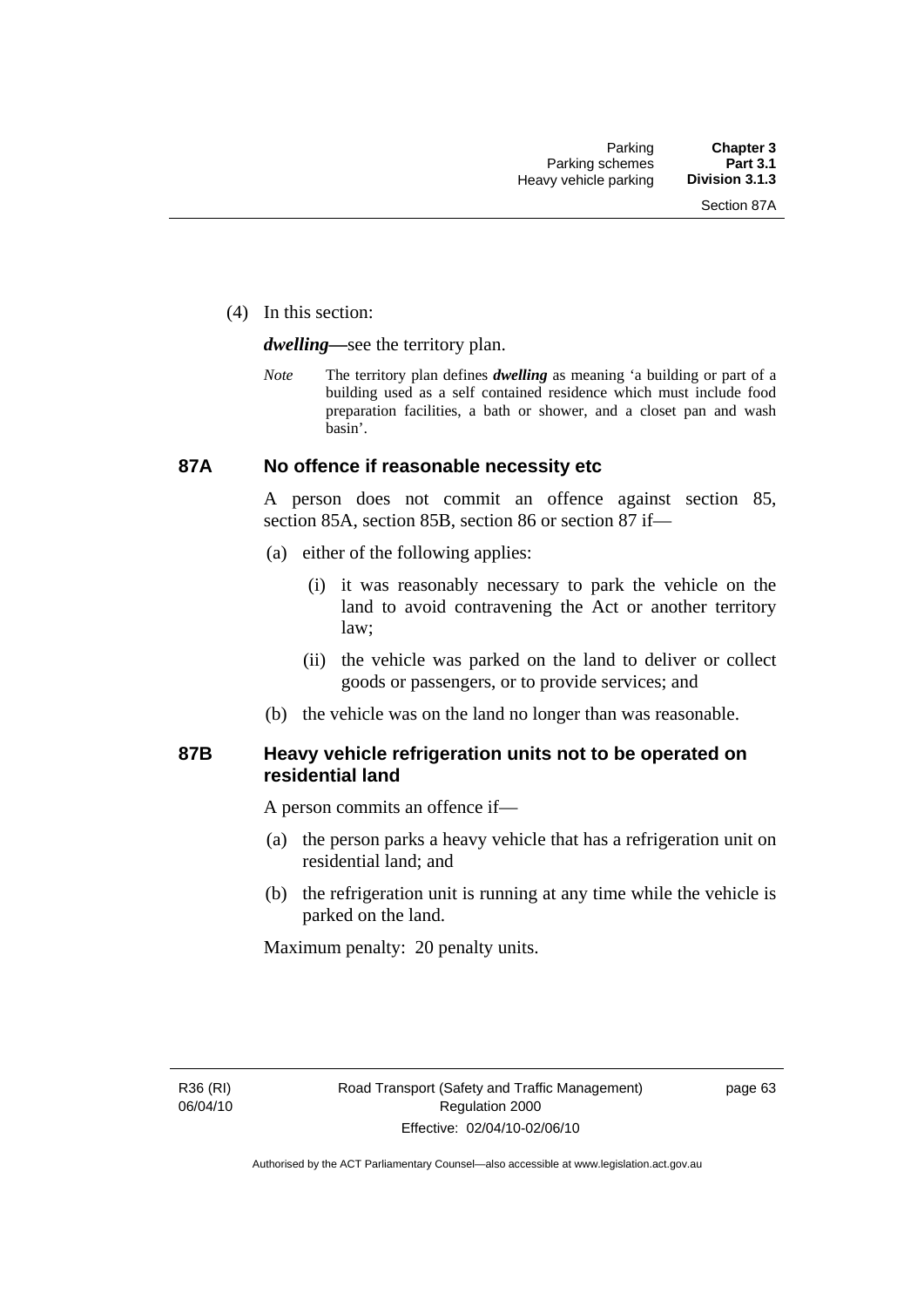# **87C Prohibition on night operation of heavy vehicle**

 (1) A person, other than an existing operator, commits an offence if the person operates a heavy vehicle parked on residential land at any time between 10 pm and 6 am.

Maximum penalty: 20 penalty units.

 (2) An existing operator commits an offence if the operator operates a heavy vehicle parked on residential land at any time between midnight and 5.30 am.

Maximum penalty: 20 penalty units.

(3) In this section:

*existing operator* means the holder of an existing operator's certificate issued under the *Motor Traffic Act 1936*, section 150R that is still in force.

# **88 Daily infringement**

A person who contravenes any of the following sections commits a separate offence for each day during any part of which the contravention continues:

- (a) section 85 (Parking of certain vehicles on residential land prohibited);
- (b) section 85A (No more than 1 heavy vehicle on residential land);
- (c) section 85B (Heavy vehicles to be parked away from residential land boundaries);
- (d) section 86 (Parking of certain vehicles on land adjoining residential land prohibited);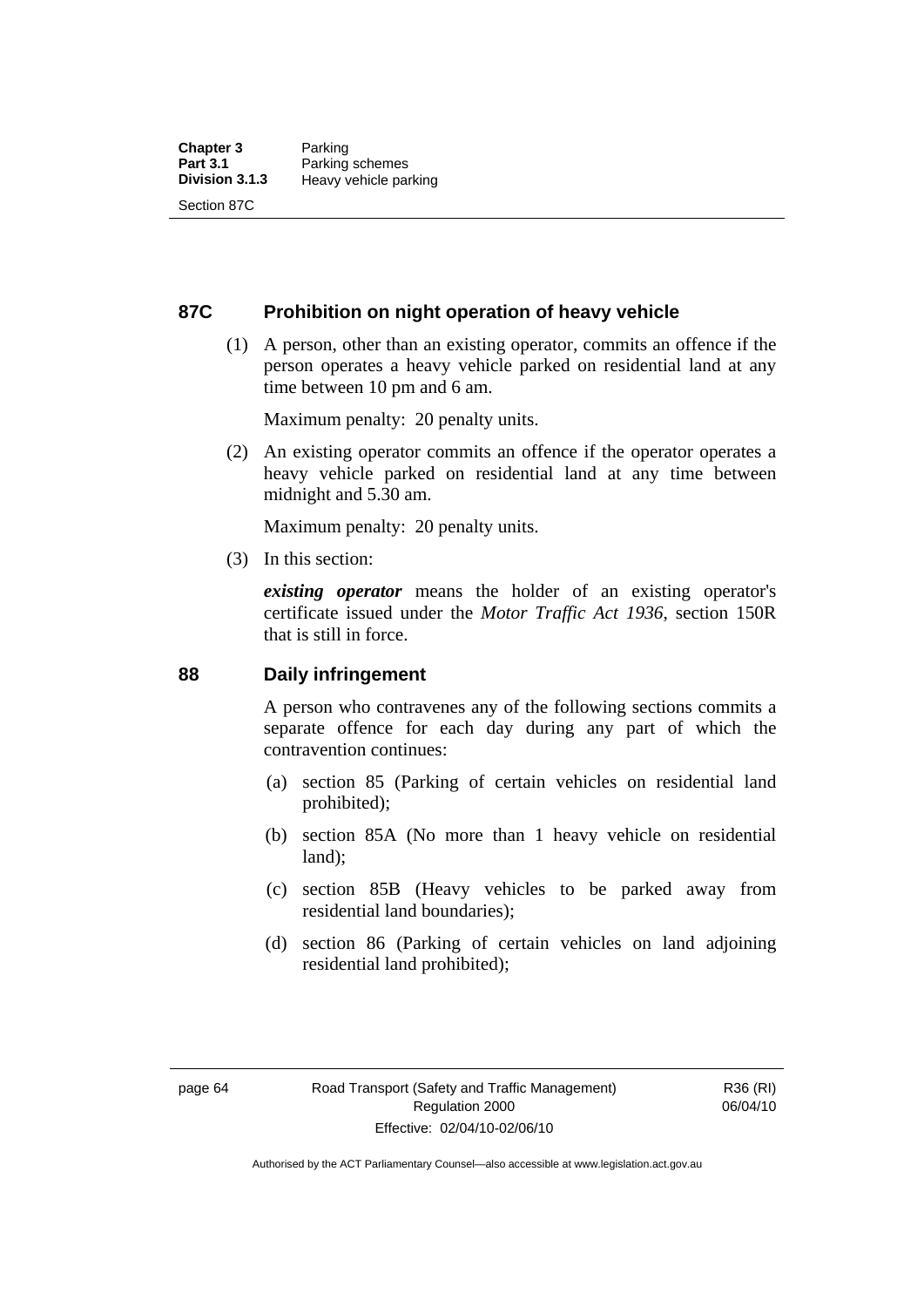- (e) section 87 (Parking of certain commercial vehicles on land with multi-unit housing);
- (f) section 87B (Heavy vehicle refrigeration units not to be operated on residential land).

# **Division 3.1.3A Heavy vehicle parking—enforcement**

# **89 Meaning of** *occupier***—div 3.1.3A**

In this division:

*occupier*, of premises, includes—

- (a) a person believed on reasonable grounds to be an occupier of the premises; and
- (b) a person apparently in charge of the premises.

# **90 Power to enter premises**

- (1) For division 3.1.3 (Heavy vehicle parking), an authorised person may—
	- (a) enter premises with the occupier's consent; or
	- (b) enter premises if the authorised person believes on reasonable grounds that—
		- (i) a heavy vehicle is parked on the premises in contravention of that division; and
		- (ii) it is necessary to enter the premises to inspect, take measurements, or record identification particulars about the vehicle.
- (2) An authorised person may, without the consent of the occupier of premises, enter land around the premises to ask for consent to enter the premises.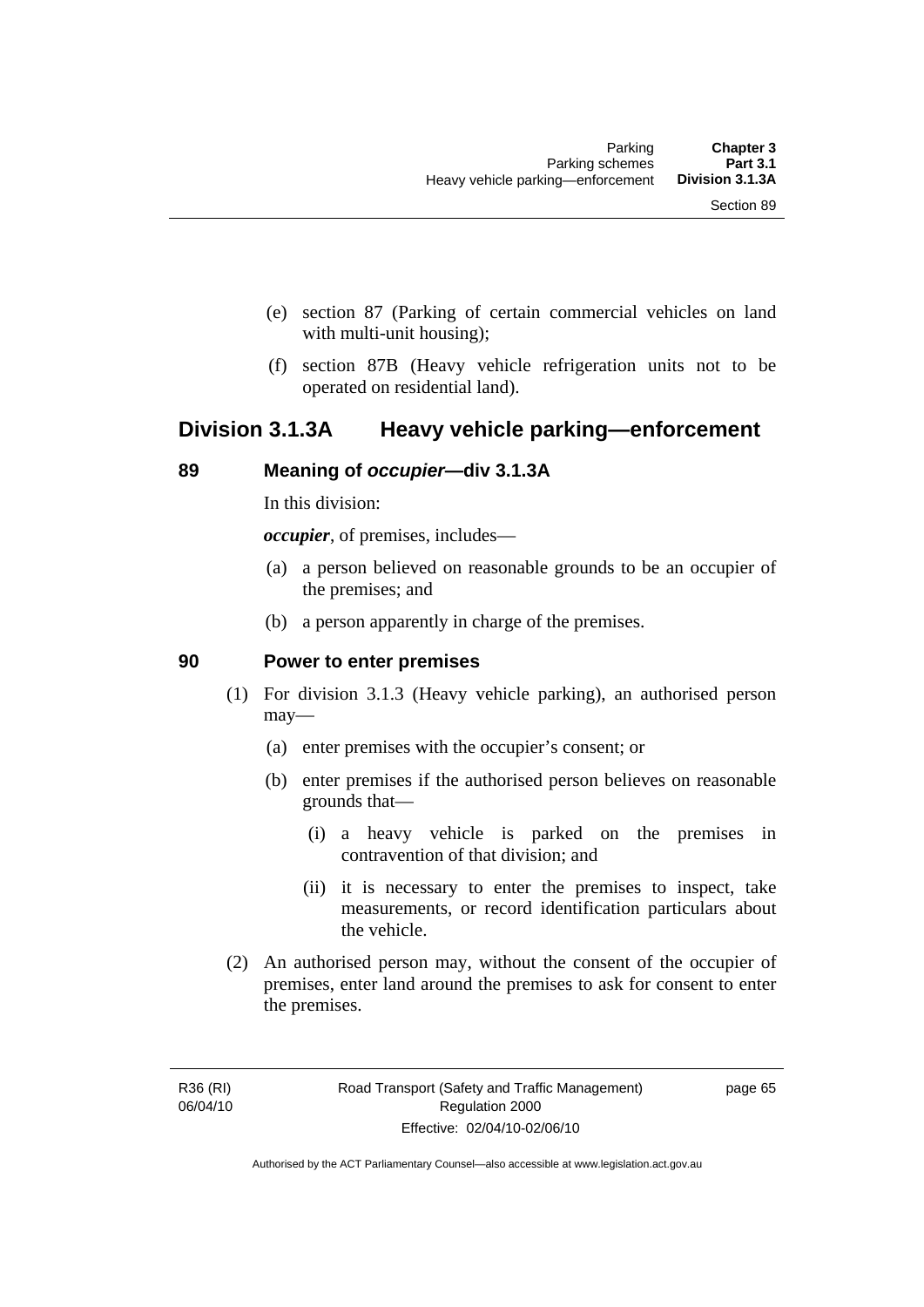- (3) An authorised person may enter premises under this section––
	- (a) for a contravention of section 87B or section 87C––at any time; and
	- (b) in any other case––between 8 am and 8 pm.

### **91 Production of identity card**

An authorised person must not remain at premises entered under this division if the authorised person does not produce his or her identity card when asked by the occupier.

*Note* Identity cards for authorised people are provided for in the *Road Transport (General) Act 1999*, s 20.

# **92 Consent to entry**

- (1) When seeking the consent of an occupier of premises to enter premises under section 90 (1) (a), an authorised person must—
	- (a) produce his or her identity card; and
	- (b) tell the occupier—
		- (i) the purpose of the entry; and
		- (ii) that consent may be refused.
- (2) If the occupier consents, the authorised person must ask the occupier to sign a written acknowledgment (an *acknowledgment of consent*)—
	- (a) that the occupier was told—
		- (i) the purpose of the entry; and
		- (ii) that consent may be refused; and
	- (b) that the occupier consented to the entry; and
	- (c) stating the time and date when consent was given.

page 66 Road Transport (Safety and Traffic Management) Regulation 2000 Effective: 02/04/10-02/06/10

R36 (RI) 06/04/10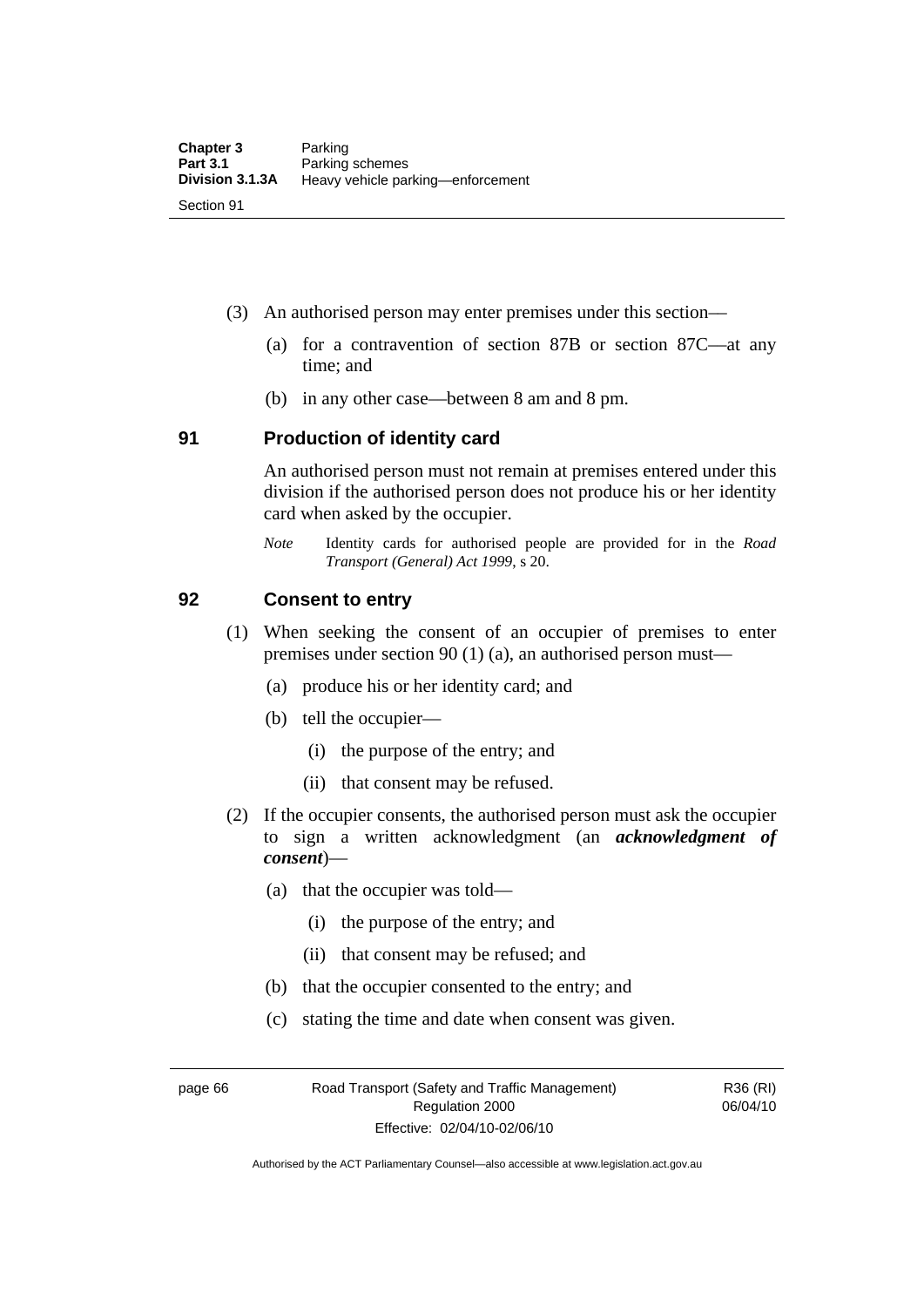- (3) If the occupier signs an acknowledgment of consent, the authorised person must immediately give a copy to the occupier.
- (4) A court must find that the occupier did not consent to entry to the premises by the authorised person under this division if—
	- (a) the question arises in a proceeding in the court whether the occupier consented to the entry; and
	- (b) an acknowledgment of consent is not produced in evidence; and
	- (c) it is not proved that the occupier consented to the entry.

## **93 General powers on entry to premises**

- (1) An authorised person who enters premises under this division may, for division 3.1.3 (Heavy vehicle parking) and this division, do 1 or more of the following in relation to a heavy vehicle on the premises:
	- (a) inspect the vehicle (including for its identification particulars);
	- (b) take measurements;
	- (c) take photographs, films, or audio, video or other recordings;
	- (d) require the occupier, or anyone at the premises to—
		- (i) give the authorised person information; or
		- (ii) produce documents to the authorised person; or
		- (iii) give the authorised person reasonable help to exercise a power under this division.
	- *Note* The Legislation Act, s 170 and s 171 deal with the application of the privilege against self incrimination and client legal privilege.
- (2) A person must take all reasonable steps to comply with a requirement made of the person under subsection (1) (d).

Maximum penalty: 20 penalty units.

R36 (RI) 06/04/10 page 67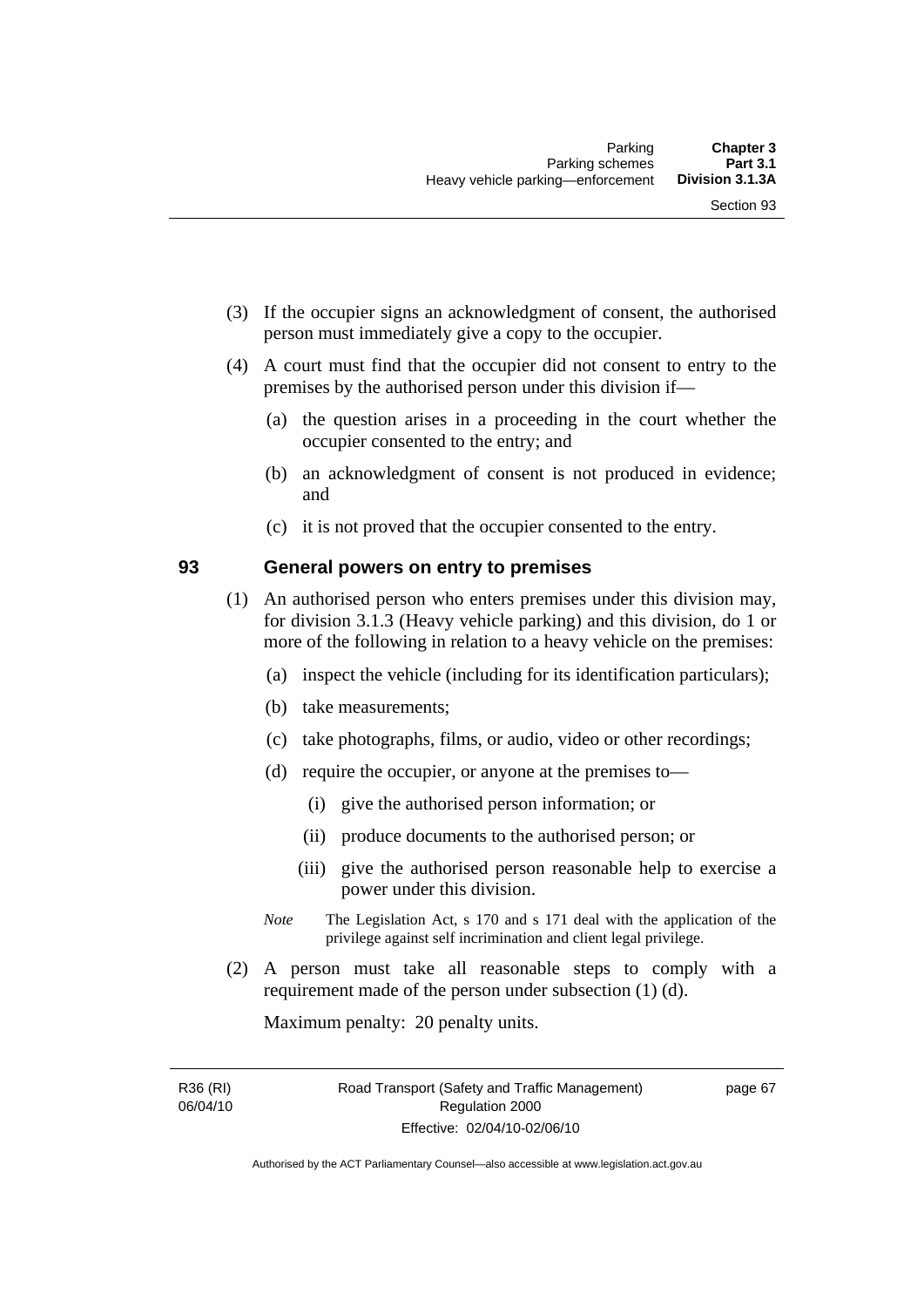# **94 Damage etc to be minimised**

- (1) In the exercise, or purported exercise, of a function under this division, an authorised person must take all reasonable steps to ensure that the authorised person, and any person assisting the authorised person, causes as little inconvenience, detriment and damage as practicable.
- (2) If an authorised person, or a person assisting an authorised person, damages anything in the exercise or purported exercise of a function under this division, the authorised person must give written notice of the particulars of the damage to the person the authorised person believes on reasonable grounds is the owner of the thing.
- (3) If the damage happens at premises entered under this division in the absence of the occupier, the notice may be given by leaving it, secured conspicuously, at the premises.

### **95 Compensation for exercise of enforcement powers**

- (1) A person may claim compensation from the Territory if the person suffers loss or expense because of the exercise, or purported exercise, of a function under this division by an authorised person or a person assisting an authorised person.
- (2) Compensation may be claimed and ordered in a proceeding for—
	- (a) compensation brought in a court of competent jurisdiction; or
	- (b) an offence against this regulation brought against the person making the claim for compensation.
- (3) A court may order the payment of reasonable compensation for the loss or expense only if satisfied that it is just to make the order in the circumstances of the particular case.
- (4) A regulation may prescribe matters that may, must or must not be taken into account by the court in considering whether it is just to make the order.

R36 (RI) 06/04/10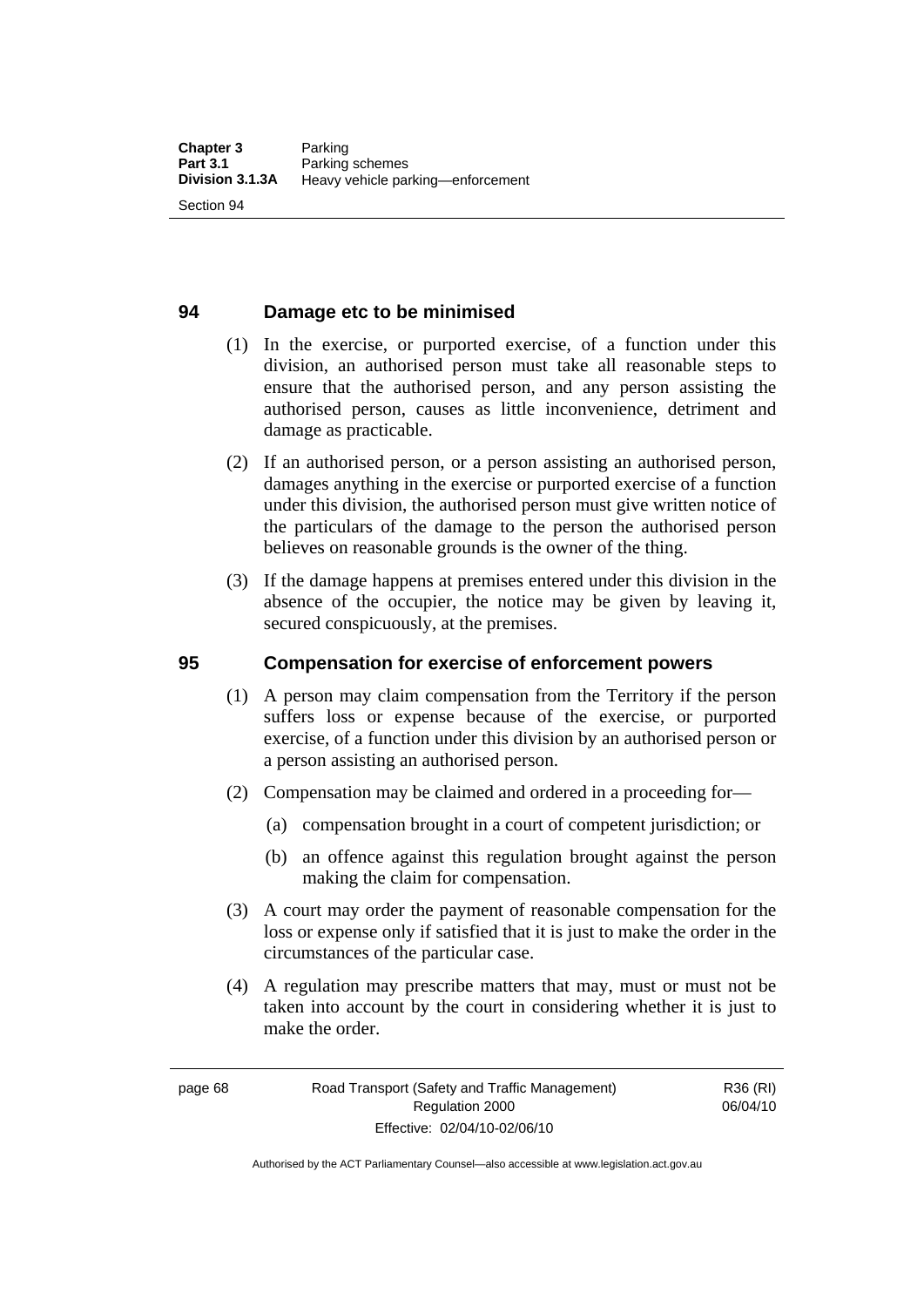# **Division 3.1.4 Miscellaneous**

# **97A Other powers to provide pay parking**

- (1) This part does not affect any other power of a parking authority to provide for parking on land within its area of operations.
- (2) A parking authority may exercise a power under this part in relation to land that it does not own only with the consent of the owner of the land.
- (3) Consent may be given subject to conditions, including conditions about the length and withdrawal of the consent.
- (4) Subject to the conditions of the consent, the consent may be withdrawn only after reasonable notice.
- (5) In this section:

*owner*, of land, includes lessee of land.

# **98 Overlapping schemes**

- (1) This part does not prevent the road transport authority or a parking authority from establishing and operating a pay parking scheme on the same length of road, or in the same area, where it is operating a different pay parking scheme.
- (2) The road transport authority or a parking authority may not recover the fee fixed for the parking of a vehicle in a metered space or ticket parking area if any other applicable parking fee has been paid for parking the vehicle in the space or area.

# **98A Income from ticket parking scheme**

- (1) All fees collected by a parking authority from the operation of a ticket parking scheme belong to the parking authority.
- (2) Any surplus arising from the operation of a ticket parking scheme may be applied at the discretion of the parking authority.

R36 (RI) 06/04/10 page 69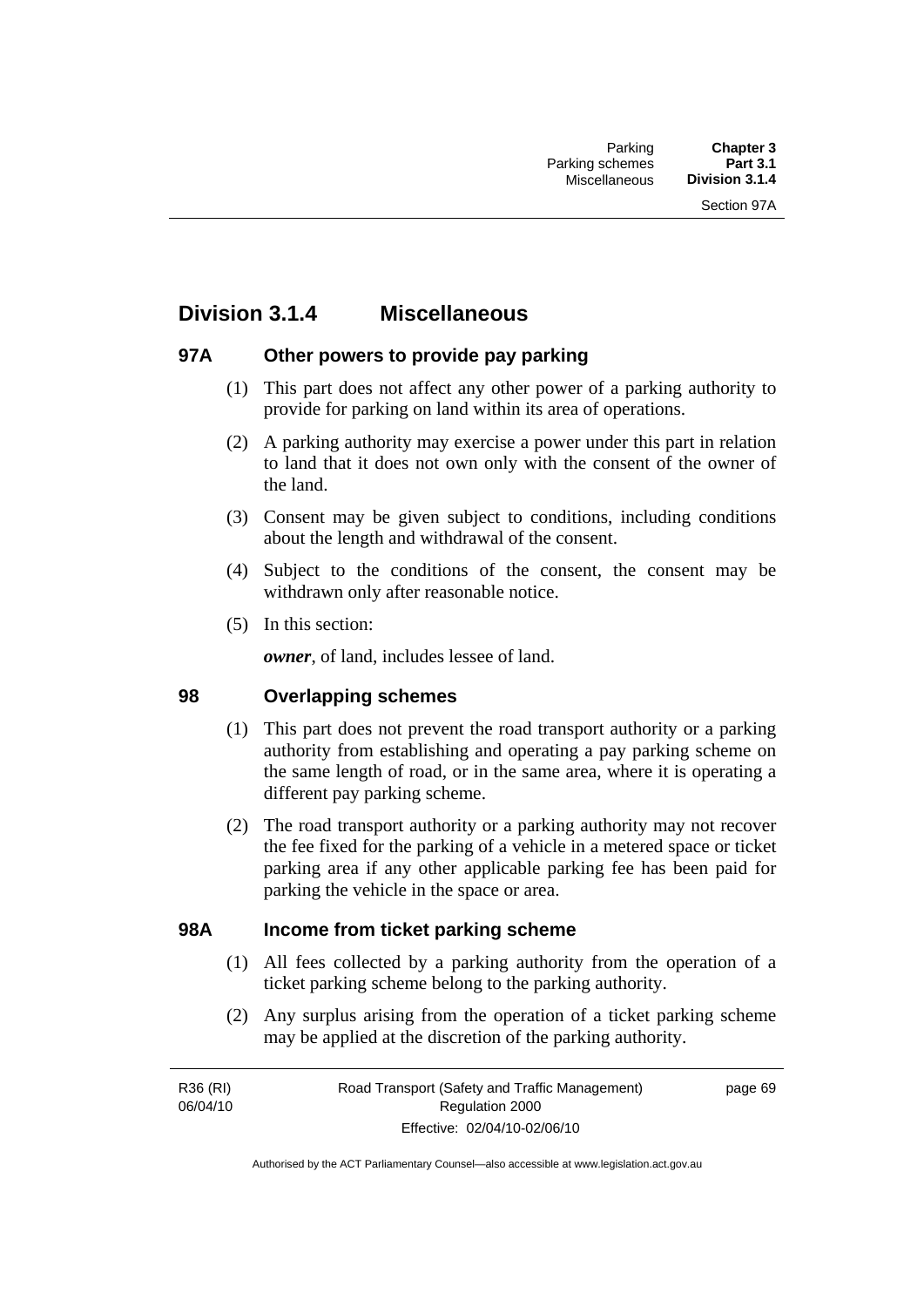| <b>Chapter 3</b> | Parking         |
|------------------|-----------------|
| <b>Part 3.1</b>  | Parking schemes |
| Division 3.1.4   | Miscellaneous   |
| Section 98B      |                 |

# **98B Costs of ticket parking scheme**

The costs of administering a ticket parking scheme operated by a parking authority under section 76A are to be borne by the parking authority.

# **99 Trailers not separately chargeable**

A separate parking fee is not required to be paid for a trailer towed by another vehicle.

page 70 Road Transport (Safety and Traffic Management) Regulation 2000 Effective: 02/04/10-02/06/10

R36 (RI) 06/04/10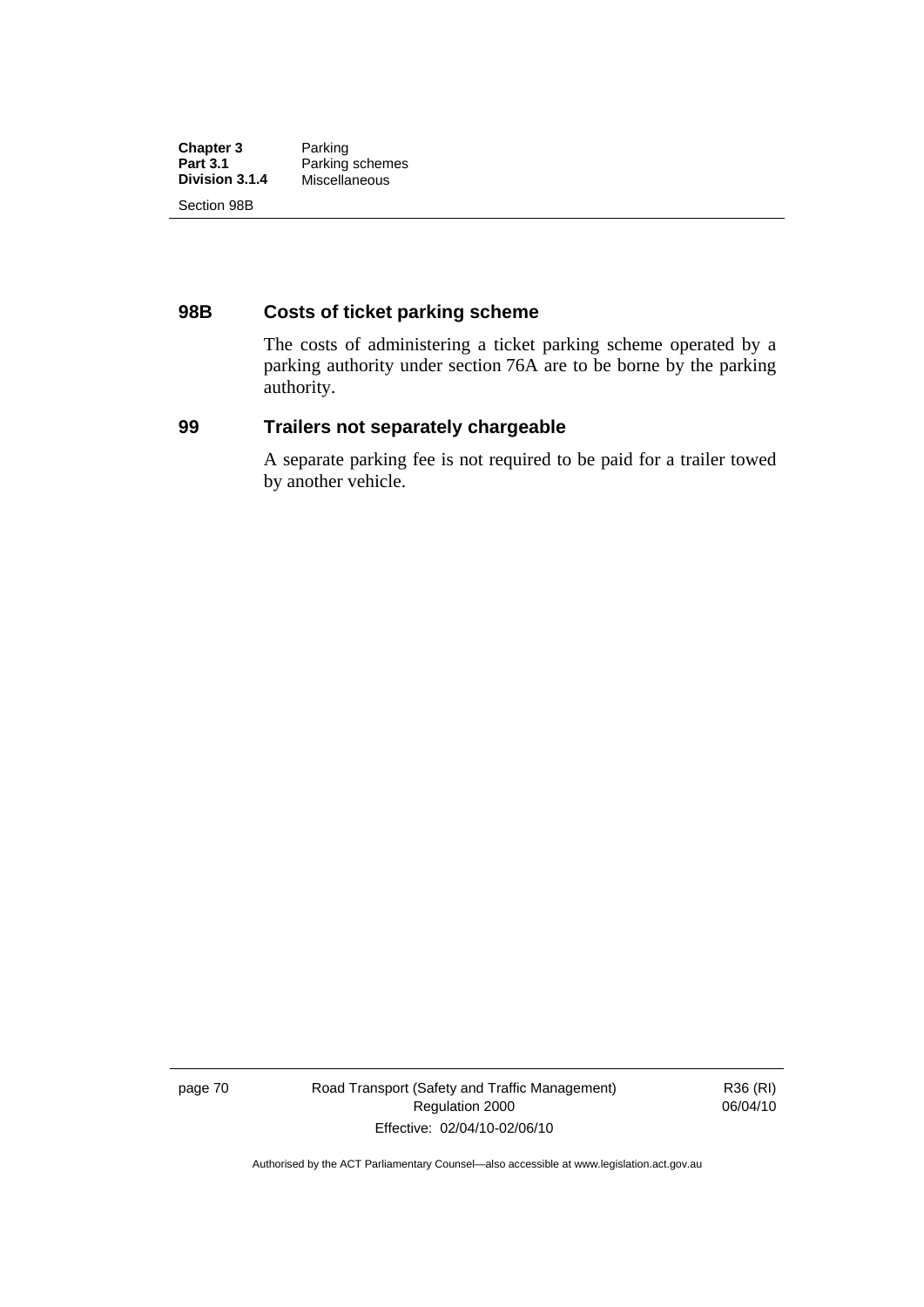# **Part 3.2 Parking permits and mobility parking scheme authorities**

# **100 Parking permits**

- (1) The road transport authority may issue a permit (a *parking permit*) of a kind mentioned in subsection (2) authorising the parking of a vehicle, without charge, on a length of road or in an area designated by a *permit zone sign* for use by holders of that kind of parking permit.
- (2) The parking permit may be of 1 or more of the following kinds:
	- (a) a business parking permit;
	- (b) a commuter parking permit;
	- (c) a loading zone permit;
	- (d) a resident parking permit;
	- (e) a resident's visitor parking permit;
	- (f) a special event parking permit;
	- (g) any other kind declared by the road transport authority for this section.
- (3) The parking permit may be issued subject to conditions.
- (4) The parking permit—
	- (a) must state when it expires; and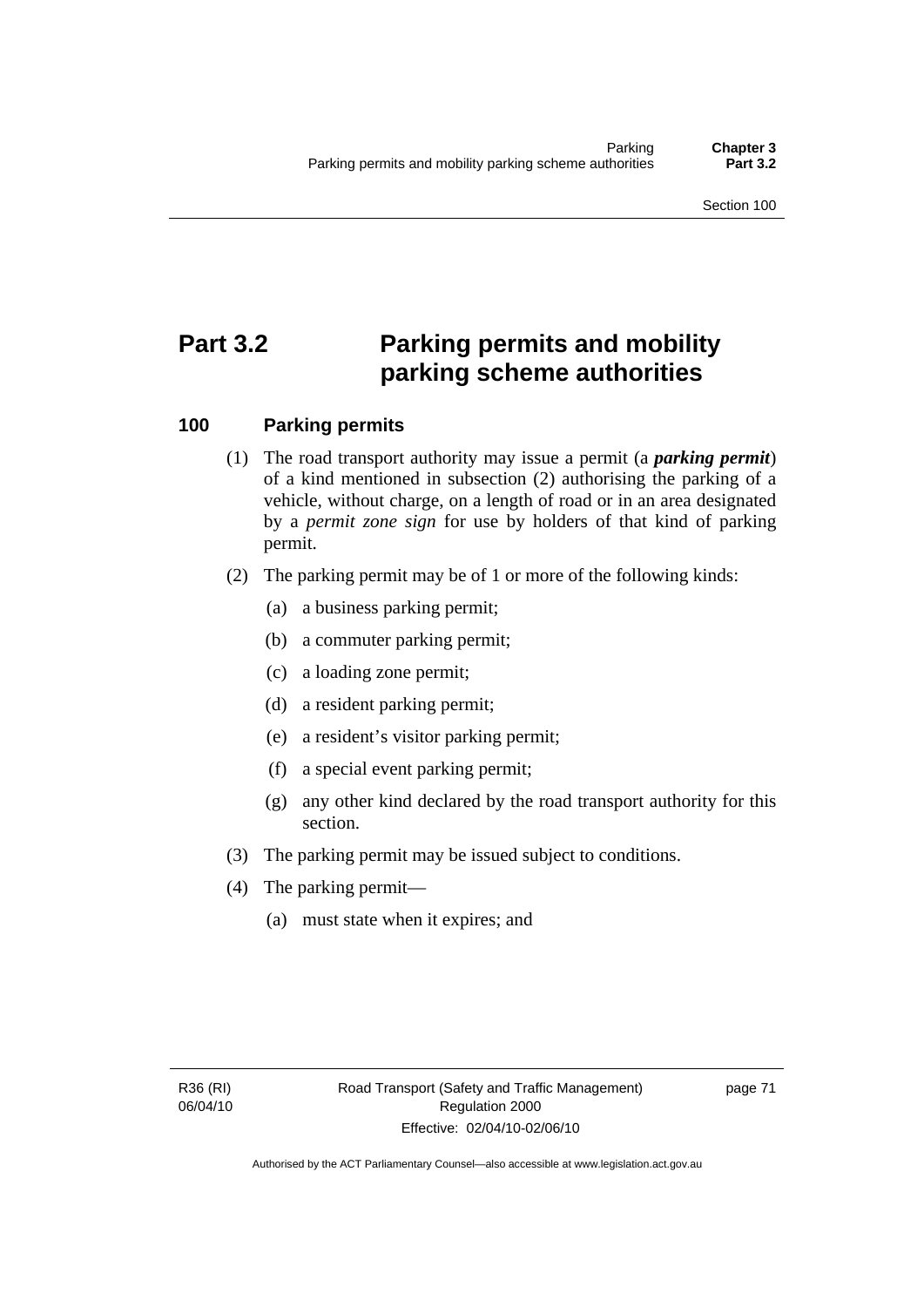Section 101

 (b) may state anything else that the road transport authority considers appropriate.

#### **Examples for par (b)**

- 1 the length of road or area to which the permit applies
- 2 any conditions to which the permit is subject
- 3 the maximum period which a vehicle may be parked in a designated area under the permit
- 4 the name or address of the person to whom it is issued
- *Note* An example is part of the regulation, is not exhaustive and may extend, but does not limit, the meaning of the provision in which it appears (see Legislation Act, s 126 and s 132).
- (5) The holder of a permit may surrender the permit by returning it to the road transport authority.
- (6) A declaration under subsection  $(2)$   $(g)$  is a notifiable instrument.

*Note* A notifiable instrument must be notified under the Legislation Act.

# **101 Mobility parking scheme authorities**

- (1) The road transport authority may issue a mobility parking scheme authority—
	- (a) for use by a person with a disability; or
	- (b) for use by an entity for the transport of people with disabilities.
- (2) A mobility parking scheme authority may be issued subject to conditions.
- (3) A mobility parking scheme authority—
	- (a) must include a people with disabilities symbol; and
	- (b) must state when it expires; and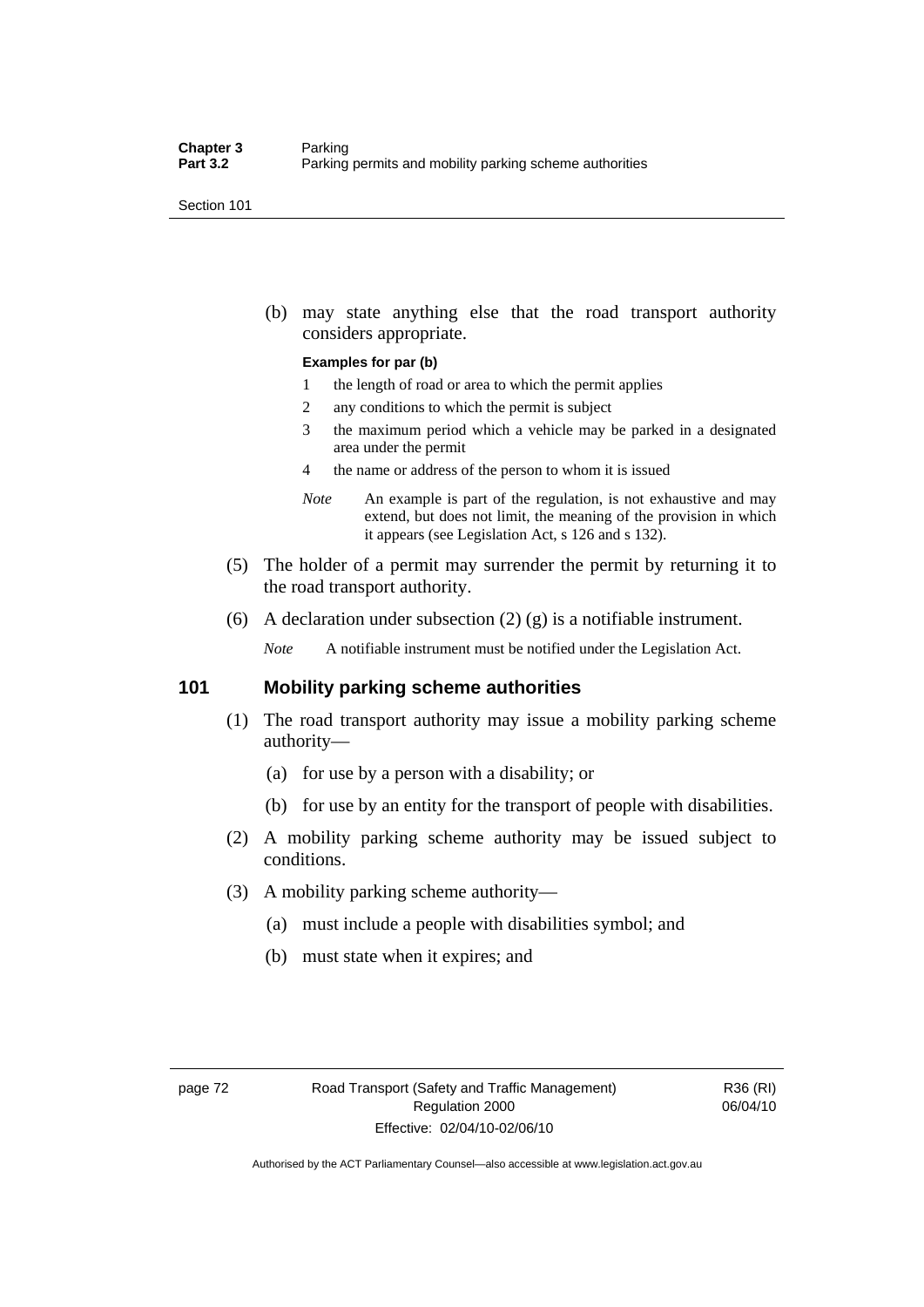- (c) may state anything else that the road transport authority
- *Note 1 People with disabilities symbol* is defined in the ARR, dict.
- *Note 2* For parking by mobility parking scheme authority holders, see s 15 and ARR, r 206.

# **101A Parking permits and mobility parking scheme authorities—cancellation**

considers appropriate.

- (1) This section applies if the road transport authority proposes to cancel (the *proposed action*) a parking permit or mobility parking scheme authority.
- (2) The road transport authority must give the person to whom the parking permit or mobility parking scheme authority was issued a written notice stating—
	- (a) the proposed action; and
	- (b) an explanation for the proposed action; and
	- (c) that the person may, within 14 days after the day the person receives the notice, give a written response to the authority about the notice.
- (3) In deciding whether to take the proposed action, the road transport authority must consider any response given to the authority in accordance with the notice.
- (4) The road transport authority must give the person written notice of the authority's decision.
- (5) If the road transport authority decides to take the proposed action, the authority's decision takes effect the day after the day when notice of the decision is given to the person or, if the notice states a later date of effect, that date.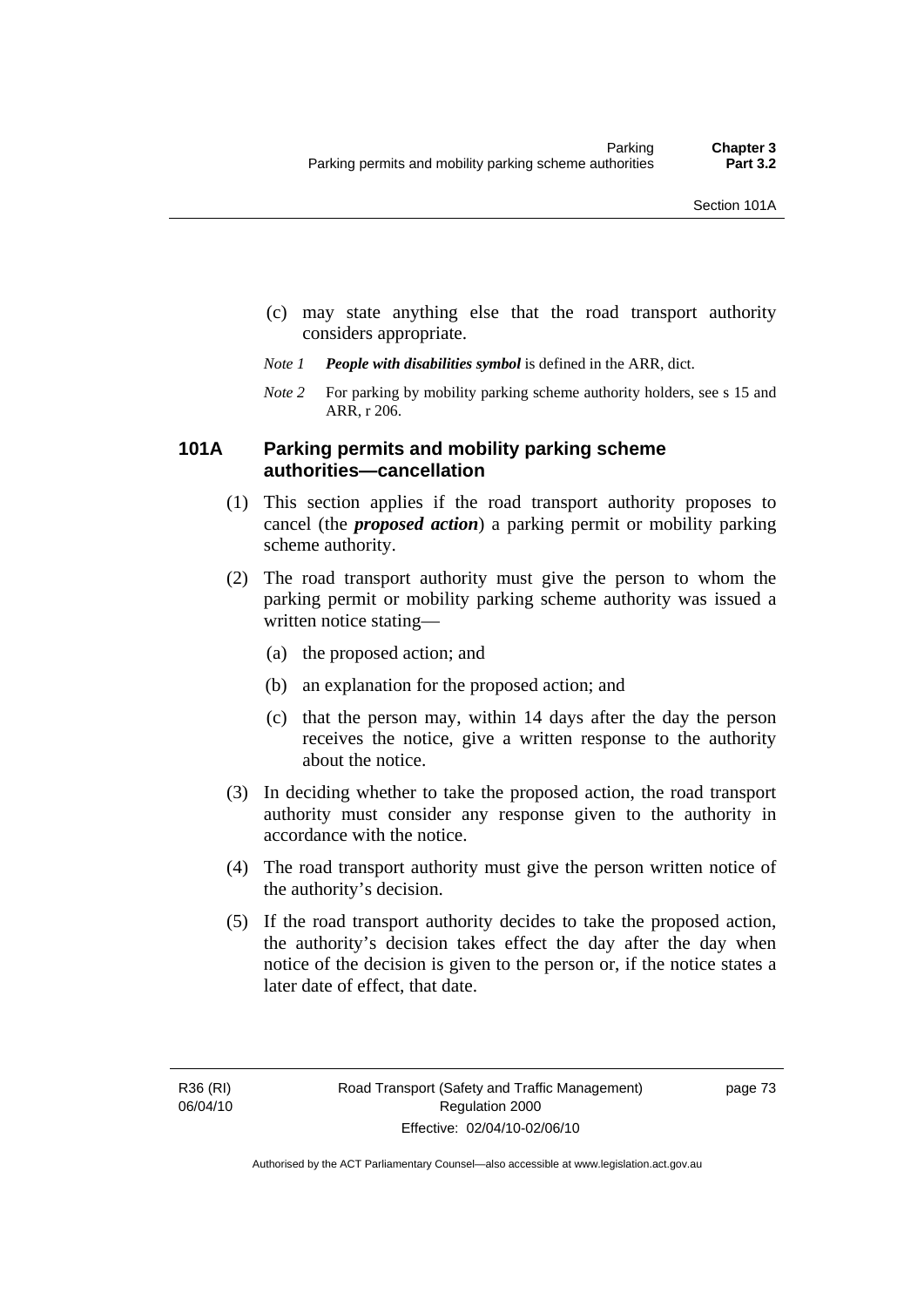Section 101B

# **101B Parking permits and mobility parking scheme authorities—return when cancelled**

If a parking permit or mobility parking scheme authority is cancelled under section 101A, the person to whom the parking permit or mobility parking scheme authority was issued must return the permit or authority to the road transport authority as soon as practicable but no later than 21 days after the date of effect of the cancellation of the permit or authority.

Maximum penalty: 20 penalty units.

page 74 Road Transport (Safety and Traffic Management) Regulation 2000 Effective: 02/04/10-02/06/10

R36 (RI) 06/04/10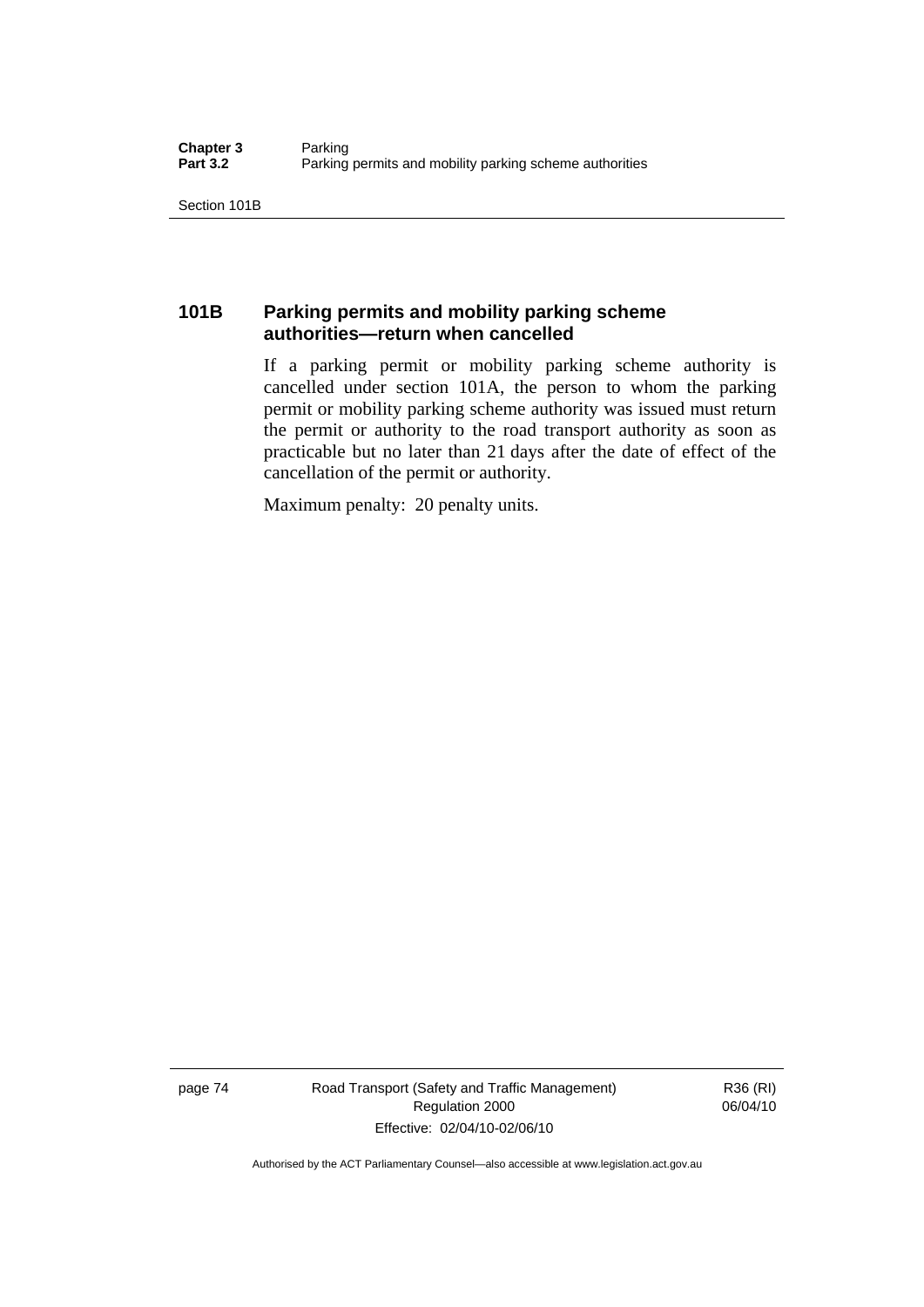# **Part 3.3 Parking—other provisions**

# **101C Marking tyres by parking inspectors**

A police officer or authorised person may mark the tyres on a vehicle using crayon, chalk or a similar substance as far as is reasonably necessary for the purpose of enforcing a provision of an Act relating to the regulation or prohibition of the parking of vehicles.

*Note* A reference to an Act includes a reference to the statutory instruments made or in force under the Act, including a regulation (see Legislation Act, s 104).

R36 (RI) 06/04/10 Road Transport (Safety and Traffic Management) Regulation 2000 Effective: 02/04/10-02/06/10

page 75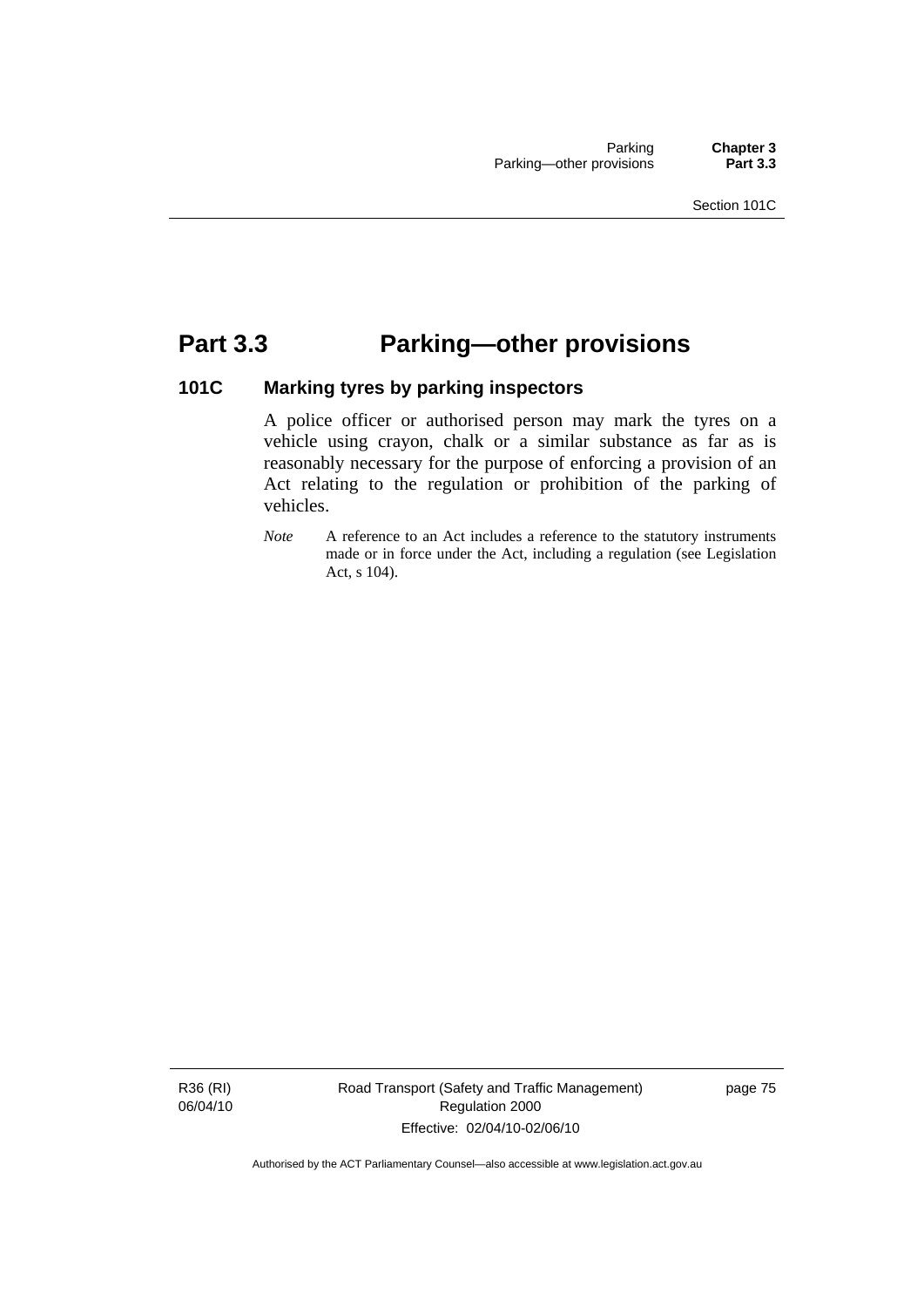Section 102

# **Chapter 4 Traffic offence detection devices**

## **102 Definitions—ch 4**

In this chapter:

*approved police speedometer* means a speedometer approved under section 103A (Approval of police vehicle speedometers).

*digital camera detection device* means a camera detection device known as—

- (a) Gatsometer Digital Radar Camera System (DRCS) that includes, as a component, a radar speed measuring device; or
- (b) LaserCam 2000 that includes, as a component, a laser speed measuring device; or
- (c) LaserCam NT that includes, as a component, a laser speed measuring device.

*fixed camera detection device* means a camera detection device known as—

- (a) Centaur 2000 that includes, as a component, a piezo strip speed measuring device; or
- (b) Gatsometer Digital Radar Camera System (DRCS) that includes, as a component, a radar speed measuring device; or
- (c) Gatsometer Traffic Camera Digital (GTC-D) that includes, as a component, a loop detector speed measuring device; or
- (d) Gatsometer Traffic Camera (GTC-GS11) that includes, as a component, a loop detector speed measuring device; or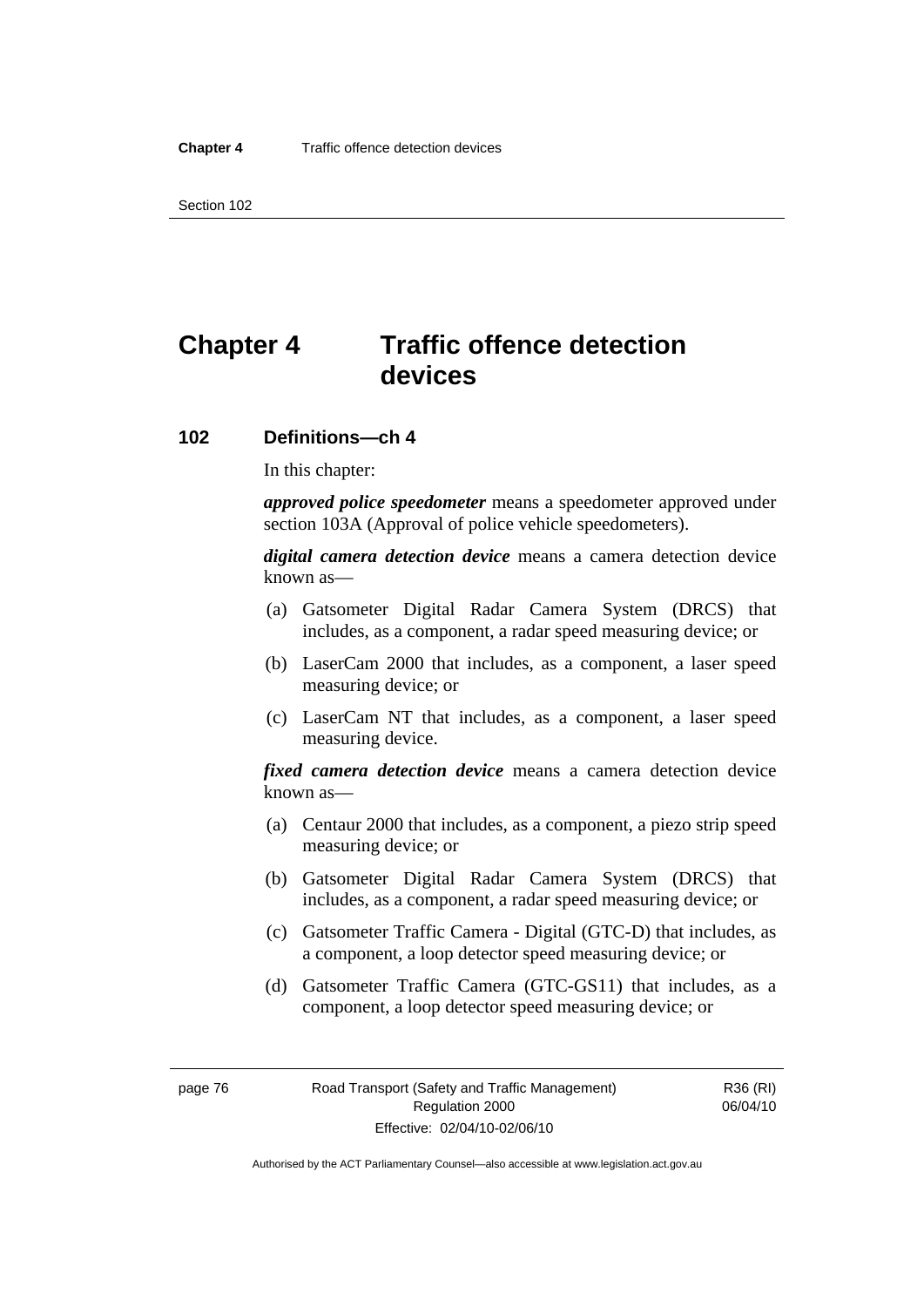(e) Gatsometer Multi Camera System (MCS) that includes, as a component, a loop detector speed measuring device.

*laser speed measuring device* means a speed measuring device known as—

- (a) Laser Technology Inc. LTI 20-20 Marksman; or
- (b) Laser Technology Inc. LTI 20-20 UltraLyte; or
- (c) Laser Technology Inc. LTI 20-20 UltraLyte LR; or
- (d) Laser Technology Inc. LTI 20-20 UltraLyte Compact; or
- (e) Laser Technology Inc. LTI 20-20 TruSpeed.

*loop detector speed measuring device* means a speed measuring device known as the Gatsometer Loop Detector (GLD4-2S).

*piezo strip speed measuring device* means a speed measuring device known as Truvelo M4 MPC.

*radar speed measuring device* means a speed measuring device known as—

- (a) Applied Concepts Inc. Stalker Dual; or
- (b) Gatsometer Radar 24; or
- (c) Kustom Signals, Inc. Silver Eagle; or
- (d) Kustom Signals, Inc. Silver Eagle II; or
- (e) Kustom Signals, Inc. Raptor RP-1.

*security checksum*, for an electronic file, means the number (whether numerals or numerals and letters) produced by the application of an algorithm to the contents of an electronic file or a copy of the file.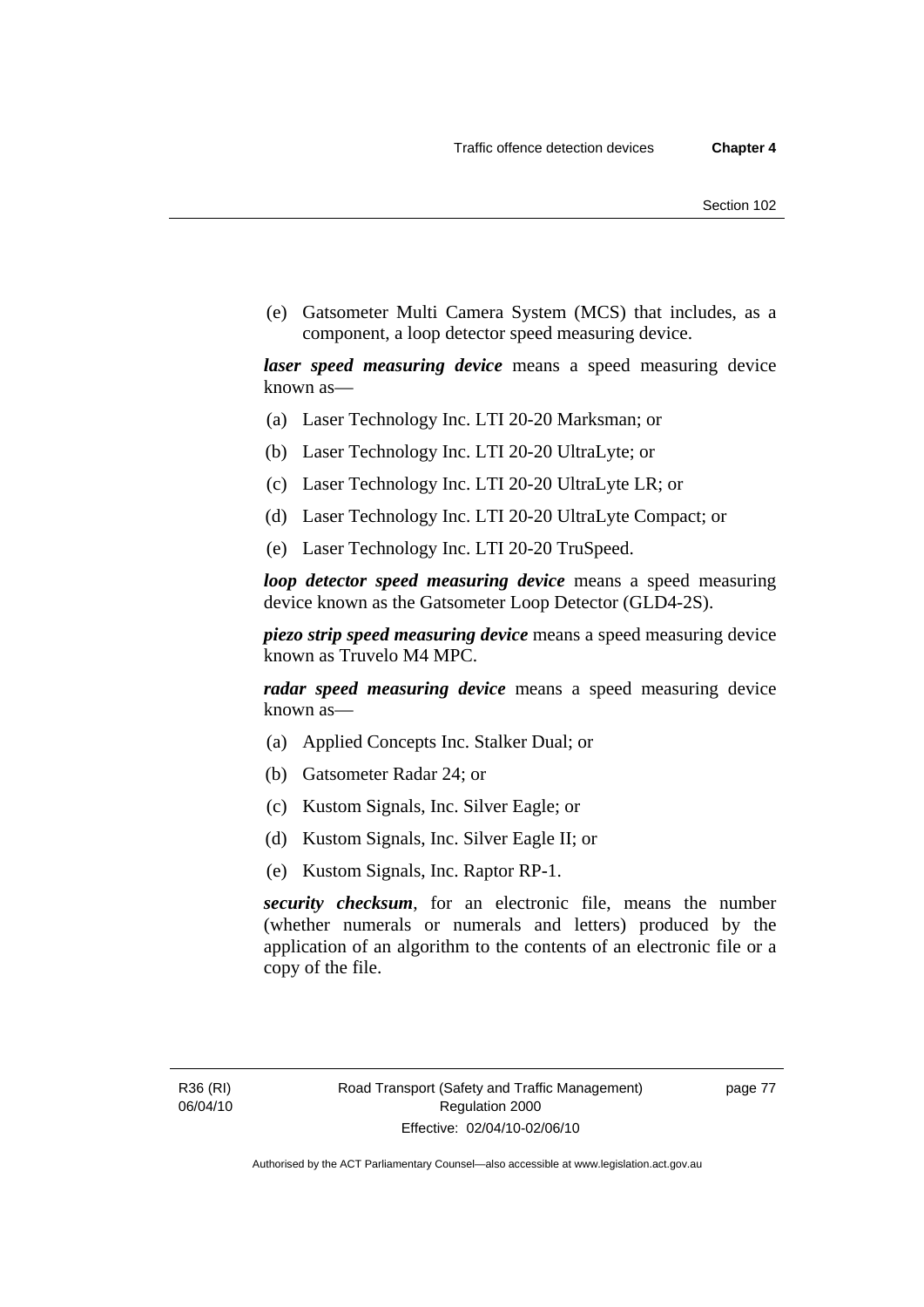*testing authority* means—

- (a) a department of electrical or electronic engineering at a university in Australia; or
- (b) the National Measurement Institute under the *National Measurement Act 1960* (Cwlth); or
- (c) an entity that is accredited by the National Association of Testing Authorities to test traffic offence detection devices; or
- (d) Technical Services, Australian Federal Police, Canberra; or
- (e) for an approved police speedometer—an entity approved in writing by the chief police officer to test approved police speedometers.
- *Note* An entity includes an individual, see the Legislation Act, dict, pt 1, def of *entity*.

*WORM disk* means a storage device for electronic data in which the data, once written, cannot be erased or overwritten.

# **103 Approved traffic offence detection devices**

- (1) For the Act, dictionary, definition of *approved camera detection device*, each digital camera detection device and fixed camera detection device is approved.
- (2) For the Act, dictionary, definition of *approved speed measuring device*, each laser speed measuring device, loop detector speed measuring device, piezo strip speed measuring device, radar speed measuring device and approved police speedometer is approved.

# **103A Approval of police vehicle speedometers**

 (1) For section 102, definition of *approved police speedometer*, the chief police officer may, in writing, approve a kind of speedometer that is fitted to a motor vehicle driven by a police officer for measuring the speed at which vehicles are being driven.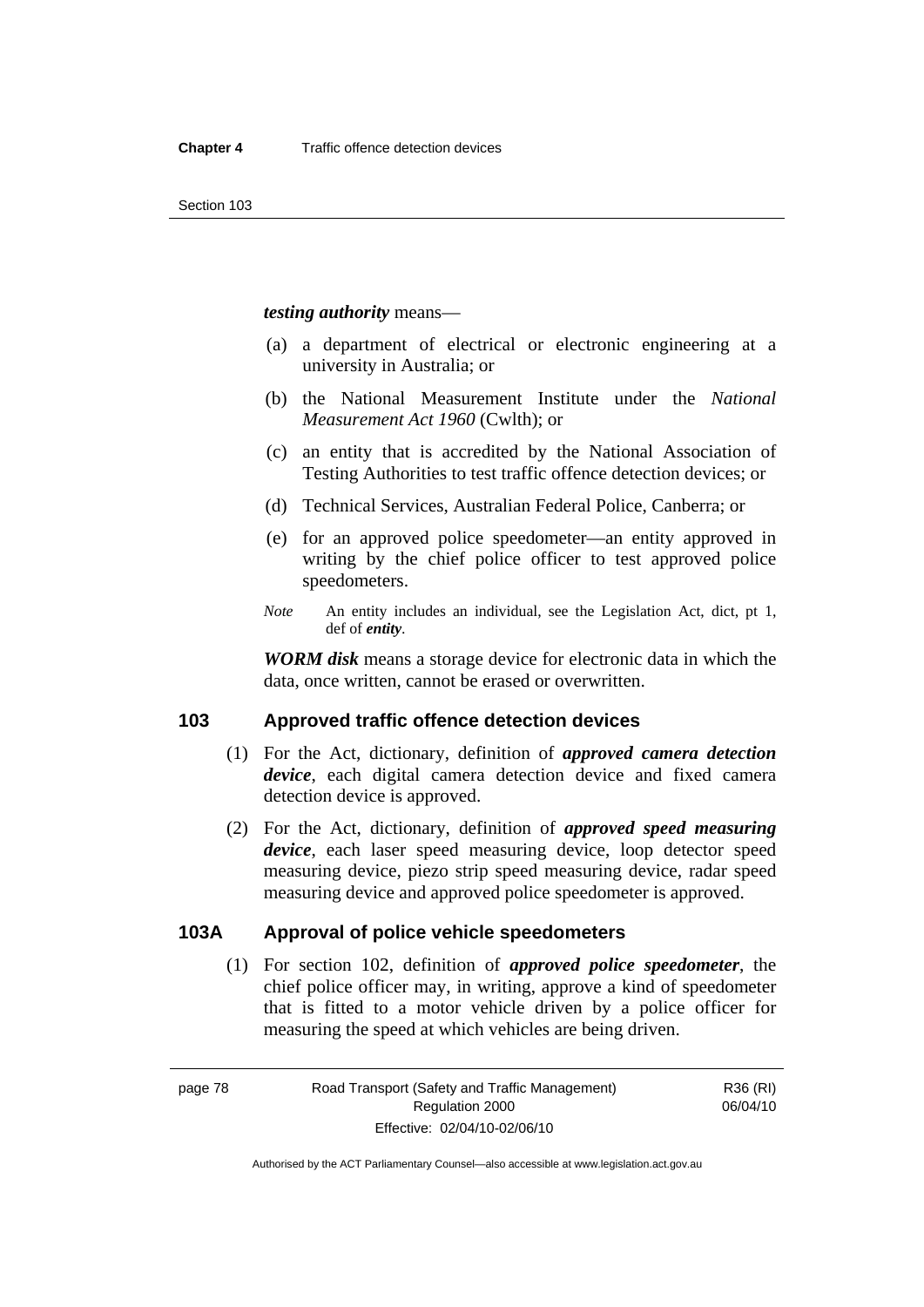(2) An approval is a notifiable instrument.

*Note* A notifiable instrument must be notified under the Legislation Act.

# **104 Major testing of laser speed measuring devices**

- (1) The following devices must be tested in accordance with this section at least once every 12 months:
	- (a) a laser speed measuring device;
	- (b) the laser speed measuring device component of a digital camera detection device.
- (2) The test must be carried out—
	- (a) by a person approved under section 106 (Approved people testing and sealing); and
	- (b) in accordance with Australian Standard AS 4691.1-2, as in force on the commencement of this paragraph.
		- *Note 1* The text of an applied, adopted or incorporated law or instrument, whether applied as in force from time to time or at a particular time, is taken to be a notifiable instrument if the operation of the Legislation Act,  $s$  47 (5) or (6) is not disapplied (see s 47 (7)).
		- *Note 2* A notifiable instrument must be notified under the Legislation Act.
- (3) The Legislation Act, section 47 (5) does not apply in relation to subsection (2) (b).
- (4) The test must show whether the device—
	- (a) is operating in accordance with the manufacturer's specifications; and
	- (b) is accurate within a tolerance of 2km/h.
- (5) For this section, it is sufficient for the laser speed measuring device component of a digital camera detection device to be tested

R36 (RI) 06/04/10

Authorised by the ACT Parliamentary Counsel—also accessible at www.legislation.act.gov.au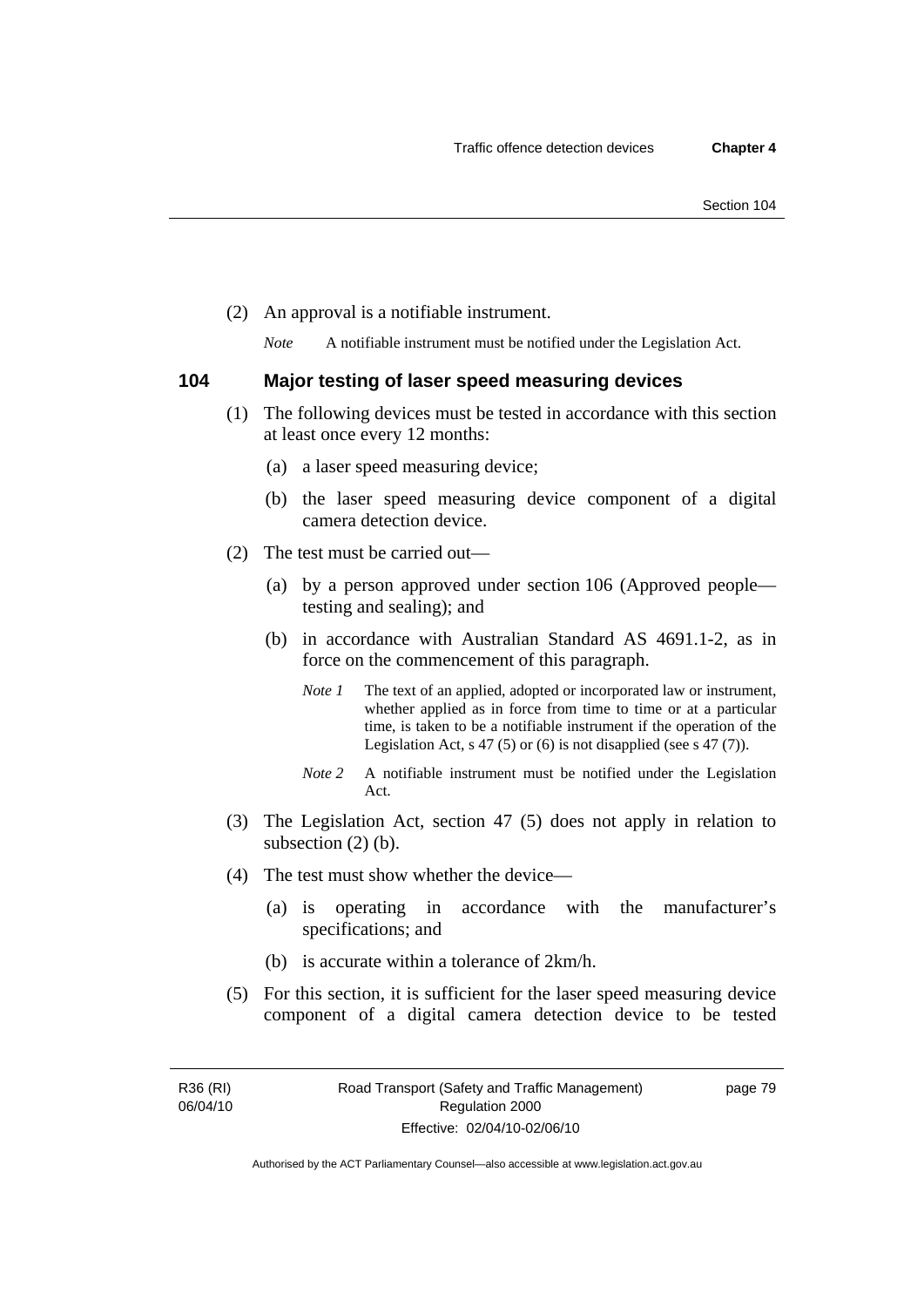separately from the other components of the device, and it is not necessary for the other components to be tested.

### **104A Major testing of other traffic offence detection devices**

- (1) The following devices must be tested in accordance with this section:
	- (a) a radar speed measuring device that is not a component of a fixed camera detection device or a digital camera detection device;
	- (b) a radar speed measuring device component of a fixed camera detection device or a digital camera detection device;
	- (c) an approved police speedometer;
	- (d) the loop detector speed measuring device component of a fixed camera detection device;
	- (e) the piezo strip speed measuring device component of a fixed camera detection device.
- (2) The devices mentioned in subsection (1) must be tested at least once every 12 months.
- (3) The test must be carried out by a person approved under section 106 (Approved people—testing and sealing).
- (4) The test of a radar speed measuring device that is not a component of a fixed camera detection device, or a digital camera detection device, must show whether the device is operating in accordance with Australian Standard AS 2898.1-2, as in force on the commencement of this subsection.
	- *Note 1* The text of an applied, adopted or incorporated law or instrument, whether applied as in force from time to time or at a particular time, is taken to be a notifiable instrument if the operation of the Legislation Act, s 47 (5) or (6) is not disapplied (see s 47 (7)).
	- *Note 2* A notifiable instrument must be notified under the Legislation Act.

R36 (RI) 06/04/10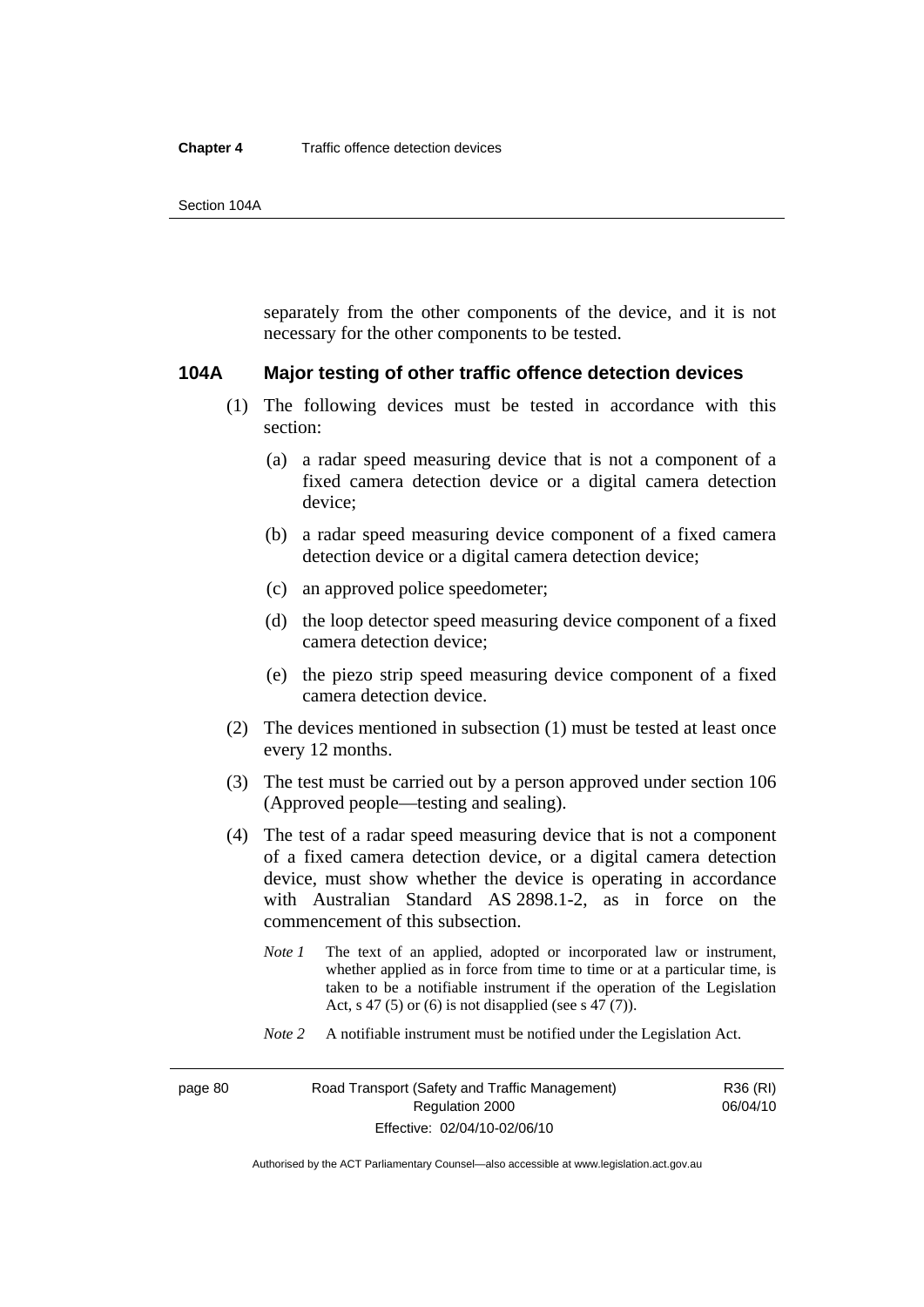- (5) The Legislation Act, section 47 (5) does not apply in relation to AS 2898.1-2 under subsection (4).
- (6) The test of the radar speed measuring device component of a fixed camera detection device, or a digital camera detection device, must show whether the device—
	- (a) is operating in accordance with the manufacturer's specifications; and
	- (b) for speeds of 100km/h and under—is accurate within a tolerance of 2km/h; and
	- (c) for speeds over 100km/h—is accurate within a tolerance of 2%.
- (7) The test of an approved police speedometer must show whether the device is accurate within a tolerance of 2%.
- (8) The test of the loop detector speed measuring device component of a fixed camera detection device must show whether the speed measuring device—
	- (a) for speeds of 100km/h and under—is accurate within a tolerance of 2km/h; and
	- (b) for speeds over 100km/h—is accurate within a tolerance of 2%.
- (9) The test of the piezo strip speed measuring device component of a fixed camera detection device must show whether the speed measuring device—
	- (a) is operating in accordance with the manufacturer's specifications; and
	- (b) is accurate within a tolerance of 2km/h.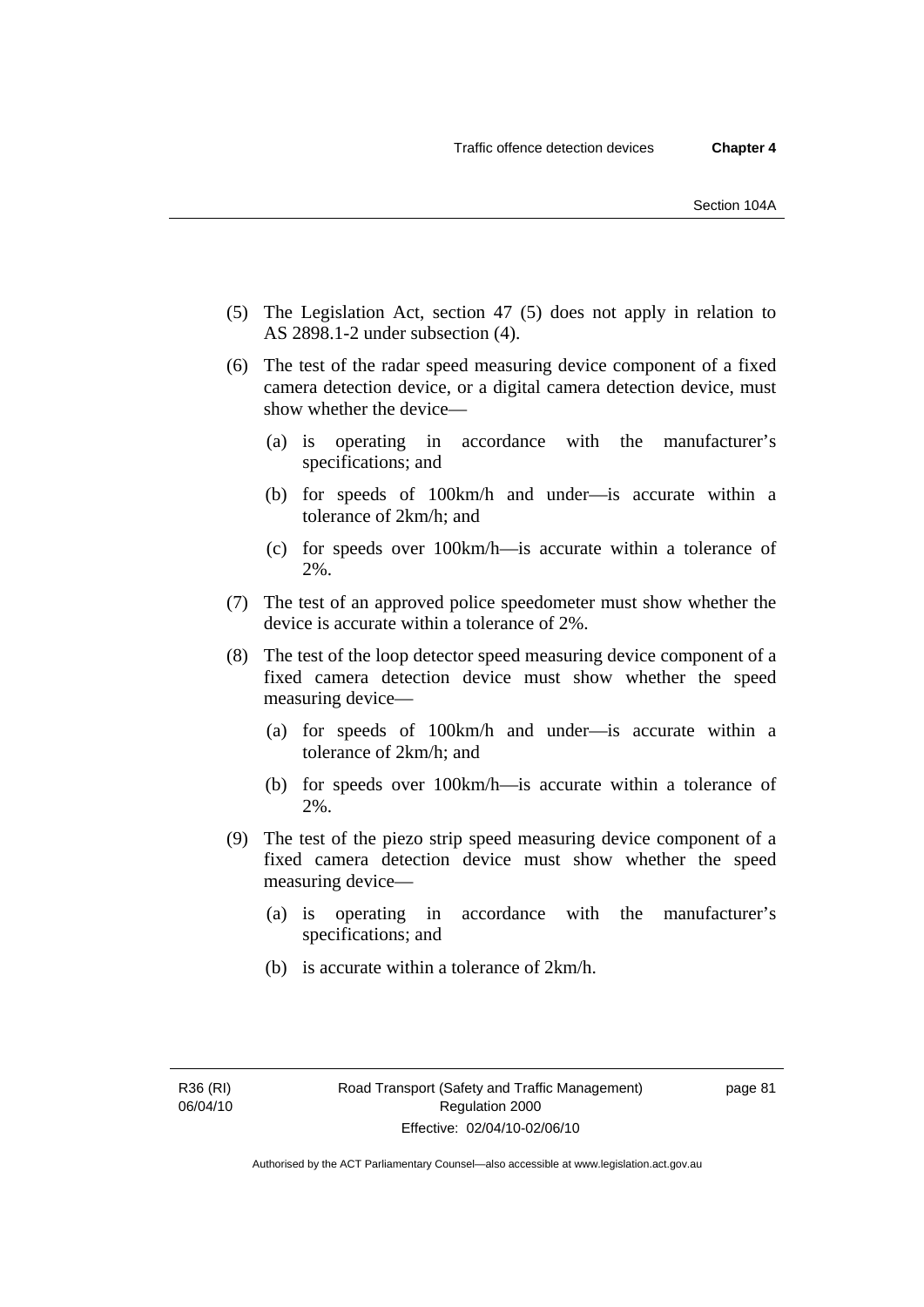# **104B Certification and sealing of traffic offence detection devices**

- (1) This section applies if a test of a traffic offence detection device under section 104 or section 104A establishes—
	- (a) a matter mentioned in section 104A (5) or (7) in relation to the device; or
	- (b) the matters mentioned in section 104 (4) or section 104A (3) in relation to the device.
- (2) The person who carried out the test must—
	- (a) sign a certificate to that effect; and
	- (b) if a seal on the device has been damaged or removed—seal the device.

# **105 Use of certain digital camera detection devices**

- (1) This section applies to the operation of a digital camera detection device that is located in a vehicle that can be moved from place to place to detect traffic offences.
- (2) The operator of a digital camera detection device that includes as a component a radar speed measuring device must ensure that the following operations are done in accordance with the manufacturer's instructions for the device:
	- (a) aligning the vehicle in which the device is located with the road;
	- (b) activating the device;
	- (c) operating the device.
- (3) The operator of a digital camera detection device that includes as a component a laser speed measuring device must ensure that the following operations are done in accordance with the manufacturer's instructions for the device:

page 82 Road Transport (Safety and Traffic Management) Regulation 2000 Effective: 02/04/10-02/06/10

R36 (RI) 06/04/10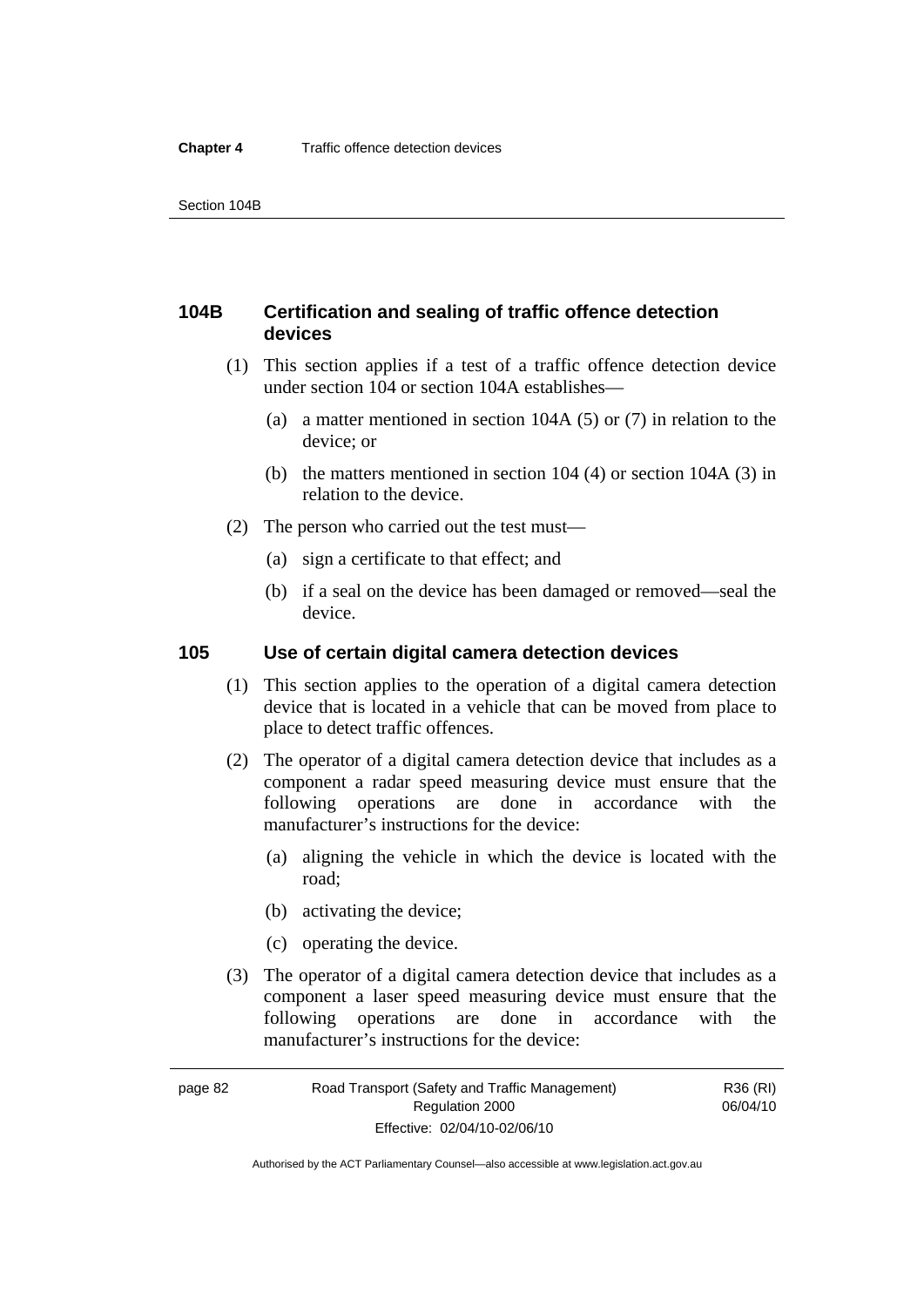- (a) testing the laser speed measuring component of the device at the beginning and end of each shift of the operator by carrying out the following checks:
	- (i) an instrument confidence check;
	- (ii) a calibration verification check;
	- (iii) a scope alignment check;
- (b) activating the device;
- (c) operating the device.
- (4) To remove any doubt, if a device mentioned in subsection (3) is used at more than 1 place during a shift of the operator, the operator is not required to carry out the checks mentioned in subsection (3) (a) each time the device is activated at a different place.
- (5) If the requirements set out in this section are met, the device may operate unattended.
- (6) If a device is used by 2 or more operators, who are working together during a shift, the requirements set out in this section may be carried out by different operators.
- (7) In this section:

*operator* means a person approved to use a traffic offence detection device under section 107 (Approved people—use).

### **105A Use of certain laser speed measuring devices**

- (1) This section applies to a laser speed measuring device, other than a device mentioned in section 105 (Use of certain digital camera detection devices).
- (2) The operator of the laser speed measuring device must ensure that the following operations are done in accordance with the manufacturer's instructions for the device:

R36 (RI) 06/04/10 page 83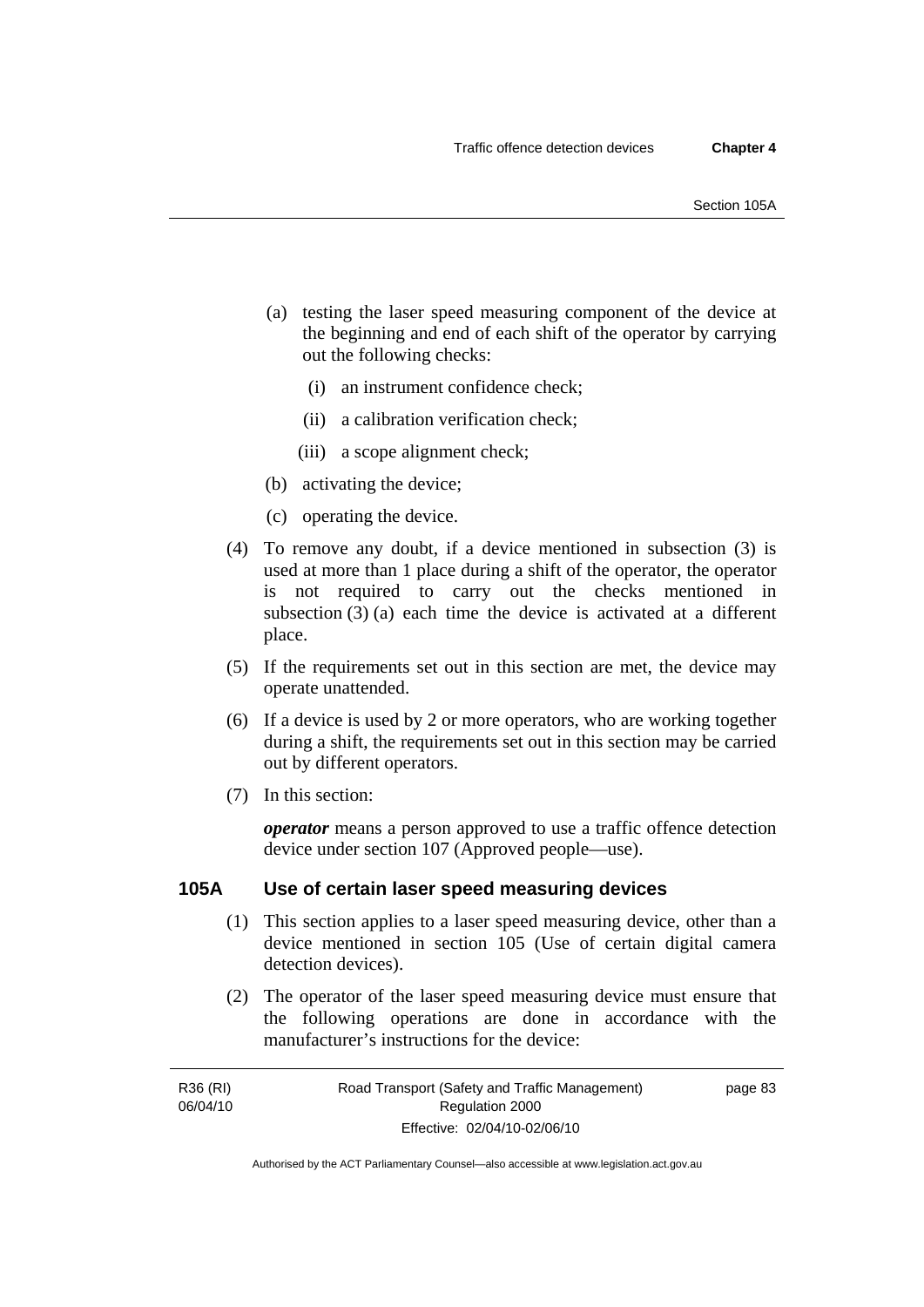- (a) testing the device at the beginning and end of each shift of the operator by carrying out the following checks:
	- (i) an instrument confidence check;
	- (ii) a calibration verification check;
	- (iii) a scope alignment check;
- (b) activating the device;
- (c) operating the device.
- (3) To remove any doubt, if the device is used at more than 1 place during a shift of the operator, the operator is not required to carry out the checks mentioned in subsection (1) (a) each time the device is activated at a different place.
- (4) If the device is used by 2 or more operators who are working together during the shift, the tests mentioned in subsection (1) (a) and (d) may be carried out by different operators.
- (5) In this section:

*operator* means a person approved to use a traffic offence detection device under section 107 (Approved people—use).

# **105B Use of certain radar speed measuring devices**

- (1) This section applies to a radar speed measuring device, other than a device that is a component of—
	- (a) a digital camera detection device; or
	- (b) a fixed camera detection device.
- (2) The radar speed measuring device must be used by an operator in accordance with the manufacturer's instructions for the device.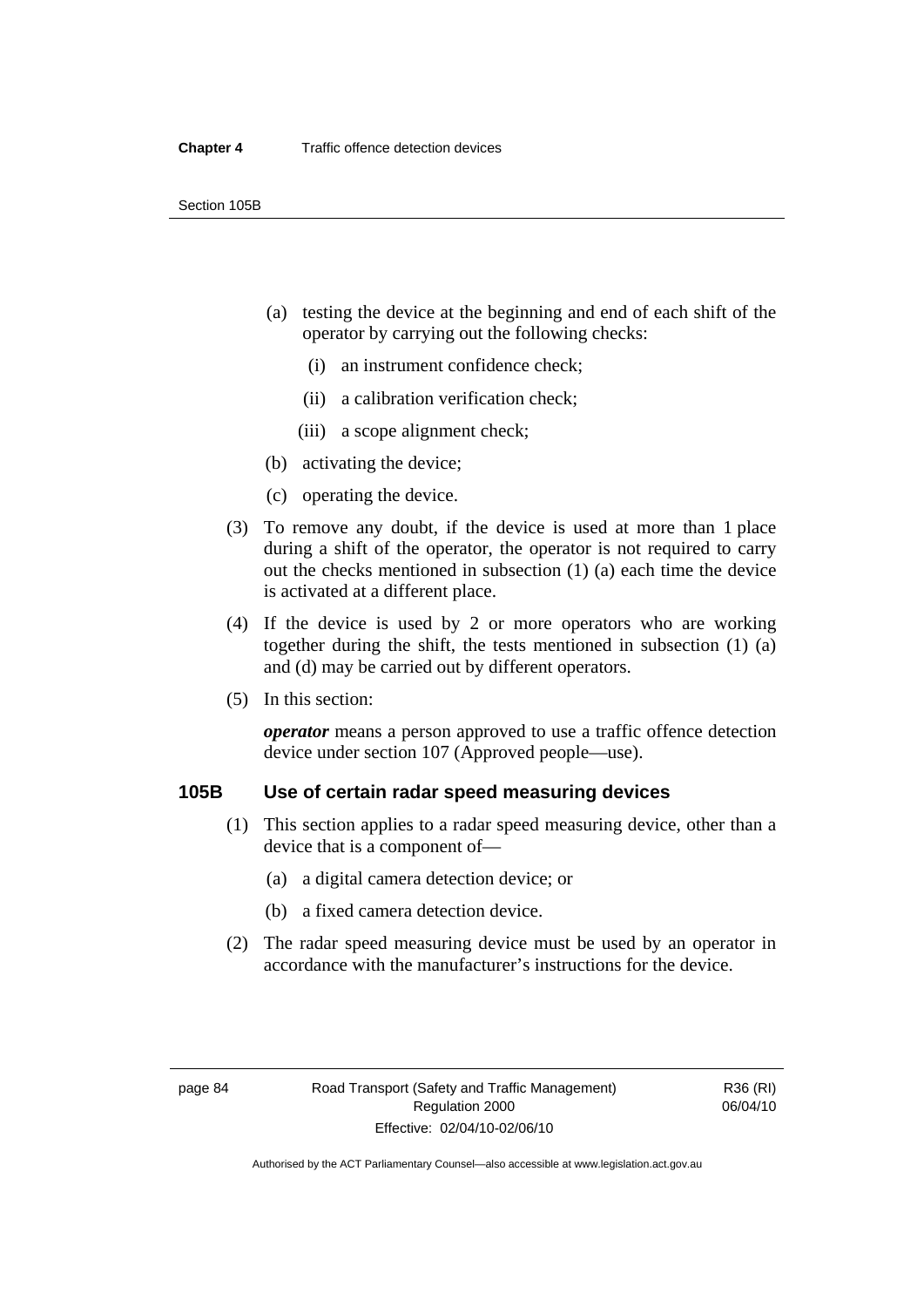- (3) The operator must test the device—
	- (a) at the beginning of each shift of the operator against an approved police speedometer; and
	- (b) at the end of each shift of the operator against the speedometer mentioned in paragraph (a); and
	- (c) if the operator's shift is longer than 9 hours—9 hours after the beginning of the shift against the speedometer mentioned in paragraph (a).
- (4) After each test, the device must be found to be accurate within a tolerance of 2 km/h.
- (5) To remove any doubt, if the device is used at more than 1 place during a shift of the operator, the operator is not required to carry out the checks mentioned in subsection (3) (a) each time the device is activated at a different place.
- (6) If the device is used by 2 or more operators who are working together during the shift, the tests mentioned in subsection (3) may be carried out by different operators.
- (7) In this section:

*operator* means a person approved to use a traffic offence detection device under section 107 (Approved people—use).

# **106 Approved people—testing and sealing**

Each person employed by a testing authority to test and seal traffic offence detection devices is approved to test and seal traffic offence detection devices.

R36 (RI) 06/04/10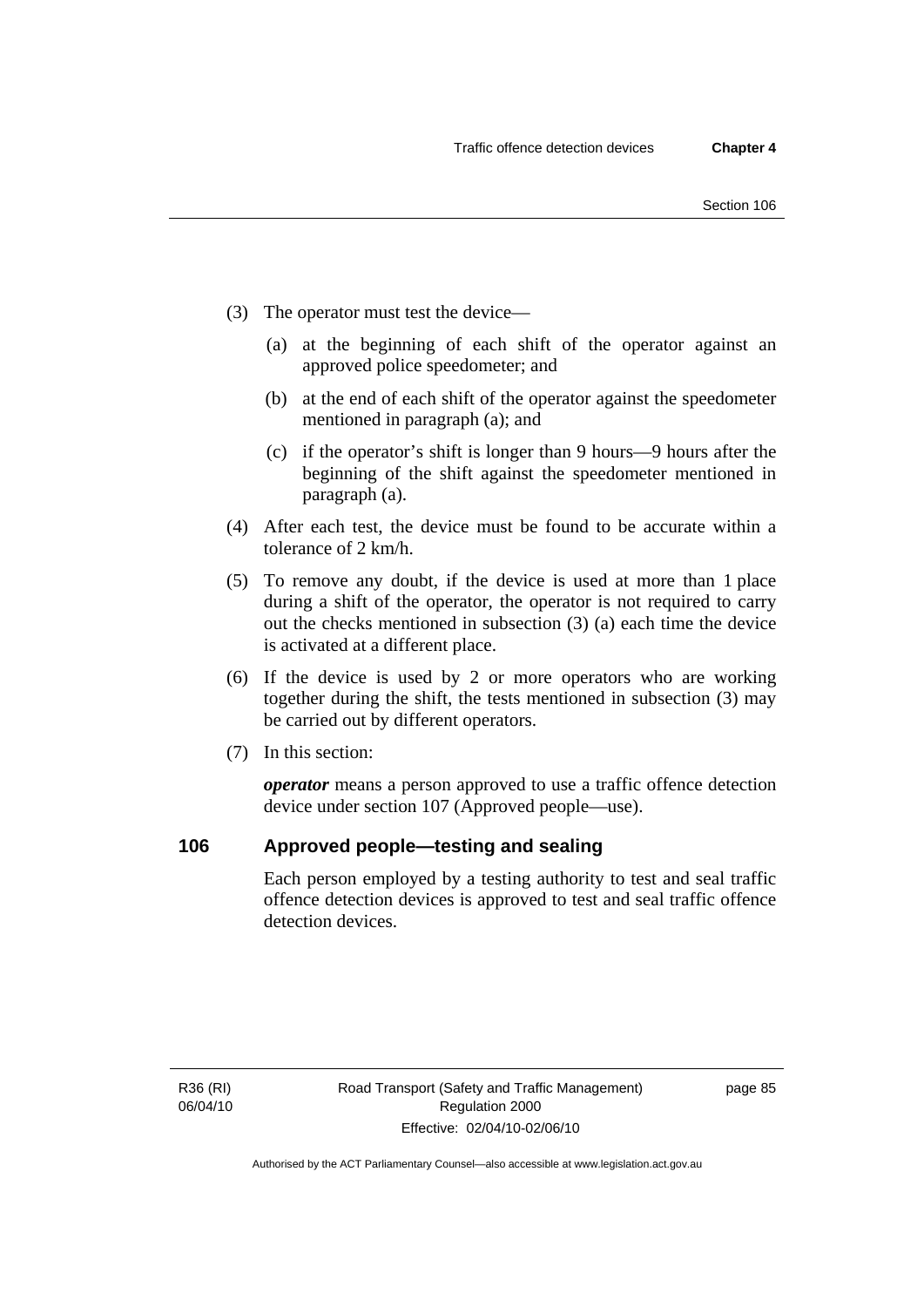# **107 Approved people—use**

- (1) Each police officer is approved to use any traffic offence detection device (other than a fixed camera detection device).
- (2) The road transport authority may approve a person who is not a police officer to use digital camera detection devices.
- (3) The road transport authority may only approve a person under subsection (2) if the authority is satisfied that the person has appropriate qualifications to operate, or experience in the operation of, digital camera detection devices.

# **107A Recording of camera detection device image files—Act, s 23 (2) (c) (ii)**

 (1) An electronic file created by a camera detection device must be recorded on a WORM disk or other storage medium for electronic data (the *recording medium*).

*Note Camera detection device*—see the Act, s 23.

- (2) The recording medium for a camera detection device may be—
	- (a) attached directly to, or located with, the device; or
	- (b) at a place other than the place where the device is located.

### **Example—par (b)**

If a motor vehicle goes through a red traffic light and an image of the vehicle is taken by a fixed camera detection device, the electronic file created by the device in relation to the offence is sent along a wire or optical fibre, or across a wireless network, to a recording device in a building in another suburb and is stored at that building on a recording medium.

- *Note* An example is part of the regulation, is not exhaustive and may extend, but does not limit, the meaning of the provision in which it appears (see Legislation Act, s 126 and s 132).
- (3) If the recording medium for a camera detection device is at a place other than the place where the device is located—

page 86 Road Transport (Safety and Traffic Management) Regulation 2000 Effective: 02/04/10-02/06/10

R36 (RI) 06/04/10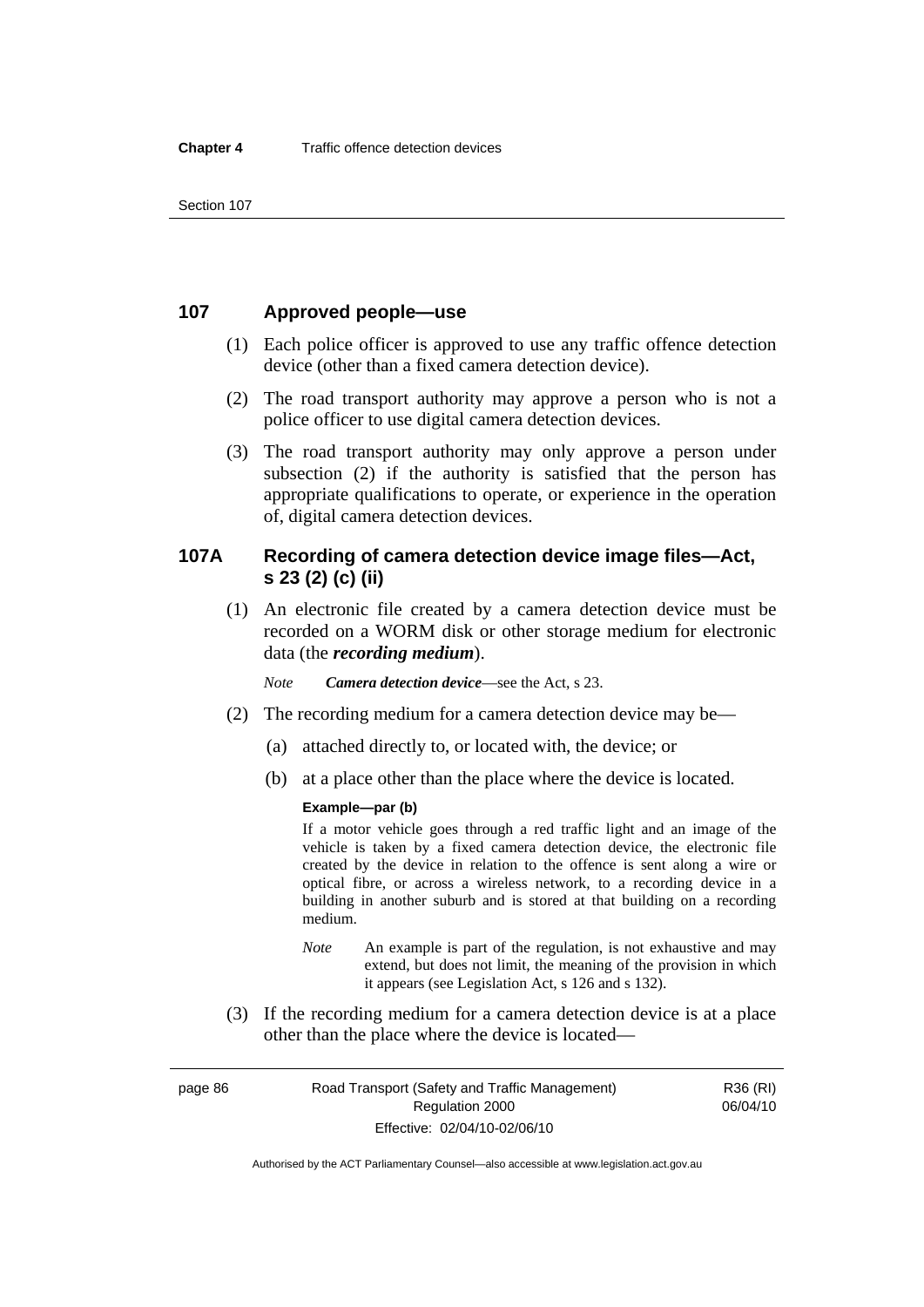- (a) the device must produce a security checksum for each electronic file created by the device; and
- (b) the device must encrypt the security checksum and the file; and
- (c) the security checksum and the encrypted file must be recorded as soon as practicable on a recording medium.
- (4) However, subsection (3) does not prevent other security measures being taken in relation to a security checksum or an electronic file before it is recorded on the recording medium.

# **107B Verification of camera detection device image files—Act, s 23 (2) (c) (iii)**

- (1) This section applies if an electronic file that contains an image of a vehicle taken by a camera detection device is recorded on a recording medium that is at a place other than the place where the device is located.
- (2) Before the image of the vehicle is produced from the file, the accuracy of the file must be verified by using a computer to—
	- (a) recalculate the security checksum for the file; and
	- (b) confirm that the security checksum produced by the recalculation is identical to the checksum produced by the device for the file.

# **108 Meaning of vehicle image codes**

- (1) This section defines the meaning of codes and other information indicated on an image of a vehicle taken by an approved camera detection device.
	- *Note* Information etc that is indicated on an image includes information etc accompanying or reasonably associated with the image (see Act, dict, def of *indicated on*).

R36 (RI) 06/04/10 page 87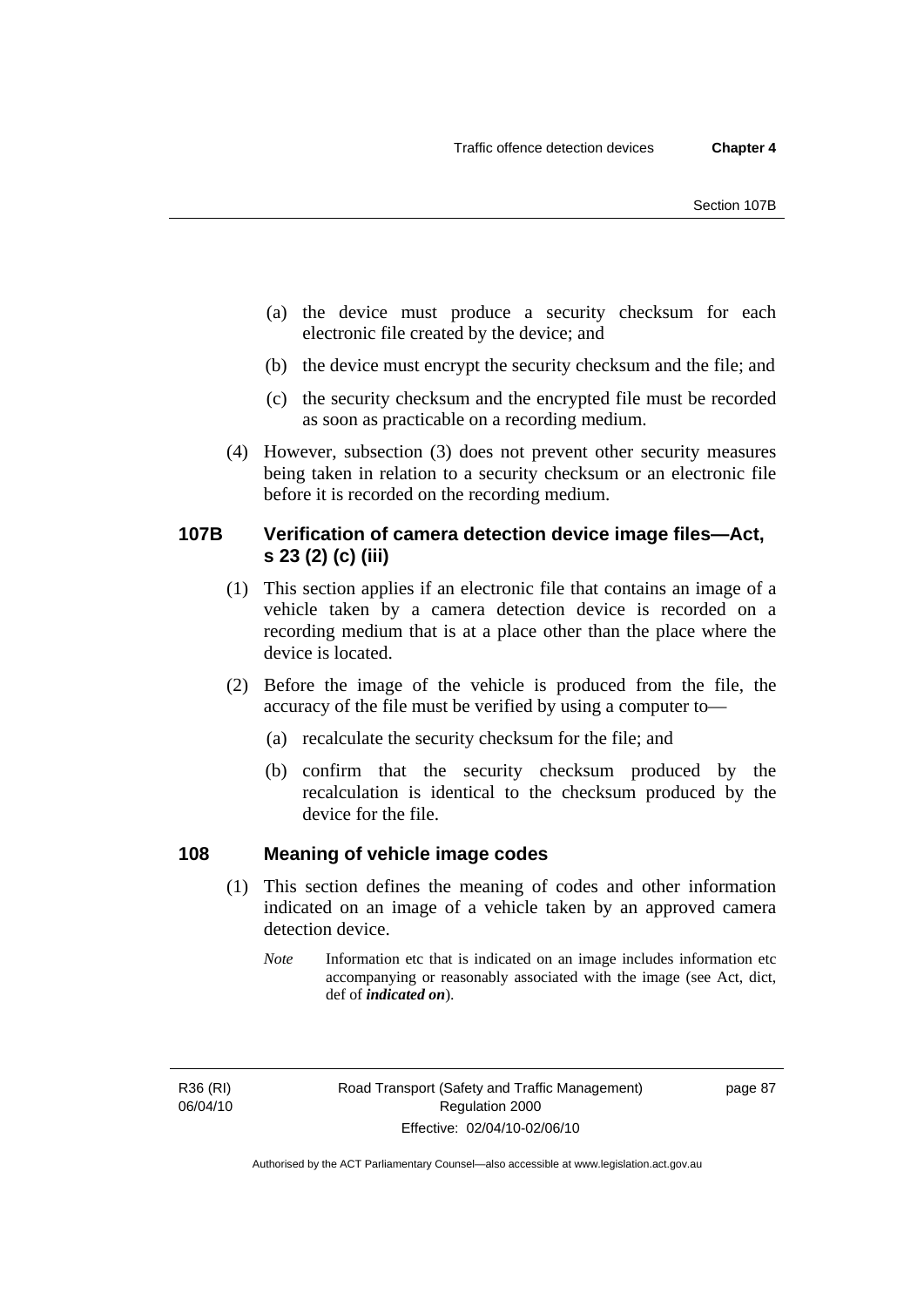#### Section 108

- (2) It is not necessary that all the codes and other information mentioned in this section be indicated on an image but if they do appear they have the meaning given in this section.
- (3) The characters (whether numbers, letters or both) in the field immediately after 'Device' is the code for—
	- (a) the laser speed measuring device component of the digital camera detection device that took the image; or
	- (b) the radar speed measuring device component of the digital camera detection device, or fixed camera detection device, that took the image; or
	- (c) the piezo strip speed measuring device component of the fixed camera detection device that took the image; or
	- (d) the loop detector speed measuring device component of the fixed camera detection device that took the image.

#### **Example**

'Device: 012409' indicates that the code for the laser speed measuring device component of the digital detection device, or piezo strip speed measuring device component of the fixed camera detection device, that took the image, is 012409.

 (4) The characters (whether numbers, letters or both) in the field immediately after 'Location' or 'Loc' is the code for the place where the image was taken (the *location code*).

#### **Example**

'Location: sls0015' indicates that the code for the place where the image was taken is 0015 (see sch 1, part 1.1, item 15).

(5) A location code has the meaning given by schedule 1.

#### **Example**

The location code '0015' indicates that the image was taken at Kingsford Smith Drive between Kuringa Drive and Spalding Street (see sch 1, part 1.1, item 15).

 (6) For subsection (5) and schedule 1, if a road (however described) mentioned in an item of schedule 1 intersects with another road

Authorised by the ACT Parliamentary Counsel—also accessible at www.legislation.act.gov.au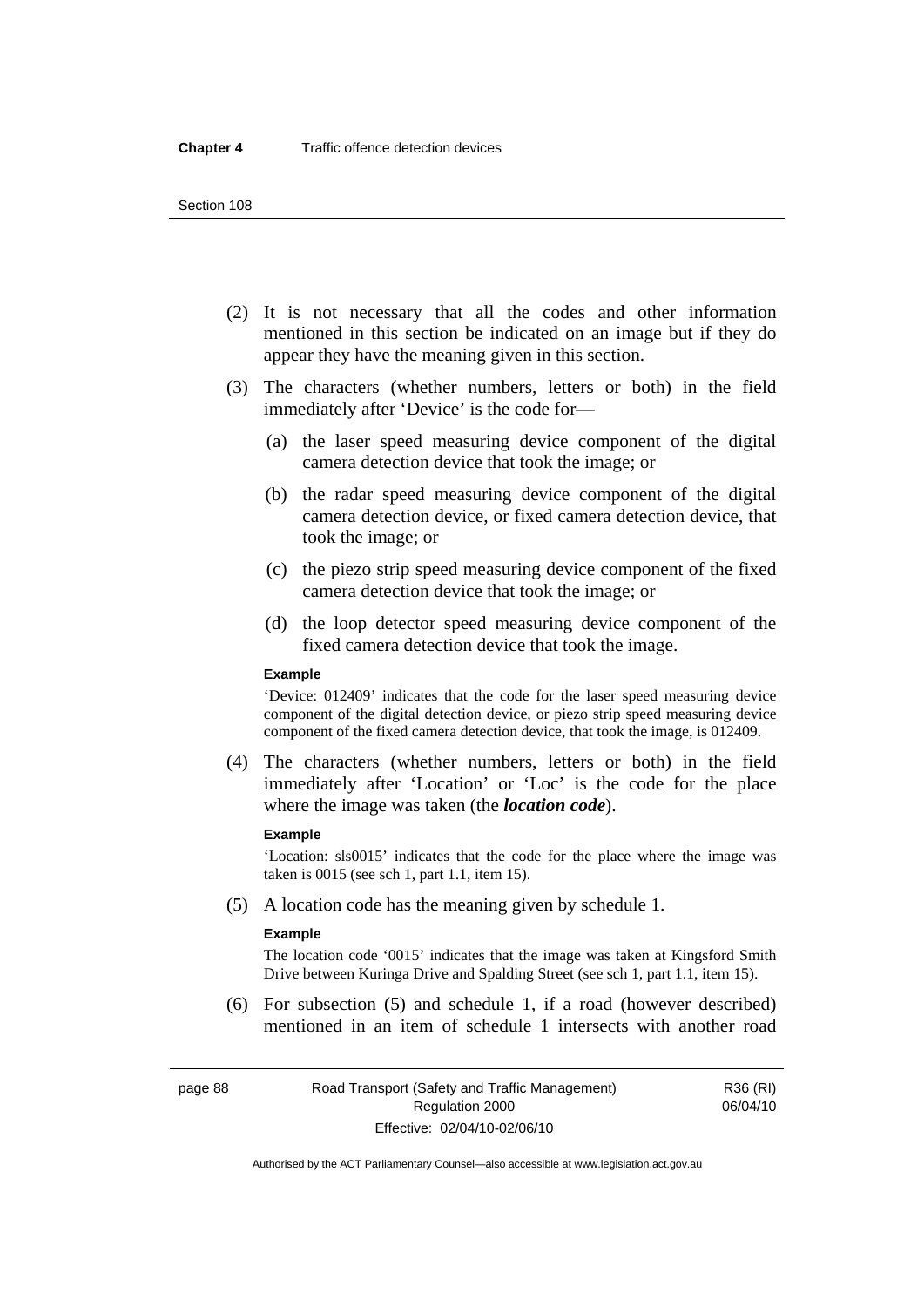(however described) more than once, the word '(north)' or '(south)' is included after the name of the road to indicate the intersection relevant to the meaning of the location code.

#### **Example**

The location code '0003' means that the image was taken on Athllon Drive between Beasley Street '(south)' and Sulwood Drive (see sch 1, part 1.1, item 3). As Beasley Street intersects Athllon Drive more than once, the word 'south' indicates that the southern intersection is the relevant intersection.

 (7) The characters in the field immediately after 'Date' is the date when the image was taken, with the first 2 numbers indicating the day of the month, followed by an abbreviation for the month and the year.

#### **Example**

'Date: 15/11/00' indicates that the image was taken on 15 November 2000.

 (8) The numbers in the field immediately after 'Time' is the time when the image was taken, stated in the 24-hour clock system.

#### **Examples**

- 1 'Time: 11.07.00.23' indicates that the image was taken at 0.23 seconds after 11.07 am.
- 2 'Time: 13:53:10:07' indicates that the image was taken at 10.07 seconds after 1.53 pm.
- (9) The letter in the field immediately after 'Direction' or 'Dir' indicates—
	- (a) for an image taken by a digital camera detection device whether the general direction in which the vehicle was travelling was away from or towards the device, with 'A' indicating away from the device and 'T' indicating towards the device; or
	- (b) for an image taken by a fixed camera detection device—the general direction in which the vehicle was travelling when the image was taken, with 'N' indicating north, 's' indicating south, 'E' indicating east and 'W' indicating west.

Authorised by the ACT Parliamentary Counsel—also accessible at www.legislation.act.gov.au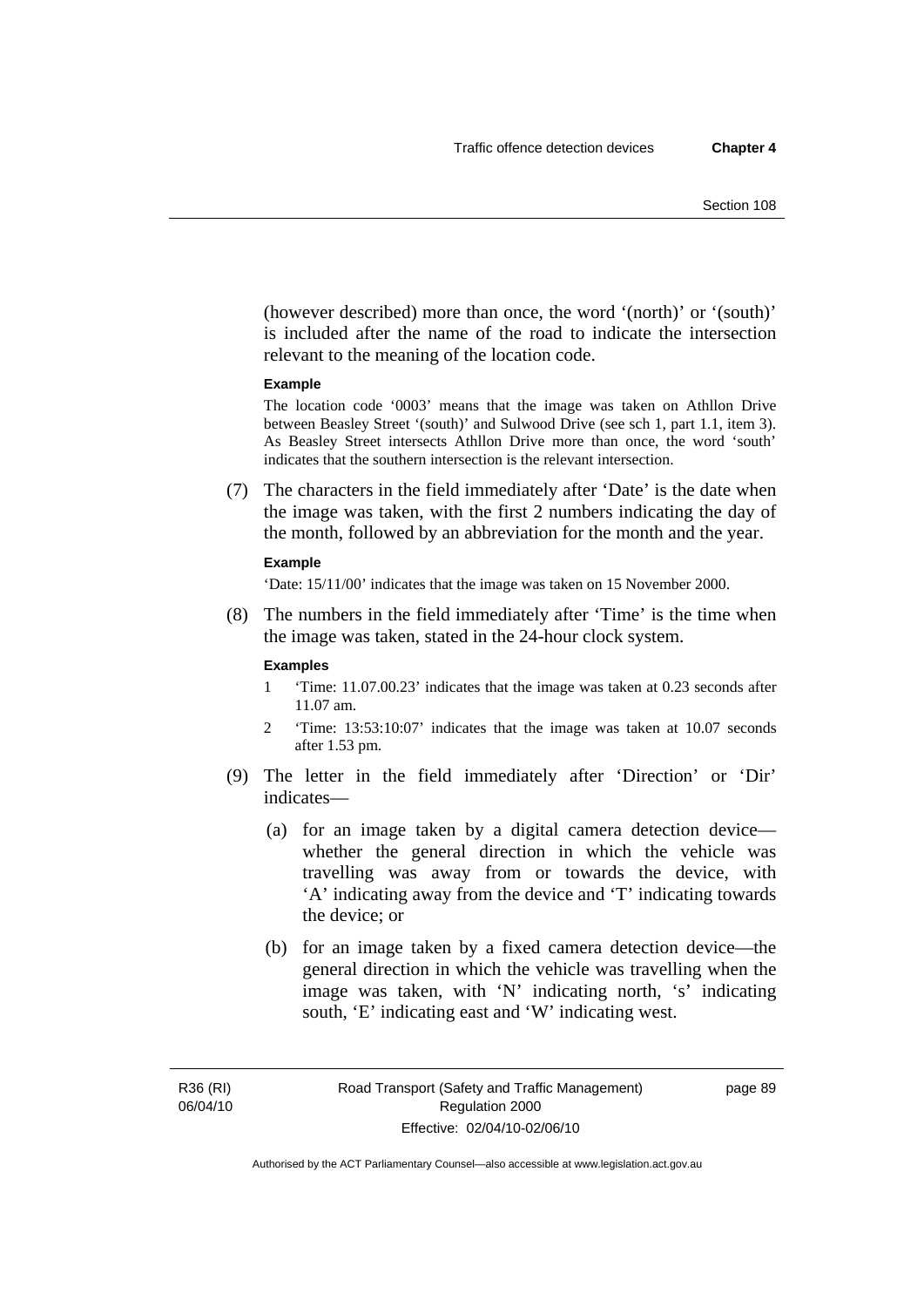Section 108

#### **Example for par (a)**

'Direction: A' indicates that when the image was taken the vehicle was generally travelling away from the digital camera detection device that took the image.

#### **Example for par (b)**

'Direction: N' indicates that when the image was taken the vehicle was travelling in the general direction of north.

 (10) The characters in the field immediately after 'Lane' is the code for the lane in which the vehicle was travelling when the image was taken, with the following codes having the stated meaning:

'L1' means the lane next to the centre of the road

'L2' means the lane immediately to the left of L1

'L3' means the lane immediately to the left of L2

'L4' means the lane immediately to the left of L3.

#### **Example**

'Lane: L1' indicates that the vehicle was travelling in the lane next to the centre of the road when the image was taken.

 (11) The number in the field immediately after 'Red time' is the time in seconds and part seconds (stated as a fraction) that a red traffic light or red traffic arrow facing the driver of the vehicle had been showing before the driver entered the intersection concerned.

#### **Example**

'Red time: 1.50' indicates that the red traffic light or red traffic arrow facing the driver of the vehicle had been showing for 1.5 seconds before the driver entered the intersection concerned.

 (12) The number in the field immediately after 'Speed li' is the speed limit applying to the driver of the vehicle for the length of road where the driver was driving when the image was taken.

#### **Example**

'Speed li: 60' indicates that the speed limit applying to the driver of the vehicle for the length of road where the driver was driving when the image was taken is 60 km/h.

R36 (RI) 06/04/10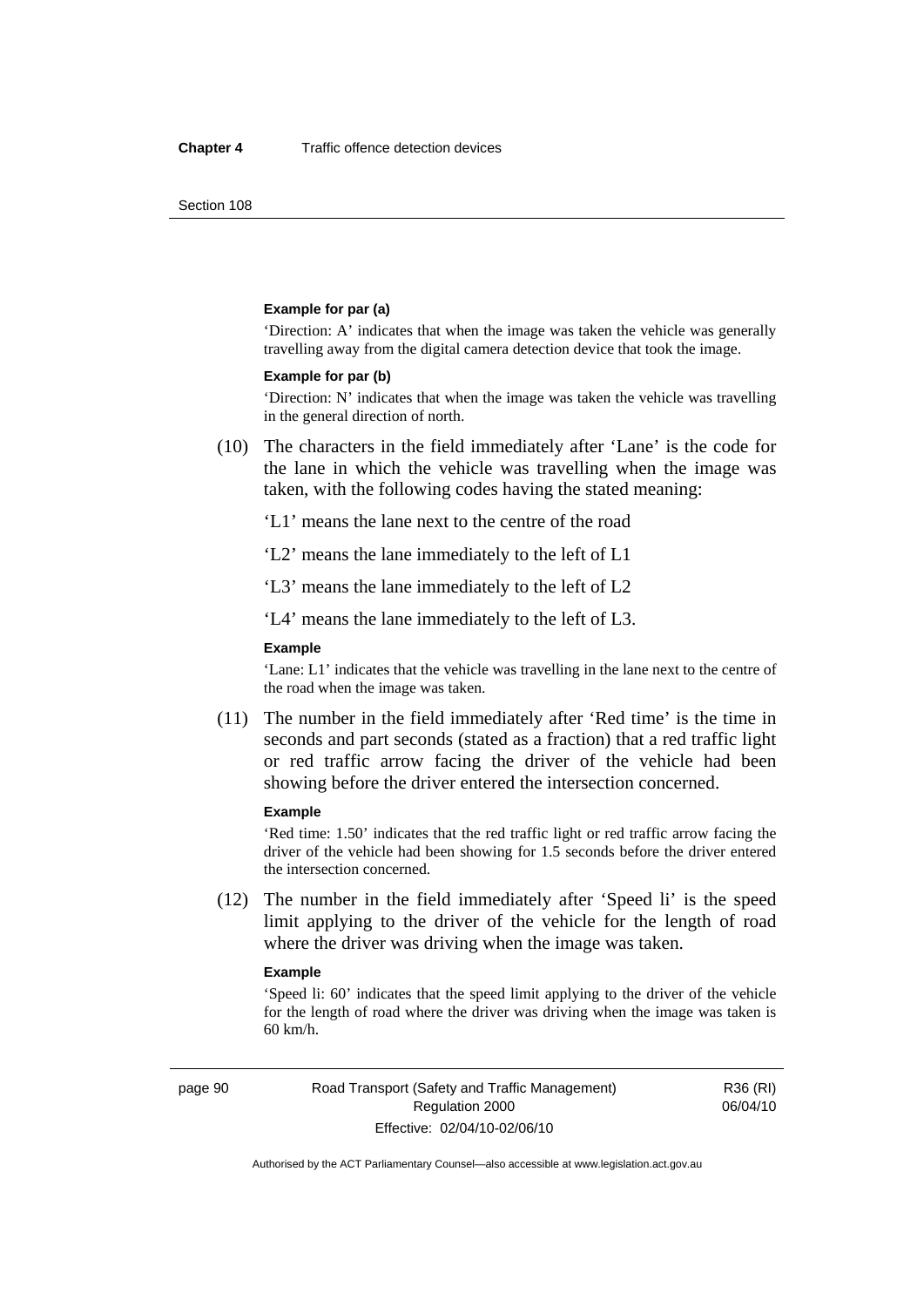(13) The number in the field immediately after 'Speed' is the speed in kilometres per hour at which the driver of the vehicle was driving when the image was taken.

#### **Example**

'Speed: 82' indicates that the driver of the vehicle was driving at 82 km/h when the image was taken.

 (14) The characters (whether numbers, letters or both) in the field immediately after 'Operator' is the code for the person responsible for the use of the device when the image was taken.

#### **Example**

'Operator: op002' indicates that the code for the person responsible for the device when the image was taken is operator 002.

 (15) The characters (whether numbers, letters or both) in the field immediately after 'Disk' is the code for the recording medium used to record the image of the vehicle.

#### **Example**

'Disk: WD0022' indicates that the code for the WORM disk used to record the image was WD0022.

*Note* An example is part of the regulation, is not exhaustive and may extend, but does not limit, the meaning of the provision in which it appears (see Legislation Act, s 126 and s 132).

R36 (RI) 06/04/10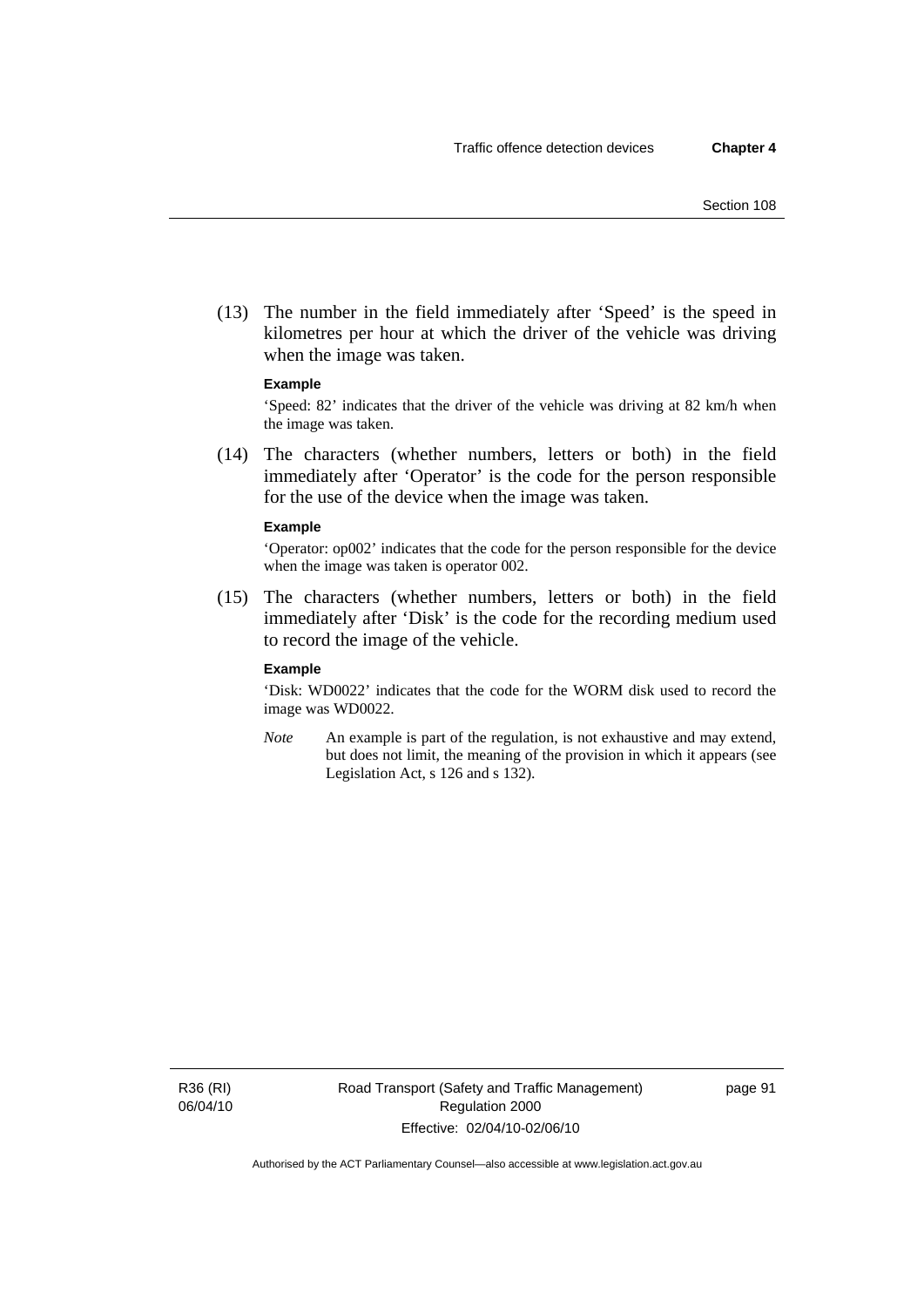#### **Chapter 5** Miscellaneous

# **Chapter 5 Miscellaneous**

# **109 Additional powers of police**

- (1) A police officer may request or signal the driver of a vehicle to stop the vehicle.
- (2) A person must not, without reasonable excuse, fail to comply with a request or signal made or given by a police officer under subsection  $(1)$ .

Maximum penalty: 20 penalty units.

 (3) A police officer may, during a temporary obstruction or danger to traffic or in an emergency, direct the responsible person for or driver of a vehicle parked in any part of a pay parking area to remove the vehicle or, if no-one appears to be in charge of the vehicle, remove the vehicle.

# **110 Prohibition on car minding**

- (1) The chief police officer may, by written notice given to a person, prohibit the person from—
	- (a) parking, minding, caring for, or taking charge of any motor vehicle or trailer (other than a motor vehicle or trailer of which the person is the driver) on a road; or
	- (b) offering his or her services for any such purpose.
- (2) A person who is given a notice under subsection (1) must comply with the notice.

Maximum penalty: 20 penalty units.

R36 (RI) 06/04/10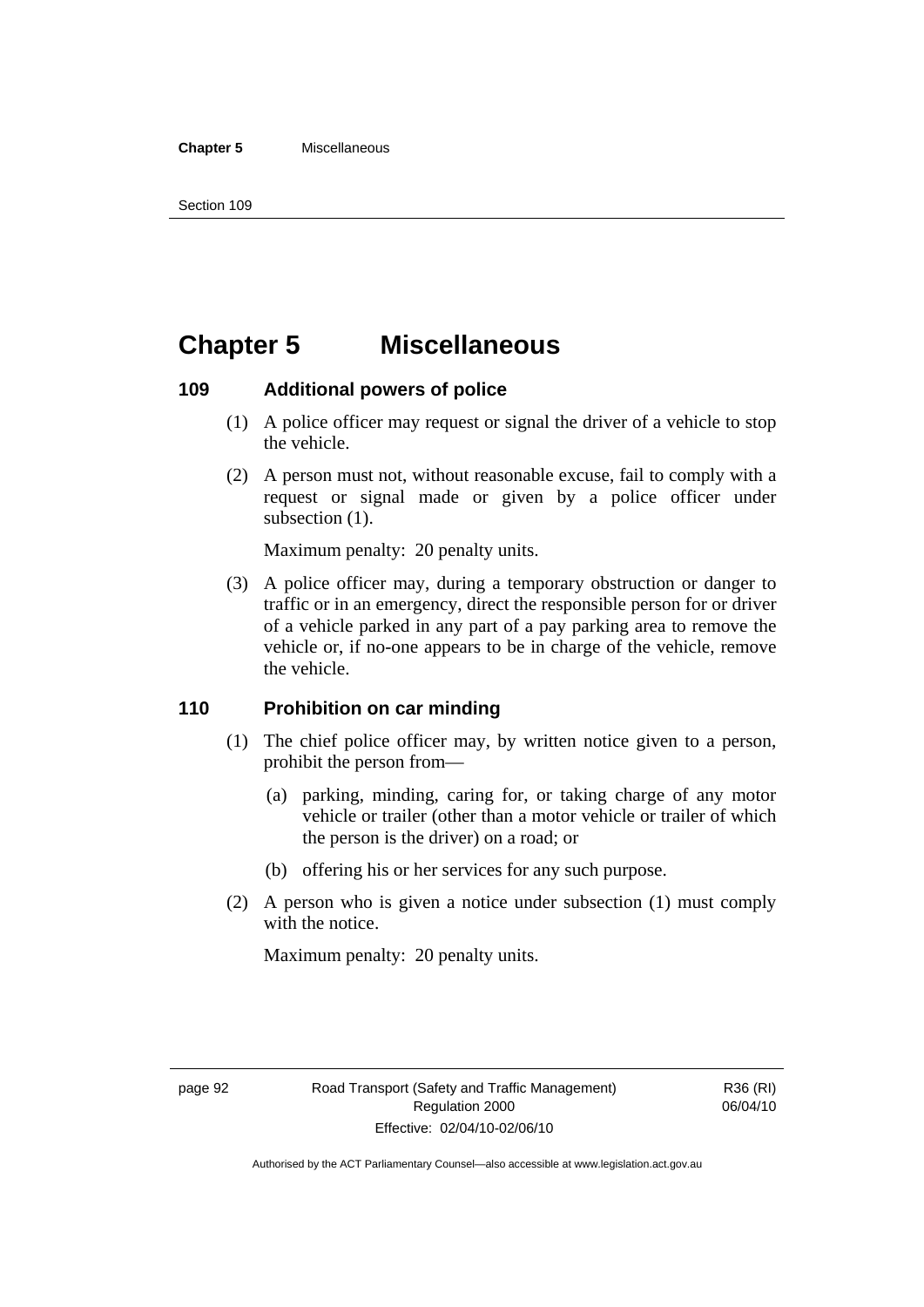- (3) This section does not authorise the chief police officer to prohibit the proprietor of a parking station or parking area—
	- (a) from parking, minding, caring for, or taking charge of a motor vehicle or trailer in or on the parking station or parking area; or
	- (b) from offering the proprietor's services for that purpose—
		- (i) whether by the display or publication of an advertisement in relation to the parking station or parking area or otherwise; and
		- (ii) whether the services are performed or offered to be performed by the proprietor or by an employee or agent of the proprietor.

# **111 Removal of unattended vehicles—Act, s 32 (1) (c)**

A police officer or authorised person may move an unattended vehicle from a road or road related area to a retention area if the vehicle is in—

- (a) a bus lane; or
- (b) a length of road to which a *clearway sign* applies; or
- (c) a transit lane.

- **U 112 Disposal of impounded vehicles—Act, s 10K** 
	- (1) This section applies to a vehicle impounded under the following provisions of the Act:
		- (a) section 10A (Impounding of vehicles used for menacing driving on court order before conviction etc);
		- (b) section 10B (Impounding or forfeiture of vehicles on conviction etc for certain offences);
		- (c) section 10C (Powers of police officers to seize and impound vehicles used in committing certain offences).

R36 (RI) 06/04/10 Road Transport (Safety and Traffic Management) Regulation 2000 Effective: 02/04/10-02/06/10 page 93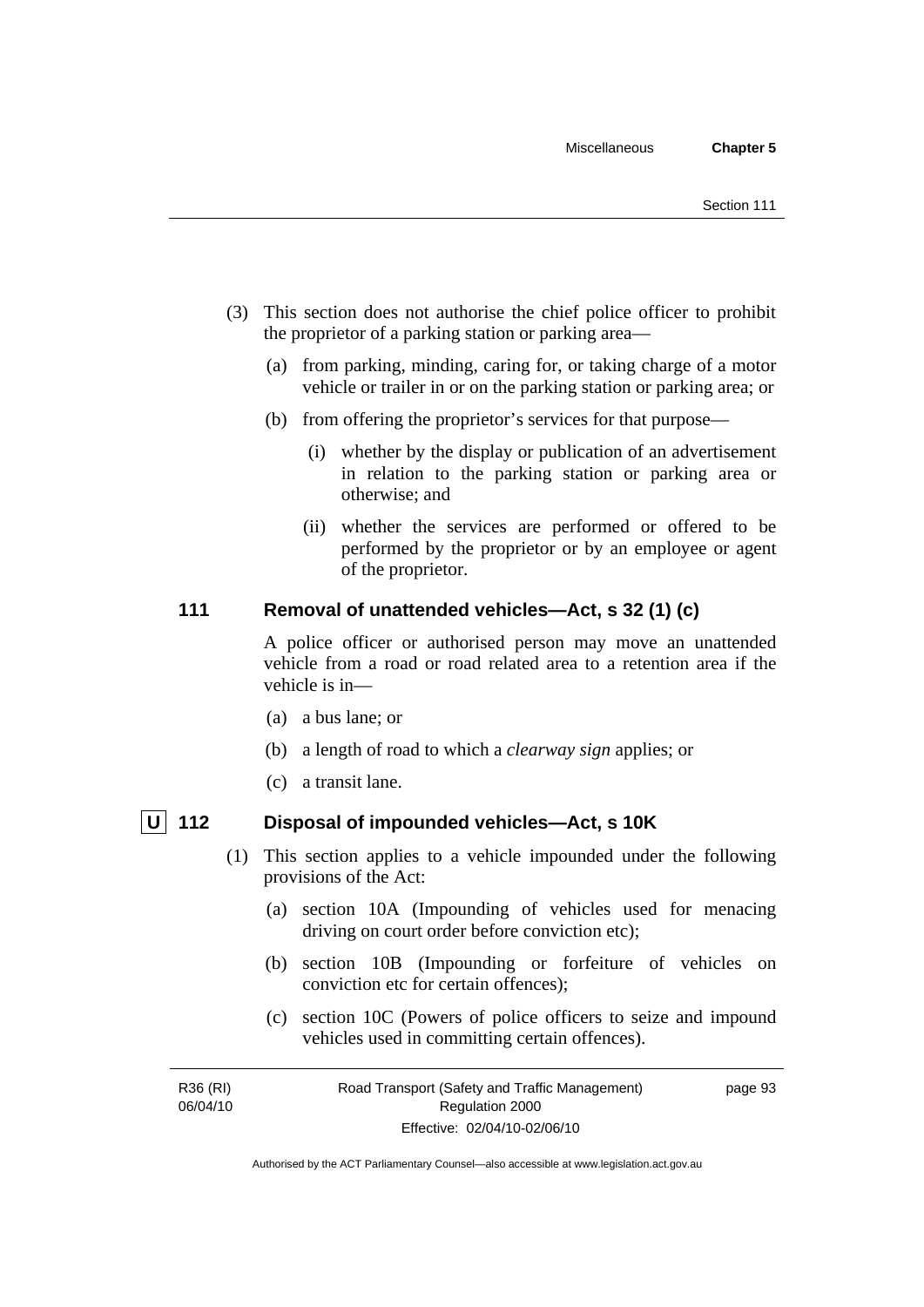#### **Chapter 5** Miscellaneous

Section 112

- (2) If a person has not applied to the chief police officer for the release of the vehicle at the end of the period of impoundment, the chief police officer must, by notice served on the registered operator of the vehicle and every person who has a registered interest in the vehicle, warn them that the vehicle may be offered for sale if the vehicle is not removed from the place of impoundment within 28 days after the day of service of the notice.
- (3) The vehicle may be offered for sale, by public auction or public tender, if the vehicle is not removed within 28 days after service of the notice or, if more than 1 notice is served under subsection (2), the later of the notices.
- (4) A person may apply to the chief police officer for payment to the person of the balance of the proceeds of sale of a vehicle within 1 year after the vehicle is sold in accordance with subsection (3).
- (5) The balance of the proceeds of sale may be paid to the person if the person satisfies the chief police officer that—
	- (a) the person was lawfully entitled to possession of the vehicle immediately before its sale; and
	- (b) there was a reasonable excuse for the person's failure to obtain release of the vehicle before it was sold.
- (6) In this section:

*balance of the proceeds of sale*, of a vehicle, means the proceeds of the sale of the vehicle less—

- (a) any fee or other amount payable under the *Road Transport (General) Act 1999* for the seizure, impounding and storage of the vehicle; and
- (b) the reasonable costs of or incidental to the sale.

R36 (RI) 06/04/10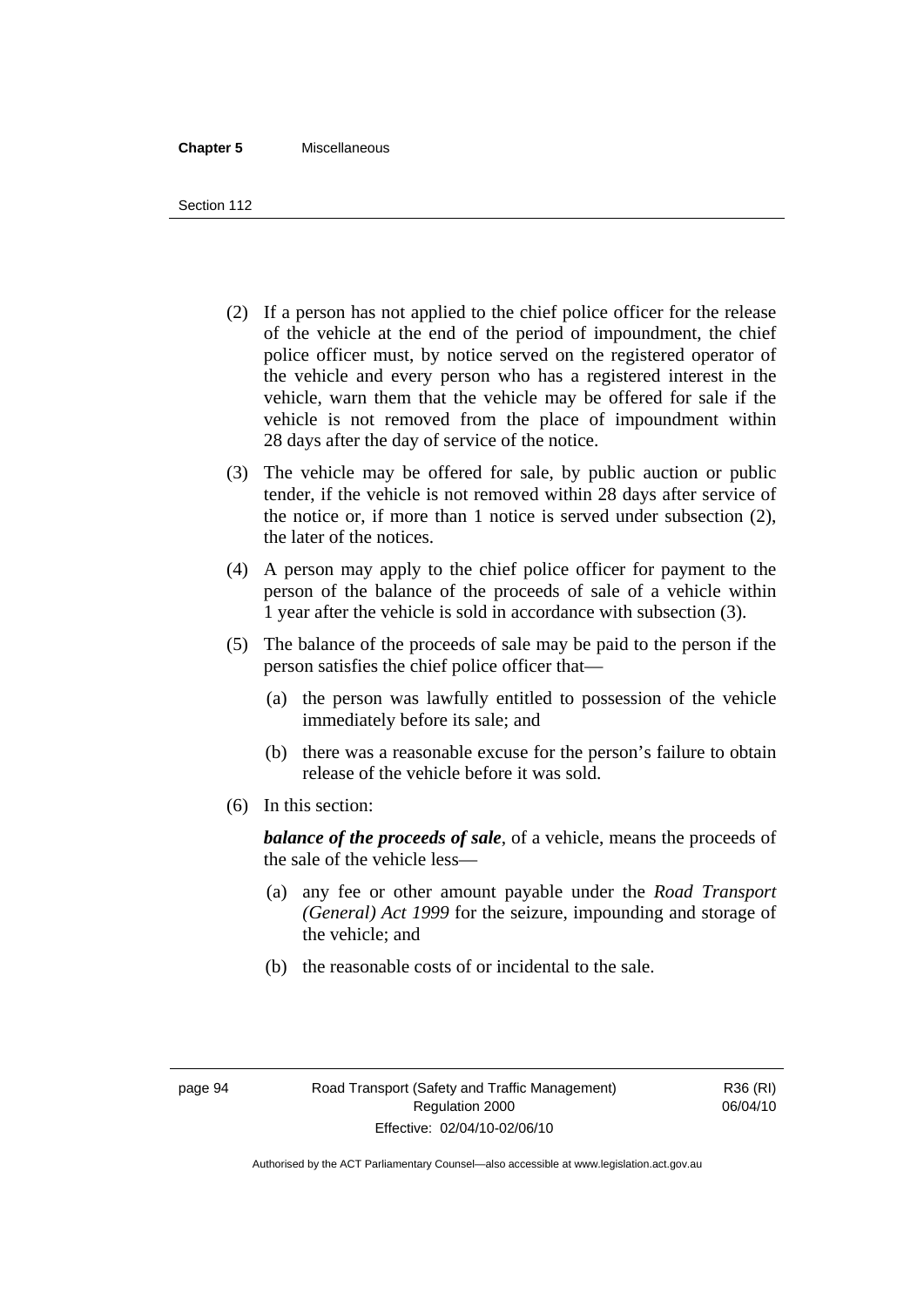# **112A Disposal of forfeited vehicles—Act, s 10K**

A vehicle that has been forfeited to the Territory under the Act, section 10B (Impounding or forfeiture of vehicles on conviction etc for certain offences) may be offered for sale by public auction or public tender.

# **113 Responsible person to inspect driver licence**

 (1) Before permitting someone else to drive a motor vehicle, the responsible person for, or the person in charge of, the vehicle must require the person to produce his or her Australian driver licence or external driver licence and must inspect the licence.

Maximum penalty: 20 penalty units.

 (2) It is a defence to a prosecution of a person for an offence against subsection (1) if the person proves that the person had taken reasonable steps (other than those mentioned in the subsection) to ensure the person permitted to drive the motor vehicle was the holder of a current Australian driver licence or external driver licence.

# **114 Responsible person's consent**

The person in charge of a motor vehicle or trailer on a road must not, without reasonable excuse, permit anyone to use the vehicle without the consent of the responsible person for the vehicle.

Maximum penalty: 20 penalty units.

# **115 Standards for safe carriage of loads—Act, s 14 (2)**

The prescribed standards are the performance standards in the *Load Restraint Guide—Guidelines and Performance Standards for the Safe Carriage of Loads on Road Vehicles*, 2nd ed (2004) published by the National Transport Commission.

R36 (RI) 06/04/10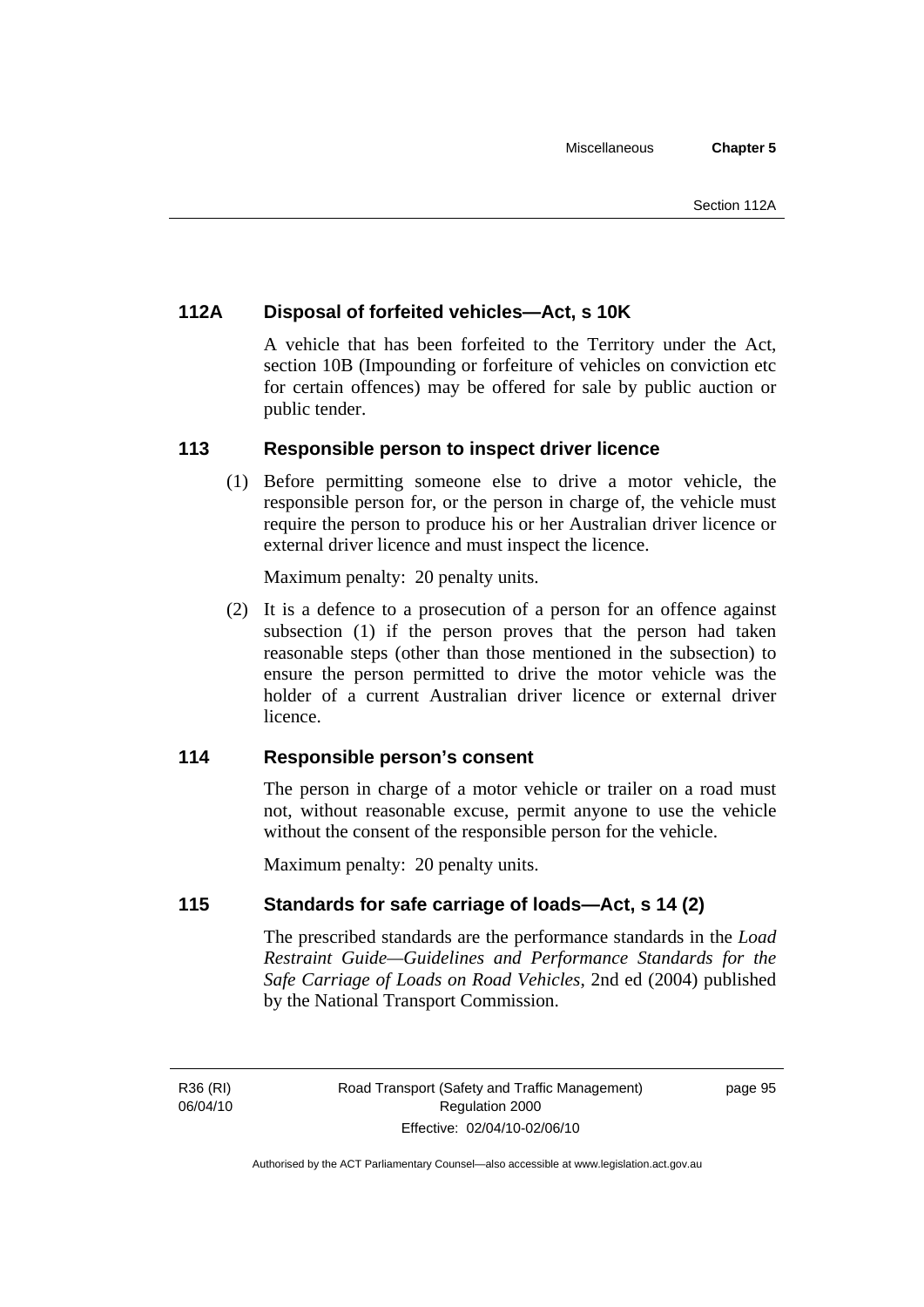# **Schedule 1 Meaning of location codes on images**

(see s 108)

# **Part 1.1 Digital camera detection devices**

**Table 1.1** 

| column 1<br>item | column 2<br>location<br>code | column 3<br>place where image was taken                                       |
|------------------|------------------------------|-------------------------------------------------------------------------------|
| 1                | 0001                         | Adelaide Avenue between Hopetoun Circuit and Kent Street                      |
| 2                | 0002                         | <b>Antill Street</b>                                                          |
| 3                | 0003                         | Athllon Drive between Beasley Street (south) and Sulwood<br>Drive             |
| 4                | 0004                         | Belconnen Way between Barry Drive and Coulter Drive                           |
| 5                | 0005                         | Bowen Drive between Brisbane Avenue and Kings Avenue                          |
| 6                | 0006                         | Coppins Crossing Road between Uriarra Road and William<br><b>Hovell Drive</b> |
| 7                | 0007                         | Drakeford Drive between Sulwood Drive and Athllon Drive                       |
| 8                | 0008                         | Erindale Drive between Sulwood Drive and Sternberg Crescent                   |
| 9                | 0009                         | Florey Drive between Southern Cross Drive and Ginninderra<br>Drive            |
| 10               | 0010                         | Ginninderra Drive between Tillyard Drive and Kingsford Smith<br>Drive         |
| 11               | 0011                         | Ginninderra Drive between Ellenborough Street and Braybrook<br><b>Street</b>  |
| 12               | 0012                         | Gungahlin Drive between Wells Station Drive and Gundaroo<br>Drive             |
| 13               | 0013                         | Hindmarsh Drive between Dalrymple Street and Jerrabomberra<br>Avenue          |

### page 96 Road Transport (Safety and Traffic Management) Regulation 2000 Effective: 02/04/10-02/06/10

R36 (RI) 06/04/10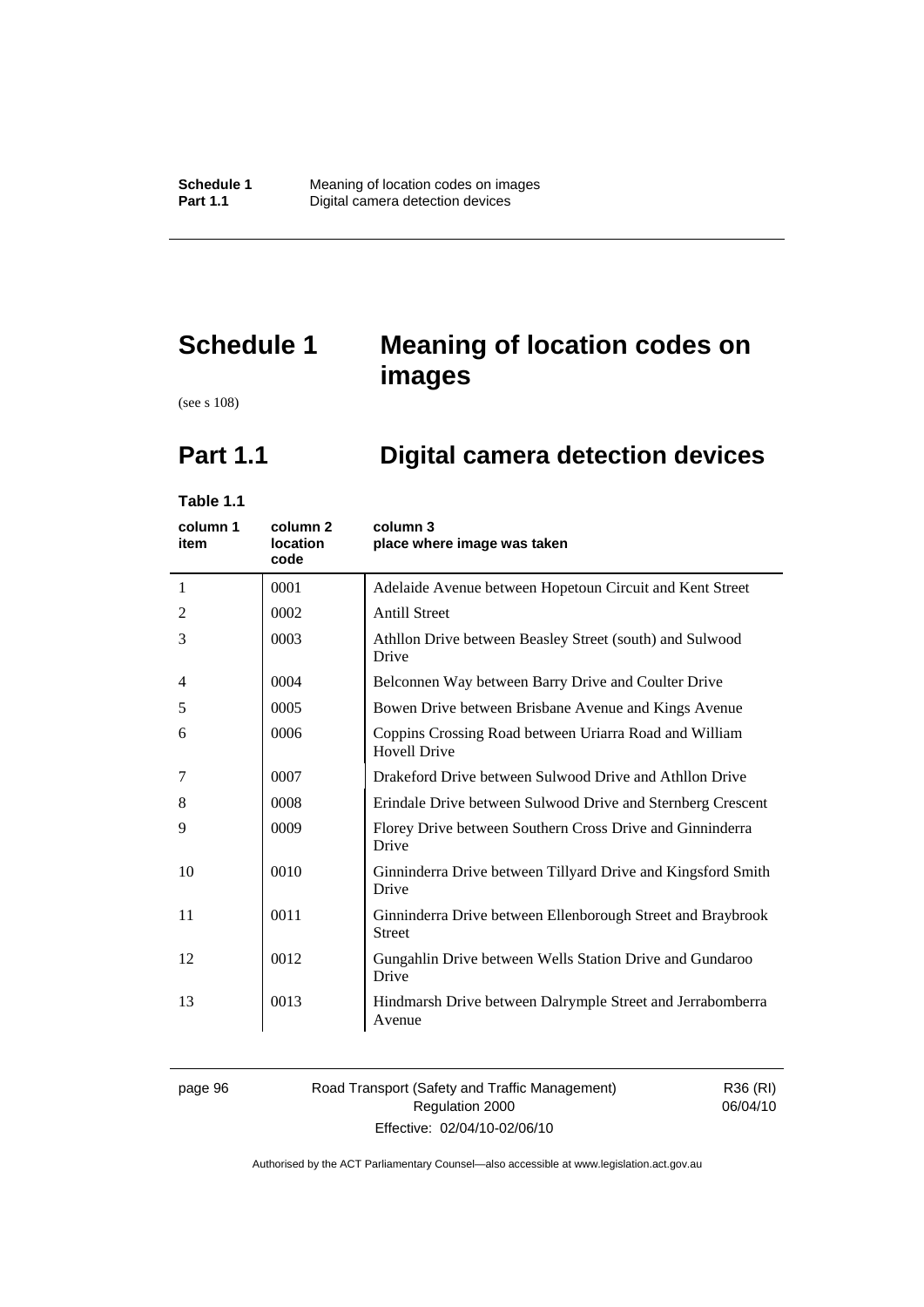| column 1<br>item | column 2<br>location<br>code | column 3<br>place where image was taken                                    |
|------------------|------------------------------|----------------------------------------------------------------------------|
| 14               | 0014                         | Hindmarsh Drive between Athllon Drive and Melrose Drive                    |
| 15               | 0015                         | Kingsford Smith Drive between Kuringa Drive and Spalding<br><b>Street</b>  |
| 16               | 0016                         | Lady Denman Drive between Cotter Road and Barrenjoey Drive                 |
| 17               | 0017                         | Long Gully Road                                                            |
| 18               | 0018                         | Melrose Drive between Athllon Drive and Hindmarsh Drive                    |
| 19               | 0019                         | Monaro Highway between Canberra Avenue and Hindmarsh<br>Drive              |
| 20               | 0020                         | Monaro Highway between Hindmarsh Drive and Isabella Drive                  |
| 21               | 0021                         | Mugga Lane between Narrabundah Lane and Long Gully Road                    |
| 22               | 0022                         | Northbourne Avenue between Macarthur Avenue and Antill<br><b>Street</b>    |
| 23               | 0023                         | Parkes Way between Clunies Ross Street and Glenloch<br>Interchange         |
| 24               | 0024                         | Tuggeranong Parkway between Lakeside Interchange and<br><b>Cotter Road</b> |
| 25               | 0025                         | Tuggeranong Parkway between Hindmarsh Drive and Cotter<br>Road             |
| 26               | 0026                         | Tuggeranong Parkway between Hindmarsh Drive and Sulwood<br>Drive           |
| 27               | 0027                         | Yamba Drive between Mawson Drive and Beasley Street                        |
| 28               | 0028                         | Pocket Avenue                                                              |
| 29               | 0029                         | Owen Dixon Drive (excluding residential service road of same<br>name)      |
| 30               | 0030                         | <b>Taverner Street</b>                                                     |
| 31               | 0031                         | Springvale Drive                                                           |
| 32               | 0032                         | Kerrigan Street                                                            |
| 33               | 0033                         | Gladstone Street, Hall                                                     |
| 34               | 0034                         | <b>Heysen Street</b>                                                       |

R36 (RI) 06/04/10

## Road Transport (Safety and Traffic Management) Regulation 2000 Effective: 02/04/10-02/06/10

page 97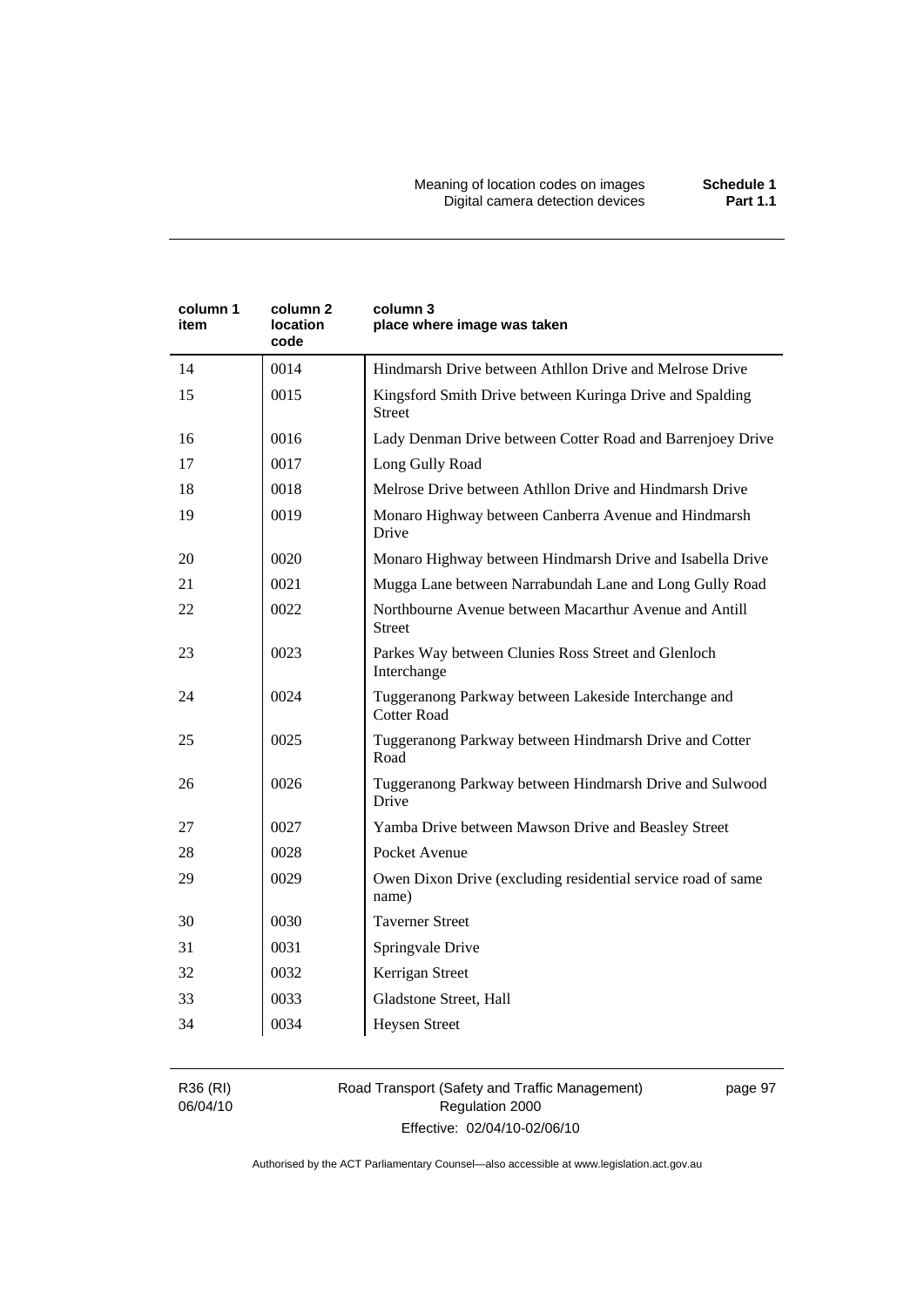| column 1<br>item | column <sub>2</sub><br><b>location</b><br>code | column 3<br>place where image was taken                             |
|------------------|------------------------------------------------|---------------------------------------------------------------------|
| 35               | 0035                                           | Mugga Way                                                           |
| 36               | 0036                                           | <b>Badimara Street</b>                                              |
| 37               | 0037                                           | Namatjira Drive                                                     |
| 38               | 0038                                           | Empire Circuit between Grey Street and Canberra Avenue              |
| 39               | 0039                                           | <b>Longmore Crescent</b>                                            |
| 40               | 0040                                           | Maribyrnong Avenue                                                  |
| 41               | 0041                                           | <b>Learmonth Drive</b>                                              |
| 42               | 0042                                           | <b>Petterd Street</b>                                               |
| 43               | 0043                                           | <b>Williamson Street</b>                                            |
| 44               | 0044                                           | <b>Tillyard Drive</b>                                               |
| 45               | 0045                                           | Dryandra Street between Fairfax Street and Archibald Street         |
| 46               | 0046                                           | Newman Morris Circuit                                               |
| 47               | 0047                                           | Chuculba Crescent                                                   |
| 48               | 0048                                           | Livingston Avenue                                                   |
| 49               | 0049                                           | Clive Steele Avenue                                                 |
| 50               | 0050                                           | Darwinia Terrace                                                    |
| 51               | 0051                                           | La Perouse Street                                                   |
| 52               | 0052                                           | <b>Novar Street</b>                                                 |
| 53               | 0053                                           | Goyder Street between Dalrymple Street and Jerrabomberra<br>Avenue  |
| 54               | 0054                                           | Launceston Street between Hindmarsh Drive and Melrose Drive         |
| 55               | 0055                                           | Athllon Drive between Hindmarsh Drive and Beasley Street<br>(south) |
| 56               | 0056                                           | Athllon Drive between Sulwood Drive and Anketell Street<br>(north)  |
| 57               | 0057                                           | Northbourne Avenue between Barry Drive and Macarthur<br>Avenue      |
| 58               | 0058                                           | Northbourne Avenue between Antill Street and Barton Highway         |

page 98 Road Transport (Safety and Traffic Management) Regulation 2000 Effective: 02/04/10-02/06/10

R36 (RI) 06/04/10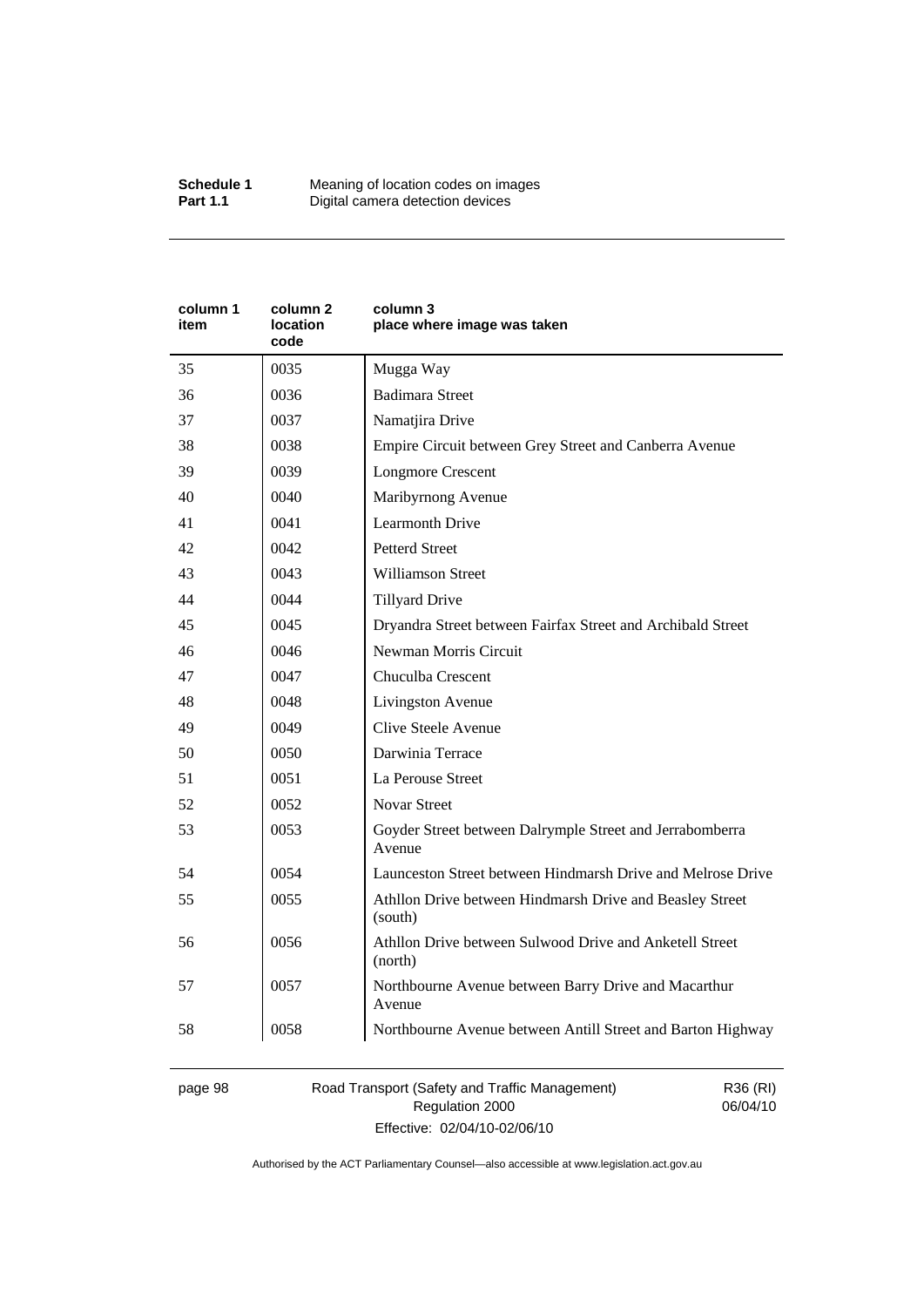| column 1<br>item | column 2<br>location<br>code | column 3<br>place where image was taken                                        |  |
|------------------|------------------------------|--------------------------------------------------------------------------------|--|
| 59               | 0059                         | Belconnen Way between Coulter Drive and Kingsford Smith<br>Drive               |  |
| 60               | 0060                         | Phillip Avenue between Majura Avenue and Federal Highway                       |  |
| 61               | 0061                         | Barton Highway between Federal Highway and Kuringa Drive                       |  |
| 62               | 0062                         | Drakeford Drive between Athllon Drive and Isabella Drive                       |  |
| 63               | 0063                         | Hindmarsh Drive between Athllon Drive and Dalrymple Street                     |  |
| 64               | 0064                         | Hindmarsh Drive between Jerrabomberra Avenue and Canberra<br>Avenue            |  |
| 65               | 0065                         | <b>Barry Drive</b>                                                             |  |
| 66               | 0066                         | Ginninderra Drive between Braybrook Street and Kingsford<br><b>Smith Drive</b> |  |
| 67               | 0067                         | Ginninderra Drive between Tillyard Drive and Florey Drive                      |  |
| 68               | 0068                         | Erindale Drive between Long Gully Road and Sulwood Drive                       |  |
| 69               | 0069                         | Erindale Drive between Soward Way and Judkins Street                           |  |
| 70               | 0070                         | Kuringa Drive between Owen Dixon Drive and Barton Highway                      |  |
| 71               | 0071                         | Launceston Street between Bowes Street and Furzer Street                       |  |
| 72               | 0072                         | Monaro Highway between Johnson Drive and Isabella Drive                        |  |
| 73               | 0073                         | Mugga Lane between Hindmarsh Drive and Narrabundah Lane                        |  |
| 74               | 0074                         | Mugga Lane between Long Gully Road and Monaro Highway                          |  |
| 75               | 0075                         | Parkes Way between Clunies Ross Street and Edinburgh<br>Avenue                 |  |
| 76               | 0076                         | Yamba Drive between Kitchener Street and Bateson Road                          |  |
| 77               | 0077                         | Yarra Glen between Carruthers Street and Adelaide Avenue                       |  |
| 78               | 0078                         | Canberra Avenue between Mildura Street and Monaro Highway                      |  |
| 79               | 0079                         | Canberra Avenue between Harman Naval Station and Newcastle<br><b>Street</b>    |  |
| 80               | 0080                         | Kings Avenue between Bowen Drive and Parkes Way                                |  |
| 81               | 0081                         | William Hovell Drive between Bindubi Street and Coulter Drive                  |  |

R36 (RI) 06/04/10 Road Transport (Safety and Traffic Management) Regulation 2000 Effective: 02/04/10-02/06/10

page 99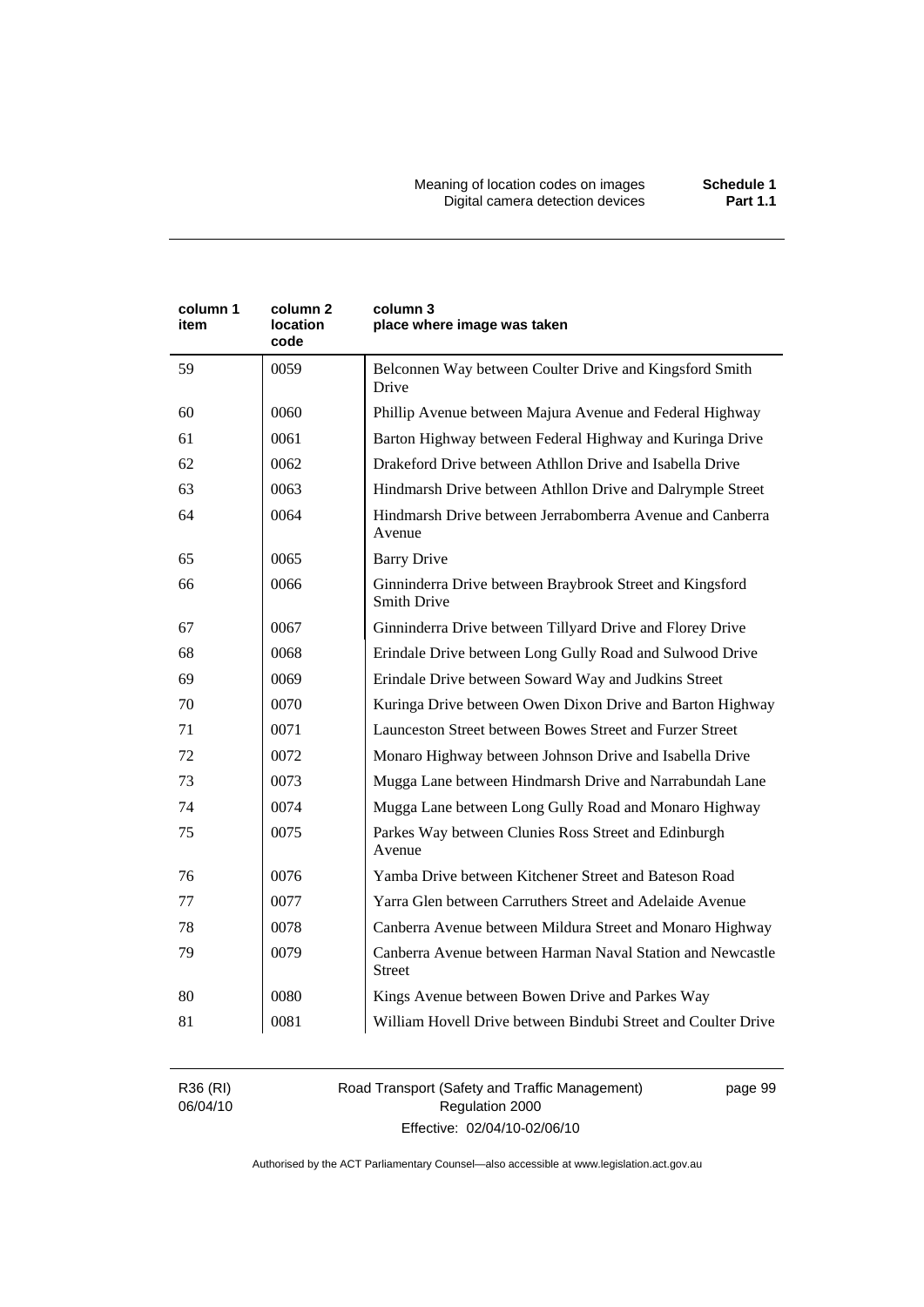| column 1<br>item | column 2<br>location<br>code | column 3<br>place where image was taken                                        |
|------------------|------------------------------|--------------------------------------------------------------------------------|
| 82               | 0082                         | William Hovell Drive between Coulter Drive and Drake<br><b>Brockman Drive</b>  |
| 83               | 0083                         | Commonwealth Ave between King Edward Terrace and London<br>Circuit             |
| 84               | 0084                         | Gundaroo Drive between Burrowa Street and Gungahlin Drive                      |
| 85               | 0085                         | Gundaroo Drive between Barton Highway and Nudurr Drive                         |
| 86               | 0086                         | Bindubi Street between Bandjalong Cres and Cross Street                        |
| 87               | 0087                         | Clift Crescent between Hemmings Crescent and Rohan Street                      |
| 88               | 0088                         | Cotter Road between Eucumbene Drive and Mount Stromlo<br>Road                  |
| 89               | 0089                         | Federal Highway between Antill Street and Majura Road                          |
| 90               | 0090                         | Majura Road between Federal Highway and Fairbairn Avenue                       |
| 91               | 0091                         | Ellenborough Street between Ginninderra Drive and<br>Maribyrnong Avenue        |
| 92               | 0092                         | Northbourne Avenue between Barton Highway and Stirling<br>Avenue               |
| 93               | 0093                         | Southern Cross Drive between Coulter Drive and Kingsford<br><b>Smith Drive</b> |
| 94               | 0094                         | Southern Cross Drive between Kingsford Smith Drive and<br>Spofforth Street     |
| 95               | 0095                         | Sulwood Drive between Erindale Drive and Tuggeranong<br>Parkway                |
| 96               | 0096                         | Coulter Drive between Belconnen Way and Lachlan Street                         |
| 97               | 0097                         | Eastern Valley Way between Belconnen Way and College<br><b>Street</b>          |
| 98               | 0098                         | Haydon Drive between Belconnen Way and Ginninderra Drive                       |
| 99               | 0099                         | Yamba Drive between Hindmarsh Drive and Wisdom Street                          |
| 100              | 0100                         | Jansz Crescent between La Perouse Street and Carnegie<br>Crescent              |
| 101              | 0101                         | Nemarang Crescent between the north and south intersections                    |
|                  |                              |                                                                                |

page 100 Road Transport (Safety and Traffic Management) Regulation 2000 Effective: 02/04/10-02/06/10

R36 (RI) 06/04/10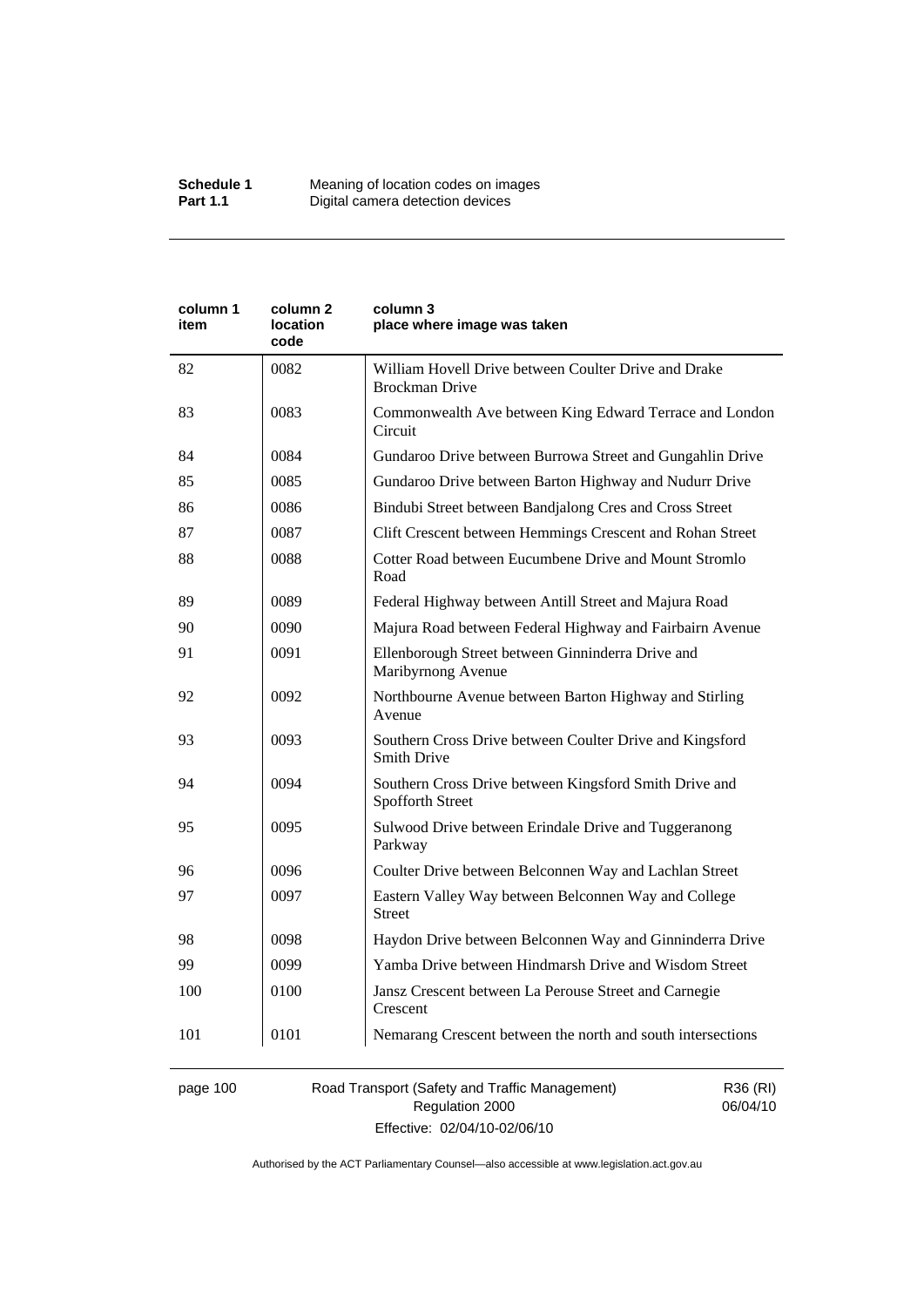Meaning of location codes on images **Schedule 1**  Digital camera detection devices **Part 1.1** 

| column 1<br>item | column 2<br>location<br>code | column 3<br>place where image was taken                                                |  |
|------------------|------------------------------|----------------------------------------------------------------------------------------|--|
|                  |                              | with Badimara Street                                                                   |  |
| 102              | 0102                         | Fairbairn Avenue between Anzac Parade and Pialligo Avenue                              |  |
| 103              | 0103                         | Flinders Way between Mugga Way and Canberra Avenue                                     |  |
| 104              | 0104                         | Mawson Drive between Athllon Drive and Yamba Drive                                     |  |
| 105              | 0105                         | Stonehaven Crescent between Hopetoun Circuit and Strickland<br>Crescent                |  |
| 106              | 0106                         | William Webb Drive between Ginninderra Drive and Owen<br>Dixon Drive                   |  |
| 107              | 0107                         | Ross Smith Crescent between Chewings Street and Southern<br>Cross Drive                |  |
| 108              | 0108                         | Spofforth Street between Drake Brockman Drive and Southern<br><b>Cross Drive</b>       |  |
| 109              | 0109                         | Ginninderra Drive between Florey Drive and Kerrigan Street                             |  |
| 110              | 0110                         | Archdall Street between Ginnninderra Drive and Osburn Drive                            |  |
| 111              | 0111                         | Limestone Avenue between Ainslie Avenue and Wakefield<br>Avenue                        |  |
| 112              | 0112                         | Copland Drive between Ginninderra Drive and Owen Dixon<br>Drive                        |  |
| 113              | 0113                         | Anketell Street between the north and south intersections with<br><b>Athllon Drive</b> |  |
| 114              | 0114                         | Groom Street between Carruthers Street and Kent Street                                 |  |
| 115              | 0115                         | Isabella Drive between Drakeford Drive and Monaro Highway                              |  |
| 116              | 0116                         | Ashley Drive between Johnson Drive and Erindale Drive                                  |  |
| 117              | 0117                         | Tharwa Drive between Drakeford Drive and Johnson Drive                                 |  |
| 118              | 0118                         | Tharwa Drive between Drakeford Drive and Knoke Avenue                                  |  |
| 119              | 0119                         | Horse Park Drive between Federal Highway and Katherine<br>Avenue                       |  |
| 120              | 0120                         | Kalgoorlie Crescent between the east and west intersections<br>with Badimara Street    |  |

R36 (RI) 06/04/10 Road Transport (Safety and Traffic Management) Regulation 2000 Effective: 02/04/10-02/06/10

page 101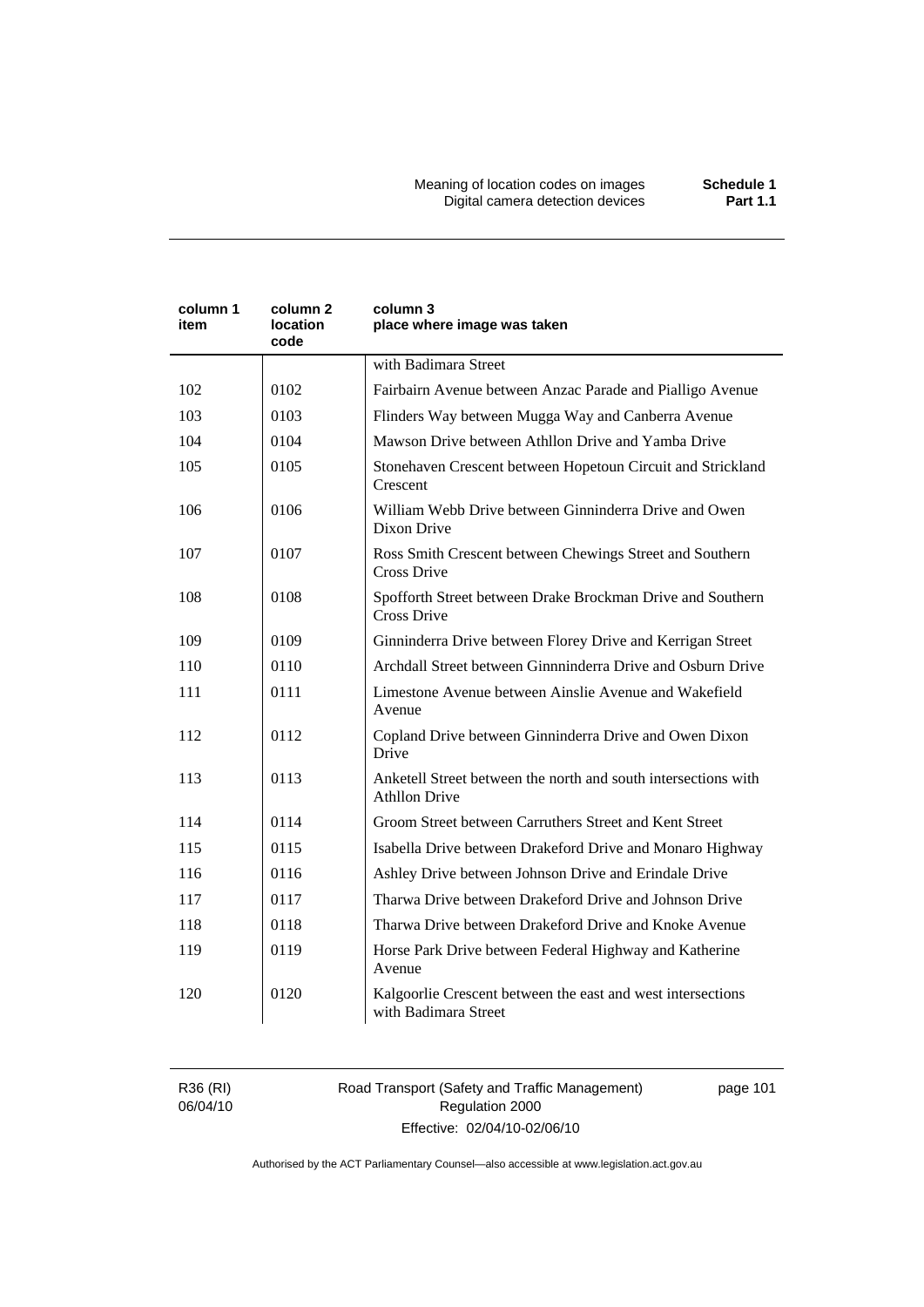# **Part 1.2 Fixed camera detection devices**

# **Table 1.2**

| column 1<br>item | column 2<br><b>location</b><br>code | column 3<br>place where image was taken               |  |
|------------------|-------------------------------------|-------------------------------------------------------|--|
| 1                | 1001                                | Northbourne Avenue/London Circuit                     |  |
| 2                | 1002                                | Northbourne Avenue/Barry Drive/Cooyong Street         |  |
| 3                | 1003                                | Coulter Drive/Southern Cross Drive/Luxton Street      |  |
| $\overline{4}$   | 1004                                | Drakeford Drive/Boddington Crescent/Marconi Crescent  |  |
| 5                | 1005                                | Benjamin Way/Chan Street/Cameron Avenue               |  |
| 6                | 1006                                | Northbourne Avenue/Antill Street/Mouat Street         |  |
| 7                | 1007                                | Ginninderra Drive/Aikman Drive                        |  |
| 8                | 1008                                | Hindmarsh Drive/Tuggeranong Parkway                   |  |
| 9                | 1009                                | Kingsford Smith Drive/Southern Cross Drive            |  |
| 10               | 1010                                | Belconnen Way/Bindubi Street/Eastern Valley Way       |  |
| 11               | 1011                                | Ginninderra Drive/Coulter Drive                       |  |
| 12               | 1012                                | Ginninderra Drive/Baldwin Drive/Haydon Drive          |  |
| 13               | 1013                                | Macarthur Avenue/David Street/Wattle Street           |  |
| 14               | 1014                                | Benjamin Way/College Street                           |  |
| 15               | 1015                                | Barry Drive/North Road/McCaughey Street               |  |
| 16               | 1016                                | Ginninderra Drive/Copland Drive/John Cleland Crescent |  |
| 17               | 1017                                | Hindmarsh Drive/Ainsworth Street                      |  |
| 18               | 1018                                | Monaro Highway/Newcastle Street/Dairy Road            |  |
| 19               | 1019                                | Belconnen Way/Caswell Drive                           |  |
| 20               | 1020                                | <b>Barry Drive/Marcus Clarke Street</b>               |  |
| 21               | 1021                                | Hindmarsh Drive/Yamba Drive                           |  |
| 22               | 1022                                | Hindmarsh Drive/Ball Street                           |  |
| 23               | 1023                                | Canberra Avenue/Hindmarsh Drive/Newcastle Street      |  |

page 102 Road Transport (Safety and Traffic Management) Regulation 2000 Effective: 02/04/10-02/06/10

R36 (RI) 06/04/10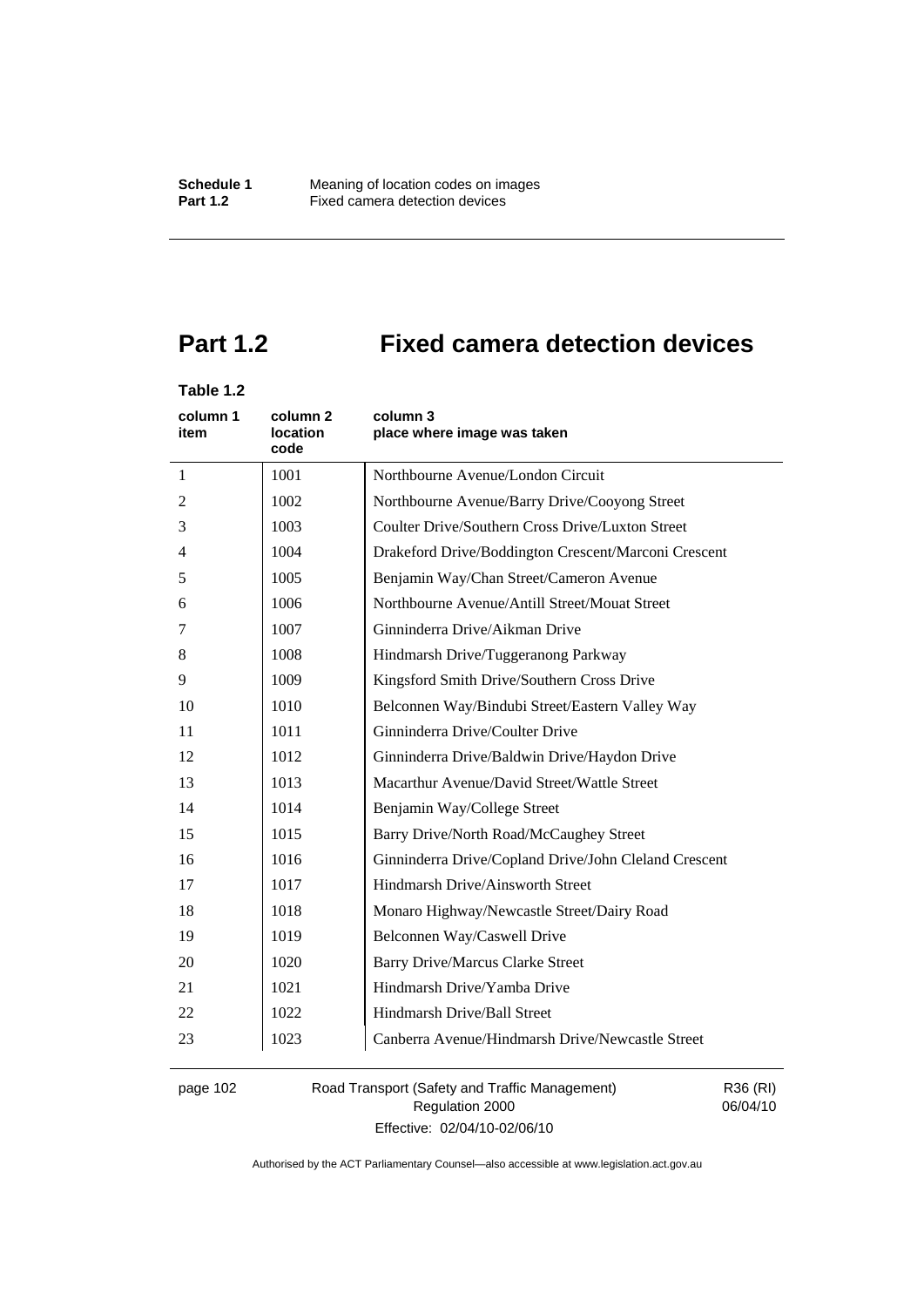| column 1<br>item | column 2<br>location<br>code | column 3<br>place where image was taken                           |
|------------------|------------------------------|-------------------------------------------------------------------|
| 24               | 1024                         | Canberra Avenue/Captain Cook Crescent/Manuka Circle               |
| 25               | 1025                         | Gungahlin Drive/Gundaroo Drive                                    |
| 26               | 1026                         | Barton Highway between Curran Drive and Gold Creek Road           |
| 27               | 1027                         | Barton Highway between Gungahlin Drive and Ellenborough<br>Street |
| 28               | 1028                         | Monaro Highway between Lanyon Drive and Sheppard Street           |
| 29               | 1029                         | Monaro Highway between Mugga Lane and Isabella Drive              |
| 30               | 1030                         | Federal Highway between Zelling Street and Antill Street          |
| 31               | 1031                         | Federal Highway between Antill Street and Majura Road             |
| 32               | 1032                         | Monaro Highway near Hindmarsh Drive overpass                      |
| 33               | 1033                         | Tuggeranong Parkway near Hindmarsh Drive underpass                |
| 34               | 1034                         | Tuggeranong Parkway near Cotter Road overpass, northbound         |
| 35               | 1035                         | Tuggeranong Parkway near Cotter Road overpass, southbound         |

R36 (RI) 06/04/10 Road Transport (Safety and Traffic Management) Regulation 2000 Effective: 02/04/10-02/06/10

page 103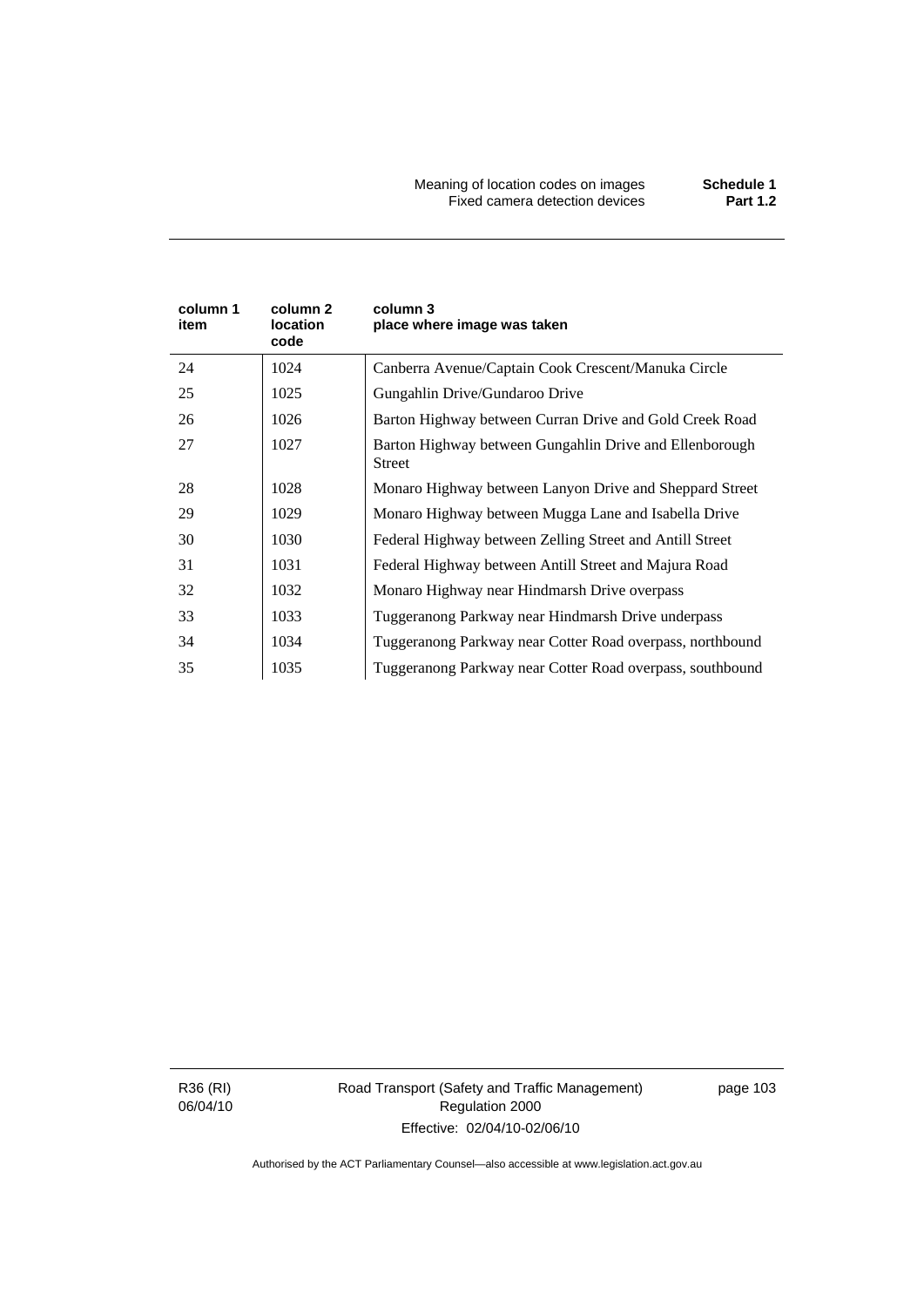# **Dictionary**

(see s 3)

*Note 1* The Legislation Act contains definitions and other provisions relevant to this regulation.

*Note 2* For example, the Legislation Act, dict, pt 1, defines the following terms:

- ambulance service
	- chief police officer
- contravene
- exercise
- fire brigade
- rural fire service
- SES
- territory plan
- the Territory.
- *Note 3* Terms used in this regulation have the same meaning that they have in the *Road Transport (Safety and Traffic Management) Act 1999* (see Legislation Act, s 148.) For example, the following terms are defined in the *Road Transport (Safety and Traffic Management) Act 1999*, dict:
	- authorised person
	- camera detection device (see s 23)
	- indicated on
	- registered interest
	- road related area
	- speed measuring device
	- traffic offence detection device.

*approved child restraint* means a child restraint approved by the road transport authority under section 66 (1) (b).

*approved police speedometer*, for chapter 4 (Traffic offence detection devices)—see section 102.

*area*—see the Australian Road Rules, dictionary.

| page 104 | Road Transport (Safety and Traffic Management) | R36 (RI) |
|----------|------------------------------------------------|----------|
|          | Regulation 2000                                | 06/04/10 |
|          | Effective: 02/04/10-02/06/10                   |          |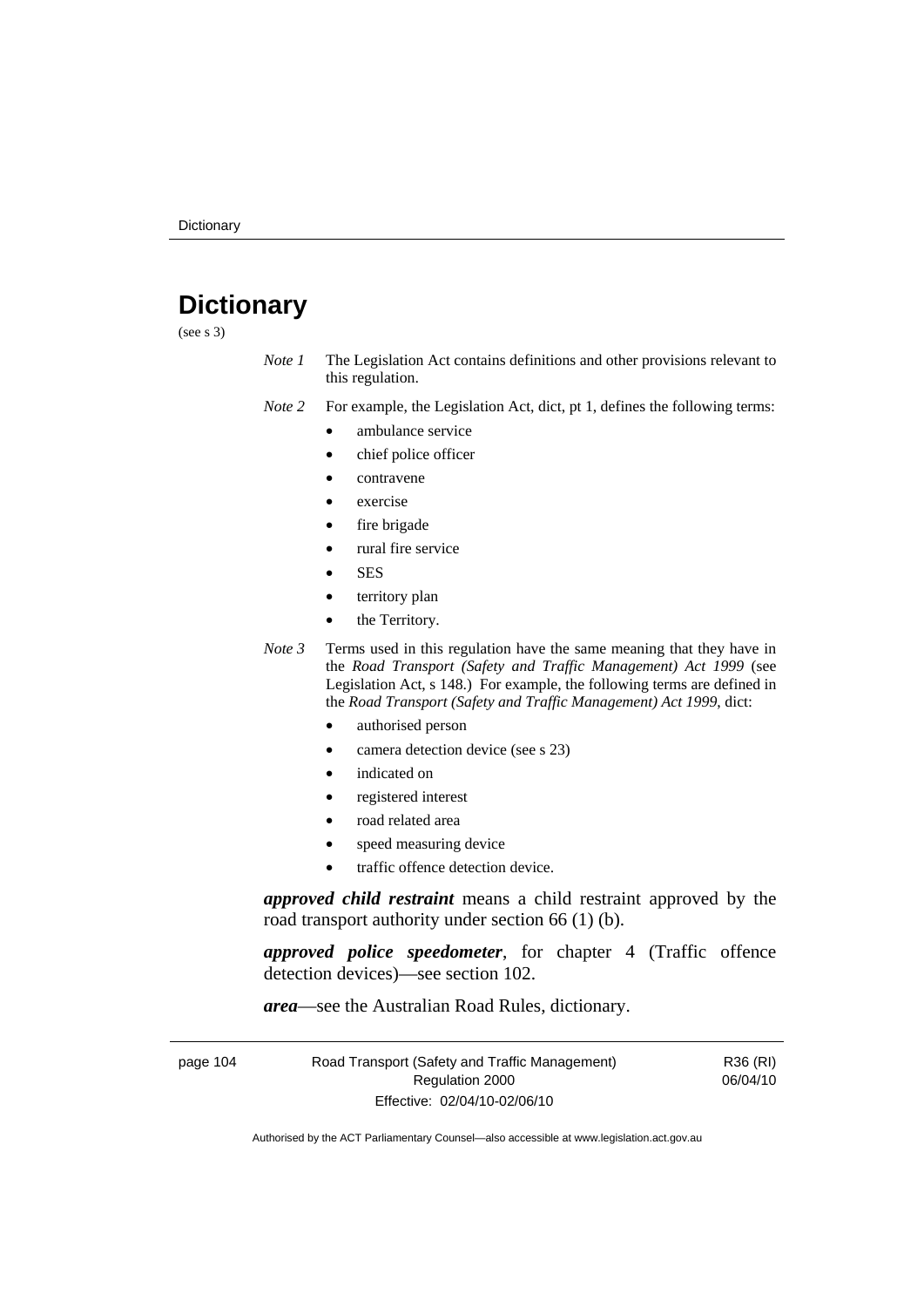*area of operations*, for a parking authority, means the area of operations declared for the parking authority under section 75A.

*ARR* means Australian Road Rules.

*articulated vehicle* means a motor vehicle with—

- (a) 2 rigid sections, each of which has wheels; and
- (b) the rear section pivoted on, and part of the rear section (other than a pole, drawbar or similar device, or an accessory of the motor vehicle) superimposed on, the front section.

*Australian driver licence*—see the *Road Transport (Driver Licensing) Act 1999*, dictionary.

*Australian Road Rules*—see section 5.

*axle group*—see the *Road Transport (Vehicle Registration) Regulation 2000*, dictionary.

*B-double*—see the *Road Transport (Vehicle Registration) Regulation 2000*, dictionary.

*bicycle*—see the Australian Road Rules, dictionary.

**built-up area**, in relation to a length of road—see the Australian Road Rules, dictionary.

*bus*—see the Australian Road Rules, dictionary.

*bus lane*—see the Australian Road Rules, rule 154.

*camera detection device*—see the Act, section 23 (1) (Use of camera detection devices).

*centre of the road*—see the Australian Road Rules, dictionary.

*clearway sign*—see the Australian Road Rules, schedule 2, rule 314, rule 315 and rule 316.

*combination*—see the *Road Transport (Vehicle Registration) Regulation 2000*, dictionary.

R36 (RI) 06/04/10 Road Transport (Safety and Traffic Management) Regulation 2000 Effective: 02/04/10-02/06/10

page 105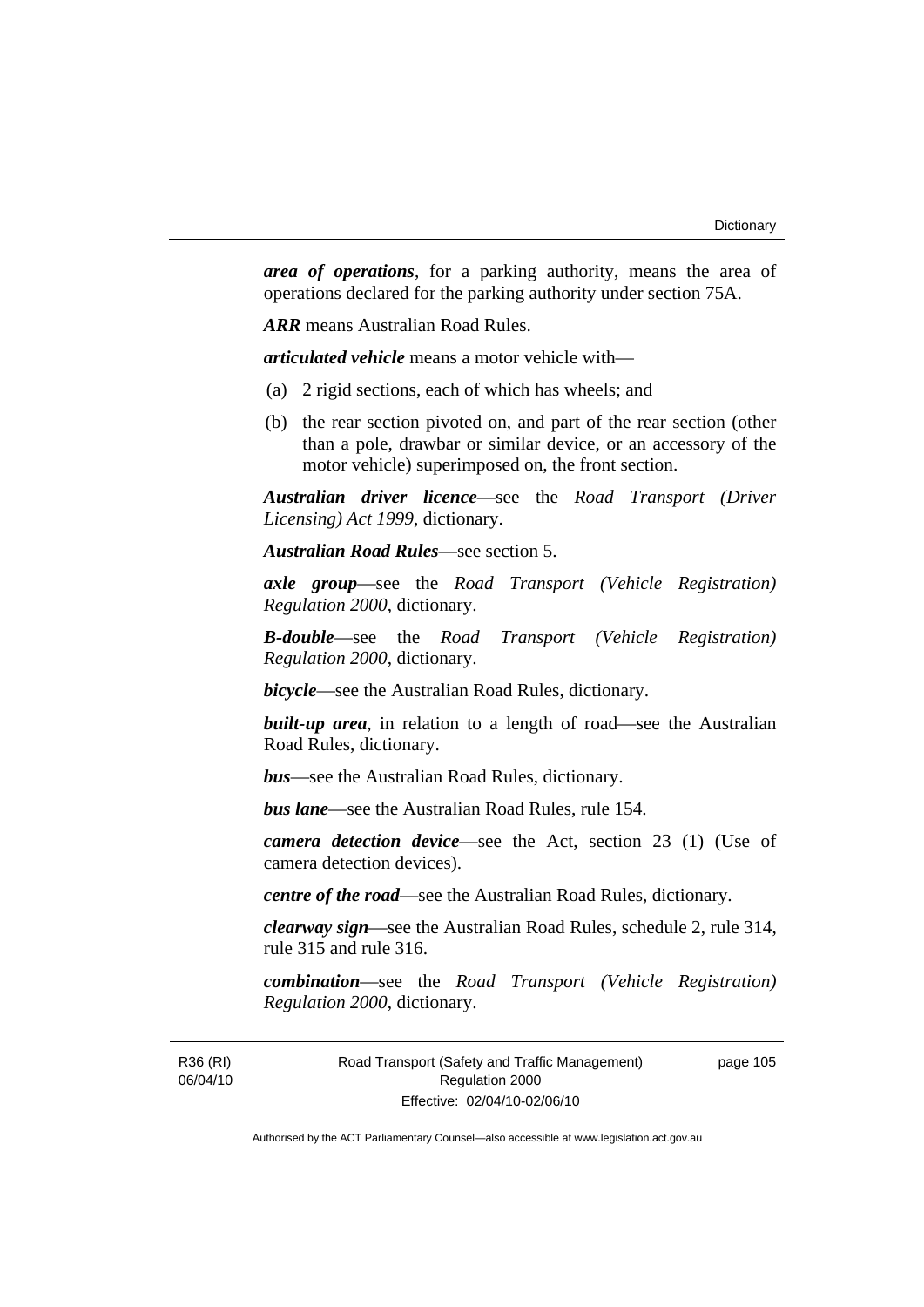*controlled parking hours*, in relation to a pay parking space, means the periods (as indicated by information on or with traffic signs applying to the space) when a vehicle may not be parked in the space unless the relevant parking fee has been paid.

*converter dolly*—see the *Road Transport (Vehicle Registration) Regulation 2000*, dictionary.

*crash*—see the Australian Road Rules, dictionary.

*demand responsive service vehicle*—see the *Road Transport (Public Passenger Services) Act 2001*, section 81.

*digital camera detection device*, for chapter 4 (Traffic offence detection devices)—see section 102.

*dog trailer*—see the *Road Transport (Vehicle Registration) Regulation 2000*, dictionary.

*do not overtake turning vehicle sign*—see the Australian Road Rules, schedule 4, rule 319 and rule 320.

*drawbar*—see the *Road Transport (Vehicle Registration) Regulation 2000*, dictionary.

*driver's vehicle*, for a driver*—*see the Australian Road Rules, dictionary.

*emergency stopping lane*—see the Australian Road Rules, rule 95.

*emergency vehicle* means any vehicle driven by a person who is—

- (a) an emergency worker; and
- (b) driving the vehicle in the course of his or her duties as an emergency worker.

*emergency worker*—see section 33 (1).

*external driver licence*—see the *Road Transport (Driver Licensing) Act 1999*, dictionary.

page 106 Road Transport (Safety and Traffic Management) Regulation 2000 Effective: 02/04/10-02/06/10

R36 (RI) 06/04/10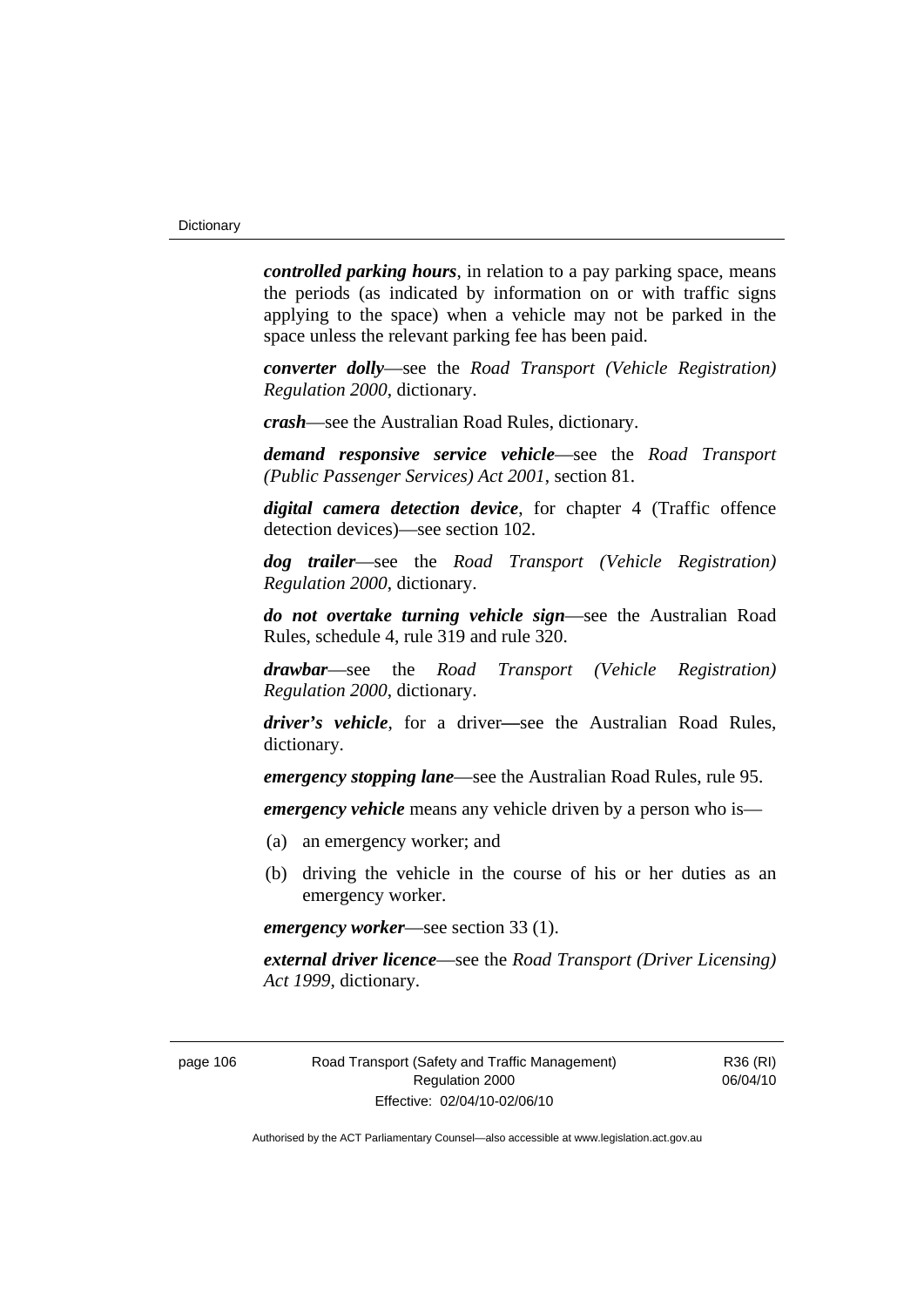*fixed camera detection device*, for chapter 4 (Traffic offence detection devices)—see section 102.

*footpath*—see the Australian Road Rules, dictionary.

*give way*—see the Australian Road Rules, dictionary.

*GVM*—see the *Road Transport (Vehicle Registration) Act 1999*, dictionary.

*heavy vehicle*, for division 3.1.3 (Heavy vehicle parking)—see section 82.

*hire car*—see the *Road Transport (Public Passenger Services) Act 2001*, section 67.

*implement*—see the *Road Transport (Vehicle Registration) Regulation 2000*, dictionary.

*land adjoining residential land*, for division 3.1.3 (Heavy vehicle parking)—see section 82.

*laser speed measuring device*, for chapter 4 (Traffic offence detection devices)—see section 102.

*length*, of road—see the Australian Road Rules, dictionary.

*lift and tow trailer* means a trailer consisting of an axle group and a drawbar designed to support 1 axle group of a vehicle under tow.

*loading zone*—see the Australian Road Rules, rule 179.

*marked foot crossing*—see the Australian Road Rules, dictionary.

*metered parking area* means a length of road or area that is set aside as a metered parking area in accordance with section 73.

*metered parking scheme* means a metered parking scheme under division 3.1.1.

*metered parking sign* means a *permissive parking sign* with the word 'meter' on or with the sign.

R36 (RI) 06/04/10 Road Transport (Safety and Traffic Management) Regulation 2000 Effective: 02/04/10-02/06/10

page 107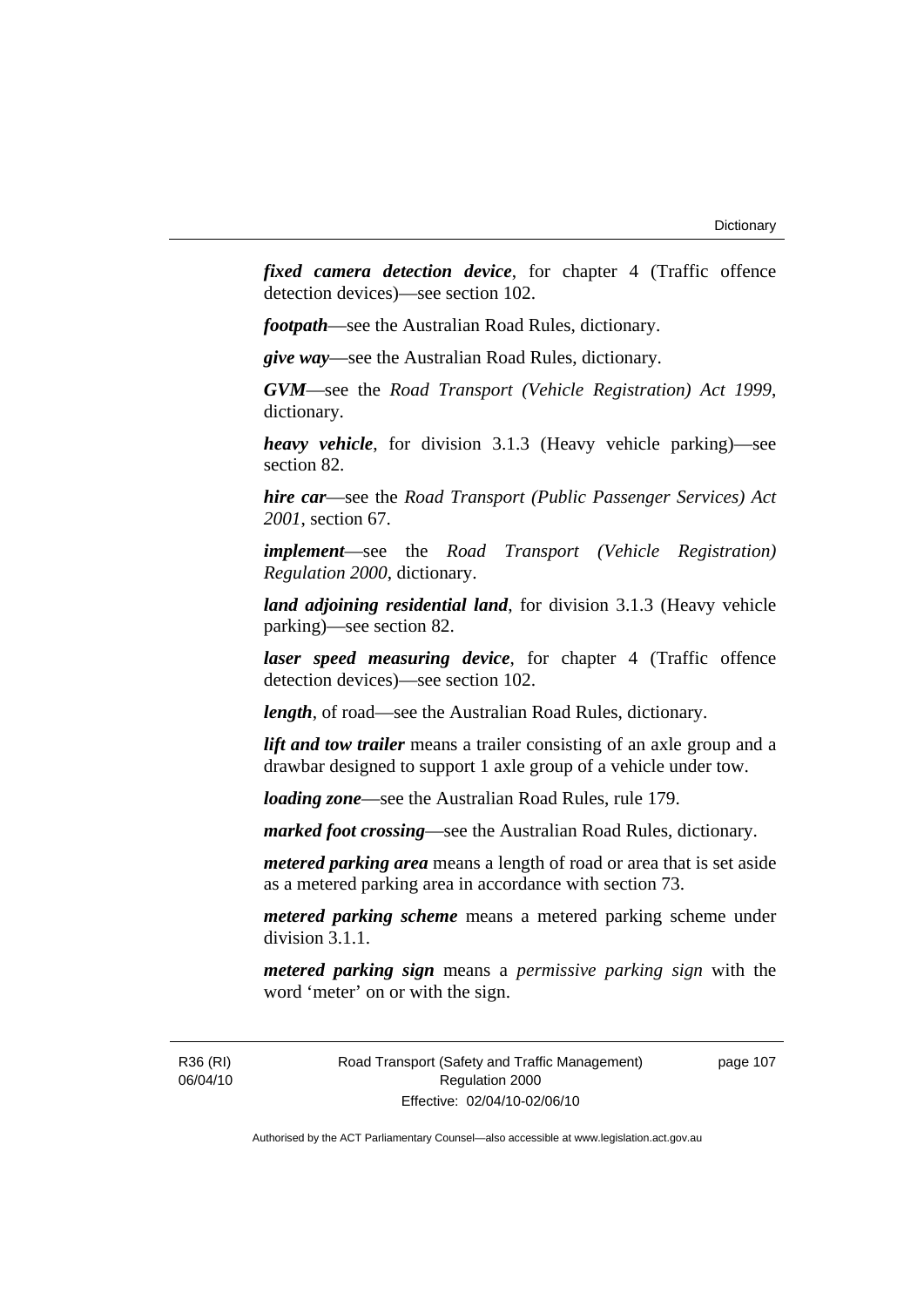*metered parking space* means an area that is a metered parking space mentioned in section 75.

*mobility parking scheme authority* means an authority issued under section 101.

*motorbike*—see the Australian Road Rules, dictionary, definition of *motor bike*.

*motor vehicle*—see the Act, dictionary.

*Note Motor vehicle* is defined in identical terms in the Australian Road Rules, dict.

*multi-space parking meter* means a parking meter that applies to 2 or more metered parking spaces.

*nature strip*—see the Australian Road Rules, dictionary.

*night*—see the Australian Road Rules, dictionary.

*no parking sign*—see the Australian Road Rules, schedule 2, schedule 3, rule 314, rule 315 and rule 316.

*no trucks sign*—see the Australian Road Rules, schedule 2, rule 314, rule 315 and rule 316.

*oncoming vehicle*, for a driver—see the Australian Road Rules, dictionary.

*park*—see section 3B.

*parking authority* means a person declared to be a parking authority under section 75A.

*parking authority guidelines*—see section 75B (1).

*parking bay*—see the Australian Road Rules, dictionary.

*parking control sign*—see the Australian Road Rules, dictionary.

page 108 Road Transport (Safety and Traffic Management) Regulation 2000 Effective: 02/04/10-02/06/10

R36 (RI) 06/04/10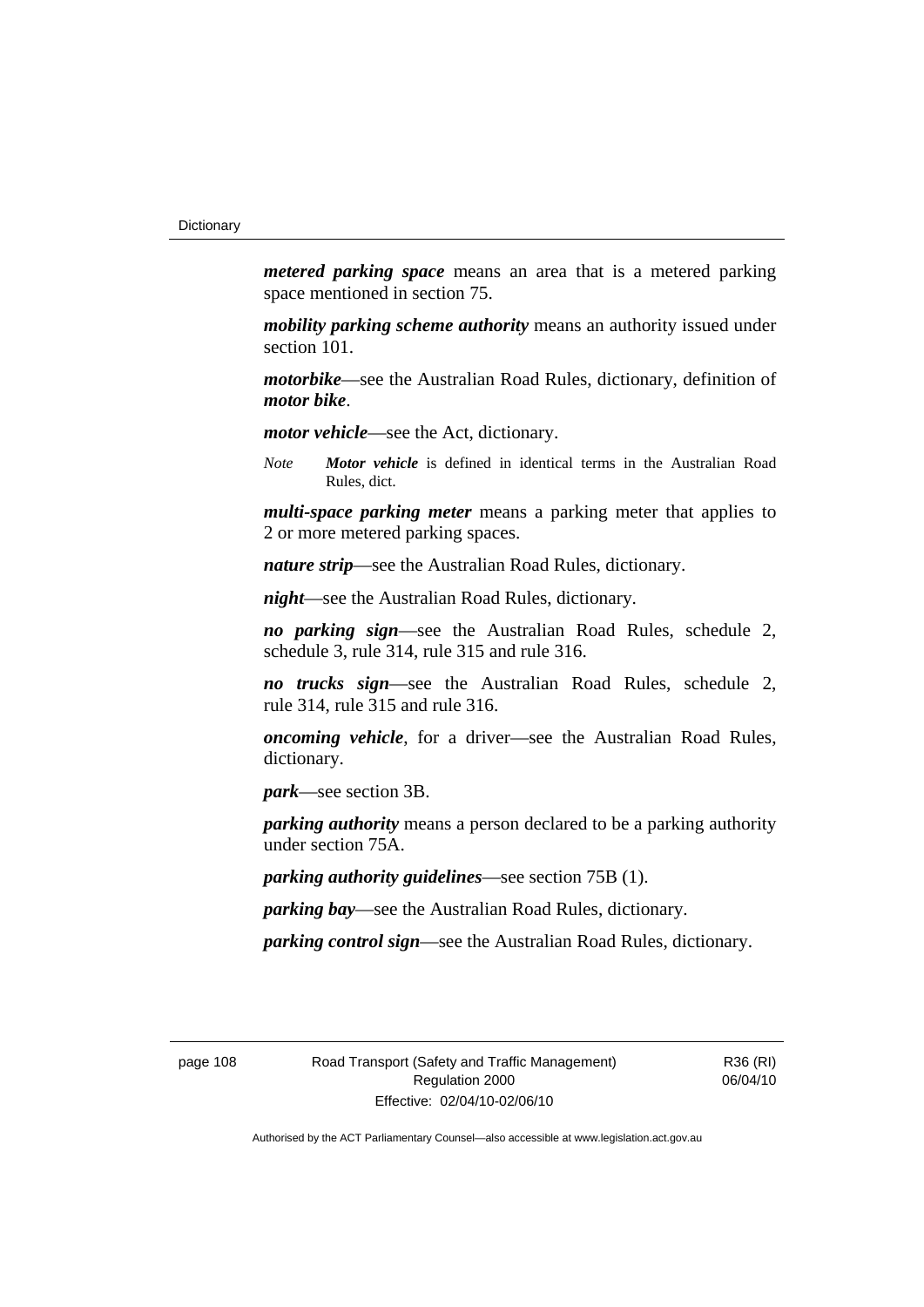*parking meter* means a device designed to indicate, or capable of indicating, whether the relevant parking fee for the parking of a vehicle in a metered parking space has been paid, and includes the stand on which the device is erected.

*parking meter hood* means a hood or other cover designed to be fitted to a parking meter and to cover the part of the meter that would normally display a sign with the word 'expired' when the meter is not in operation.

*parking permit* means a parking permit issued under section 100.

*parking ticket* means a ticket issued by the road transport authority or a parking authority (by means of a parking ticket machine) for display in or on a vehicle as evidence of the prepayment of a parking fee.

*parking ticket machine* means a device designed to issue parking tickets, and includes the stand on which the device is erected.

*pay parking area* means a metered parking area or ticket parking area.

*pay parking device* means a parking meter or parking ticket machine.

*pay parking scheme* means a metered parking scheme or ticket parking scheme.

*pay parking sign* means a metered parking sign or ticket parking sign.

*pay parking space* means a metered parking space or ticket parking space.

*pedestrian*—see the Australian Road Rules, rule 18.

*permissive parking sign*—see the Australian Road Rules, schedule 2, schedule 3, rule 314, rule 315 and rule 316.

R36 (RI) 06/04/10 page 109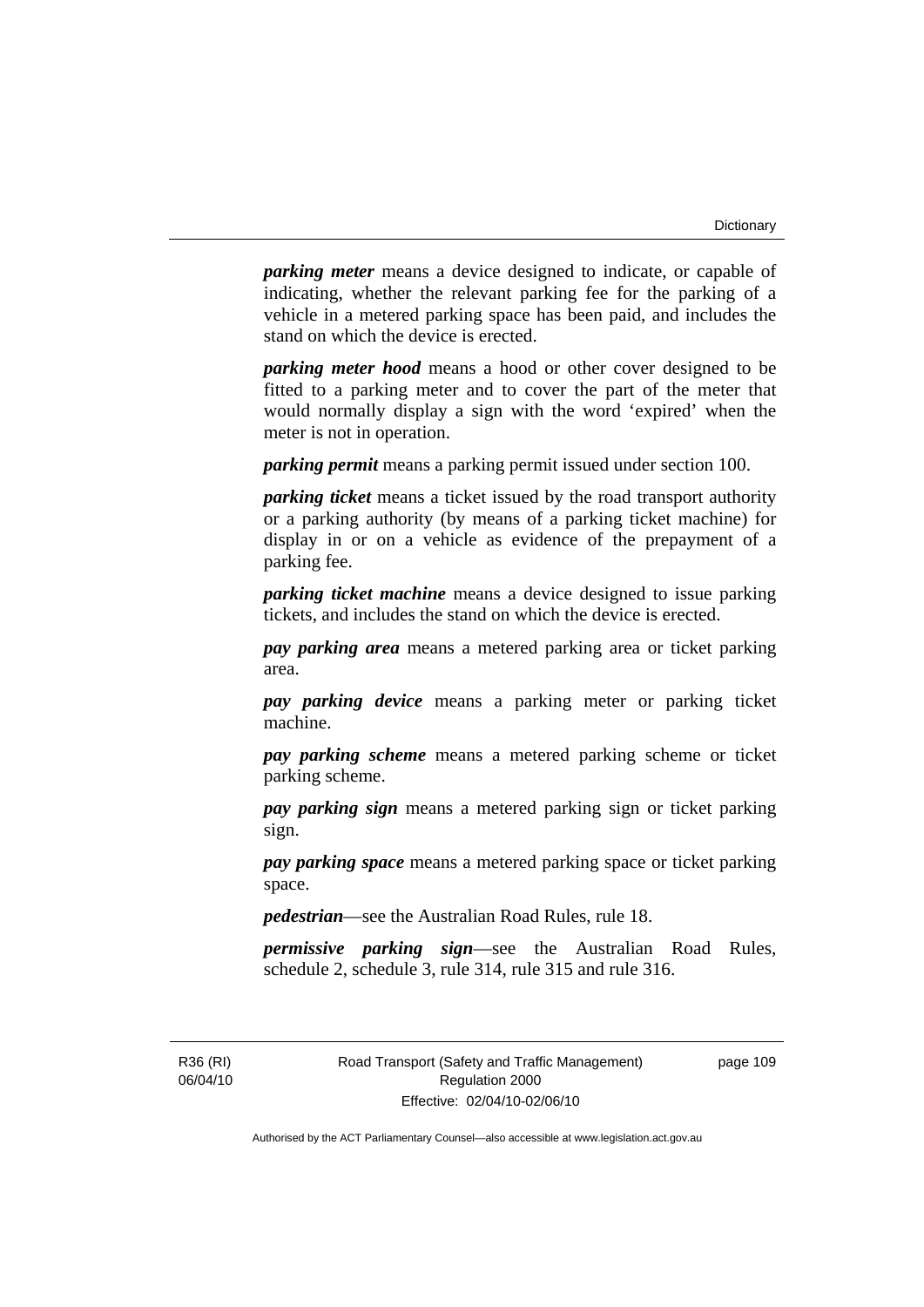*person with a disability* means a person—

- (a) who cannot walk because of permanent or temporary loss of the use of 1 or both legs or another permanent medical or physical condition; or
- (b) whose physical condition is detrimentally affected by walking 100m; or
- (c) who needs to use a walking frame, crutches, callipers, a scooter, a wheelchair or a similar mobility aid.

*piezo strip speed measuring device*, for chapter 4 (Traffic offence detection devices)—see section 102.

*police vehicle* means any vehicle driven by a person who is—

- (a) a police officer; and
- (b) driving the vehicle in the course of his or her duties as a police officer.

*postal vehicle*—see the Australian Road Rules, dictionary.

*premises* includes land.

*prime mover*—see the *Road Transport (Vehicle Registration) Regulation 2000*, dictionary.

*public bus*—see the *Road Transport (Public Passenger Services) Act 2001*, dictionary.

*radar speed measuring device*, for chapter 4 (Traffic offence detection devices)—see section 102.

*recording medium*, for chapter 4 (Traffic offence detection devices)—see section 107B (1).

*red traffic arrow*—see the Australian Road Rules, dictionary.

*red traffic light*—see the Australian Road Rules, dictionary.

page 110 Road Transport (Safety and Traffic Management) Regulation 2000 Effective: 02/04/10-02/06/10

R36 (RI) 06/04/10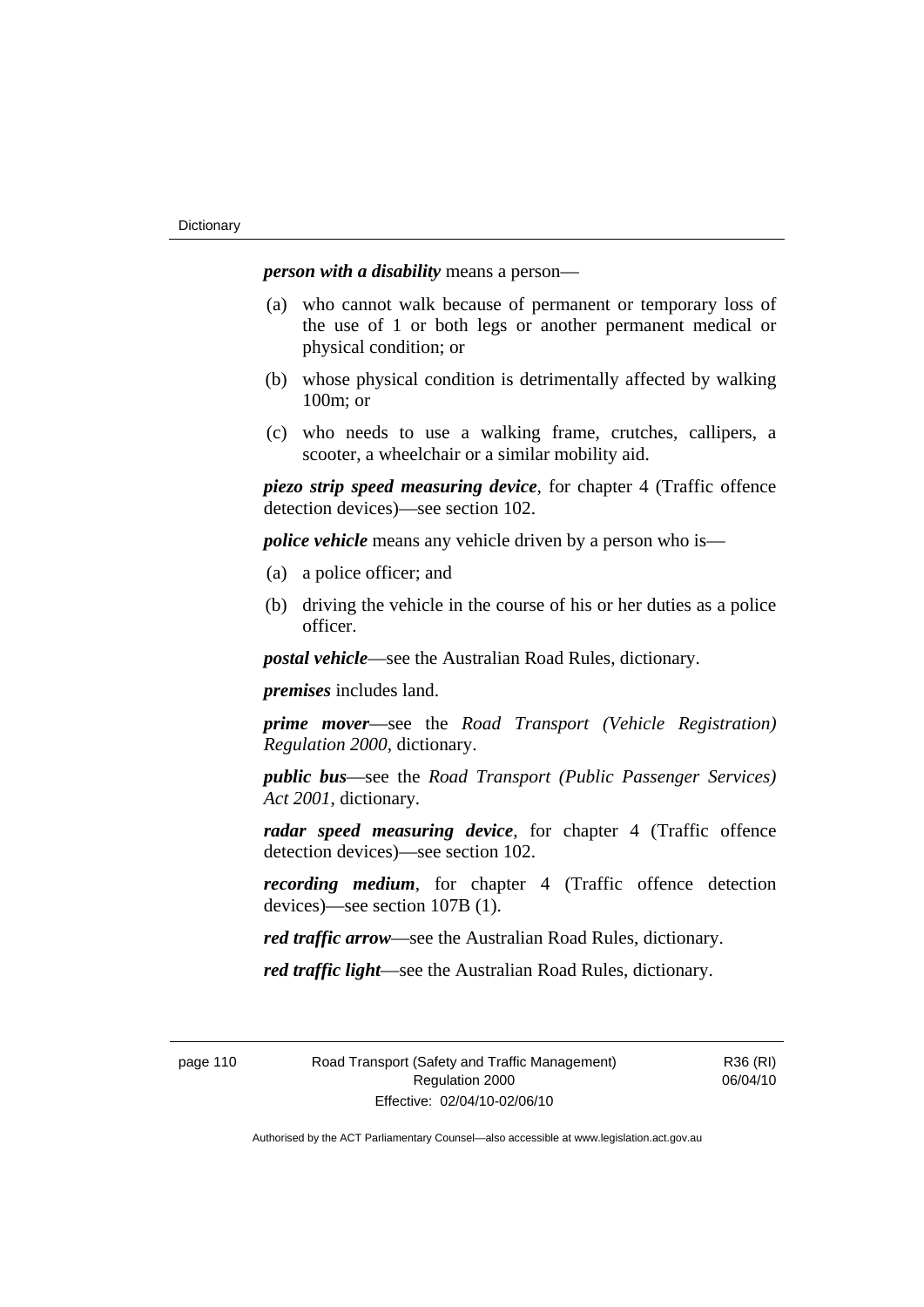*registered operator*—see the *Road Transport (Vehicle Registration) Act 1999*, dictionary.

*relevant parking fee*, for parking a vehicle in a pay parking space, means the fee for parking the vehicle in the space, for the day and time when the vehicle is parked in the space, as indicated on or with the parking meter or parking ticket machine applying to the space.

*residential land*, for division 3.1.3 (Heavy vehicle parking)—see section 82.

*ride*—see the Australian Road Rules, dictionary.

*rider*—see the Australian Road Rules, rule 17.

*road*—see section 3A.

*road marking*—see the Australian Road Rules, dictionary.

*road train*—see the *Road Transport (Vehicle Registration) Regulation 2000*, dictionary.

*road user*—see the Australian Road Rules, rule 14.

*security checksum*, for chapter 4 (Traffic offence detection devices)—see section 102.

*semitrailer*—see the *Road Transport (Vehicle Registration) Regulation 2000*, dictionary.

*stock truck*, for division 3.1.3 (Heavy vehicle parking)—see section 82.

*stop*—see section 3B.

*taxi*—see the *Road Transport (Public Passenger Services) Act 2001*, section 45.

*testing authority*, for chapter 4 (Traffic offence detection devices) see section 102.

R36 (RI) 06/04/10 page 111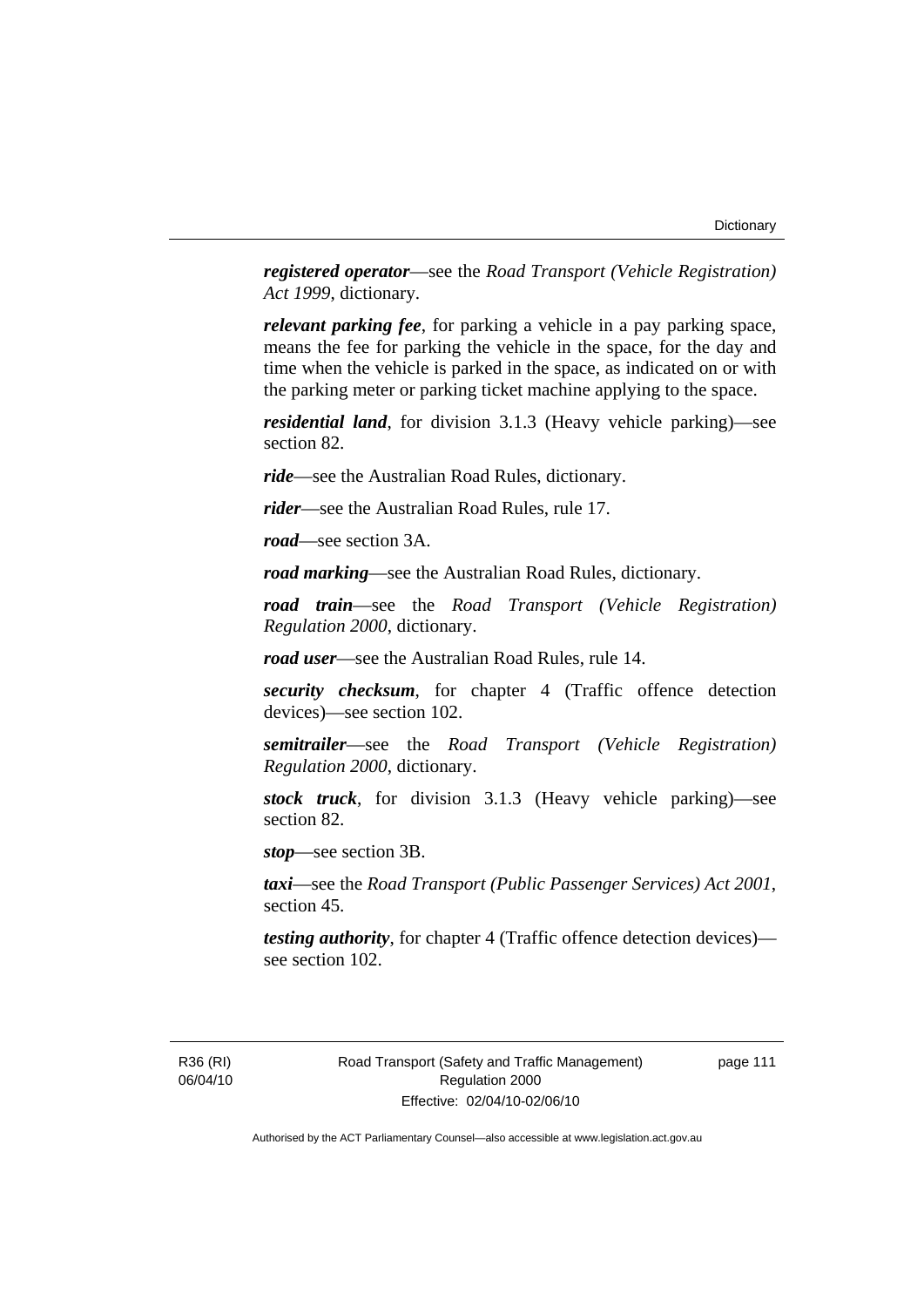#### *ticket parking area*—

- (a) means a length of road or area that is set aside as a ticket parking area under section 76 (2) (a) or section 76A (2) (a); but
- (b) does not include a length of road or area that, under section 77 (2), is not taken to be included in the length of road or area set aside.

*ticket parking scheme* means a ticket parking scheme under division 3.1.2.

*ticket parking sign* means a *permissive parking sign* with the word 'ticket' on or with the sign.

*ticket parking space* means a ticket parking space under section 78.

*tow truck*—see the *Road Transport (Vehicle Registration) Regulation 2000*, dictionary.

*towing attachment* means a device fitted to a vehicle to which the drawbar of a trailer may be attached.

*tractor*—see the *Road Transport (Vehicle Registration) Regulation 2000*, dictionary.

*traffic control device*—see the Australian Road Rules, dictionary.

*traffic-related item*—see the Australian Road Rules, dictionary.

*traffic sign*—see the Australian Road Rules, dictionary.

*traffic signals*—see the Australian Road Rules, dictionary.

*trailer*—see the Act, dict.

*Note Trailer* is defined in identical terms in the Australian Road Rules, dict.

*transit lane*—see the Australian Road Rules, rule 156.

*truck lane*—see the Australian Road Rules, rule 157.

*use* a vehicle includes drive, park or stop the vehicle.

page 112 Road Transport (Safety and Traffic Management) Regulation 2000 Effective: 02/04/10-02/06/10

R36 (RI) 06/04/10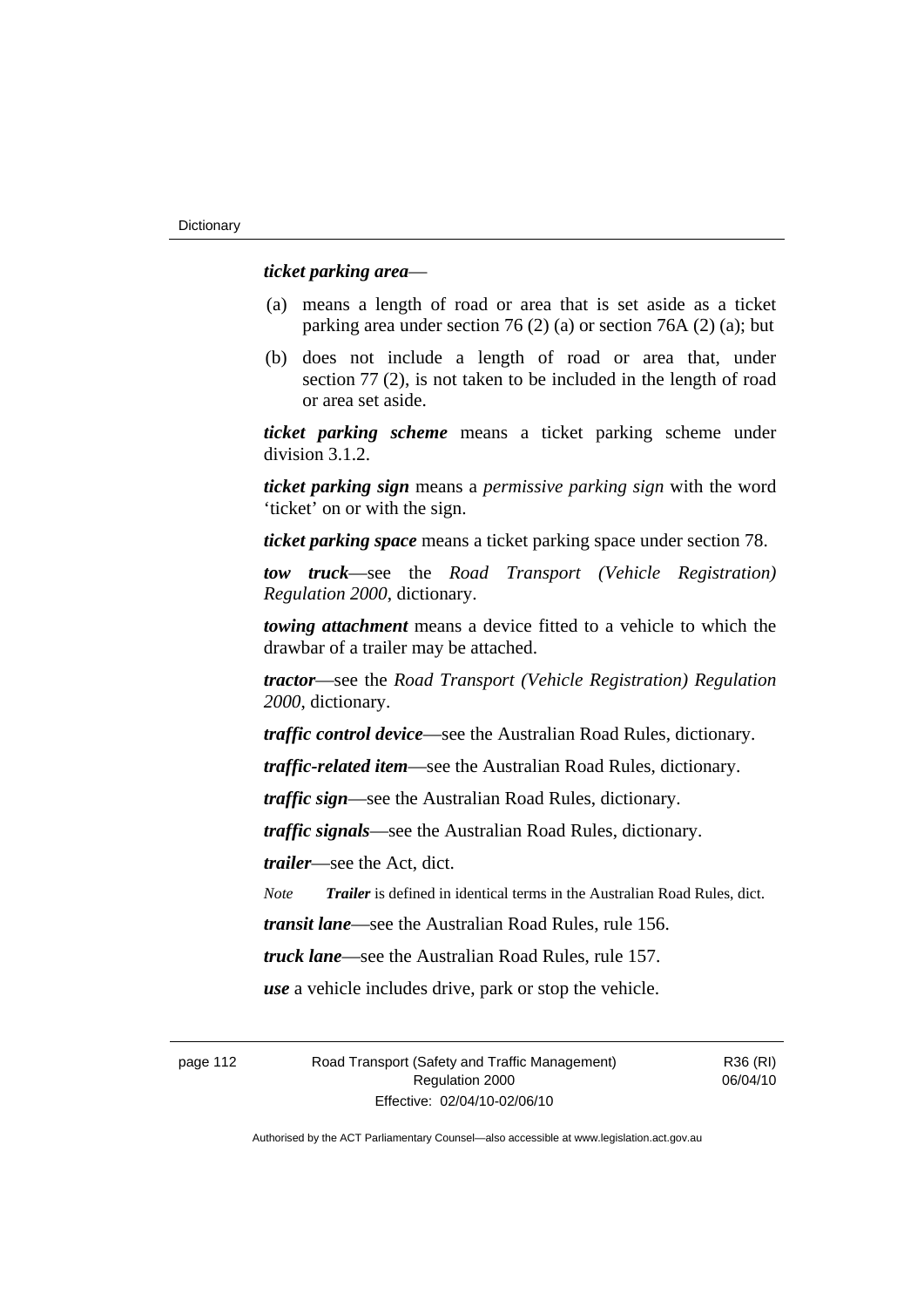*vehicle*—see the Australian Road Rules, rule 15.

*wheeled recreational device*—see the Australian Road Rules, dictionary.

*wheeled toy*—see the Australian Road Rules, dictionary.

*with*, for information about the application of a traffic control device—see the Australian Road Rules, dictionary.

*WORM disk*, for chapter 4 (Traffic offence detection devices)—see section 102.

R36 (RI) 06/04/10 Road Transport (Safety and Traffic Management) Regulation 2000 Effective: 02/04/10-02/06/10

page 113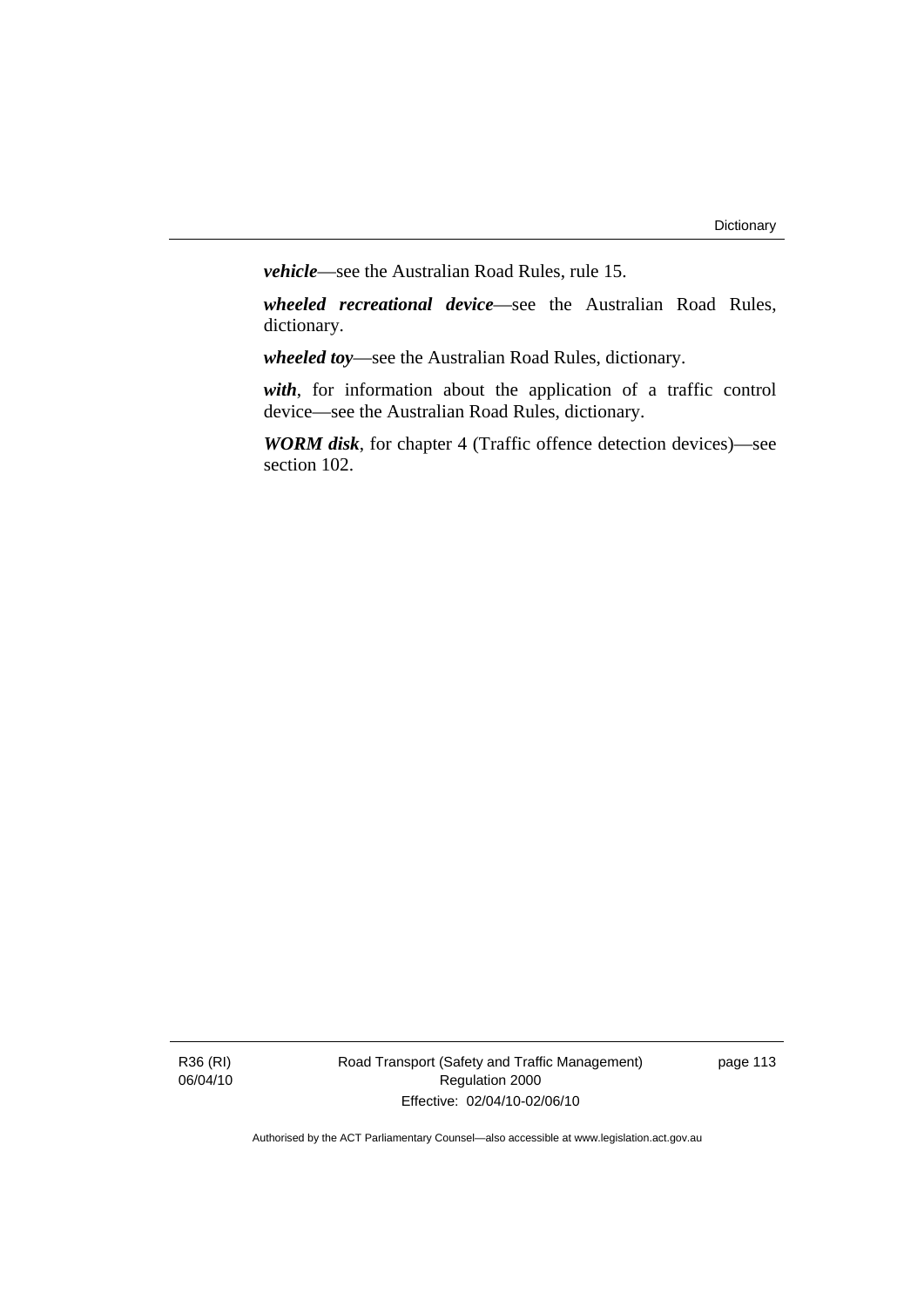1 About the endnotes

# **Endnotes**

# **1 About the endnotes**

Amending and modifying laws are annotated in the legislation history and the amendment history. Current modifications are not included in the republished law but are set out in the endnotes.

Not all editorial amendments made under the *Legislation Act 2001*, part 11.3 are annotated in the amendment history. Full details of any amendments can be obtained from the Parliamentary Counsel's Office.

Uncommenced amending laws and expiries are listed in the legislation history and the amendment history. These details are underlined. Uncommenced provisions and amendments are not included in the republished law but are set out in the last endnote.

If all the provisions of the law have been renumbered, a table of renumbered provisions gives details of previous and current numbering.

The endnotes also include a table of earlier republications.

| $am = amended$                               | $ord = ordinance$                         |
|----------------------------------------------|-------------------------------------------|
| $amdt = amendment$                           |                                           |
|                                              | $orig = original$                         |
| $ch = chapter$                               | $par = paragraph/subparagraph$            |
| $def = definition$                           | $pres = present$                          |
| $dict = dictionary$                          | $prev = previous$                         |
| disallowed = disallowed by the Legislative   | $(\text{prev}) = \text{previously}$       |
| Assembly                                     | $pt = part$                               |
| $div = division$                             | $r = rule/subrule$                        |
| $exp = expires/expired$                      | $remum = renumbered$                      |
| $Gaz = gazette$                              | $reloc = relocated$                       |
| $hdg =$ heading                              | $R[X]$ = Republication No                 |
| $IA = Interpretation Act 1967$               | $RI = reissue$                            |
| $ins = inserted/added$                       | $s = section/subsection$                  |
| $LA =$ Legislation Act 2001                  | $sch = schedule$                          |
| $LR =$ legislation register                  | $sdiv = subdivision$                      |
| $LRA =$ Legislation (Republication) Act 1996 | $sub = substituted$                       |
| $mod = modified/modification$                | $SL = Subordinate$ Law                    |
| $o = order$                                  | underlining = whole or part not commenced |
| $om = omitted/repealed$                      | or to be expired                          |
|                                              |                                           |

# **2 Abbreviation key**

page 114 Road Transport (Safety and Traffic Management) Regulation 2000 Effective: 02/04/10-02/06/10

R36 (RI) 06/04/10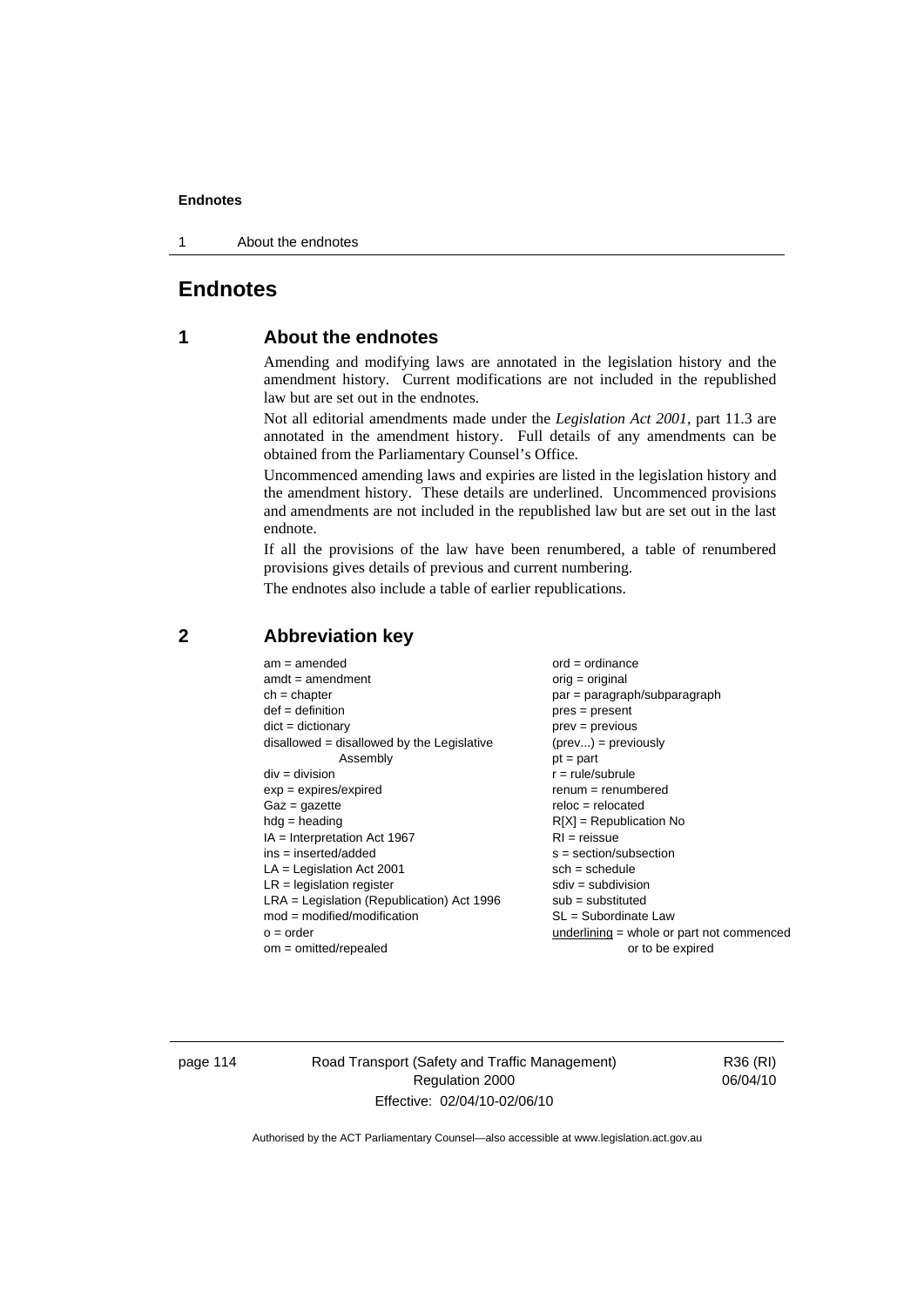#### **3 Legislation history**

This regulation was originally the *Road Transport (Safety and Traffic Management) Regulations 2000*. It was renamed under the *Legislation Act 2001*.

#### **Road Transport (Safety and Traffic Management) Regulation 2000 SL 2000 No 10**

- notified 29 February 2000 (Gaz 2000 No S6)
- s 1, s 2 commenced 29 February 2000 (IA 10B)
- remainder commenced 1 March 2000 (s 2 and Gaz 2000 No S5)

#### as amended by

#### **Legislative Assembly AR2000-2**

notified 18 May 2000 (Gaz 2000 No 20 p 505) commenced 18 May 2000 (SLA s 6 (13))

#### **Road Transport (Safety and Traffic Management) Regulations Amendment SL 2000 No 21 pt 2**

notified 18 May 2000 (Gaz 2000 No 20) commenced 18 May 2000 (s 1)

#### **Road Transport Legislation Regulations Amendment SL 2000 No 33 pt 2**

notified 2 August 2000 (Gaz 2000 No S41) commenced 2 August 2000 (s 1)

#### **Road Transport Legislation Regulations Amendment SL 2000 No 52 pt 2**

notified 14 December 2000 (Gaz 2000 No 50) commenced 14 December 2000 (s 1)

#### **Road Transport Legislation Amendment Act 2001 No 27 sch 4**

notified 24 May 2001 (Gaz 2001 No 21) s 1, s 2 commenced 24 May 2001 (IA s 10B) sch 4 commenced 24 May 2001 (s 2)

#### **Road Transport (Safety and Traffic Management) Amendment Act 2001 No 29 pt 3**

notified 24 May 2001 (Gaz 2001 No 21) commenced 24 May 2001 (s 2)

R36 (RI) 06/04/10 Road Transport (Safety and Traffic Management) Regulation 2000 Effective: 02/04/10-02/06/10

page 115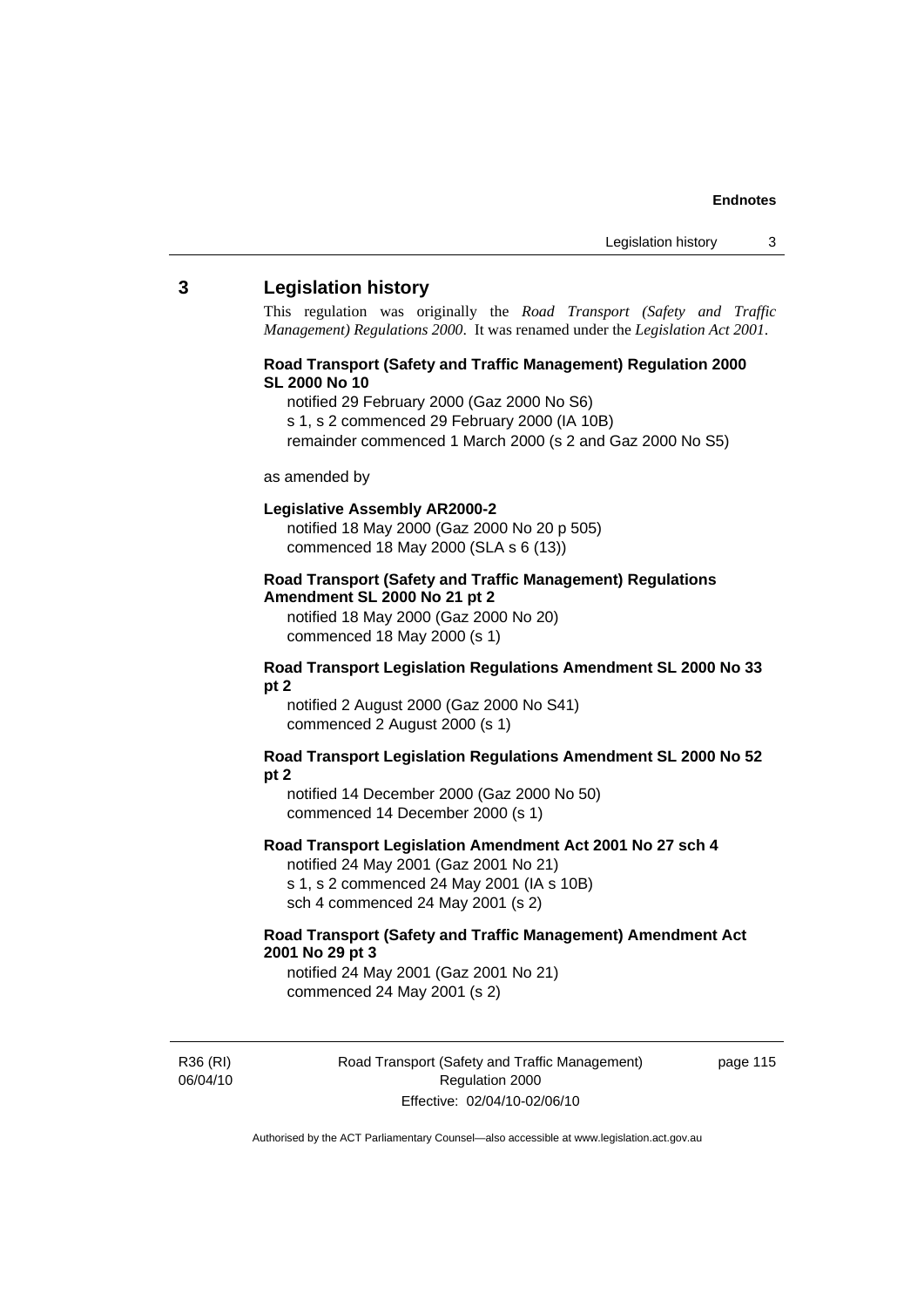3 Legislation history

## **Legislation (Consequential Amendments) Act 2001 No 44 pt 348**

notified 26 July 2001 (Gaz 2001 No 30) s 1, s 2 commenced 26 July 2001 (IA s 10B) pt 348 commenced 12 September 2001 (s 2 and see Gaz 2001 No S65)

# **Statute Law Amendment Act 2001 No 56 pt 3.46**

notified 5 September 2001 (Gaz 2001 No S 65) s 1, s 2 commenced 5 September 2001 (IA s 10B) pt 3.46 commenced 12 September 2001 (amdt 3.475)

#### **Road Transport (Safety and Traffic Management) Regulations Amendment 2001 SL 2001 No 32**

notified 11 September 2001 (Gaz 2001 No S69) commenced 11 September 2001 (s 1)

### **Road Transport (Public Passenger Services) Act 2001 No 62 pt 1.12**

notified 10 September 2001 (Gaz 2001 No S66) s 1, s 2 commenced 10 September 2001 (IA s 10B)

pt 1.12 commenced 1 December 2001 (s 2 and CN 2001 No 2)

#### **Road Transport Legislation Amendment Regulations 2002 SL No 2 pt 5**

notified LR 27 February 2002 s 1, s 2 commenced 27 February 2002 (LA s 75) pt 5 commenced 1 March 2002 (s 2 and see CN 2002 No 2)

# **Road Transport (Safety and Traffic Management) Amendment Regulations 2002 SL No 7**

notified LR 15 April 2002 commenced 16 April 2002 (s 2)

#### **Statute Law Amendment Act 2002 No 30 pt 3.73**

notified LR 16 September 2002

s 1, s 2 taken to have commenced 19 May 1997 (LA s 75 (2)) pt 3.73 commenced 17 September 2002 (s 2 (1))

page 116 Road Transport (Safety and Traffic Management) Regulation 2000 Effective: 02/04/10-02/06/10

R36 (RI) 06/04/10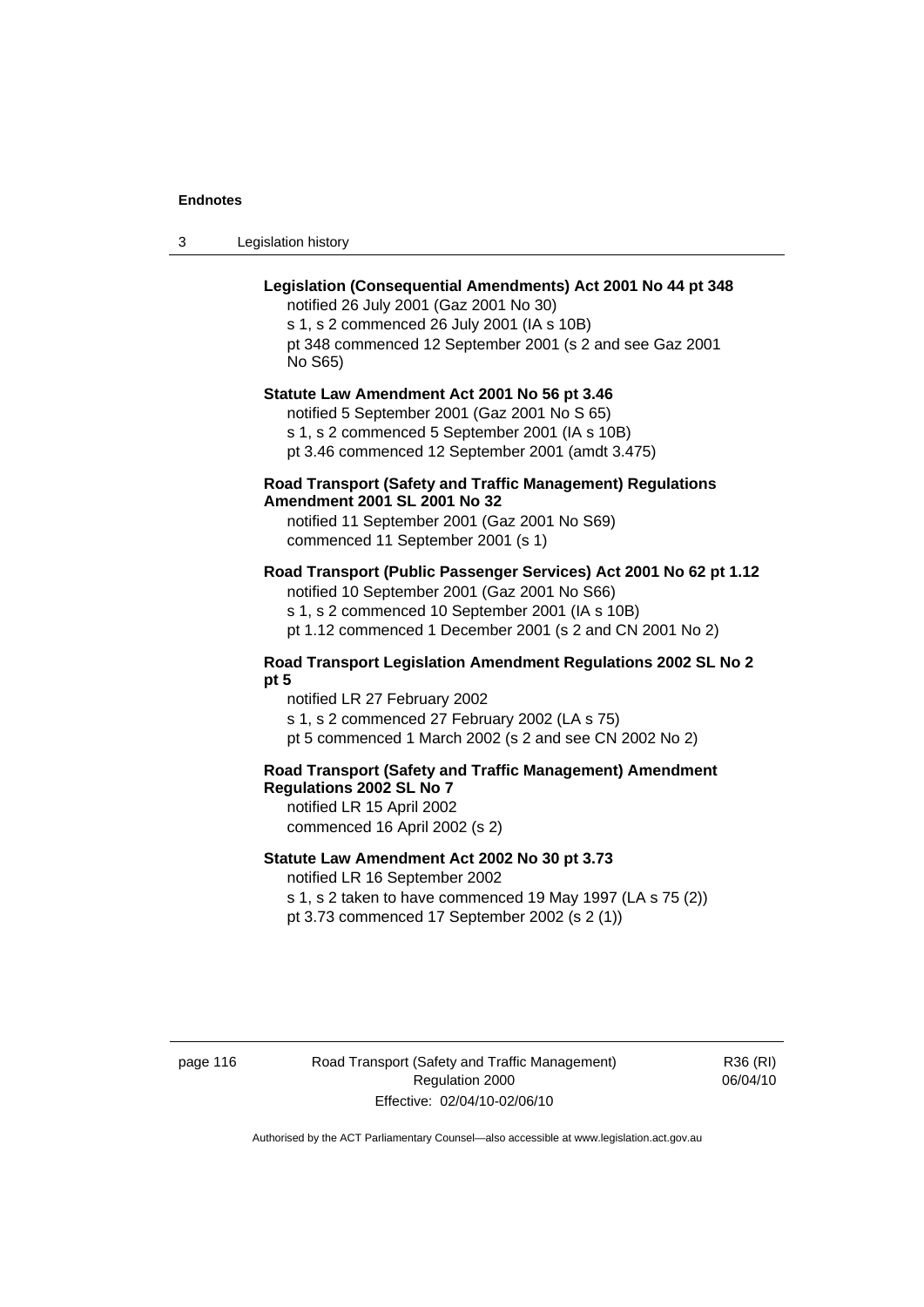## **Road Transport Legislation Amendment Regulations 2002 (No 2) SL2002-31 pt 5**

notified LR 31 October 2002 s 1, s 2 commenced 31 October 2002 (LA s 75 (1)) pt 5 commenced 1 November 2002 (s 2 (1))

#### **Criminal Code 2002 No 51 pt 1.20**

notified LR 20 December 2002

s 1, s 2 commenced 20 December 2002 (LA s 75) pt 1.20 commenced 1 January 2003 (s 2 (1))

# **Urban Services (Application of Criminal Code) Amendment**

#### **Regulations 2002 SL2003-1 pt 4**

notified LR 9 January 2003

s 1, s 2 commenced 9 January 2003 (LA s 75 (1)) pt 4 commenced 10 January 2003 (s 2 (3) and see LA s 73 (3) (b))

#### **Road Transport (Safety and Traffic Management) Amendment Regulations 2003 (No 1) SL2003-12**

notified LR 22 May 2003 s 1, s 2 commenced 22 May 2003 (LA s 75 (1)) remainder commenced 1 June 2003 (s 2 and CN2003-3)

#### **Road Transport (Safety and Traffic Management) Amendment Regulations 2003 (No 2) SL2003-14**

notified LR 10 June 2003 s 1, s 2 commenced 10 June 2003 (LA s 75 (1)) remainder commenced 11 June 2003 (s 2)

#### **Dangerous Substances Act 2004 A2004-7 sch 1 pt 1.8**

notified LR 19 March 2004 s 1, s 2 commenced 19 March 2004 (LA s 75 (1)) sch 1 pt 1.8 commenced 5 April 2004 (s 2 and CN2004-6)

### **Road Transport Legislation (Australian Road Rules) Amendment Regulations 2004 (No 1) SL2004-16 pt 3**

notified LR 24 May 2004 s 1, s 2 commenced 24 May 2004 (LA s 75 (1)) pt 3 commenced 19 July 2004 (s 2 and CN2004-10)

R36 (RI) 06/04/10 Road Transport (Safety and Traffic Management) Regulation 2000 Effective: 02/04/10-02/06/10

page 117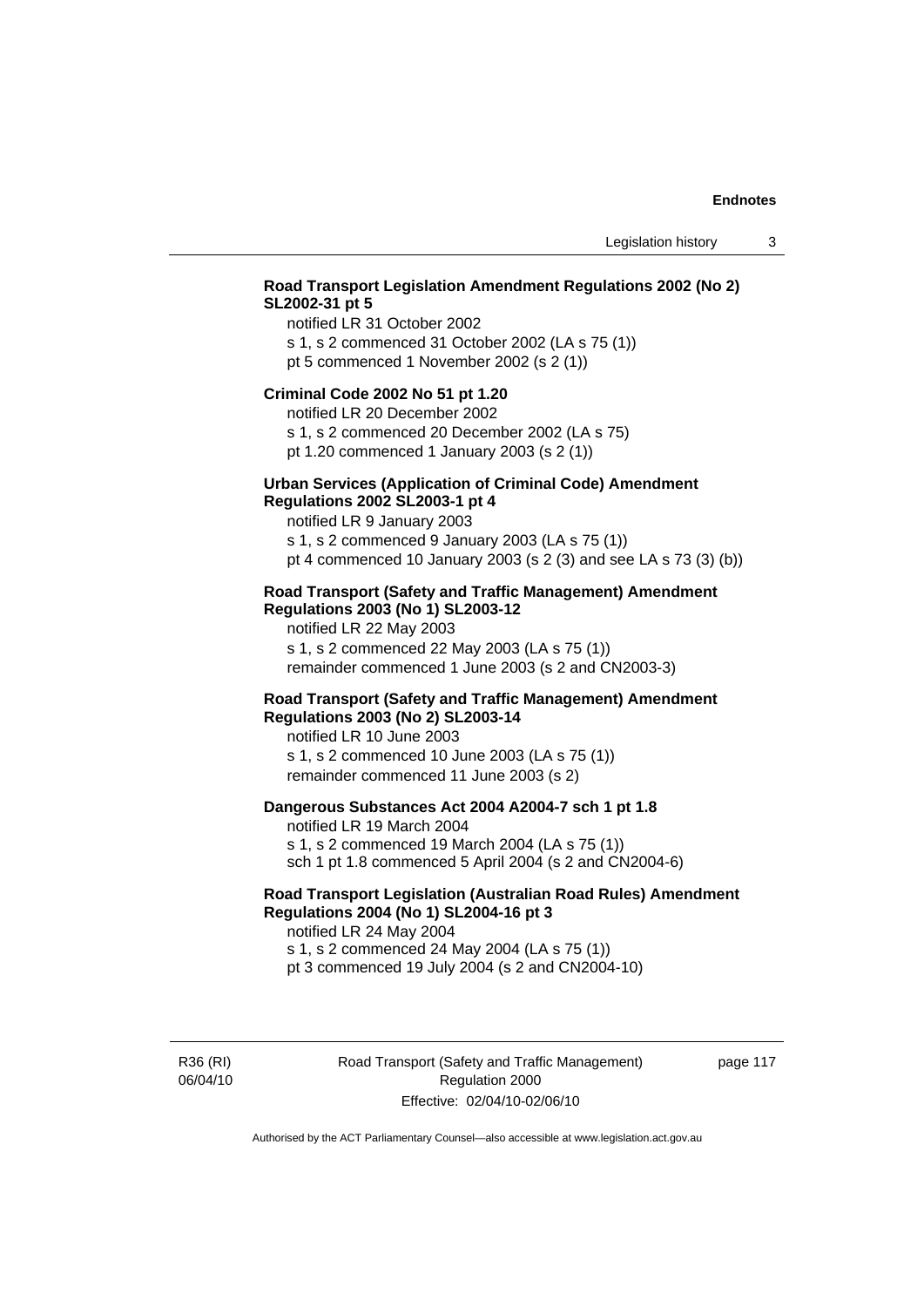3 Legislation history

#### **Emergencies Act 2004 A2004-28 sch 3 pt 3.20**

notified LR 29 June 2004 s 1, s 2 commenced 29 June 2004 (LA s 75 (1)) sch 3 pt 3.20 commenced 1 July 2004 (s 2 (1) and CN2004-11)

#### **Road Transport Legislation Amendment Regulations 2004 (No 1) SL2004-47 pt 5**

notified LR 9 September 2004

s 1, s 2 commenced 9 September 2004 (LA s 75 (1))

pt 5 commenced 10 September 2004 (s 2)

#### **Road Transport Legislation (Hire Cars) Amendment Regulation 2005 (No 1) SL2005-4 sch 2 pt 2.4**

notified LR 7 March 2005

s 1, s 2 commenced 7 March 2005 (LA s 75 (1)) sch 2 pt 2.4 commenced 9 March 2005 (s 2 and see Road Transport (Public Passenger Services) (Hire Cars) Amendment Act 2004 A2004-69, s 2 and LA s 79)

#### **Road Transport (Safety and Traffic Management) Amendment Regulation 2005 (No 1) SL2005-7**

notified LR 8 April 2005 s 1, s 2 commenced 8 April 2005 (LA s 75 (1)) remainder commenced 9 April 2005 (s 2)

#### **Road Transport (Safety and Traffic Management) Amendment Regulation 2005 (No 2) SL2005-22**

notified LR 15 September 2005 s 1, s 2 commenced 15 September 2005 (LA s 75 (1)) remainder commenced 16 September 2005 (s 2)

#### **Statute Law Amendment Act 2005 (No 2) A2005-62 sch 1 pt 1.4**  notified LR 21 December 2005

s 1, s 2 commenced 21 December 2005 (LA s 75 (1)) sch 1 pt 1.4 commenced 11 January 2006 (s 2 (1))

# **Road Transport (Safety and Traffic Management) Amendment Regulation 2006 (No 1) SL2006-4**

notified LR 16 January 2006 s 1, s 2 commenced 16 January 2006 (LA s 75 (1)) remainder commenced 17 January 2006 (s 2)

page 118 Road Transport (Safety and Traffic Management) Regulation 2000 Effective: 02/04/10-02/06/10

R36 (RI) 06/04/10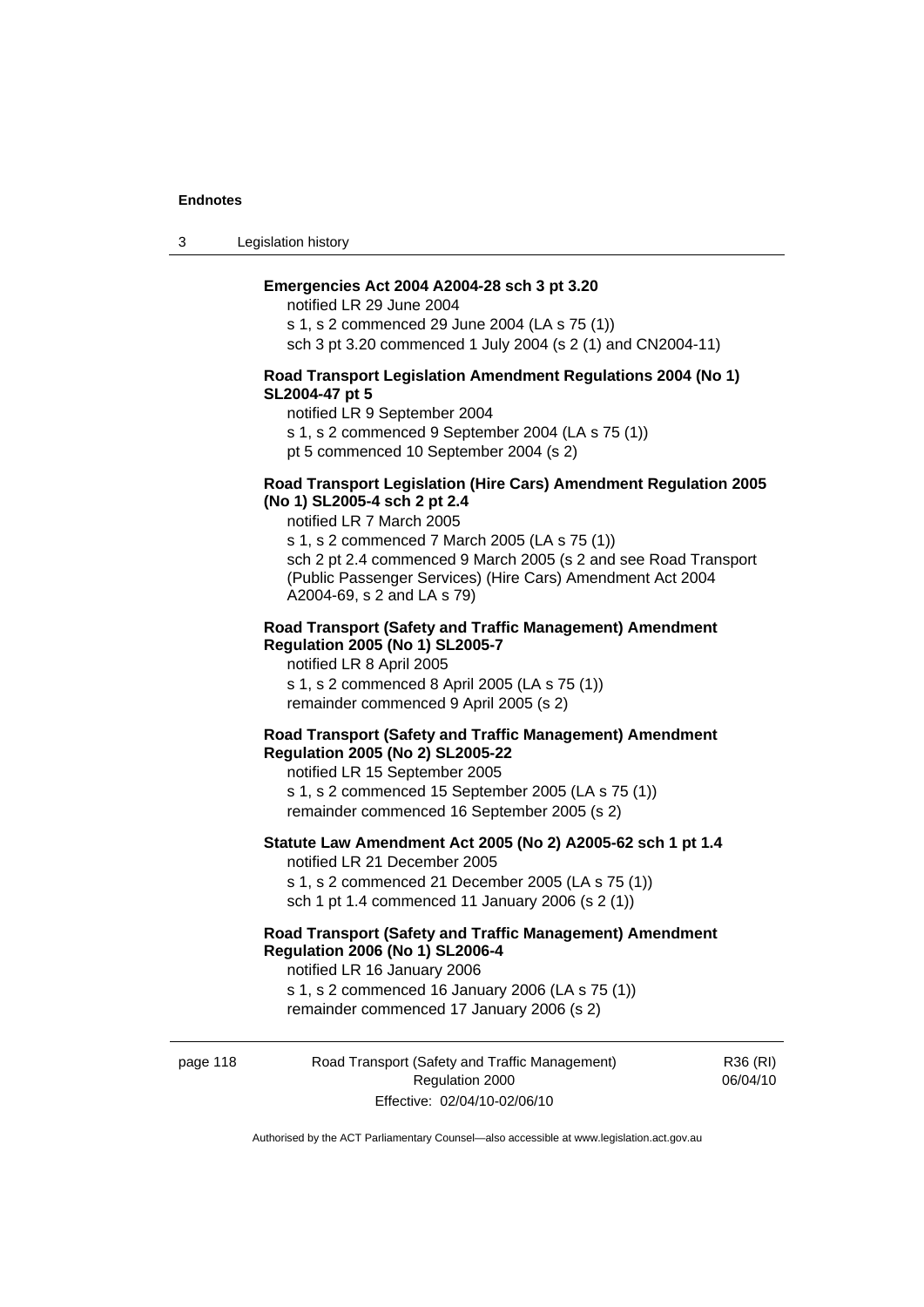# **Road Transport (Public Passenger Services) Amendment Regulation 2006 (No 1) SL2006-32 sch 1 pt 1.5**

notified LR 26 June 2006

s 1, s 2 commenced 26 June 2006 (LA s 75 (1)) sch 1 pt 1.5 commenced 3 July 2006 (s 2 (2))

#### **Road Transport (Safety and Traffic Management) Amendment Regulation 2006 (No 2) SL2006-51**

notified LR 4 December 2006

s 1, s 2 commenced 4 December 2006 (LA s 75 (1)) remainder commenced 5 December 2006 (s 2)

#### **Road Transport (Safety and Traffic Management) Amendment Regulation 2007 (No 1) SL2007-20**

notified LR 30 July 2007 s 1, s 2 commenced 30 July 2007 (LA s 75 (1)) remainder commenced 31 July 2007 (s 2)

#### **Planning and Development (Consequential Amendments) Act 2007 A2007-25 sch 1 pt 1.29**

notified LR 13 September 2007

s 1, s 2 commenced 13 September 2007 (LA s 75 (1)) sch 1 pt 1.29 commenced 31 March 2008 (s 2 and see Planning and Development Act 2007 A2007-24, s 2 and CN2008-1)

#### **Road Transport (Safety and Traffic Management) Amendment Regulation 2008 (No 1) SL2008-40**

notified LR 11 September 2008 s 1, s 2 commenced 11 September 2008 (LA s 75 (1)) remainder commenced 11 March 2009 (s 2 and LA s 79)

#### **Road Transport Legislation Amendment Regulation 2008 (No 2) SL2008-47 sch 1 pt 1.3**

notified LR 1 December 2008 s 1, s 2 commenced 1 December 2008 (LA s 75 (1)) sch 1 pt 1.3 commenced 2 December 2008 (s 2)

R36 (RI) 06/04/10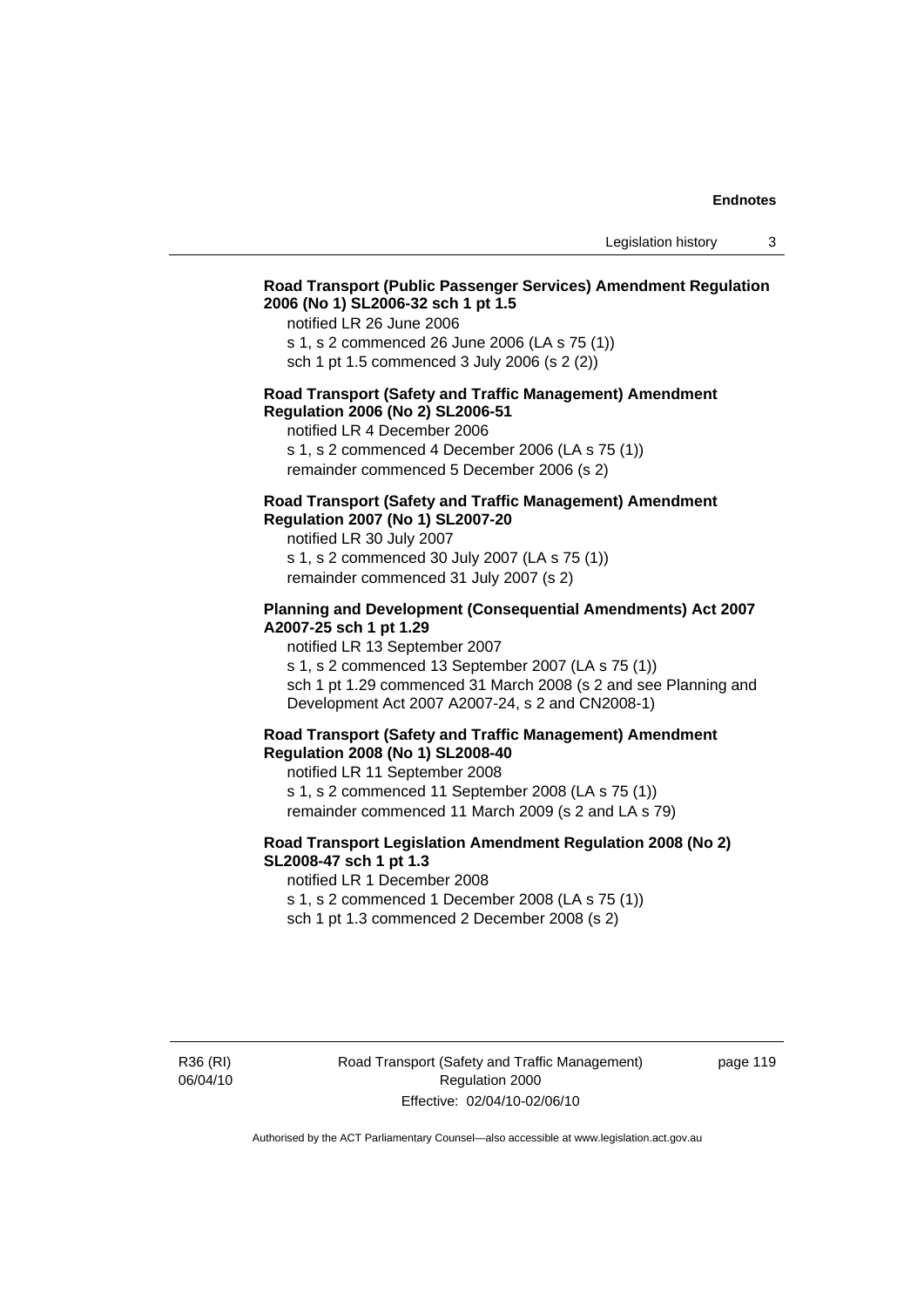3 Legislation history

## **Road Transport Legislation Amendment Regulation 2009 (No 1) SL2009-6 pt 4**

notified LR 11 March 2009

s 1, s 2 commenced 11 March 2009 (LA s 75 (1))

pt 4 commenced 16 March 2009 (s 2 and CN2009-7)

#### **Road Transport (Safety and Traffic Management) Amendment Regulation 2009 (No 1) SL2009-7**

notified LR 12 March 2009

s 1, s 2 commenced 12 March 2009 (LA s 75 (1)) remainder commenced 13 March 2009 (s 2)

#### **Road Transport (Mass, Dimensions and Loading) Act 2009 A2009-22 sch 1 pt 1.10**

notified LR 3 September 2009 s 1, s 2 commenced 3 September 2009 (LA s 75 (1)) sch 1 pt 1.10 commenced 3 March 2010 (s 2 and LA s 79)

#### **Dangerous Goods (Road Transport) Act 2009 A2009-34 sch 1 pt 1.3**

notified LR 28 September 2009 s 1, s 2 commenced 28 September 2009 (LA s 75 (1)) sch 1 pt 1.3 commenced 2 April 2010 (s 2, CN2010-5 and LA s 77 (3))

#### **Road Transport Legislation Amendment Regulation 2010 (No 1) SL2010-5 pt 4**

notified LR 1 March 2010 s 1, s 2 commenced 1 March 2010 (LA s 75 (1)) s 55, ss 58-62 commence 15 March 2011 (s 2 (2)) pt 4 remainder commenced 15 March 2010 (s 2 (1))

## **Road Transport Legislation Amendment Regulation 2010 (No 2) SL2010-7 pt 5**

notified LR 16 March 2010

s 1, s 2 commenced 16 March 2010 (LA s 75 (1))

pt 5 commenced 17 March 2010 (s 2 (1))

page 120 Road Transport (Safety and Traffic Management) Regulation 2000 Effective: 02/04/10-02/06/10

R36 (RI) 06/04/10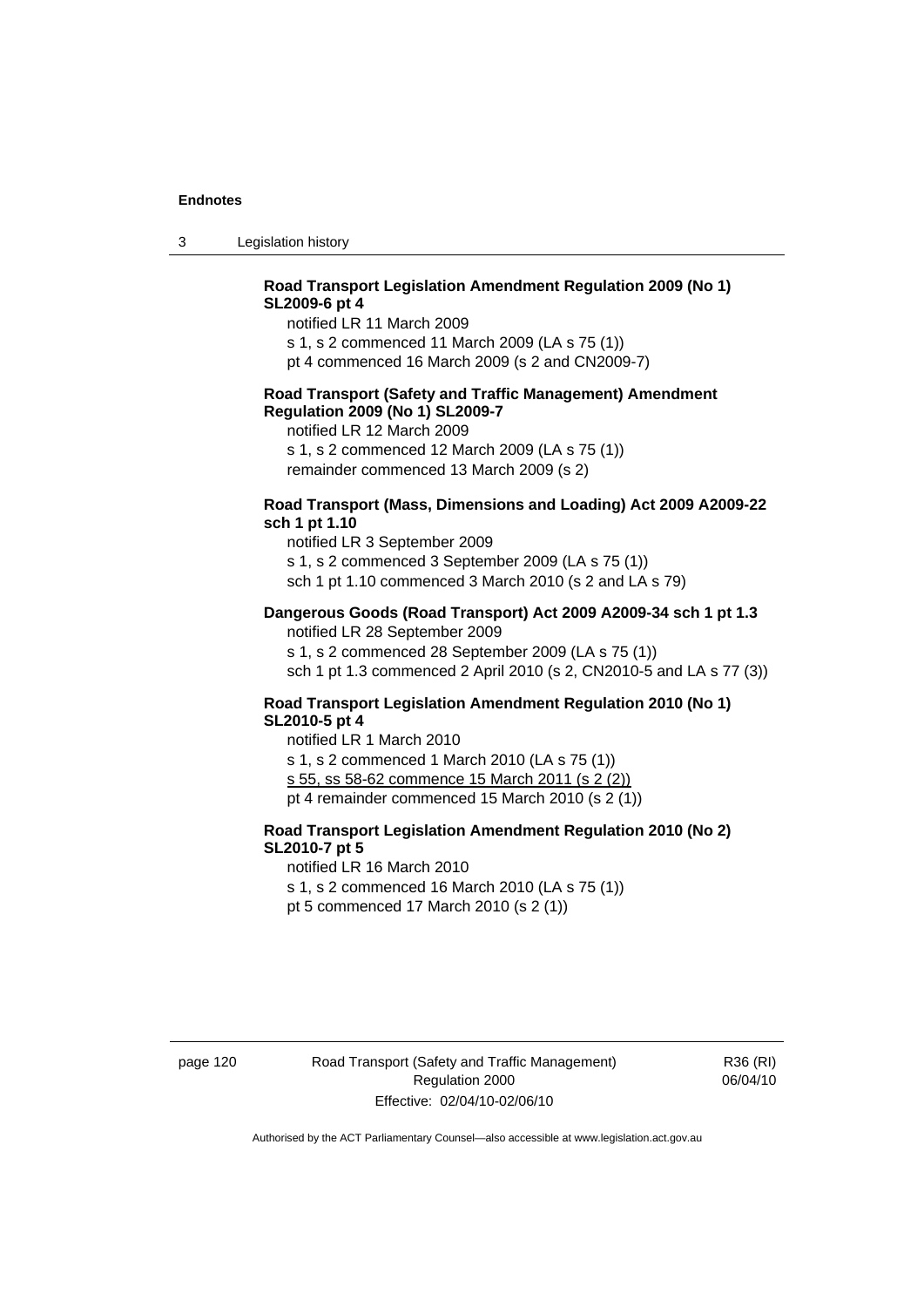| Amendment history |  |
|-------------------|--|
|-------------------|--|

# **Personal Property Securities Act 2010 A2010-15 sch 2 pt 2.5**

notified LR 1 April 2010

| s 1, s 2 commenced 1 April 2010 (LA s 75 (1))<br>sch 2 pt 2.5 awaiting commencement (s $2(2)-(4)$ ) |                                                                                                                                                                                                                                                                                 |  |  |
|-----------------------------------------------------------------------------------------------------|---------------------------------------------------------------------------------------------------------------------------------------------------------------------------------------------------------------------------------------------------------------------------------|--|--|
| Note 1                                                                                              | If a commencement notice has not fixed a commencement day<br>before the day of the registration commencement time, the<br>remaining provisions automatically commence on the day of<br>the registration commencement time (see s 2 (2), LA s 79 does<br>not apply to this Act). |  |  |
| Note 2                                                                                              | For the meaning of registration commencement time see the<br>Personal Property Securities Act 2009 (Cwlth).                                                                                                                                                                     |  |  |

# **4 Amendment history**

**Name of regulation** 

| s 1                                     | am R <sub>18</sub> LA                                                                                                                                            |
|-----------------------------------------|------------------------------------------------------------------------------------------------------------------------------------------------------------------|
| <b>Dictionary</b>                       |                                                                                                                                                                  |
| s <sub>2</sub>                          | om Act 2001 No 27 amdt 4.24<br>ins SL2005-22 amdt 1.1                                                                                                            |
| s 3 hdg<br>s 3                          | Dictionary—application to Australian Road Rules<br>bracketed note exp 17 September 2002 (s 4 (3))<br>am Act 2001 No 44 amdt 1.3793<br>sub SL2005-22 amdt 1.1     |
| Road includes road related area<br>s 3A | ins SL 2005-22 amdt 1.1                                                                                                                                          |
| Meaning of park and stop<br>s 3B        | ins SL2005-22 amdt 1.1                                                                                                                                           |
| <b>Notes</b><br>s 4 hdg<br>s 4          | bracketed note exp 17 September 2002 (s 4 (3))<br>am Act 2001 No 44 amdt 1.3794; Act 2002 No 30 amdt 3.769<br>$(2)$ , $(3)$ exp 17 September 2002 (s $(4 \ (3))$ |
| s 4A                                    | Offences against regulation—application of Criminal Code etc<br>ins SL2003-1 s 16                                                                                |
| s 4B                                    | Offences against regulation are strict liability offences<br>ins SL2003-1 s 16                                                                                   |
|                                         | General defence of accident or reasonable effort                                                                                                                 |

s 4C ins SL2003-1 s 16

R36 (RI) 06/04/10 Road Transport (Safety and Traffic Management) Regulation 2000 Effective: 02/04/10-02/06/10

page 121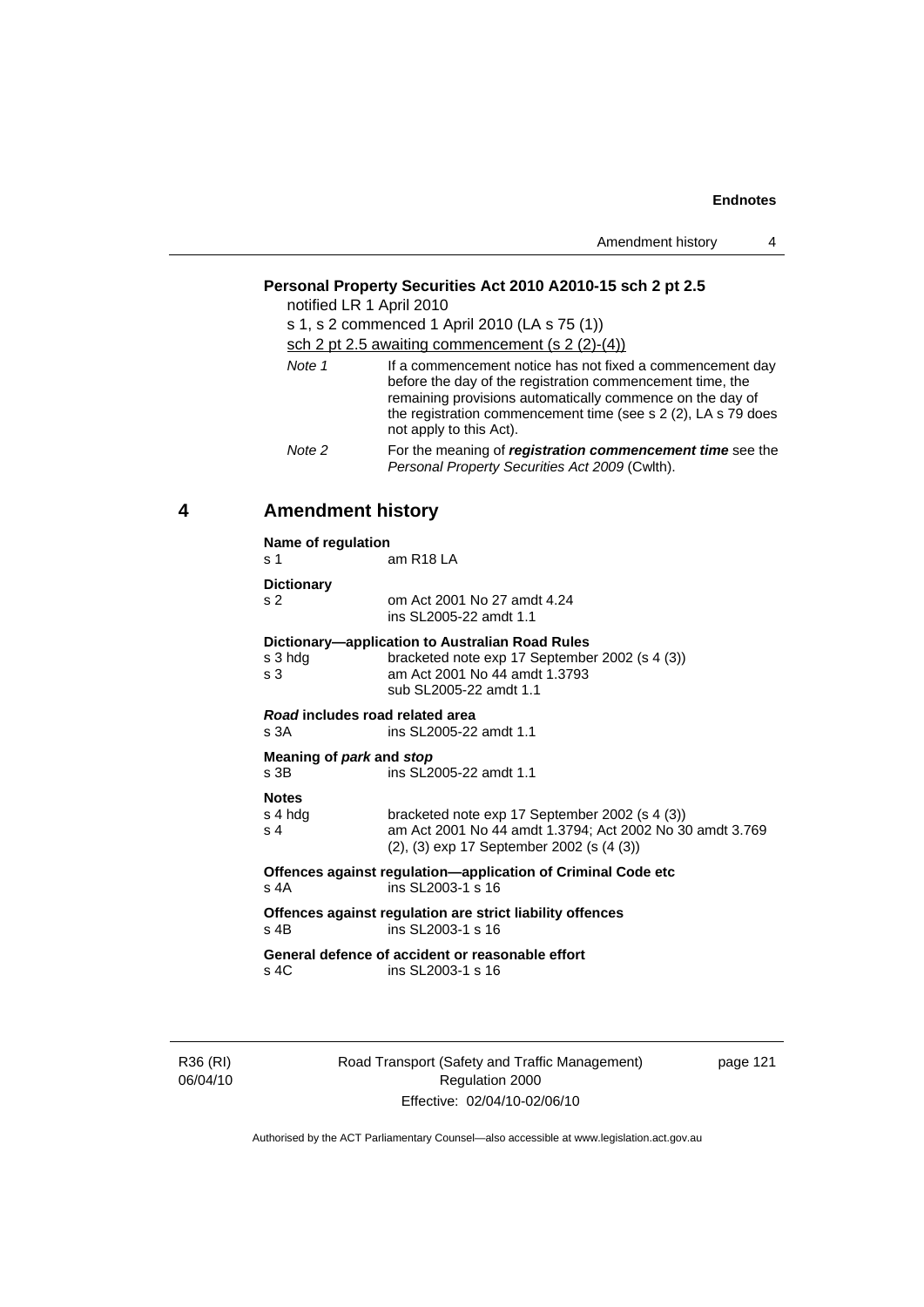4 Amendment history

| <b>Meaning of Australian Road Rules</b><br>s 5 hdg<br>s <sub>5</sub> | bracketed note exp 17 September 2002 (s 4 (3))<br>sub SL2004-16 s 25<br>am SL2005-22 amdt 1.2<br>sub SL2010-5 s 51                                                                                                     |
|----------------------------------------------------------------------|------------------------------------------------------------------------------------------------------------------------------------------------------------------------------------------------------------------------|
| s 6 hdg                                                              | Incorporation of Australian Road Rules into ACT law<br>bracketed note exp 17 September 2002 (s 4 (3))                                                                                                                  |
| Transitional—ARR r 266 and r 267<br>s 6A                             | ins SL2010-5 s 52<br>exp 14 March 2011 (s 6A (2))                                                                                                                                                                      |
| General<br>div 2.2.1 hdg<br>note 2                                   | am 2000 No 52 s 3; 2001 No 32 s 3; 2002 No 31 s 22;<br>SL2003-12 s 4; SL2004-16 ss 26-30<br>sub SL2005-22 s 4<br>am SL2006-32 amdt 1.92; items renum R24 LA; SL2010-5<br>s 53, s 54; items renum R34 LA; SL2010-5 s 55 |
| div 2.2.1 hdg<br>note 3                                              | sub SL2005-22 s 4<br>am A2009-22 amdt 1.25                                                                                                                                                                             |
| s 7 hdg<br>s <sub>7</sub>                                            | References to another law of this jurisdiction etc<br>bracketed note exp 17 September 2002 (s 4 (3))<br>am Act 2001 No 44 amdt 1.3795, amdt 1.3796                                                                     |
| ARR r 10 (2)-penalties for offences<br>s 8 hda                       | bracketed note exp 17 September 2002 (s 4 (3))                                                                                                                                                                         |
| s 8A                                                                 | ARR r 25 (2)-default speed-limit in built-up area<br>ins SL2003-12 s 5<br>om SL2004-16 s 31                                                                                                                            |
| s 9 hdg<br>s 9                                                       | ARR r 95—emergency stopping lane only signs<br>bracketed note exp 17 September 2002 (s 4 (3))<br>am SL2005-22 amdt 1.3                                                                                                 |
| ARR r 104-no truck signs<br>$s$ 10 hdg<br>s 10                       | bracketed note exp 17 September 2002 (s 4 (3))<br>am SL2005-22 amdt 1.4                                                                                                                                                |
| s 12 hdg<br>s 12                                                     | ARR r 158 (2) (c)-other vehicles permitted to travel in bus lanes<br>bracketed note exp 17 September 2002 (s 4 (3))<br>sub 2002 No 31 s 23; SL2005-4 amdt 2.38<br>am SL2006-32 amdt 1.93                               |

page 122 Road Transport (Safety and Traffic Management) Regulation 2000 Effective: 02/04/10-02/06/10

R36 (RI) 06/04/10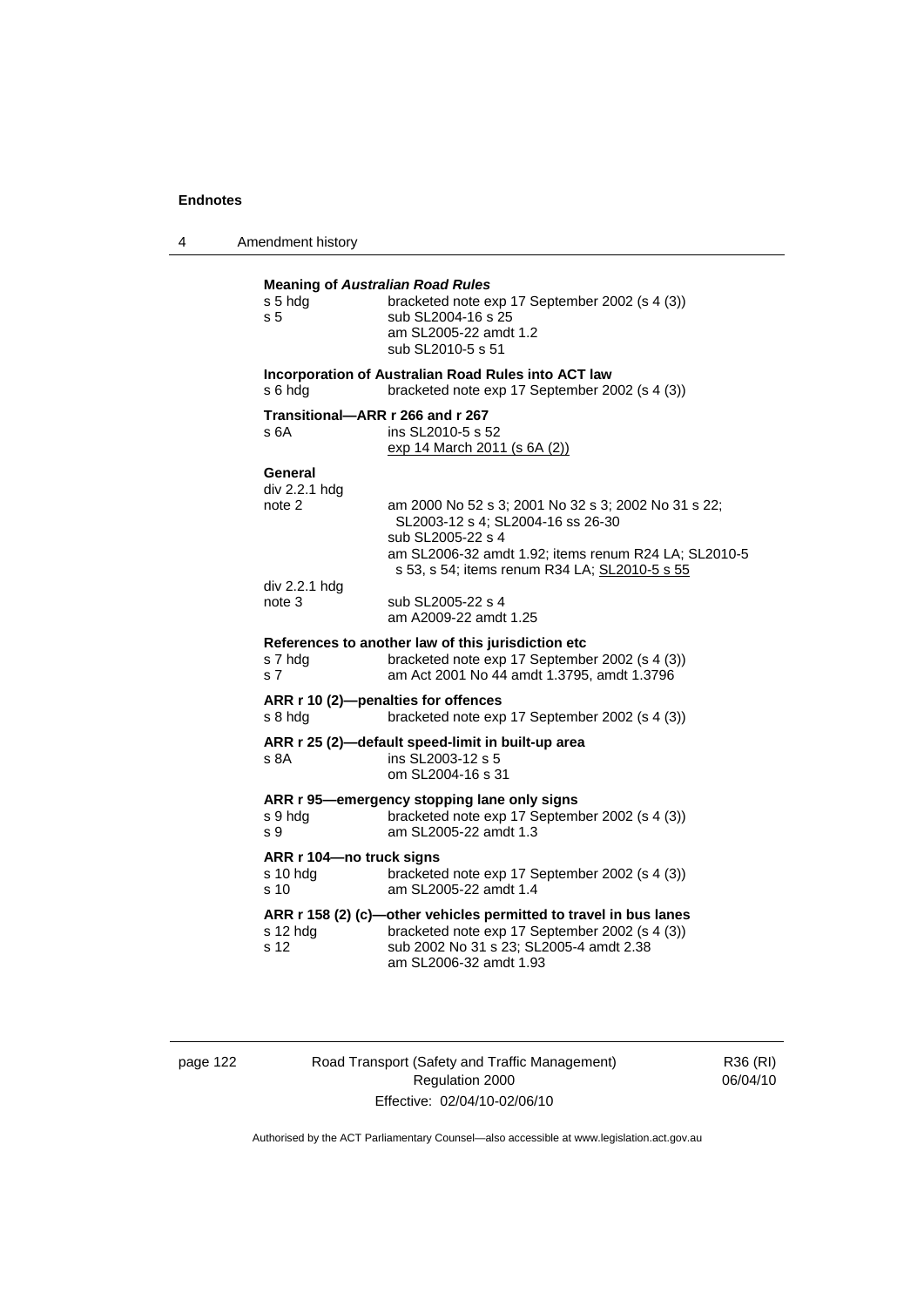| Amendment history |  |  |
|-------------------|--|--|
|-------------------|--|--|

**ARR r 170 (1)—driver not to stop in intersection unless permitted**  s 12A ins SL2004-16 s 32 om SL2010-5 s 56 **ARR r 179 (1) (c)—stopping in a loading zone—goods and permit vehicles** s 13 hdq bracketed note exp 17 September 2002 (s 4 (3)) bracketed note exp 17 September 2002 (s 4 (3)) s 13 sub SL2005-22 s 5 **ARR r 179 (1) (c) and (2) (c)—stopping in loading zone—taxis**  s 13A ins SL2005-22 s 5 **ARR r 183—stopping in a bus zone**  s 13B ins SL2006-32 amdt 1.94 **ARR r 195—stopping at or near a bus stop**  s 13C ins SL2006-32 amdt 1.94 **ARR r 199 (2)—stopping near postbox**  s 14 hdg bracketed note exp 17 September 2002 (s 4 (3)) **ARR r 206 (2) (b), (c)—time extension for people with disabilities permit**  s 15 hdg bracketed note exp 17 September 2002 (s 4 (3)) sub SL2005-22 amdt 1.5 **ARR r 207 (2) (a)—fees for parking in pay parking spaces**  s 16 hdg bracketed note exp 17 September 2002 (s 4 (3)) **ARR r 213 (5)—making a motor vehicle secure—exception**  s 16A ins Legislative Assembly AR2000-2 (see Gaz 2000 No 20) am SL2004-16 s 33 sub SL2005-22 amdt 1.6 **ARR r 216 (3)—towing a vehicle at night or in hazardous weather conditions**  s 18 hdg bracketed note exp 17 September 2002 (s 4 (3)) s 18 sub A2009-34 amdt 1.6 **ARR r 225—use of radar detectors**  s 22 hdg bracketed note exp 17 September 2002 (s 4 (3)) **ARR r 236 (6)—hitchhiking, roadside commerce etc permitted**  s 22A ins SL2004-16 s 34 **ARR r 244C—motorised scooters not to be used**  s 23 hdg bracketed note exp 17 September 2002 (s 4 (3))<br>s 23 sub SL2010-5 s 57 sub SL2010-5 s 57 **ARR r 266—children travelling in interstate registered vehicles** s 23A ins 2000 No 21 s 3 om SL2004-16 s 35 ins SL2010-5 s 58

R36 (RI) 06/04/10 Road Transport (Safety and Traffic Management) Regulation 2000 Effective: 02/04/10-02/06/10

page 123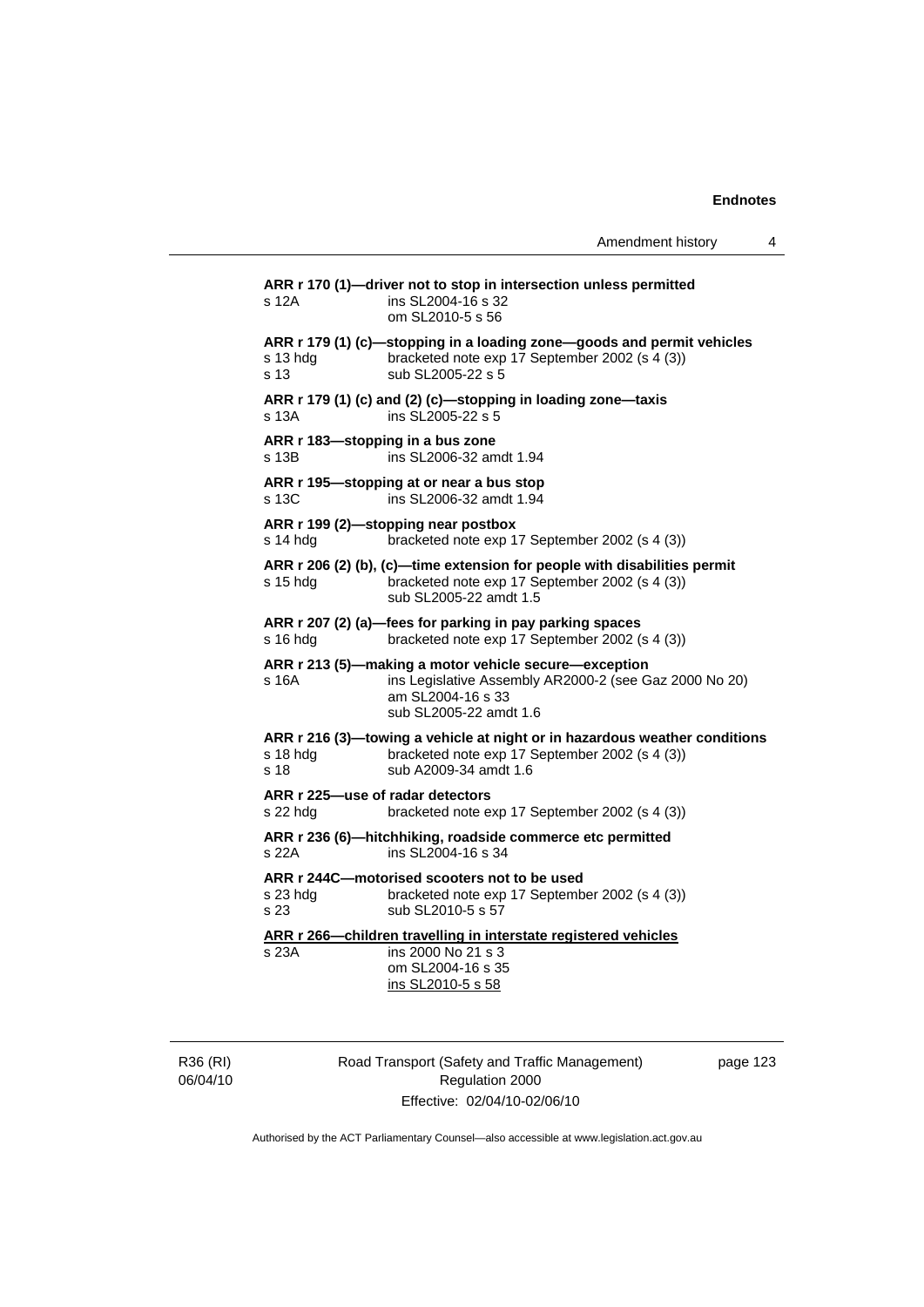| 4 | Amendment history |
|---|-------------------|
|---|-------------------|

|                                      | ARR r 266 (2B)-children travelling in goods compartments<br>ins 2001 No 32 s 4                                                                                                  |
|--------------------------------------|---------------------------------------------------------------------------------------------------------------------------------------------------------------------------------|
| s 23B                                | am 2002 No 2 s 28; Act 2002 No 51 amdt 1.38; SL2005-4<br>amdt 2.39, amdt 2.40; SL2006-32 amdt 1.95<br>sub SL2010-5 s 58                                                         |
|                                      | ARR r 266 (7)—wearing of seatbelts by passengers under 16 years old                                                                                                             |
| s 24 hdg<br>s 24                     | bracketed note exp 17 September 2002 (s 4 (3))<br>am SL2010-5 s 59                                                                                                              |
| s 25 hdg<br>s 25                     | ARR r 267 (3)-certificates of exemption from wearing seatbelts<br>bracketed note exp 17 September 2002 (s 4 (3))<br>om SL2010-5 s 60                                            |
| s 26 hdg                             | ARR r 270 (3)-wearing motorbike helmets<br>bracketed note exp 17 September 2002 (s 4 (3))                                                                                       |
| s 27 hdg                             | ARR r 271 (6)-riding on motorbikes<br>bracketed note exp 17 September 2002 (s 4 (3))                                                                                            |
|                                      | ARR r 280 (2) (a)-other vehicles to which B light rules apply                                                                                                                   |
| s 27A                                | ins 2002 No 31 s 24<br>sub SL2005-4 amdt 2.41; SL2006-32 amdt 1.96                                                                                                              |
| s 28 hdg<br>s 28                     | ARR r 287 (3), (4)-duties of participants in crashes<br>bracketed note exp 17 September 2002 (s 4 (3))<br>sub SL2008-40 s 4                                                     |
| s 29 hdg<br>s 29                     | ARR r 289 (1) (g)-driving on nature strip<br>bracketed note exp 17 September 2002 (s 4 (3))<br>am SL2004-16 s 36; pars renum R16 LA (see<br>SL2004-16 s 37); SL2005-22 amdt 1.7 |
| s 30                                 | ARR r 298-driving with a person in or on trailer<br>am SL2005-22 amdt 1.8                                                                                                       |
| ARR r 313-postal workers<br>s 32 hdg | bracketed note exp 17 September 2002 (s 4 (3))                                                                                                                                  |
|                                      | ARR dict-definitions for dictionary                                                                                                                                             |
| s 33 hda<br>s 33                     | bracketed note exp 17 September 2002 (s 4 (3))<br>am SL2005-22 amdt 1.9                                                                                                         |
|                                      | def emergency worker am A2004-28 amdt 3.61                                                                                                                                      |
|                                      | def hire car ins SL2005-4 amdt 2.43                                                                                                                                             |
|                                      | def oversize vehicle sub A2009-22 amdt 1.26<br>def police officer sub Act 2001 No 56 amdt 3.475                                                                                 |
|                                      | def private hire car om SL2005-4 amdt 2.44<br>def <i>public bus</i> sub Act 2001 No 62 amdt 1.38                                                                                |
|                                      |                                                                                                                                                                                 |

# page 124 Road Transport (Safety and Traffic Management) Regulation 2000 Effective: 02/04/10-02/06/10

R36 (RI) 06/04/10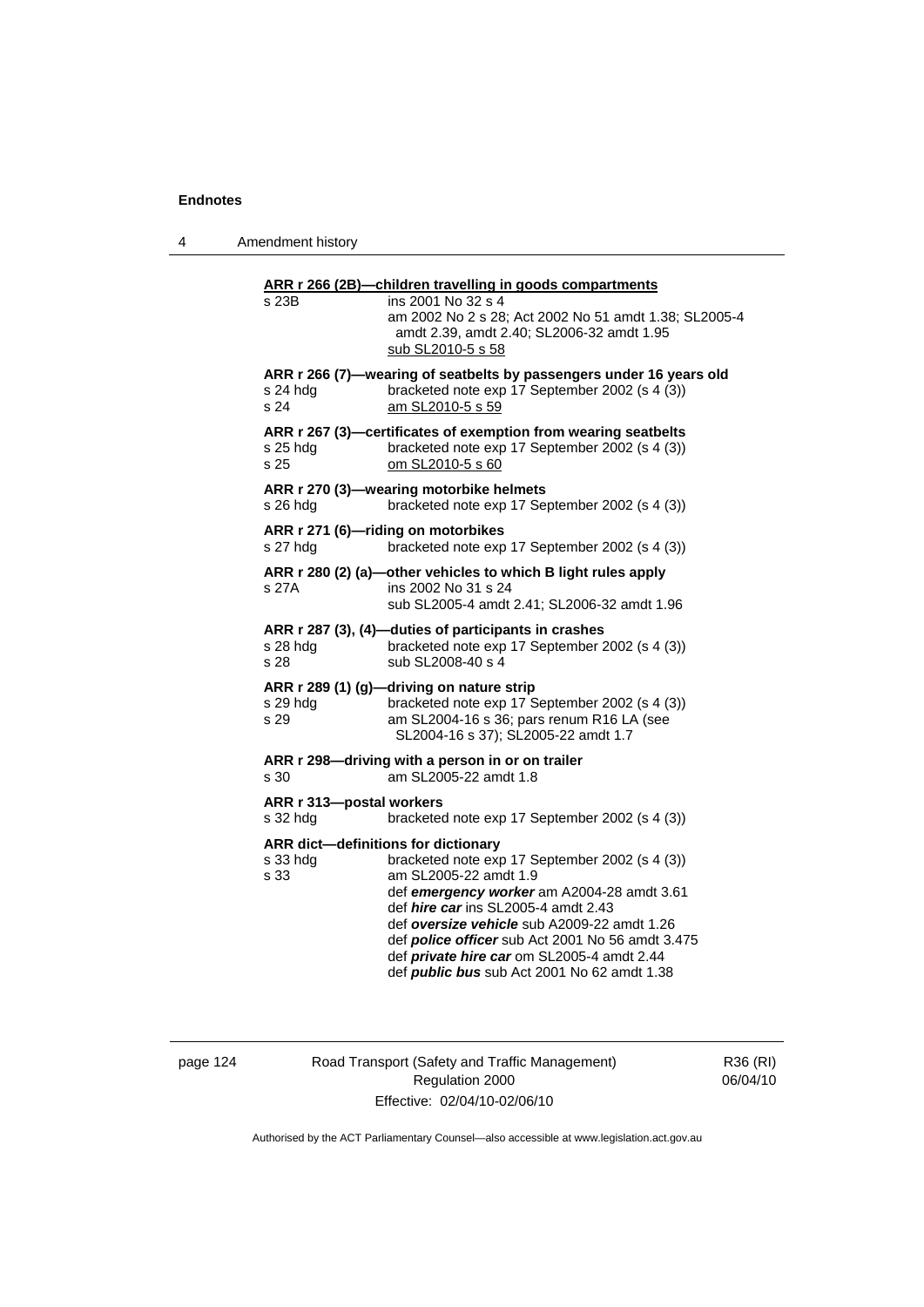# def *restricted hire vehicle* om SL2005-4 amdt 2.44 def *taxi* sub 2002 No 2 s 29 am SL2005-4 amdt 2.42

| div 2.2.3 hdg                                           | <b>Offences against the Australian Road Rules</b><br>om SL2003-1 s 17                                                                                 |
|---------------------------------------------------------|-------------------------------------------------------------------------------------------------------------------------------------------------------|
| <b>Application of Criminal Code</b><br>s 34 hdg<br>s 34 | bracketed note exp 17 September 2002 (s 4 (3))<br>sub Act 2002 No 51 amdt 1.39<br>om SL2003-1 s 17                                                    |
| s 35 hdg<br>s 35                                        | Offences are strict liability offences<br>bracketed note exp 17 September 2002 (s 4 (3))<br>am Act 2002 No 51 amdt 1.40<br>om SL2003-1 s 17           |
| s 36 hdg<br>s 36                                        | General defence of accident or reasonable effort<br>bracketed note exp 17 September 2002 (s 4 (3))<br>am Act 2002 No 51 amdt 1.41<br>om SL2003-1 s 17 |
| Making unnecessary engine noise<br>s 37 hdg             | bracketed note exp 17 September 2002 (s 4 (3))                                                                                                        |
| Emission of waste oil or grease<br>s 38 hdg             | bracketed note exp 17 September 2002 (s 4 (3))                                                                                                        |
| Safety of persons on trailers<br>s 39 hdq<br>s 39       | bracketed note exp 17 September 2002 (s 4 (3))<br>am SL2005-22 amdt 1.10, amdt 1.11                                                                   |
| s 40 hdg                                                | Passengers in sidecars to be seated<br>bracketed note exp 17 September 2002 (s 4 (3))                                                                 |
| s 41 hdg                                                | Number of vehicles that may be drawn<br>bracketed note exp 17 September 2002 (s 4 (3))                                                                |
| Towing by vehicles under 4.5t<br>s 42 hdg               | bracketed note exp 17 September 2002 (s 4 (3))                                                                                                        |
| Lights on motor vehicles generally<br>s 43 hdg          | bracketed note exp 17 September 2002 (s 4 (3))                                                                                                        |
| <b>Metered parking</b><br>div 2.3.5 hdg                 | sub SL2005-22 s 6                                                                                                                                     |
| s 44 hdg<br>s 44                                        | Metered parking-parking in spaces<br>bracketed note exp 17 September 2002 (s 4 (3))<br>sub SL2005-22 s 7                                              |

R36 (RI) 06/04/10 Road Transport (Safety and Traffic Management) Regulation 2000 Effective: 02/04/10-02/06/10

page 125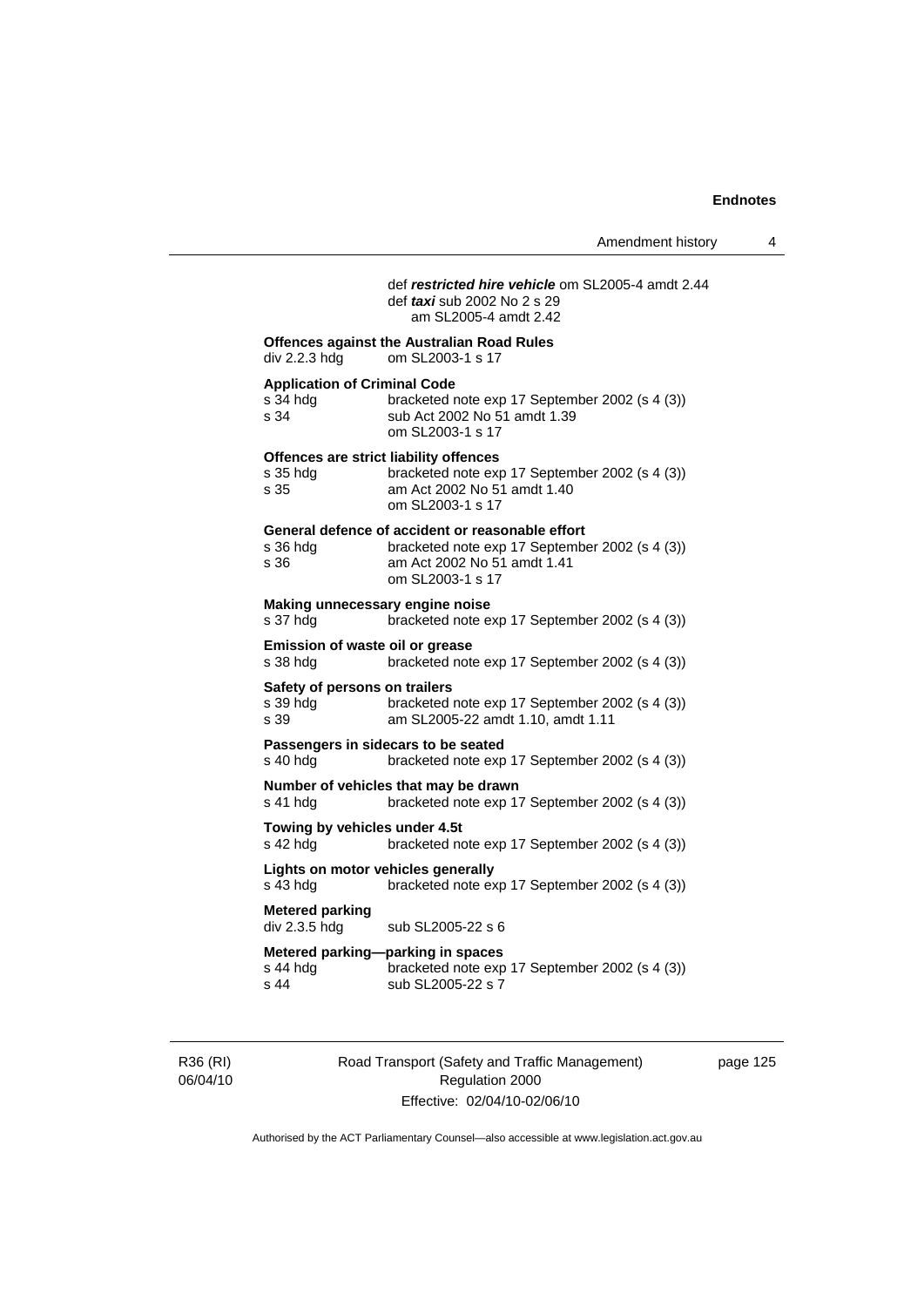```
4 Amendment history 
Metered parking—parking fees 
s 44A ins SL2005-22 s 7 
Metered parking—maximum length of stay 
                  ins SL2005-22 s 7Metered parking—exceptions to s 44A and s 44B<br>s 45 hdg bracketed note exp 17 Septembe
                   bracketed note exp 17 September 2002 (s 4 (3))
s 45 sub SL2005-22 s 7 
Temporary closure of metered parking spaces 
s 46 hdg bracketed note exp 17 September 2002 (s 4 (3))
Misuse of parking meters 
s 47 hdg bracketed note exp 17 September 2002 (s 4 (3)) 
Interfering with parking meters etc 
s 48 hdg bracketed note exp 17 September 2002 (s 4 (3))
Ticket parking 
div 2.3.6 hdg orig div 2.3.6 hdg renum as div 2.3.8 hdg
                   ins by SL2005-22 s 8 
Ticket parking—parking in spaces<br>s 49 hdg bracketed note e
s 49 hdg bracketed note exp 17 September 2002 (s 4 (3))<br>s 49 sub SL2005-22 s 8
                   sub SL2005-22 s 8
Ticket parking—display of tickets 
s 49A ins SL2005-22 s 8 
                    am SL2010-7 s 42 
Ticket parking—maximum length of stay 
                  ins SL2005 - 22 s 8Ticket parking—exceptions to s 49A and s 49B 
s 50 hdg bracketed note exp 17 September 2002 (s 4 (3)) 
s 50 sub SL2005-22 s 8 
Temporary closure of ticket parking spaces and areas 
s 51 hdg bracketed note exp 17 September 2002 (s 4 (3)) 
                    sub SL2005-22 amdt 1.12 
s 51 am 2002 No 7 s 4, s 5; regs renum R6 LA (see 2002 No 7 s 6) 
Use of false or damaged parking tickets etc 
                   bracketed note exp 17 September 2002 (s 4 (3))
s 52 sub SL2005-22 s 9
Misuse of parking ticket machines<br>s 53 hdd bracketed note e.
                   bracketed note exp 17 September 2002 (s 4 (3))
s 53 sub SL2005-22 s 9
```
page 126 Road Transport (Safety and Traffic Management) Regulation 2000 Effective: 02/04/10-02/06/10

R36 (RI) 06/04/10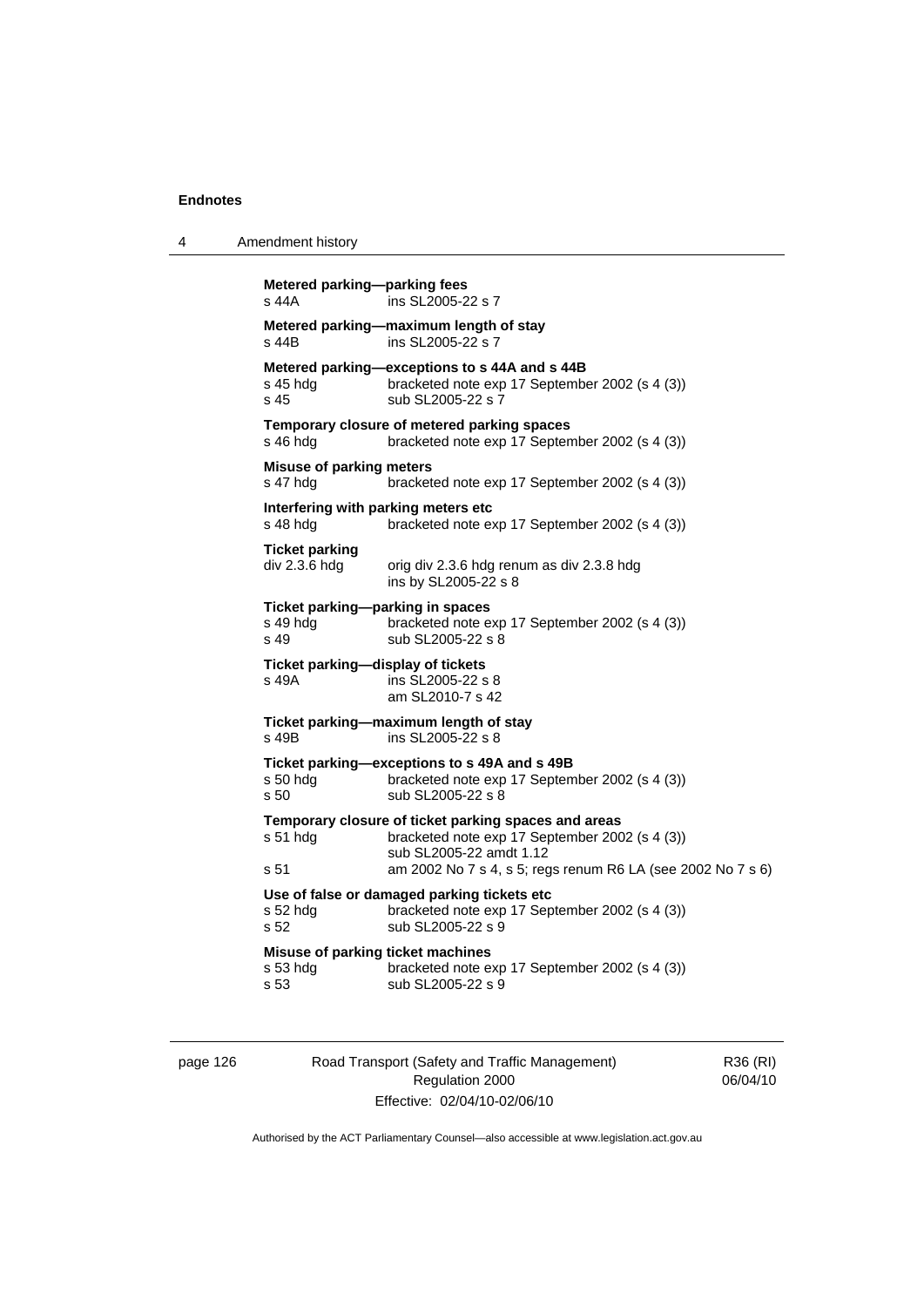| s 54 hda                                             | Interfering with parking ticket machines etc<br>bracketed note exp 17 September 2002 (s 4 (3))                                                                   |
|------------------------------------------------------|------------------------------------------------------------------------------------------------------------------------------------------------------------------|
| Interfering with parking tickets<br>s 55 hda<br>s 55 | bracketed note exp 17 September 2002 (s 4 (3))<br>sub SL2005-22 s 10                                                                                             |
| div 2.3.7 hdg                                        | Other ACT road rules about stopping and parking<br>ins SL2005-22 s 10                                                                                            |
| authorities                                          | Unauthorised use of parking permits and mobility parking scheme                                                                                                  |
| s 56 hdg<br>s 56                                     | bracketed note exp 17 September 2002 (s 4 (3))<br>am Act 2002 No 30 amdt 3.770<br>sub SL2005-22 s 10                                                             |
| s 56A                                                | Interfering with parking permits and mobility parking scheme authorities<br>ins SL2005-22 s 10                                                                   |
| s 57                                                 | No stopping on a road with a red kerb<br>am 2001 No 32 s 5<br>exp 1 December 2002 (s 57 (2))                                                                     |
| s 57A hdg<br>s 57A                                   | Stopping public buses in bus zones and at bus stops<br>bracketed note exp 17 September 2002 (s 4 (3))<br>ins 2000 No 33 s 3<br>am 2001 Act No 62 amdts 1.39-1.41 |
| s 58 hdg<br>s 58                                     | Stopping in an emergency etc or to comply with another law<br>bracketed note exp 17 September 2002 (s 4 (3))<br>am SL2005-22 s 11, s 12                          |
| <b>Other ACT road rules</b><br>div 2.3.8 hdg         | (prev div 2.3.6 hdg) ins SL2005-22 s 13                                                                                                                          |
| <b>Carrying dangerous substances</b>                 |                                                                                                                                                                  |
| s 59 hdg                                             | bracketed note exp 17 September 2002 (s 4 (3))                                                                                                                   |
| s 59                                                 | sub A2004-7 amdt 1.14<br>am A2004-7 amdt 1.15, amdt 1.16<br>om A2009-34 amdt 1.7                                                                                 |
| s 60 hdg                                             | Interrupting funeral processions etc<br>bracketed note exp 17 September 2002 (s 4 (3))                                                                           |
| Driving on roads closed to traffic<br>s 61 hdg       | bracketed note exp 17 September 2002 (s 4 (3))                                                                                                                   |
| s 62 hdg                                             | Use of wheeled recreational devices and wheeled toys on roads<br>bracketed note exp 17 September 2002 (s 4 (3))                                                  |
|                                                      |                                                                                                                                                                  |

R36 (RI) 06/04/10 Road Transport (Safety and Traffic Management) Regulation 2000 Effective: 02/04/10-02/06/10

page 127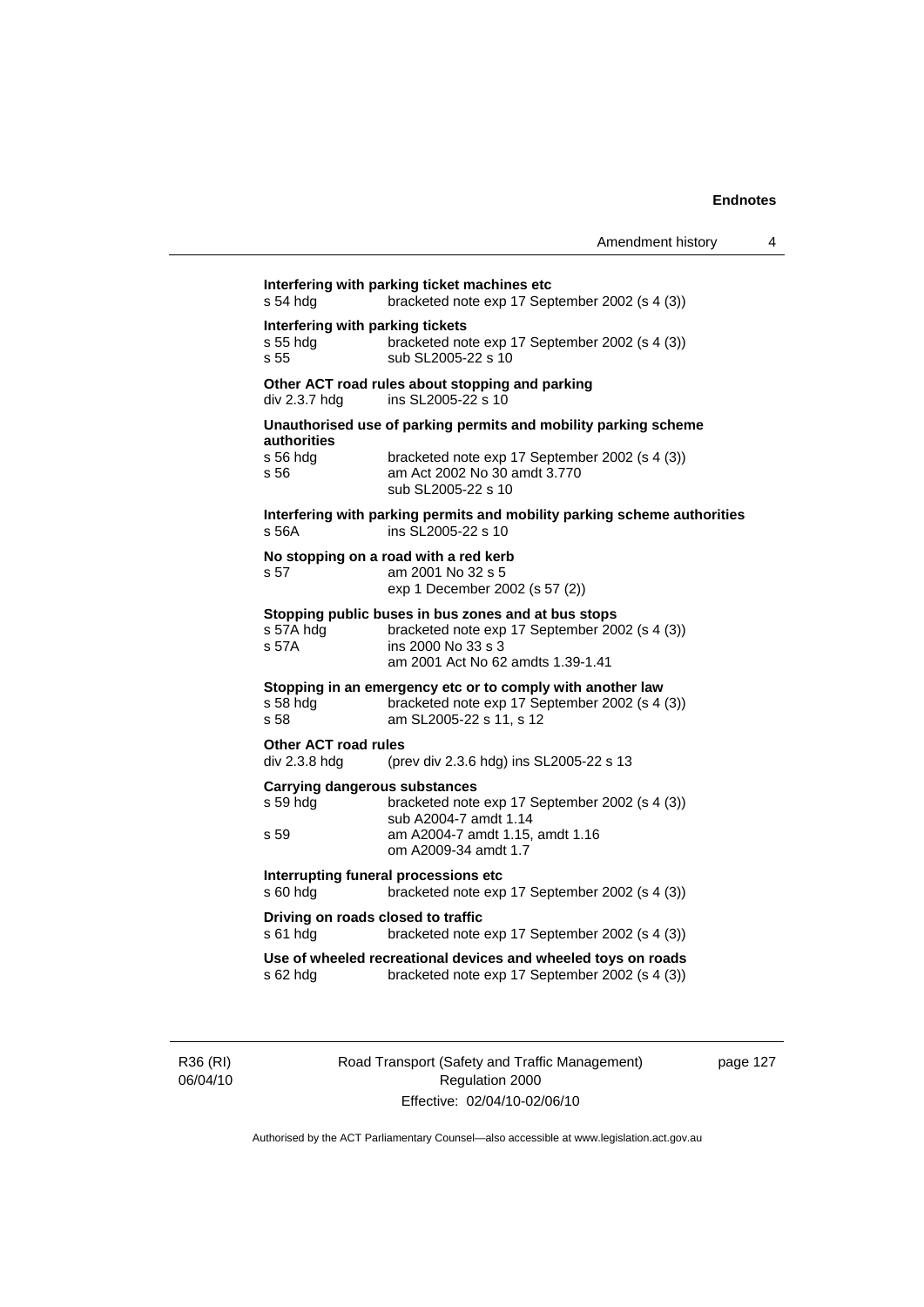| 4        | Amendment history                                         |                                                                                                                                                             |                      |
|----------|-----------------------------------------------------------|-------------------------------------------------------------------------------------------------------------------------------------------------------------|----------------------|
|          | traffic control device<br>s 63 hdg<br>s 63                | Devices that are prescribed traffic control devices-Act, dict, def prescribed<br>bracketed note exp 17 September 2002 (s 4 (3))<br>sub SL2005-22 s 14       |                      |
|          | s 64 hdg                                                  | Preventing prescribed traffic control devices being clearly visible<br>bracketed note exp 17 September 2002 (s 4 (3))                                       |                      |
|          | $s$ 65 hdg                                                | Use of do not overtake turning vehicle sign<br>bracketed note exp 17 September 2002 (s 4 (3))                                                               |                      |
|          | s 66<br>s 66                                              | Approvals etc by road transport authority<br>am Act 2001 No 44 amdt 1.3797, amdt 1.3798<br>am SL2010-5 s 61, s 62                                           |                      |
|          | $s68h$ dg                                                 | Defence of complying with direction of police officer or authorised person<br>bracketed note exp 17 September 2002 (s 4 (3))                                |                      |
|          | s 69 hdg                                                  | <b>Exemption for driver of police vehicles</b><br>bracketed note exp 17 September 2002 (s 4 (3))                                                            |                      |
|          | s 70 hda                                                  | Exemption for driver of emergency vehicles<br>bracketed note exp 17 September 2002 (s 4 (3))                                                                |                      |
|          | authorised people<br>s 71 hdg<br>s 71                     | Stopping and parking exemption for police and emergency vehicles and<br>bracketed note exp 17 September 2002 (s 4 (3))<br>sub 2002 No 7 s 7; SL2005-22 s 15 |                      |
|          | Parking<br>ch 3 hdg                                       | ins 2001 No 32 s 6                                                                                                                                          |                      |
|          | <b>Metered parking schemes</b><br>s 72 hdg                | bracketed note exp 17 September 2002 (s 4 (3))                                                                                                              |                      |
|          | <b>Metered parking areas</b><br>s 73 hdg<br>s 73          | bracketed note exp 17 September 2002 (s 4 (3))<br>am SL2005-22 amdt 1.13                                                                                    |                      |
|          | <b>Parking meters</b><br>s 74 hdg                         | bracketed note exp 17 September 2002 (s 4 (3))                                                                                                              |                      |
|          | <b>Metered parking spaces</b><br>s 75 hdg<br>s 74         | bracketed note exp 17 September 2002 (s 4 (3))<br>am SL2005-22 s 16                                                                                         |                      |
|          | <b>Parking authorities</b><br>s 75A                       | ins 2002 No 7 s 8                                                                                                                                           |                      |
|          | <b>Parking authority guidelines</b><br>s 75B hdg<br>s 75B | bracketed note exp 17 September 2002 (s 4 (3))<br>ins 2002 No 7 s 8                                                                                         |                      |
| page 128 |                                                           | Road Transport (Safety and Traffic Management)<br>Regulation 2000                                                                                           | R36 (RI)<br>06/04/10 |

Effective: 02/04/10-02/06/10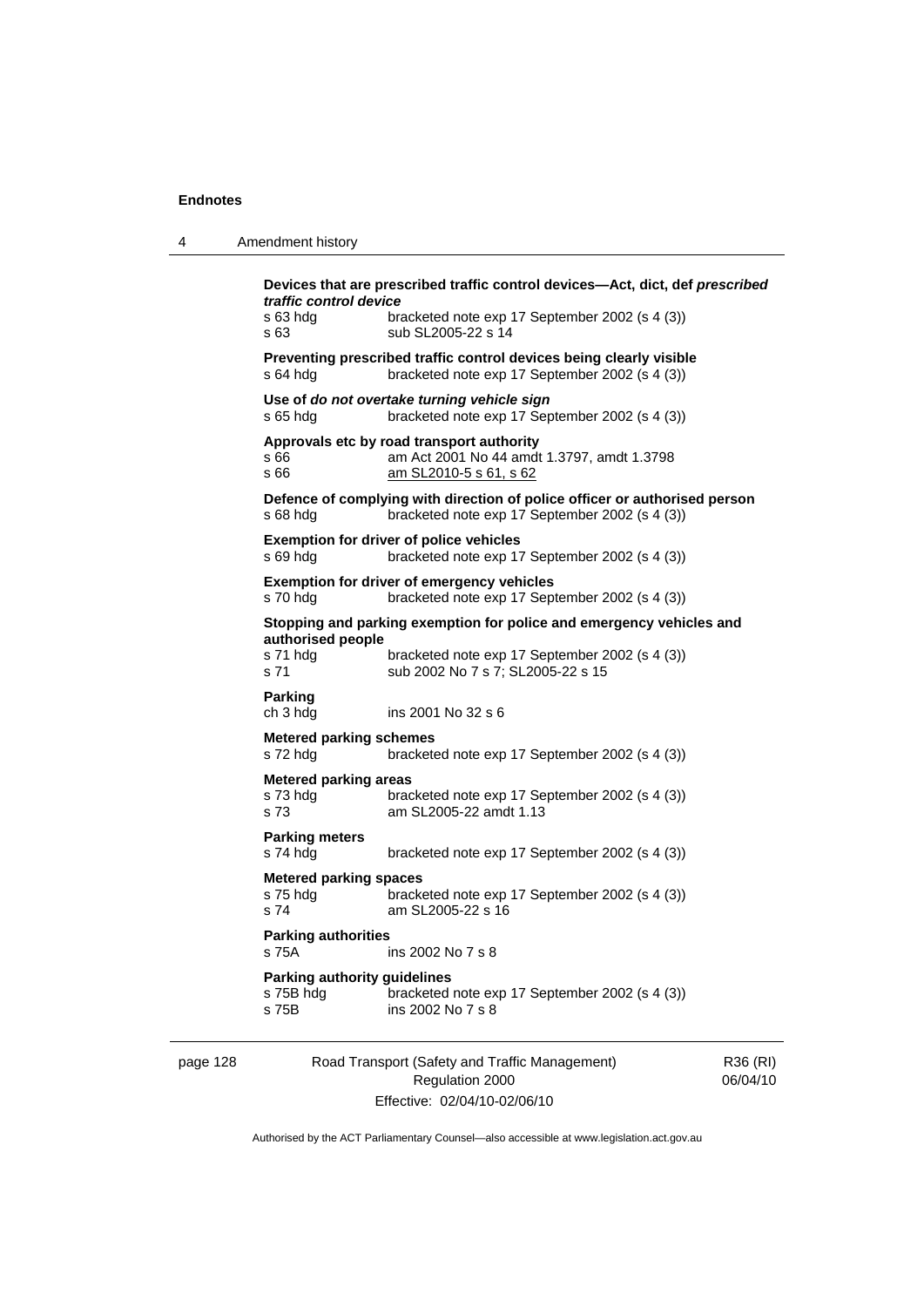| s 76 hdg                                       | sub 2002 No 7 s 9<br>bracketed note exp 17 September 2002 (s 4 (3))                                                                                        |
|------------------------------------------------|------------------------------------------------------------------------------------------------------------------------------------------------------------|
| s 76                                           | am SL2005-22 s 17                                                                                                                                          |
| s 76A hdg                                      | Ticket parking schemes-parking authorities<br>bracketed note exp 17 September 2002 (s 4 (3))                                                               |
| s 76A                                          | sub SL2005-22 amdt 1.14<br>ins 2002 No 7 s 10                                                                                                              |
| <b>Ticket parking areas</b>                    |                                                                                                                                                            |
| s 77 hdg<br>s 77                               | bracketed note exp 17 September 2002 (s 4 (3))<br>am SL2005-22 amdt 1.15, amdt 1.16<br>(3), (4) exp 1 December 2006 (s 77 (4))                             |
| <b>Ticket parking spaces</b>                   |                                                                                                                                                            |
| s 78 hdg                                       | bracketed note exp 17 September 2002 (s 4 (3))                                                                                                             |
| <b>Ticket machines</b><br>s 79 hdg             | bracketed note exp 17 September 2002 (s 4 (3))                                                                                                             |
| <b>Parking tickets</b>                         |                                                                                                                                                            |
| s 80 hdg<br>s 80                               | bracketed note exp 17 September 2002 (s 4 (3))<br>am 2002 No 7 s 11; SL2005-22 ss 18-20; SL2010-7 ss 43-46                                                 |
| <b>Duration of parking tickets</b><br>s 81 hdg | bracketed note exp 17 September 2002 (s 4 (3))                                                                                                             |
| Definitions-div 3.1.3                          |                                                                                                                                                            |
| s 82 hdg<br>s 82                               | bracketed note exp 17 September 2002 (s 4 (3))<br>def code of practice om SL2008-47 amdt 1.4<br>def exemption om SL2008-47 amdt 1.4                        |
|                                                | def existing operator om SL2008-47 amdt 1.4<br>def existing operator's certificate om SL2008-47 amdt 1.4                                                   |
| s 83 hdg                                       | References in div 3.1.3 to land adjoining residential land<br>bracketed note exp 17 September 2002 (s 4 (3))                                               |
| s 84 hdg                                       | Vehicle parked partly on residential land<br>bracketed note exp 17 September 2002 (s 4 (3))                                                                |
| s 85 hda<br>s 85                               | Parking of certain vehicles on residential land prohibited<br>bracketed note exp 17 September 2002 (s 4 (3))<br>am SL2005-22 amdt 1.17; SL2008-47 amdt 1.5 |
| s 85A                                          | No more than 1 heavy vehicle on residential land<br>ins SL2008-47 amdt 1.6                                                                                 |
| s 85B                                          | Heavy vehicles to be parked away from residential land boundaries<br>ins SL2008-47 amdt 1.6                                                                |

R36 (RI) 06/04/10 Road Transport (Safety and Traffic Management) Regulation 2000 Effective: 02/04/10-02/06/10

page 129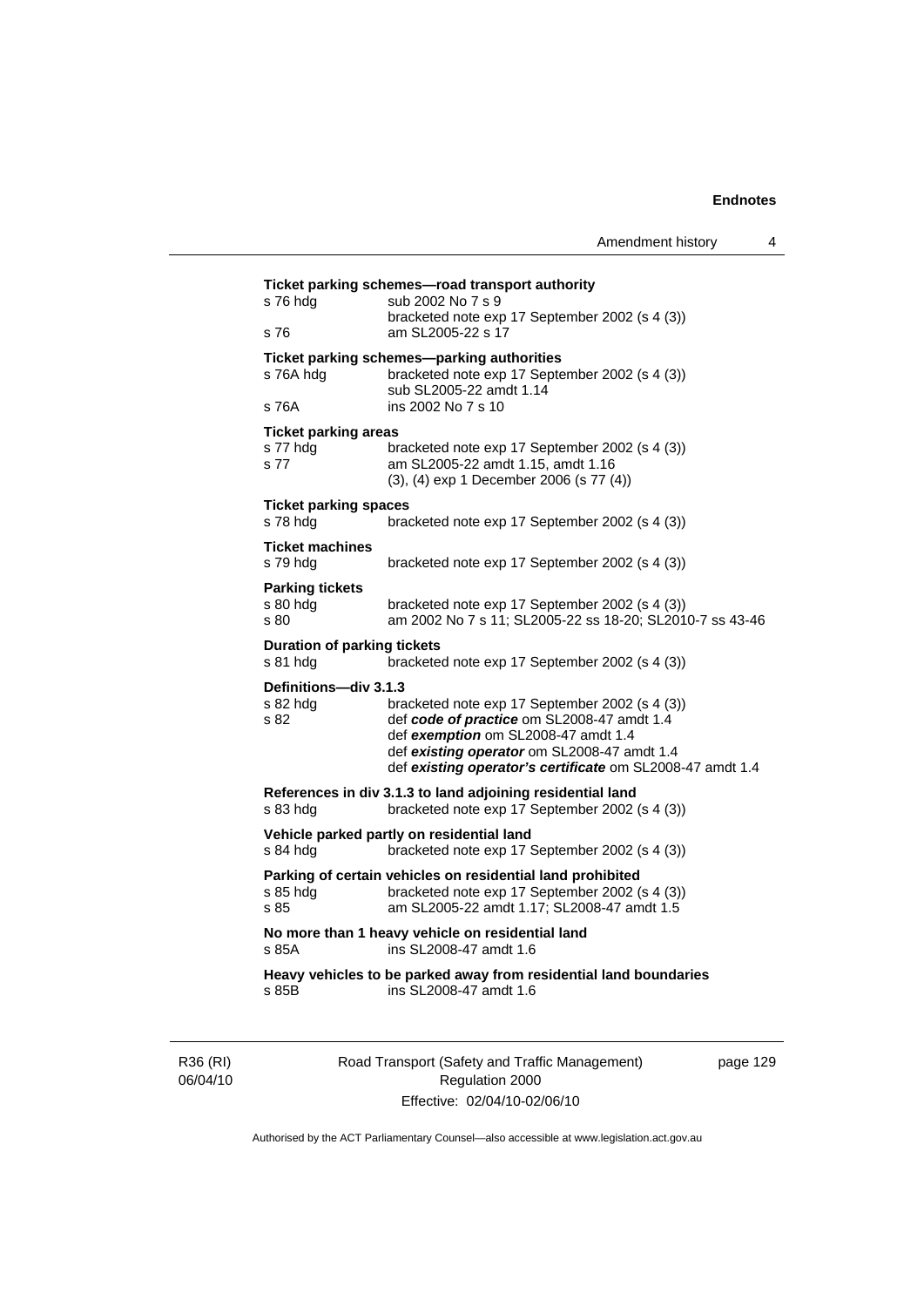| 4 | Amendment history                                                                                                                                                                                                                                                                                        |
|---|----------------------------------------------------------------------------------------------------------------------------------------------------------------------------------------------------------------------------------------------------------------------------------------------------------|
|   | Parking of certain vehicles on land adjoining residential land prohibited<br>bracketed note exp 17 September 2002 (s 4 (3))<br>s 86 hdg<br>am SL2005-22 amdt 1.17; SL2008-47 amdt 1.7, amdt 1.8;<br>s 86<br>ss renum R29 LA                                                                              |
|   | Parking of certain commercial vehicles on land with multi-unit housing<br>bracketed note exp 17 September 2002 (s 4 (3))<br>s 87 hdg<br>sub A2007-25 amdt 1.165<br>am Act 2002 No 30 amdt 3.771; SL2005-22 amdt 1.17;<br>s 87<br>A2007-25 amdt 1.166, amdt 1.167; SL2008-47 amdt 1.9;<br>ss renum R29 LA |
|   | No offence if reasonable necessity etc<br>ins SL2008-47 amdt 1.10<br>s 87A                                                                                                                                                                                                                               |
|   | Heavy vehicle refrigeration units not to be operated on residential land<br>ins SL2008-47 amdt 1.10<br>s 87B                                                                                                                                                                                             |
|   | Prohibition on night operation of heavy vehicle<br>ins SL2008-47 amdt 1.10<br>s 87C                                                                                                                                                                                                                      |
|   | Daily infringement<br>s 88 hdg<br>bracketed note exp 17 September 2002 (s 4 (3))<br>s 88<br>am A2007-25 amdt 1.168<br>sub SL2008-47 amdt 1.11                                                                                                                                                            |
|   | Heavy vehicle parking-enforcement<br>div 3.1.3A hdg<br>ins SL2008-47 amdt 1.13                                                                                                                                                                                                                           |
|   | Meaning of occupier-div 3.1.3A<br>s 89 hdg<br>bracketed note exp 17 September 2002 (s 4 (3))<br>am Act 2001 No 44 amdt 1.3799, amdt 1.3800<br>s 89<br>om SL2008-47 amdt 1.12<br>ins SL2008-47 amdt 1.13                                                                                                  |
|   | Power to enter premises<br>s 90 hdg<br>bracketed note exp 17 September 2002 (s 4 (3))<br>am Act 2001 No 44 amdts 1.3801-1.3803<br>s 90<br>def the code of practice om Act 2001 No 44 amdt 1.3803<br>om SL2008-47 amdt 1.12<br>ins SL2008-47 amdt 1.13                                                    |
|   | Production of identity card<br>s 91 hdg<br>bracketed note exp 17 September 2002 (s 4 (3))<br>s 91<br>om SL2008-47 amdt 1.12<br>ins SL2008-47 amdt 1.13                                                                                                                                                   |
|   |                                                                                                                                                                                                                                                                                                          |

page 130 Road Transport (Safety and Traffic Management) Regulation 2000 Effective: 02/04/10-02/06/10

R36 (RI) 06/04/10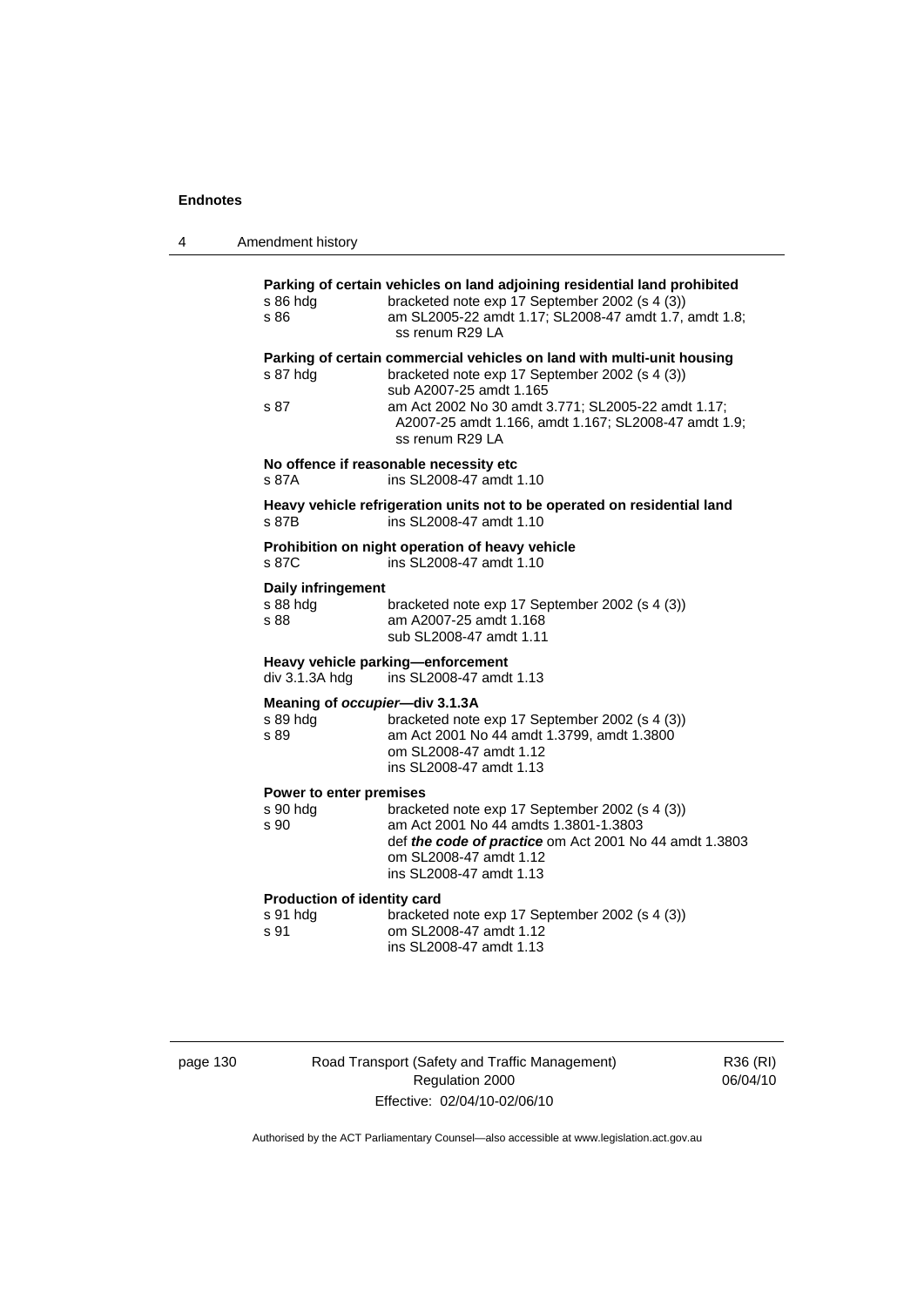| Amendment history |  |  |
|-------------------|--|--|
|-------------------|--|--|

#### **Consent to entry**

| s 92 hdg<br>s 92                                        | bracketed note exp 17 September 2002 (s 4 (3))<br>am SL2005-22 s 21<br>om SL2008-47 amdt 1.12<br>ins SL2008-47 amdt 1.13                                        |
|---------------------------------------------------------|-----------------------------------------------------------------------------------------------------------------------------------------------------------------|
| s 93 hdg<br>s 93                                        | General powers on entry to premises<br>bracketed note exp 17 September 2002 (s 4 (3))<br>om SL2008-47 amdt 1.12<br>ins SL2008-47 amdt 1.13                      |
| Damage etc to be minimised<br>s 94 hdg<br>s 94          | bracketed note exp 17 September 2002 (s 4 (3))<br>om SL2008-47 amdt 1.12<br>ins SL2008-47 amdt 1.13                                                             |
| s 95 hdg<br>s 95                                        | <b>Compensation for exercise of enforcement powers</b><br>bracketed note exp 17 September 2002 (s 4 (3))<br>om SL2008-47 amdt 1.12<br>ins SL2008-47 amdt 1.13   |
| s 96 hdg<br>s 96                                        | Loss etc of existing operator's certificate<br>bracketed note exp 17 September 2002 (s 4 (3))<br>om SL2008-47 amdt 1.12                                         |
| s 97 hdg<br>s 97                                        | Cancellation of existing operator's certificate etc<br>bracketed note exp 17 September 2002 (s 4 (3))<br>am Act 2002 No 30 amdt 3.772<br>om SL2008-47 amdt 1.12 |
| s 97A hdg<br>s 97A                                      | Other powers to provide pay parking<br>bracketed note exp 17 September 2002 (s 4 (3))<br>ins 2002 No 7 s 12                                                     |
| <b>Overlapping schemes</b><br>s 98 hdg<br>s 98          | bracketed note exp 17 September 2002 (s 4 (3))<br>am 2002 No 7 s 13                                                                                             |
| Income from ticket parking scheme<br>s 98A hdg<br>s 98A | bracketed note exp 17 September 2002 (s 4 (3))<br>ins 2002 No 7 s 14                                                                                            |
| Costs of ticket parking scheme<br>s 98B hdg<br>s 98B    | bracketed note exp 17 September 2002 (s 4 (3))<br>ins 2002 No 7 s 14                                                                                            |
| Trailers not separately chargeable<br>s 99 hdg          | bracketed note exp 17 September 2002 (s 4 (3))                                                                                                                  |
|                                                         |                                                                                                                                                                 |

R36 (RI) 06/04/10 Road Transport (Safety and Traffic Management) Regulation 2000 Effective: 02/04/10-02/06/10

page 131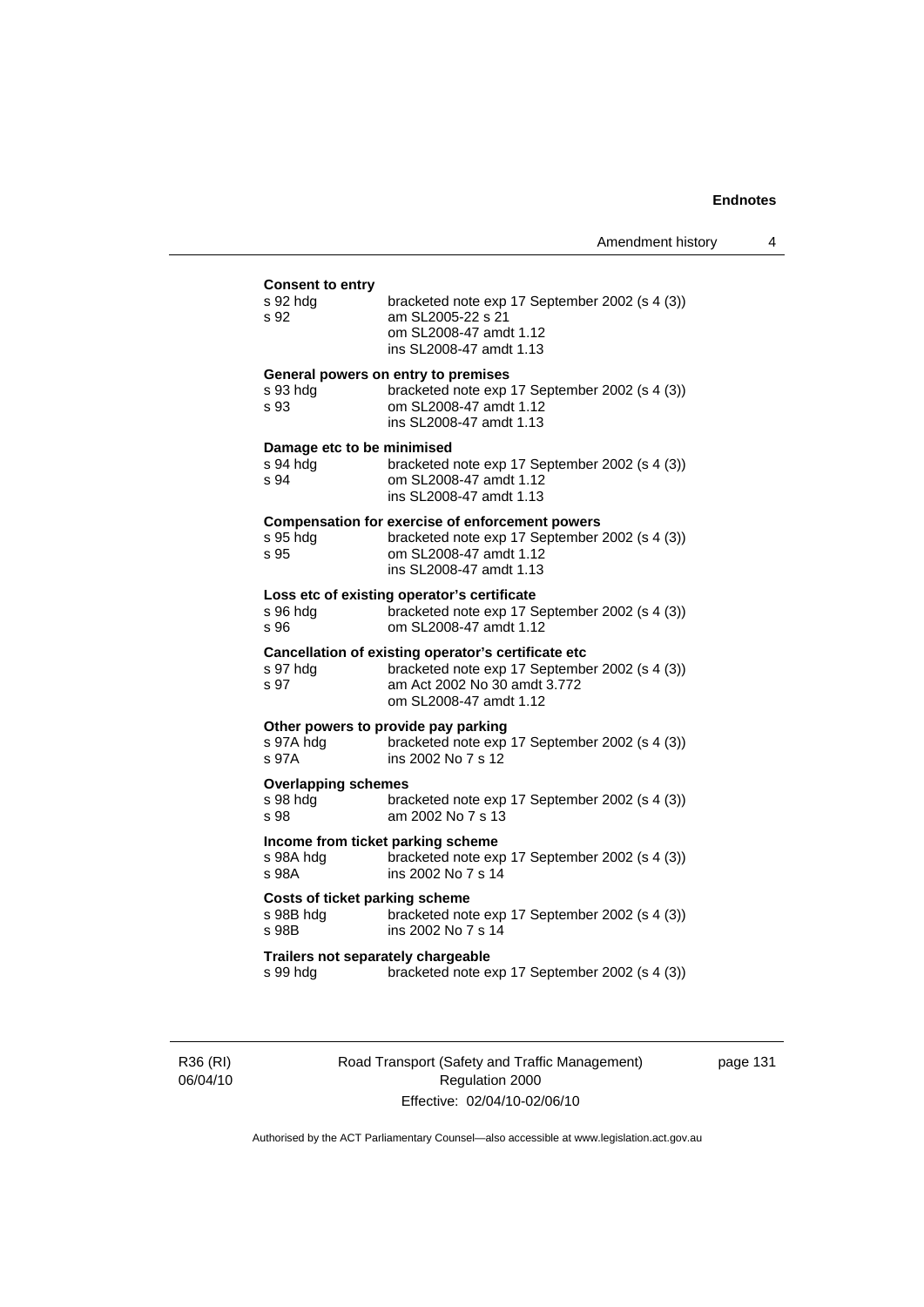4 Amendment history

```
page 132 Road Transport (Safety and Traffic Management) 
                      Regulation 2000 
                                                                   R36 (RI) 
Parking permits 
                  bracketed note exp 17 September 2002 (s 4 (3))
s 100 sub SL2005-22 s 22
Mobility parking scheme authorities 
s 101 hdg bracketed note exp 17 September 2002 (s 4 (3)) 
s 101 sub SL2005-22 s 22
Parking permits and mobility parking scheme authorities—cancellation 
s 101A ins SL2005-22 s 22 
Parking permits and mobility parking scheme authorities—return when 
cancelled 
s 101B ins SL2005-22 s 22 
Parking—other provisions 
pt 3.3 hdg ins SL2006-51 s 4 
Marking tyres by parking inspectors 
\frac{1}{2} s 101C ins SL2006-51 s 4
Definitions—ch 4 
s 102 hdg bracketed note exp 17 September 2002 (s 4 (3)) 
s 102 am 2000 No 33 s 4; 2000 No 52 s 4 
                   def approved police speedometer ins 2001 No 32 s 7 
                   def digital camera detection device sub 2001 No 32 s 8; 
                   SL2007-20 s 4 
                   def fixed camera detection device ins SL2007-20 s 5 
                   def laser speed measuring device sub SL2004-47 s 40 
                       am SL2009-7 s 4 
                   def loop detector speed measuring device ins SL2006-51 
                   s 5 
                   def piezo strip speed measuring device sub SL2006-51 s 6 
                   def radar speed measuring device sub SL2004-47 s 41; 
                   SL2007-20 s 6 
                       am SL2009-7 s 5 
                   def security checksum ins 2001 No 32 s 9 
                  def testing authority am 2001 No 32 s 10; SL2004-47 s 42; 
                   SL2009-6 s 33 
                   def traffic lights camera detection device am SL2006-51 s 7 
                       om SL2007-20 s 7 
                   def WORM disk ins SL2004-47 s 43 
Approved traffic offence detection devices 
s 103 hdg bracketed note exp 17 September 2002 (s 4 (3))<br>s 103 sub 2000 No 52 s 5
                  sub 2000 No 52 s 5
                   am 2001 No 32 s 11; SL2006-51 s 8; SL2007-20 s 8 
Approval of police vehicle speedometers 
s 103A ins 2001 No 32 s 12
```
Effective: 02/04/10-02/06/10

06/04/10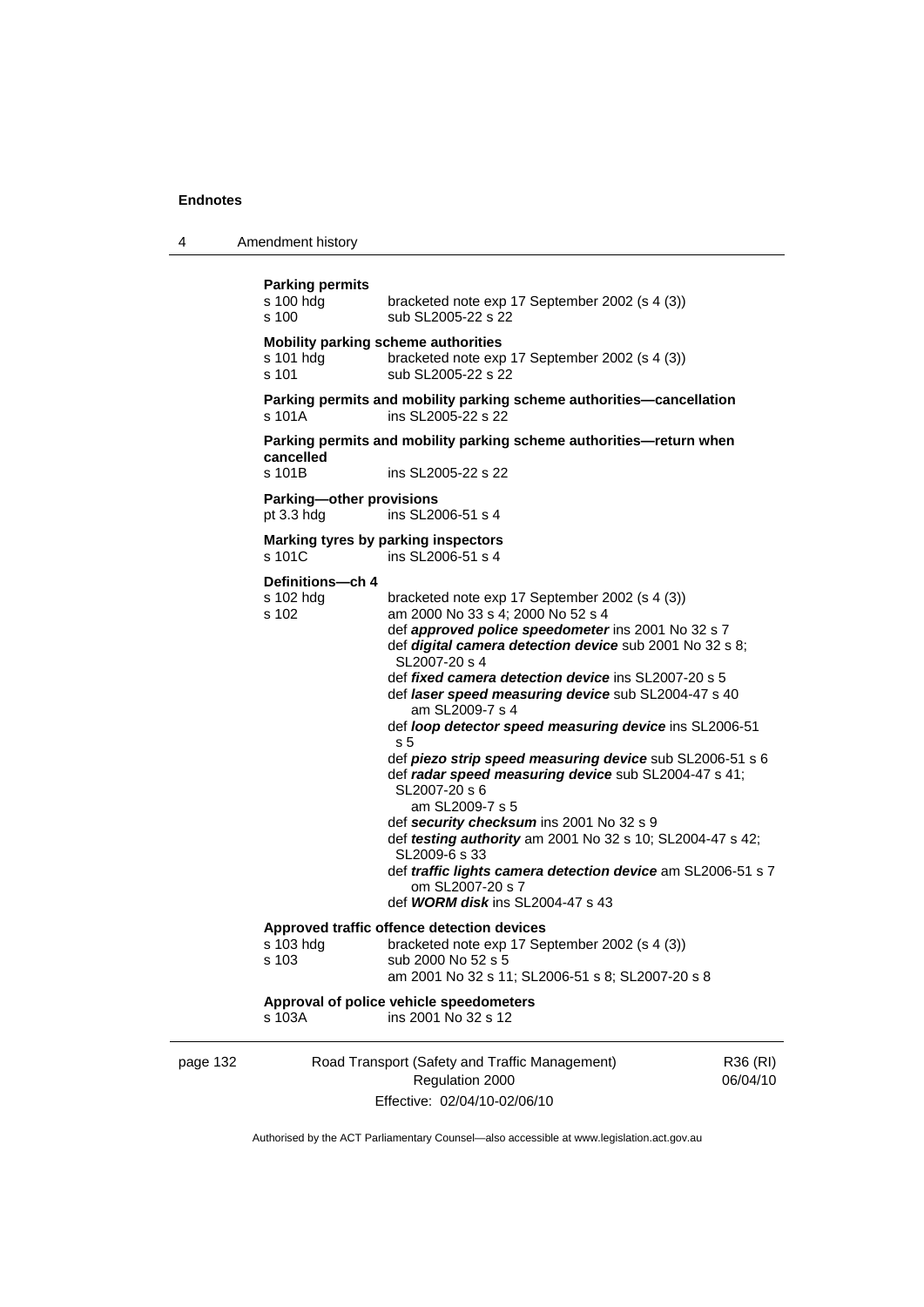#### **Major testing of laser speed measuring devices**

| s 104 hdg<br>s 104                        | major tooting or labor opoca moadaring actious<br>bracketed note exp 17 September 2002 (s 4 (3))<br>am 2000 No 33 s 5<br>sub 2000 No 52 s 5<br>am 2001 No 32 regs 13-17<br>sub SL2004-47 s 44 |
|-------------------------------------------|-----------------------------------------------------------------------------------------------------------------------------------------------------------------------------------------------|
| s 104A                                    | Major testing of other traffic offence detection devices<br>ins SL2004-47 s 44<br>am SL2006-51 ss 9-11; ss renum R26 LA<br>sub SL2007-20 s 9                                                  |
| s 104B                                    | Certification and sealing of traffic offence detection devices<br>ins SL2004-47 s 44                                                                                                          |
| s 105 hdg<br>s 105                        | Use of certain digital camera detection devices<br>bracketed note exp 17 September 2002 (s 4 (3))<br>sub 2001 No 32 s 18; SL2007-20 s 10                                                      |
| s 105A hdg                                | Use of certain laser speed measuring devices<br>bracketed note exp 17 September 2002 (s 4 (3))<br>sub SL2007-20 s 11                                                                          |
| s 105A                                    | ins 2001 No 32 s 18<br>am SL2007-20 s 11; ss renum R27 LA                                                                                                                                     |
| s 105B hdg<br>s 105B                      | Use of certain radar speed measuring devices<br>bracketed note exp 17 September 2002 (s 4 (3))<br>sub SL2007-20 s 12<br>ins 2001 No 32 s 18<br>am SL2007-20 s 12; ss renum R27 LA             |
| s 106 hdg                                 | Approved people-testing and sealing<br>bracketed note exp 17 September 2002 (s 4 (3))                                                                                                         |
| Approved people-use<br>s 107 hdg<br>s 107 | bracketed note exp 17 September 2002 (s 4 (3))<br>am 2000 No 52 s 6; SL2007-20 s 13                                                                                                           |
| s 107A                                    | Recording of camera detection device image files—Act, s 23 (2) (c) (ii)<br>ins 2001 No 32 s 19<br>am SL2004-47 s 45<br>sub SL2007-20 s 14                                                     |
| s 107B                                    | Verification of camera detection device image files—Act, s 23 (2) (c) (iii)<br>ins 2001 No 32 s 19<br>sub SL2007-20 s 14                                                                      |

R36 (RI) 06/04/10 Road Transport (Safety and Traffic Management) Regulation 2000 Effective: 02/04/10-02/06/10

page 133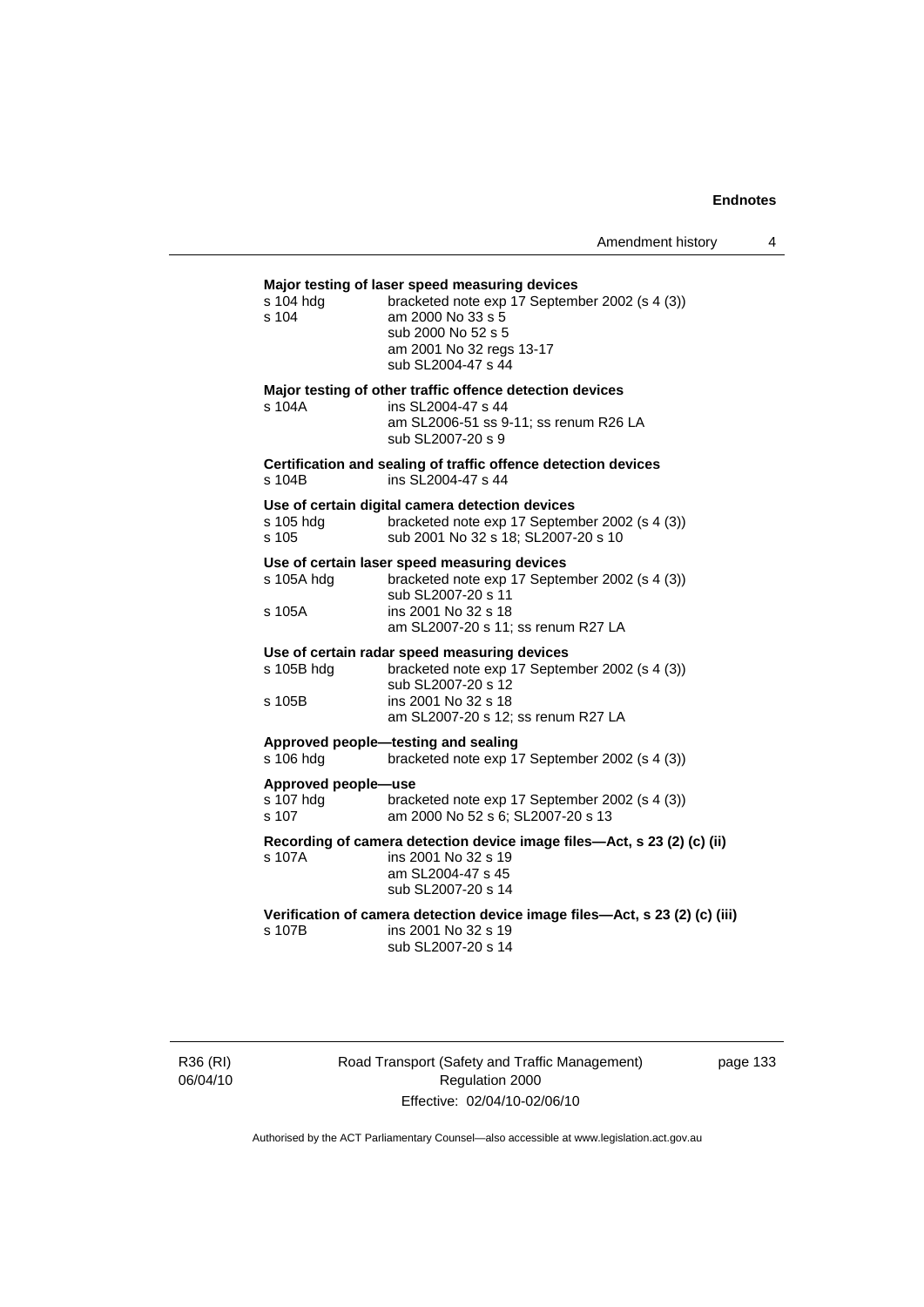4 Amendment history

|                                                      | Verification of traffic lights camera detection device image files—Act,<br>s 23 (2) (c) (iii)                                                                                     |  |
|------------------------------------------------------|-----------------------------------------------------------------------------------------------------------------------------------------------------------------------------------|--|
| s 107C                                               | ins 2001 No 32 s 19<br>om SL2007-20 s 14                                                                                                                                          |  |
| Meaning of vehicle image codes<br>s 108 hdg<br>s 108 | bracketed note exp 17 September 2002 (s 4 (3))<br>sub 2000 No 33 s 6; 2000 No 52 s 7<br>am 2001 No 32 regs 20-22; SL2005-7 ss 4-6; SL2006-51 s 12;<br>SL2007-20 s 15, s 16        |  |
| <b>Additional powers of police</b><br>s 109 hdg      | bracketed note exp 17 September 2002 (s 4 (3))                                                                                                                                    |  |
| <b>Prohibition on car minding</b><br>s 110 hdg       | bracketed note exp 17 September 2002 (s 4 (3))                                                                                                                                    |  |
| s 111 hdg<br>s 111                                   | Removal of unattended vehicles-Act, s 32 (1) (c)<br>bracketed note exp 17 September 2002 (s 4 (3))<br>sub SL2005-22 amdt 1.18                                                     |  |
| s 112 hdg<br>s 112                                   | Disposal of impounded or forfeited vehicles<br>bracketed note exp 17 September 2002 (s 4 (3))<br>am Act 2001 No 29 s 14<br>sub 2001 No 32 s 23<br>am A2010-15 amdt 2.5            |  |
| s 112A hdg<br>s 112A                                 | Disposal of forfeited vehicles-Act, s 10J<br>bracketed note exp 17 September 2002 (s 4 (3))<br>ins 2001 No 32 s 23                                                                |  |
| s 113 hdg                                            | Responsible person to inspect driver licence<br>bracketed note exp 17 September 2002 (s 4 (3))                                                                                    |  |
| Responsible person's consent<br>s 114 hdg            | bracketed note exp 17 September 2002 (s 4 (3))                                                                                                                                    |  |
| s 115 hdg<br>s 115                                   | Standards for safe carriage of loads-Act, s 14 (2)<br>bracketed note exp 17 September 2002 (s 4 (3))<br>sub Act 2002 No 51 amdt 1.42<br>om SL2003-1 s 18<br>ins A2005-62 amdt 1.6 |  |
| s 116 hdg<br>s 116                                   | Offences against regulation are strict liability offences<br>bracketed note exp 17 September 2002 (s 4 (3))<br>am Act 2002 No 51 amdt 1.43<br>om SL2003-1 s 18                    |  |

page 134 Road Transport (Safety and Traffic Management) Regulation 2000 Effective: 02/04/10-02/06/10

R36 (RI) 06/04/10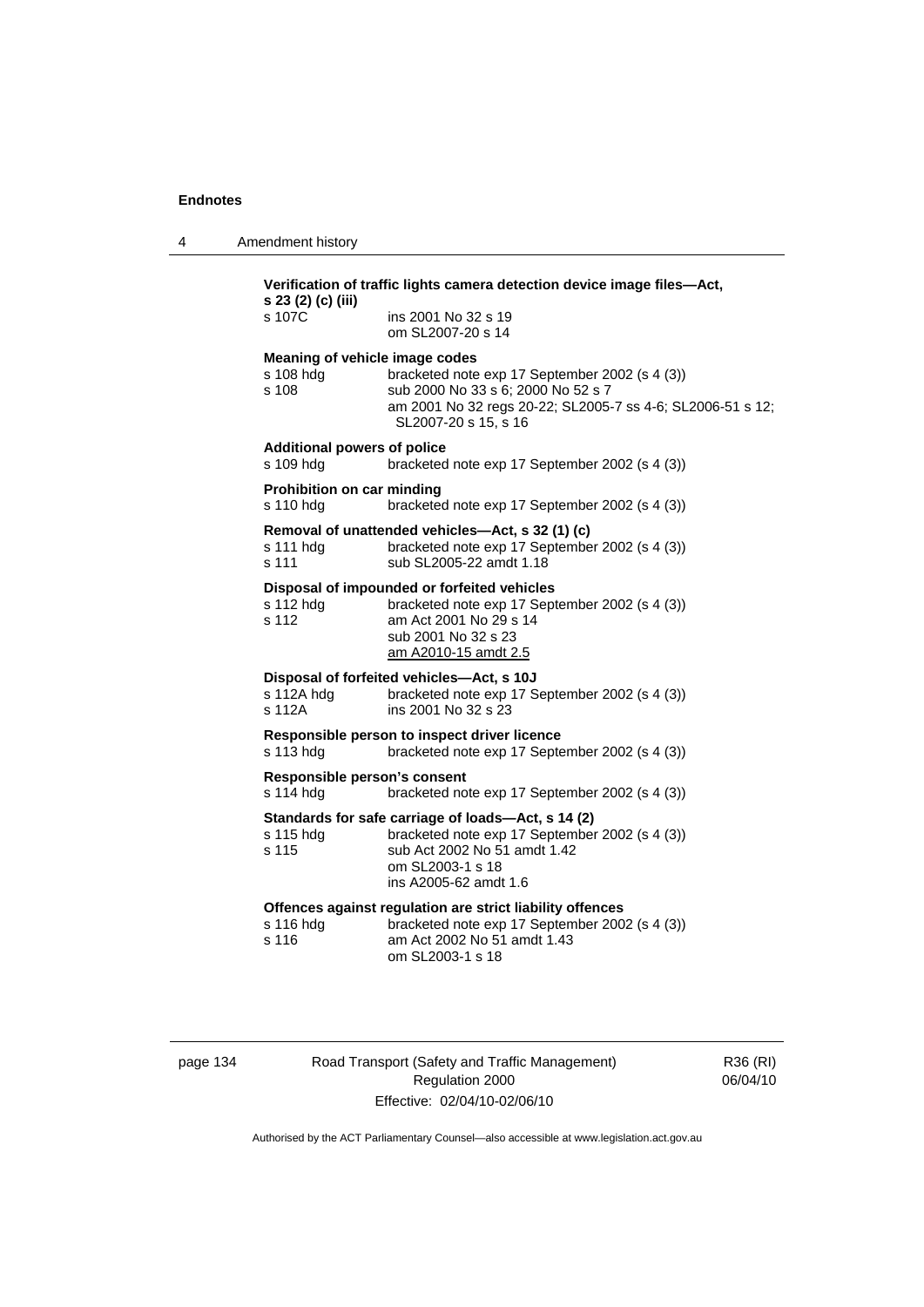|                                                      | General defence of accident or reasonable effort                                                  |
|------------------------------------------------------|---------------------------------------------------------------------------------------------------|
| s 117 hdg<br>s 117                                   | bracketed note exp 17 September 2002 (s 4 (3))<br>am Act 2002 No 51 amdt 1.44<br>om SL2003-1 s 18 |
| <b>Transitional</b><br>ch 6 hdg                      | exp 1 March 2002 (s 128)                                                                          |
| <b>Parking</b><br>pt $6.1$ hdg                       | exp 1 March 2002 (s 128)                                                                          |
| s 118                                                | <b>Existing Class A and Class B parking spaces</b><br>exp 1 March 2002 (s 128)                    |
| <b>Existing parking labels</b><br>s 119              | exp 1 March 2002 (s 128)                                                                          |
| <b>Existing disability labels</b><br>s 120           | exp 1 June 2000 (s 120)                                                                           |
| <b>Existing codes of practice</b><br>s 121           | exp 1 March 2002 (s 128)                                                                          |
| <b>Existing exemptions</b><br>s 122                  | exp 1 March 2002 (s 128)                                                                          |
| s 123                                                | Existing applications for exemptions and variation of conditions<br>exp 1 March 2002 (s 128)      |
| s 124                                                | <b>Existing notices to show cause</b><br>exp 1 March 2002 (s 128)                                 |
| pt $6.2$ hdg                                         | <b>Traffic offence detection devices</b><br>exp 1 March 2002 (s 128)                              |
| s 125                                                | <b>Existing tests and certificates</b><br>am 2001 No 32 s 24<br>exp 1 March 2002 (s 128)          |
| s 126                                                | Existing approved people—use<br>exp 1 March 2002 (s 128)                                          |
| <b>Other transitional provisions</b><br>pt $6.3$ hdg | exp 1 March 2002 (s 128)                                                                          |
| s 127                                                | <b>Existing medical certificate about seatbelts</b><br>exp 1 March 2002 (s 128)                   |
| Expiry of ch 6<br>s 128                              | am Act 2001 No 27 amdt 4.25<br>am Act 2001 No 44 amdt 1.3804<br>exp 1 March 2002 (s 128)          |

R36 (RI) 06/04/10 Road Transport (Safety and Traffic Management) Regulation 2000 Effective: 02/04/10-02/06/10

page 135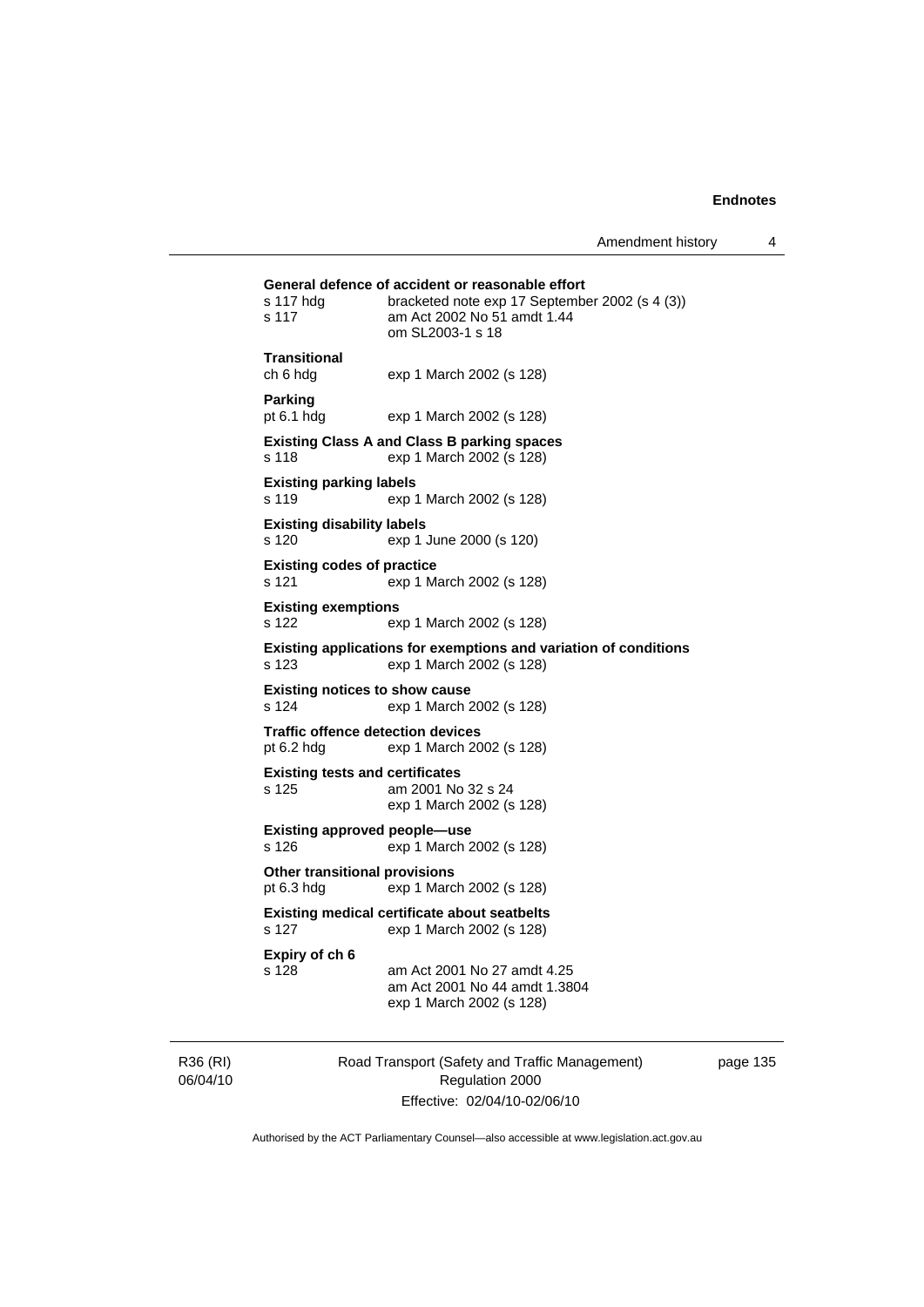4 Amendment history

**Meaning of location codes on images**  sch 1 sub 2000 No 33 s 8 **Digital camera detection devices**  sch 1 pt 1.1 hdg (prev sch 1 pt 1 hdg) ins SL2000-52 s 8 renum R4 LA sch 1 pt 1.1 am SL2000-52 s 8; SL2005-7 s 7; SL2006-4 s 4; SL2006-51 ss 13-15 **Fixed camera detection devices**  sch 1 pt 1.2 hdg (prev sch 1 pt 2 hdg) ins SL2000-52 s 8 renum R4 LA sub SL2007-20 s 17 sch 1 pt 1.2 ins SL2000-52 s 8 am SL2003-14 s 4; items renum SL2005-7 s 8; SL2006-51 s 16; SL2007-20 s 18 **Dictionary**  dict am A2004-28 amdt 3.62; SL2007-20 s 19; A2007-25 amdt 1.169; SL2008-47 amdt 1.14 def *approved police speedometer* ins 2001 No 32 s 26 def *area of operations* ins 2002 No 7 s 15 def *ARR* ins SL2003-12 s 6 def *camera detection device* ins 2000 No 52 s 9 sub 2001 No 32 s 25 def *centre of the road* ins 2000 No 52 s 9 def *code of practice* om SL2008-47 amdt 1.15 def *demand responsive service vehicle* ins SL2006-32 amdt 1.97 def *digital camera detection device* ins 2000 No 52 s 9 def *emergency worker* om SL2004-16 s 38 ins SL2005-22 amdt 1.19 def *exemption* om SL2008-47 amdt 1.15 def *existing operator's certificate* om SL2008-47 amdt 1.15 def *fixed camera detection device* ins SL2007-20 s 20 def *give way* ins 2000 No 21 s 4 def *hire car* ins SL2005-4 amdt 2.43 def *indicated on* ins 2001 No 32 s 26 om R18 LA def *laser speed measuring device* ins 2000 No 52 s 9 def *length* ins 2000 No 52 s 9 def *length of road* om 2000 No 52 s 9 def *loading zone permit* om SL2005-22 s 23 def *marked foot crossing* ins 2000 No 21 s 4 def *motor vehicle* ins 2000 No 52 s 9 def *park* sub SL2005-22 amdt 1.10 def *parking authority* ins 2002 No 7 s 15

page 136 Road Transport (Safety and Traffic Management) Regulation 2000 Effective: 02/04/10-02/06/10

R36 (RI) 06/04/10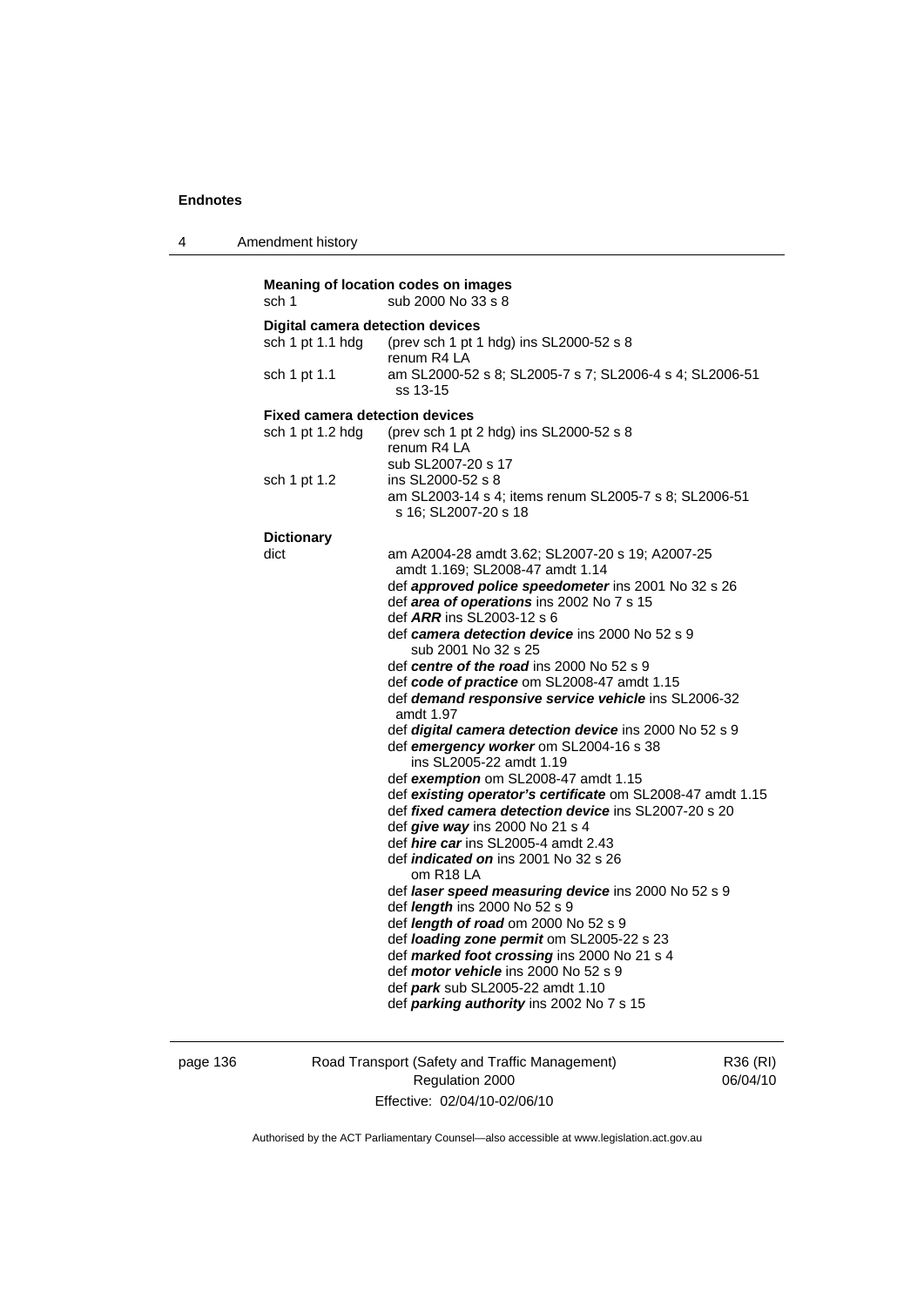def *parking authority guidelines* ins 2002 No 7 s 15 def *parking meter* am SL2005-22 s 24 def *parking permit* sub SL2005-22 s 25 def *parking ticket* am 2002 No 7 s 16 def *pay parking device* sub SL2005-22 s 25 def *pay parking sign* ins SL2005-22 s 26 def *pedestrian* ins 2000 No 21 s 4 def *piezo strip speed measuring device* ins 2000 No 52 s 9 def *postal vehicle* am SL2004-16 s 39 def *premises* ins SL2008-47 amdt 1.16 def *private hire car* om SL2005-4 amdt 2.44 def *public bus* sub Act 2001 No 62 amdt 1.42 def *radar speed measuring device* ins 2000 No 52 s 9 def *recording medium* ins 2001 No 32 s 26 def *red traffic arrow* ins 2000 No 52 s 9 def *red traffic light* ins 2000 No 52 s 9 def *registered interest* om R18 LA def *relevant parking fee* sub SL2005-22 s 27 def *restricted hire vehicle* om SL2005-4 amdt 2.44 def *restricted taxi* om 2002 No 2 s 30 def *ride* ins 2000 No 21 s 4 def *rider* ins 2000 No 21 s 4 def *road* sub Act 2002 No 30 amdt 3.773; SL2005-22 amdt 1.20 def *road related area* ins Act 2002 No 30 amdt 3.774 om R18 LA def *security checksum* ins 2001 No 32 s 26 def *speed measuring device* ins 2000 No 52 s 9 om R18 LA def *stop* sub SL2005-22 amdt 1.20 def *taxi* sub 2002 No 2 s 31 def *testing authority* ins 2000 No 52 s 9 def *the Act* om Act 2001 No 44 amdt 1.3805 def *ticket parking area* sub SL2005-22 s 27 def *ticket parking space* sub SL2005-22 s 27 def *traffic lights camera detection device* ins 2000 No 52 s 9 om SL2007-20 s 21 def *trailer* ins 2000 No 52 s 9 def *vehicle* ins 2000 No 52 s 9 def *WORM disk* ins 2001 No 32 s 26 sub SL2004-47 s 46

R36 (RI) 06/04/10 Road Transport (Safety and Traffic Management) Regulation 2000 Effective: 02/04/10-02/06/10

page 137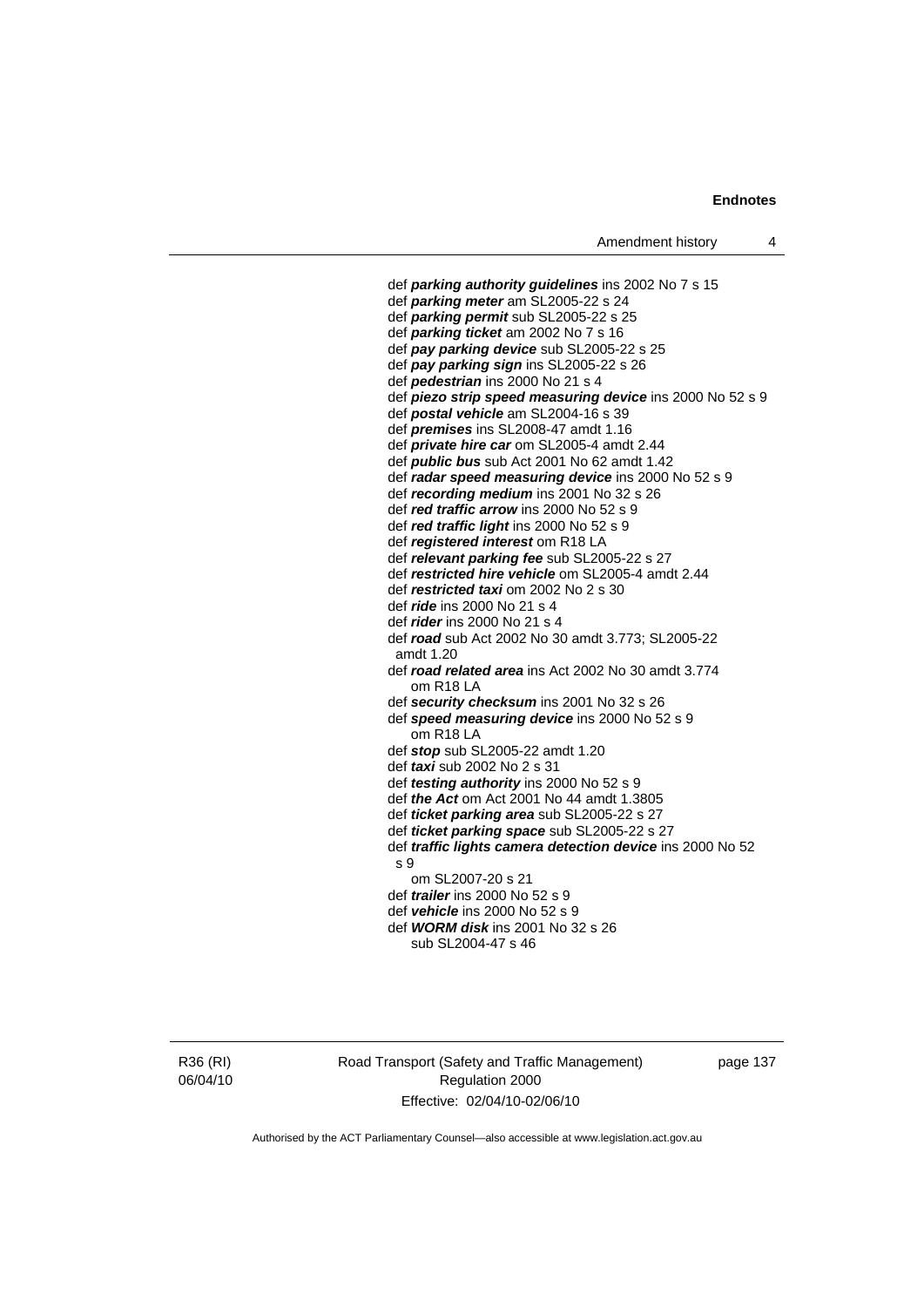# **5 Earlier republications**

Some earlier republications were not numbered. The number in column 1 refers to the publication order.

Since 12 September 2001 every authorised republication has been published in electronic pdf format on the ACT legislation register. A selection of authorised republications have also been published in printed format. These republications are marked with an asterisk (\*) in column 1. Electronic and printed versions of an authorised republication are identical.

| <b>Republication No</b> | <b>Amendments to</b> | <b>Republication date</b> |
|-------------------------|----------------------|---------------------------|
| 1                       | not amended          | 1 March 2000              |
| 2                       | Act 2001 No 56       | 12 September 2001         |
| 3                       | Act 2001 No 62       | 3 December 2001           |
| 4                       | SL 2002 No 2         | 1 March 2002              |
| $5*$                    | SL 2002 No 2         | 2 March 2002              |
| 6                       | SL 2002 No 7         | 16 April 2002             |
| $\overline{7}$          | Act 2002 No 30       | 10 October 2002           |
| 8                       | SL2002-31            | 1 November 2002           |
| 9                       | SL2002-31            | 2 December 2002           |
| 10                      | Act 2002 No 51       | 1 January 2003            |
| 11                      | SL2003-1             | 10 January 2003           |
| $12*$                   | SL2003-12            | 1 June 2003               |
| 13                      | SL2003-14            | 11 June 2003              |
| 14                      | A2004-7              | 5 April 2004              |
| 15                      | A2004-28             | 1 July 2004               |
| 16                      | A2004-28             | 19 July 2004              |
| 17                      | SL2004-47            | 10 September 2004         |
| 18                      | SL2004-47            | 2 November 2004           |
| 19                      | SL2005-4             | 9 March 2005              |
|                         |                      |                           |

page 138 Road Transport (Safety and Traffic Management) Regulation 2000 Effective: 02/04/10-02/06/10

R36 (RI) 06/04/10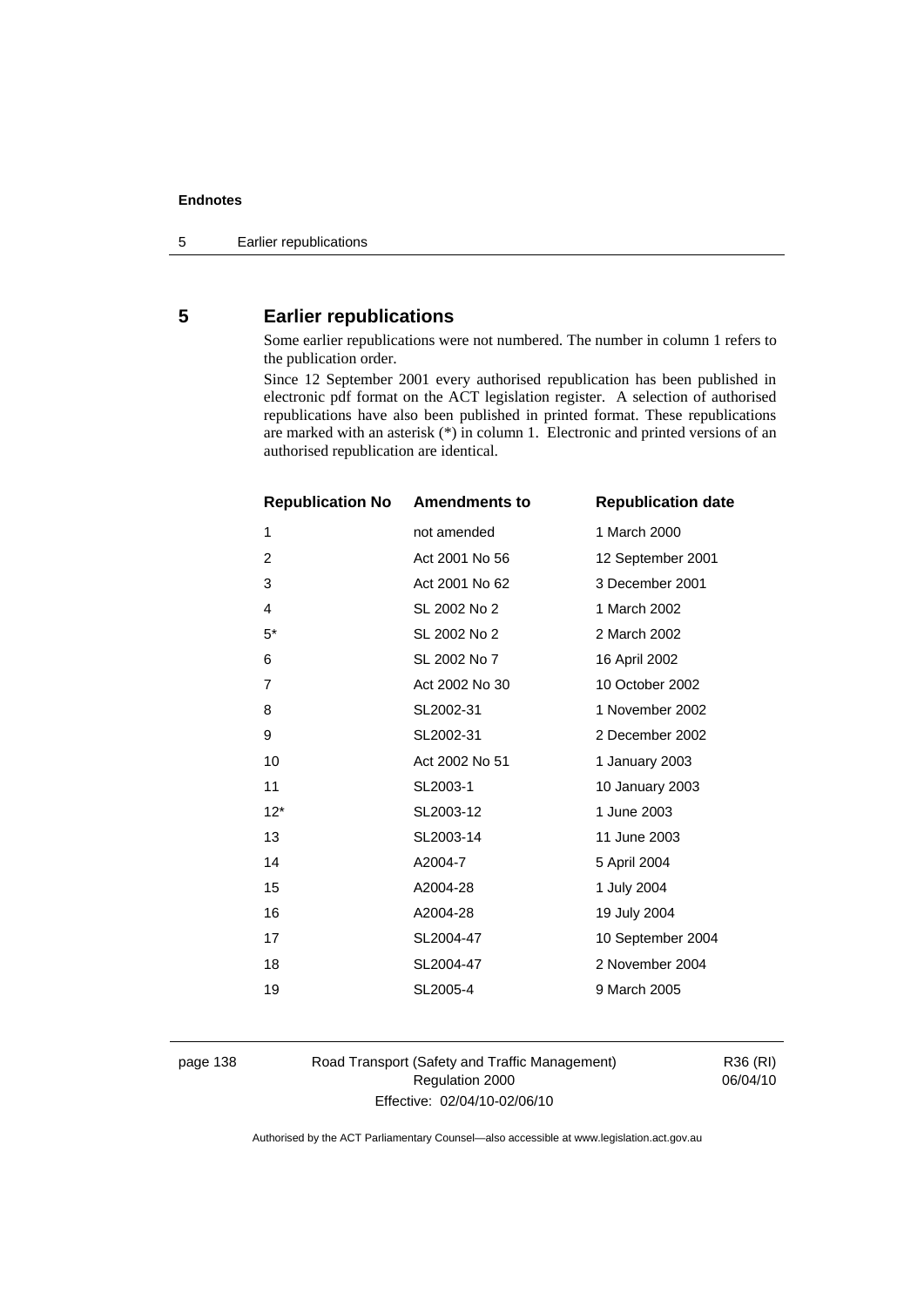| <b>Republication No Amendments to</b> |           | <b>Republication date</b> |
|---------------------------------------|-----------|---------------------------|
| 20                                    | SL2005-7  | 9 April 2005              |
| $21*$                                 | SL2005-22 | 16 September 2005         |
| 22                                    | A2005-62  | 11 January 2006           |
| 23                                    | SL2006-4  | 17 January 2006           |
| 24                                    | SL2006-32 | 3 July 2006               |
| 25                                    | SL2006-32 | 2 December 2006           |
| 26                                    | SL2006-51 | 5 December 2006           |
| 27                                    | SL2007-20 | 31 July 2007              |
| 28                                    | A2007-25  | 31 March 2008             |
| 29                                    | SL2008-47 | 2 December 2008           |
| 30                                    | SL2008-47 | 11 March 2009             |
| 31                                    | SL2009-7  | 13 March 2009             |
| 32                                    | SL2009-7  | 16 March 2009             |
| 33                                    | SL2010-5  | 3 March 2010              |
| 34                                    | SL2010-5  | 15 March 2010             |
| 35                                    | SL2010-7  | 17 March 2010             |

# **6 Uncommenced amendments**

The following amendments have not been included in this republication because they were uncommenced at the republication date:

# **Road Transport Legislation Amendment Regulation 2010 (No 1) SL2010-5 s 55, ss 58-62**

# **55 Division 2.2.1, note 2, table, item 22**

*substitute* 

|     | 266     | 23A |
|-----|---------|-----|
| 22A | 266(2B) |     |

R36 (RI) 06/04/10

## Road Transport (Safety and Traffic Management) Regulation 2000 Effective: 02/04/10-02/06/10

page 139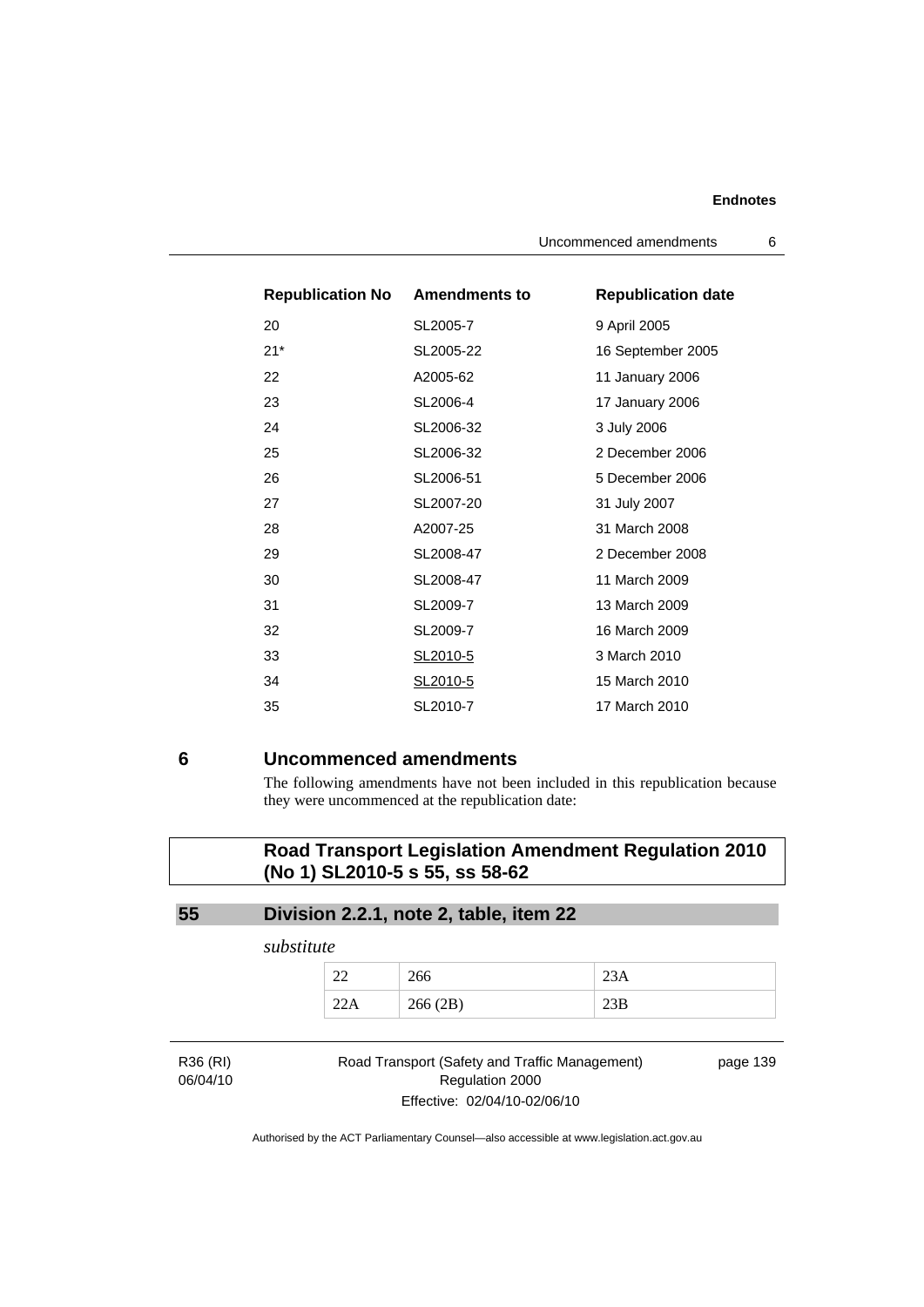6 Uncommenced amendments

# **58 Section 23B**

*substitute* 

# **23A ARR r 266—children travelling in interstate registered vehicles**

- (1) This section applies to a passenger in or on a motor vehicle (other than a bus or motorbike) who is under 7 years old.
- (2) For the Australian Road Rules, rule 266, the passenger is exempt from rule 266 if the motor vehicle is registered in a State that does not have a law that substantially corresponds to rule 266.

# **23B ARR r 266 (2B)—children travelling in goods compartments**

- (1) This section applies to a passenger in a motor vehicle who is—
	- (a) at least 4 years old; and
	- (b) under 7 years old; and
	- (c) travelling in a seating position in a part of the vehicle that is designed primarily for the carriage of goods.
- (2) For the Australian Road Rules, rule 266 (2B), the passenger is exempt from—
	- (a) being restrained in an approved child restraint; or
	- (b) being placed in an approved booster seat and restrained by a seatbelt.
- (3) However, the passenger must be—
	- (a) restrained by a suitable lap and sash type seatbelt; or
	- (b) restrained by—
		- (i) for the midsection of the passenger's body—a lap type seatbelt; and

| page 140 | Road Transport (Safety and Traffic Management) | R36 (RI) |
|----------|------------------------------------------------|----------|
|          | Regulation 2000                                | 06/04/10 |
|          | Effective: 02/04/10-02/06/10                   |          |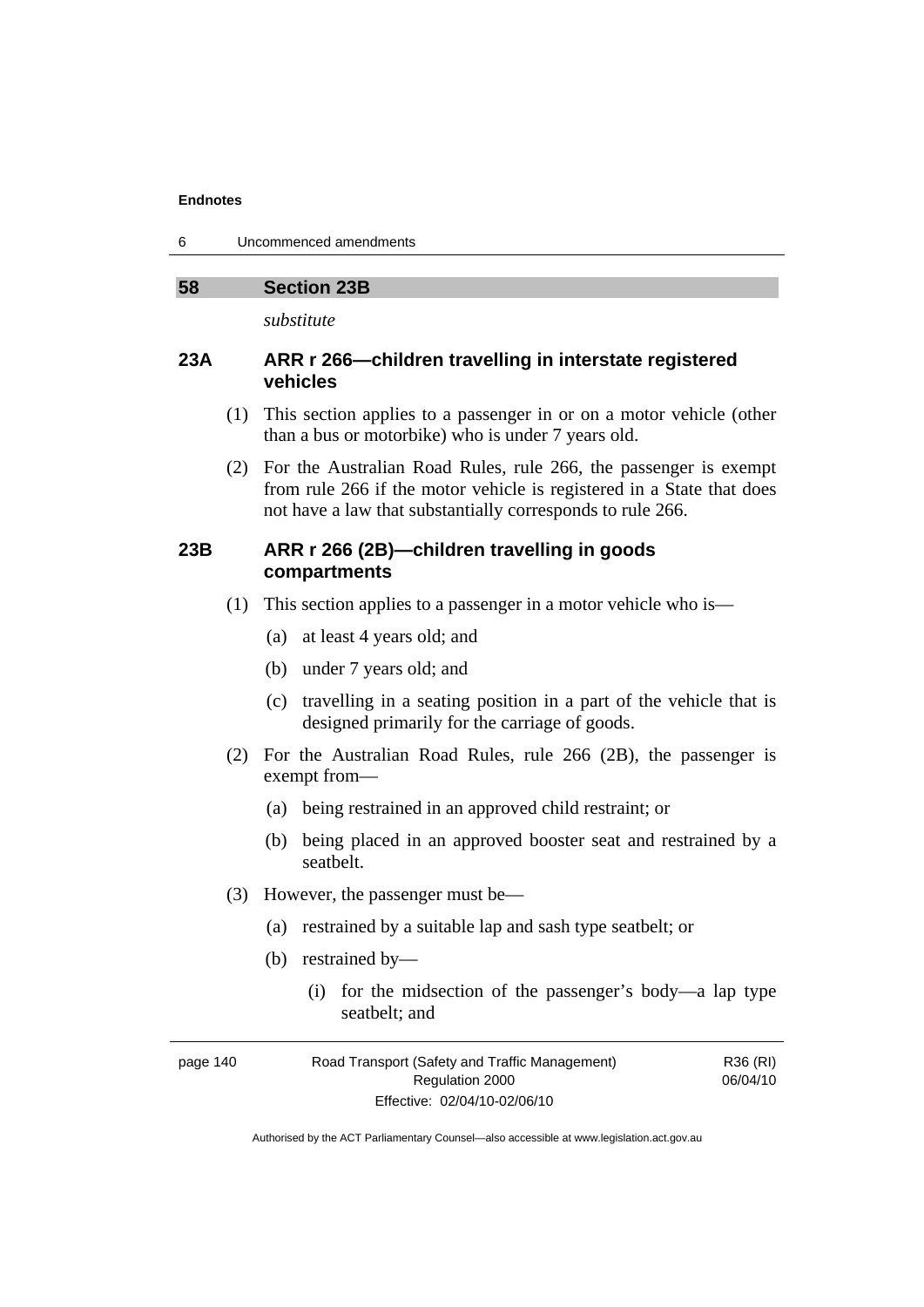| Uncommenced amendments |  |
|------------------------|--|
|------------------------|--|

- (ii) for the passenger's upper body—an approved child safety harness.
- *Note* A person must not travel in a seating position in a part of a vehicle that is designed primarily for the carriage of goods unless the position is suitable for the size and weight of the person (see ARR, r 268 (2)).

# **59 Section 24, new definitions**

*insert* 

*approved booster seat* means a booster seat that is approved by the road transport authority under section 66 (1) (aa) (Approvals etc by road transport authority).

*approved child safety harness* means a child safety harness that is approved by the road transport authority under section 66 (1) (ba) (Approvals etc by road transport authority).

| 60 | <b>Section 25</b>                                                                 |
|----|-----------------------------------------------------------------------------------|
|    | omit                                                                              |
| 61 | New section 66 (1) (aa)                                                           |
|    | insert                                                                            |
|    | approve a booster seat as an approved booster seat; or<br>(aa)                    |
| 62 | New section 66 (1) (ba)                                                           |
|    | insert                                                                            |
|    | approve a child safety harness as an approved child safety<br>(ba)<br>harness; or |
|    |                                                                                   |
|    |                                                                                   |

page 141